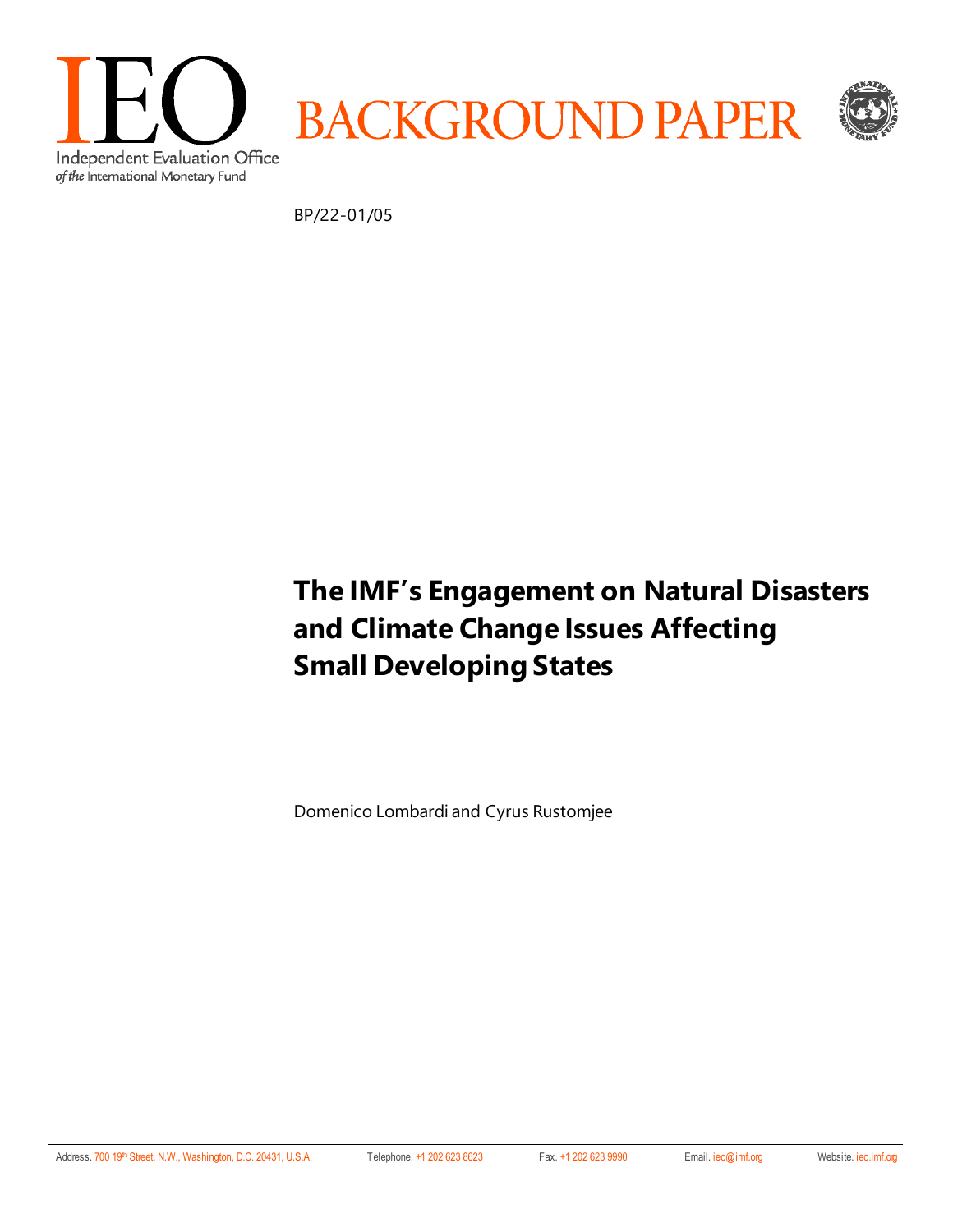### IEO Background Paper Independent Evaluation Office of the International Monetary Fund

# The IMF's Engagement on Natural Disasters and Climate Change Issues Affecting Small Developing States

Prepared by Domenico Lombardi\* and Cyrus Rustomjee†

March 30, 2022

The views expressed in this Background Paper are those of the author and do not necessarily represent those of the IEO, the IMF, or IMF policy. Background Papers report analyses related to the work of the IEO and are published to elicit comments and to further debate.

**\_\_\_\_\_\_\_\_\_\_\_\_\_\_\_\_\_\_\_\_\_\_\_\_\_\_\_\_\_**

<sup>\*</sup>Consultant, Independent Evaluation Office of the IMF.

<sup>†</sup>Assistant Director, Independent Evaluation Office of the IMF.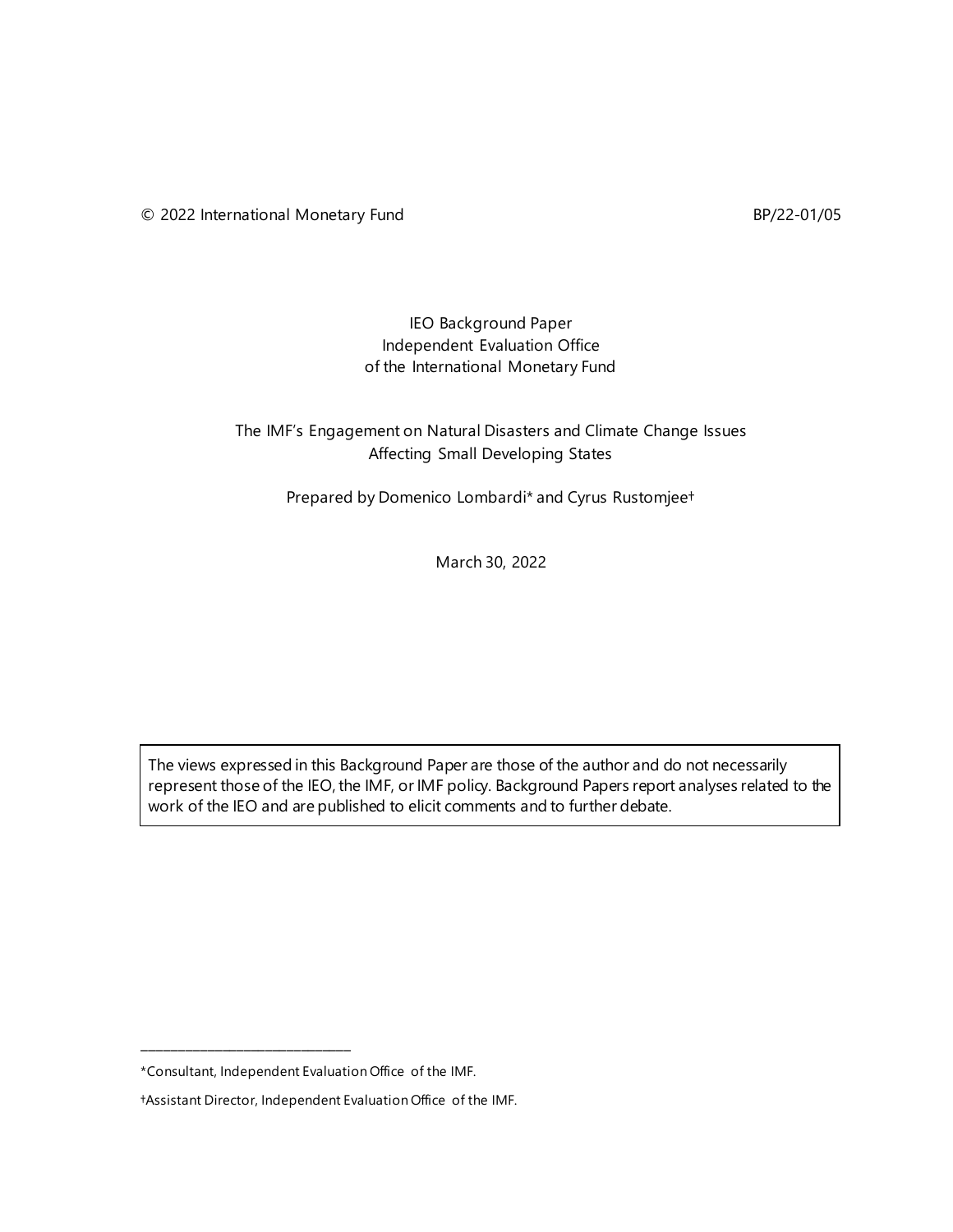| Contents                                                                                                                                            | Page   |
|-----------------------------------------------------------------------------------------------------------------------------------------------------|--------|
|                                                                                                                                                     | $\vee$ |
|                                                                                                                                                     |        |
|                                                                                                                                                     |        |
|                                                                                                                                                     |        |
|                                                                                                                                                     |        |
|                                                                                                                                                     |        |
|                                                                                                                                                     | 9      |
| IV. IMF Guidance on Managing Vulnerabilities to Natural Disasters and Climate Change_______ 12                                                      |        |
|                                                                                                                                                     |        |
|                                                                                                                                                     |        |
|                                                                                                                                                     |        |
|                                                                                                                                                     |        |
|                                                                                                                                                     |        |
|                                                                                                                                                     |        |
|                                                                                                                                                     |        |
|                                                                                                                                                     |        |
|                                                                                                                                                     | 41     |
|                                                                                                                                                     |        |
| <b>Boxes</b>                                                                                                                                        |        |
|                                                                                                                                                     | 15     |
|                                                                                                                                                     |        |
| 3. Managing Natural Disaster Vulnerability Through Disaster Resilience Strategies ____________ 42                                                   |        |
| Figures                                                                                                                                             |        |
|                                                                                                                                                     |        |
| 1. Natural Disasters in SDS by Type, 2000–2020<br>2. IMF Emergency Financing for SDS NDs > 10 percent of GDP (1979–2020) ________________________35 |        |
| Tables                                                                                                                                              |        |
|                                                                                                                                                     |        |
|                                                                                                                                                     |        |
| 3. Regional Distribution of Natural Disasters in SDS, 1950–2020<br>4. Top 10 Natural Disasters Since 2000, by Share of Population Affected          |        |
|                                                                                                                                                     |        |
| 5. Synopsis of IMF Policy Guidance on Natural Disasters and Climate Change in SDS___________ 16                                                     |        |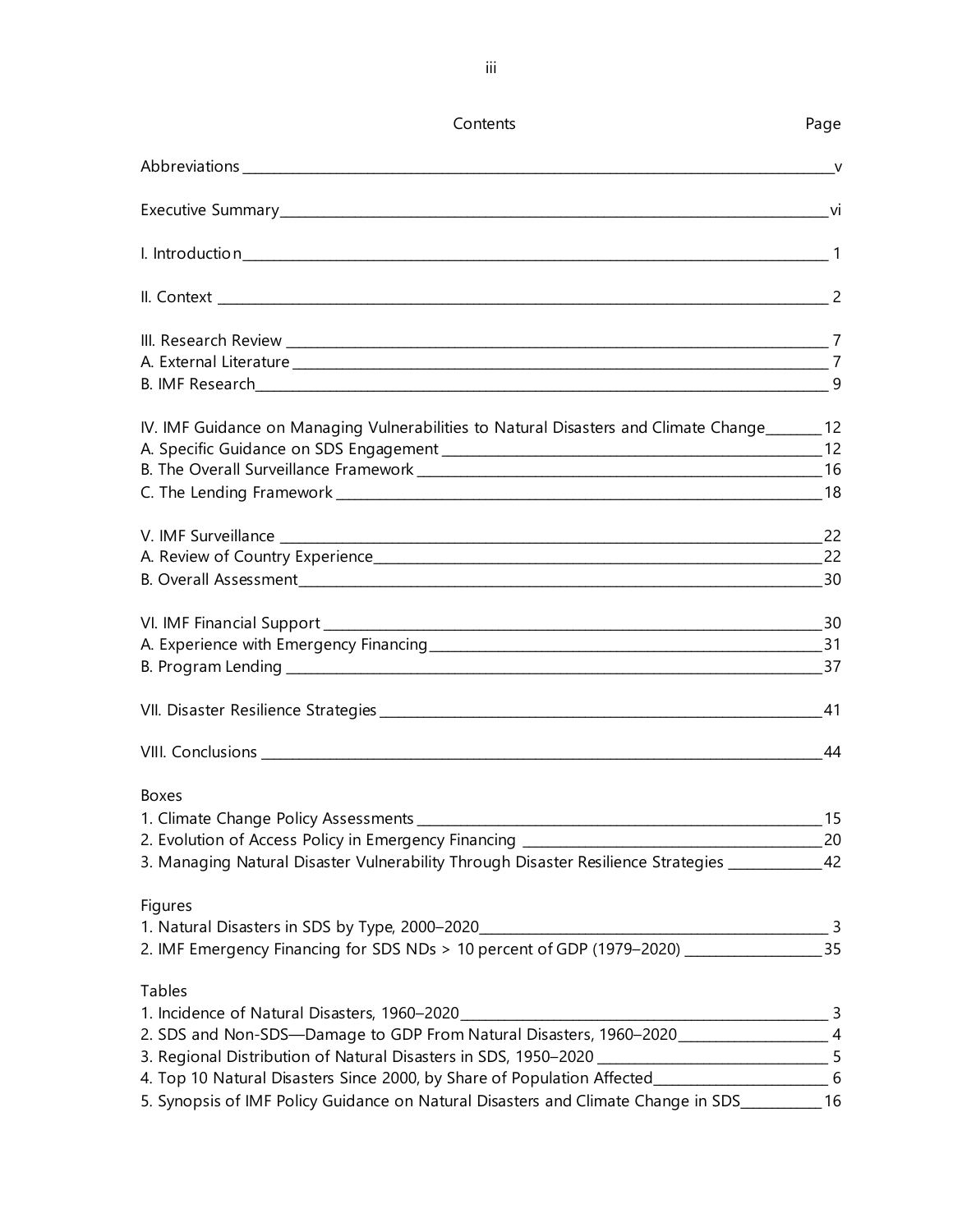| 6. Emergency Financing Access Under the RFI and RCF, 2009-2020                  | 21  |
|---------------------------------------------------------------------------------|-----|
| 7. List of Countries Assessed _                                                 | 23  |
| 8. Surveillance Heat Map-Total Scores                                           | 25  |
| 9. SDS Emergency Financing and Fund-Supported Programs, 2000-June 2021_         | -31 |
| 10. IMF Financing for Natural Disasters in SDS: 1979-2020                       | 32  |
| 11. Emergency Financing for SDS: Scale of Damages and Fund Financing, 2011-2019 | -33 |
| 12. Natural Disaster and Climate Change Components in IMF Programs              | 39  |
| Annexes                                                                         |     |
| I. SDS' Vulnerability by Type of ND                                             | 48  |

| I. SDS' Vulnerability by Type of ND_           | 48  |
|------------------------------------------------|-----|
| II. Review of ND Emergency Financing Documents | 49  |
| III. Additional Tables                         | 50  |
| IV. Supplementary Figure                       | 57  |
|                                                |     |
| References                                     | 58. |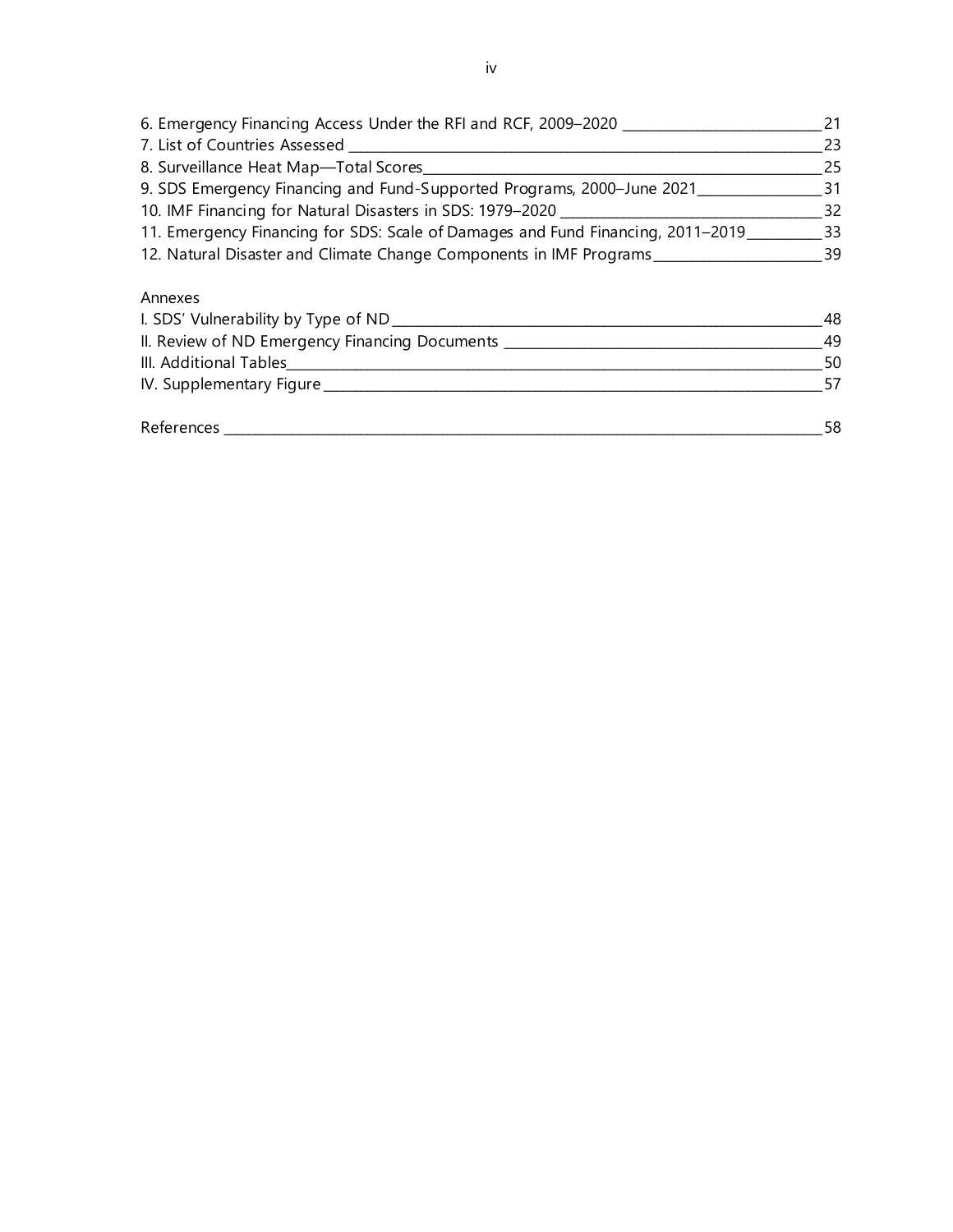#### **ABBREVIATIONS**

| AFR         | African Department (IMF)                        |
|-------------|-------------------------------------------------|
| <b>APD</b>  | Asia and Pacific Department (IMF)               |
| <b>BOP</b>  | <b>Balance of Payments</b>                      |
| CC          | Climate Change                                  |
| <b>CCPA</b> | Climate Change Policy Assessment                |
| <b>DSA</b>  | Debt Sustainability Assessment                  |
| <b>DRS</b>  | Disaster Resilience Strategy                    |
| <b>ECCU</b> | Eastern Caribbean Currency Union                |
| <b>ECF</b>  | <b>Extended Credit Facility</b>                 |
| ΕF          | <b>Emergency Finance</b>                        |
| EFF         | <b>Extended Fund Facility</b>                   |
| <b>ENDA</b> | <b>Emergency Natural Disaster Assistance</b>    |
| <b>EPCA</b> | <b>Emergency Post-Conflict Assistance</b>       |
| EM-DAT      | International Disaster Database                 |
| <b>ESF</b>  | <b>Emergency Shocks Facility</b>                |
| EUR         | European Department (IMF)                       |
| GDP         | <b>Gross Domestic Product</b>                   |
| <b>GRA</b>  | <b>General Resources Account</b>                |
| <b>IPCC</b> | International Panel of the UN on Climate Change |
| LIC         | Low-Income Country                              |
| <b>LND</b>  | Large Natural Disaster                          |
| MCD         | Middle East and Central Asia Department (IMF)   |
| <b>ND</b>   | <b>Natural Disaster</b>                         |
| ND&CC       | Natural Disaster and Climate Change             |
| PCI         | Policy Coordination Instrument                  |
| <b>PFM</b>  | Public Financial Management                     |
| <b>PRGF</b> | Poverty Reduction and Growth Facility           |
| <b>PRGT</b> | Poverty Reduction and Growth Trust              |
| PSI         | <b>Policy Support Instrument</b>                |
| RAM         | Risk Assessment Matrix                          |
| <b>RCF</b>  | <b>Rapid Credit Facility</b>                    |
| RFI         | Rapid Financing Instrument                      |
| SCF         | <b>Standby Credit Facility</b>                  |
| <b>SDS</b>  | Small Developing State                          |
| SGN         | <b>Staff Guidance Note</b>                      |
| <b>SPR</b>  | Strategy, Policy and Review Department (IMF)    |
| <b>UCT</b>  | <b>Upper Credit Tranche</b>                     |
| UN          | <b>United Nations</b>                           |
| <b>WEO</b>  | <b>World Economic Outlook</b>                   |
| WHD         | Western Hemisphere Department (IMF)             |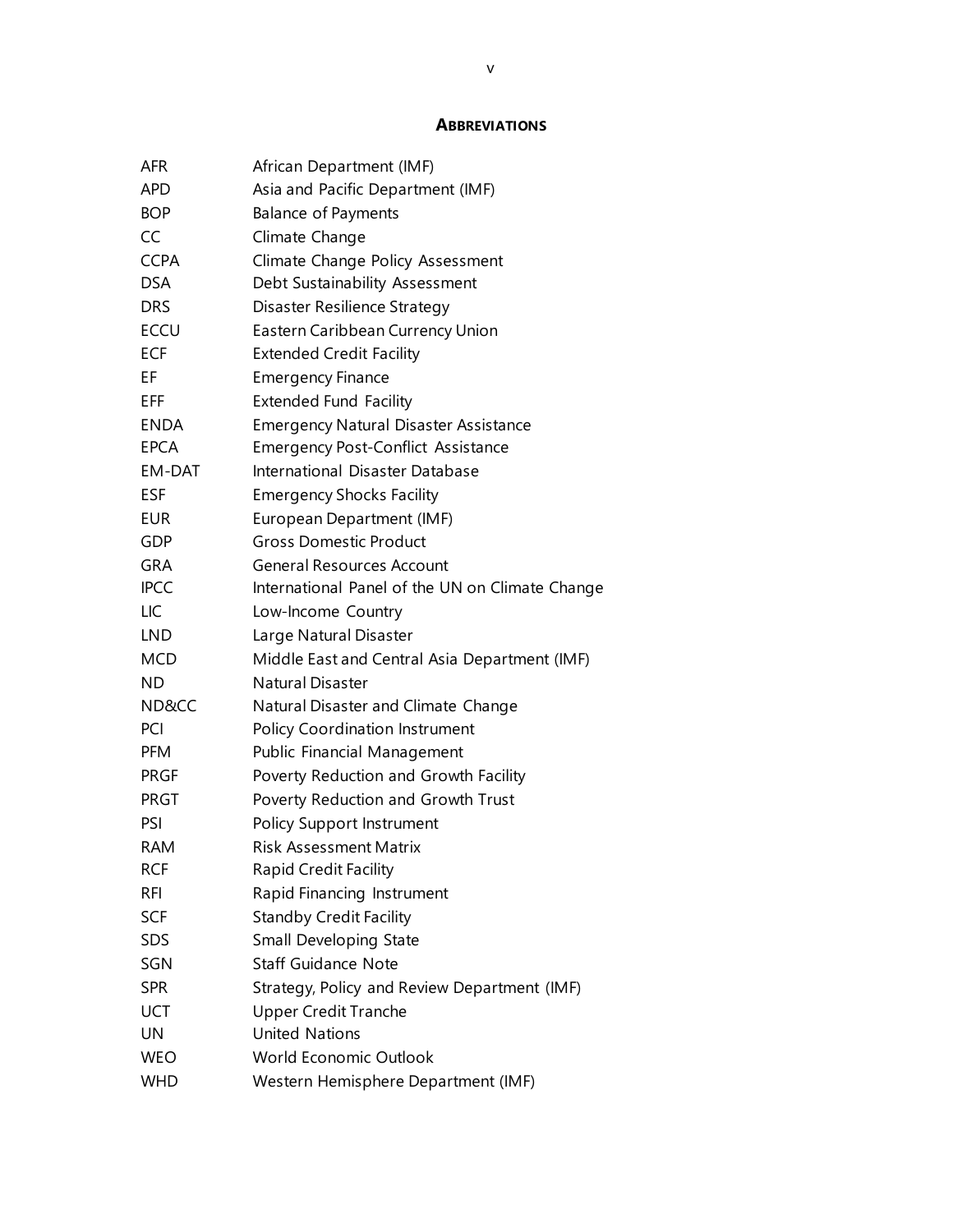#### **EXECUTIVE SUMMARY**

This paper reviews the Fund's core activities—in particular, including surveillance and lending, programs and emergency assistance—to appraise how well the Fund served Small Developing States (SDS) with regard to managing vulnerabilities from natural disasters and climate change (ND&CC), between 2010 to 2020.

SDS face significantly higher natural disaster (ND) risks than the rest of the IMF membership due to their geographical location and small size, which preclude diversification against locationspecific shocks. Climate change has exacerbated the impact and frequency of NDs by affecting average climate conditions and their variability, resulting in more intense and frequent disasters and adding pressure on ecosystems. In recent decades, SDS have experienced a higher share of large NDs than bigger countries, with increasing frequency. In particular, SDS experienced a persistently higher share of the most severe disasters, with damage greater than 20 per cent of GDP and since 2000, 6 of the world's 10 largest disasters in terms of population affected occurred in SDS.

During the evaluation period, IMF research, analysis and policy advice paid increasing attention to the macroeconomics of NDs and recovery, the impact on growth, and the need for resiliencebuilding and disaster preparedness. Building on a growing body of research, both outside and inside the Fund, the 2017 Staff Guidance Note emphasized the need to assess the macro criticality of ND&CC and encouraged use of new tools to integrate ND&CC effects in SDS' macroeconomic frameworks. In particular, Climate Change Policy Assessments (CCPAs) and country-owned disaster resilience strategies (DRS) have provided the basis for careful countrylevel assessment and policy advice on ND&CC issues. CCPAs provided for six SDS members helped strengthen surveillance of the impact of ND&CC, built a critical mass of knowledge facilitating policy analysis, offered a structured tool for collaborating with partners, and helped incorporate disaster preparedness and resilience building into the Fund's advice. DRS prepared for two SDS enabled development of a framework for building resilience and costing resources needs, although the financial follow-through was limited. However, treatment of ND&CC issues was uneven across SDS as surveillance in countries that lacked a CCPA or DRS typically did not incorporate the impact of ND&CC effects nearly as thoroughly.

While few SDS used the IMF's emergency facilities (EF) prior to the evaluation period, the number of uses increased substantially over 2010–2020, with a higher proportion of severe ND events supported by Fund's emergency ND facilities. Moreover, higher amounts drawn covered a larger share of ND damages. Increases in annual and cumulative access limits were important contributing factors. Still, many SDS did not utilized EF, some despite facing large NDs. Reasons included stigma, availability of alternative sources of financing, perceived high administrative burdens in drawing Fund EF, and SDS' small quotas, which can result in the Fund providing a relatively small share of high post-disaster financing needs.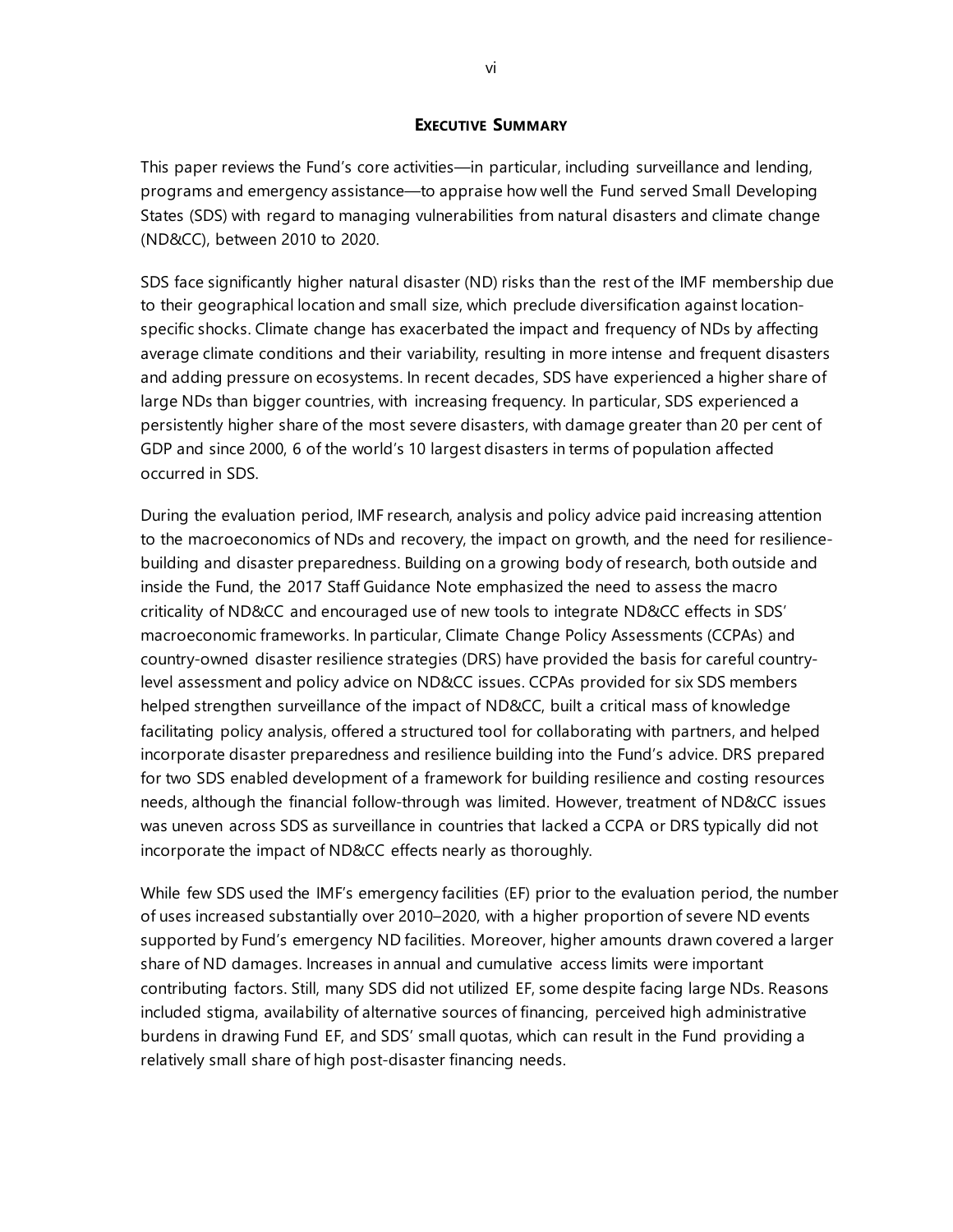Less attention was paid incorporating ND&CC issues into upper credit tranche programs to encourage longer-term ND&CC resilience building, notwithstanding the knowledge generated by the substantial research and policy analysis developed by the Fund to better understand and support SDS in surveillance work. Programs tended to become more explicit about the appraisal of ND&CC vulnerabilities in the latter part of the evaluation period, including in debt sustainability assessments. However, program conditions generally did not include specific and direct reference to ND&CC. Going forward, longer-term lending under the new Resilience and Sustainability Trust being developed as this paper was being completed should provide the opportunity to pay more systematic attention to ND risks and resilience needs in program design and conditionality.

In concluding, the Fund has effectively pioneered important work to provide analysis and policy advice related to the macro critical issues raised by ND&CC with a selected group of SDS with which it has collaboratively developed innovative products, including the CCPA, intensively. Notably it has set best practice standards, and it has worked with country officials to innovate on the ground. Looking forward, the challenge is to build on success with these" champions" by mainstreaming these approaches among SDS and in particular to applying those relevant tools and expertise more broadly, particularly in lending to support policies and financing to achieve greater resilience to ND&CC.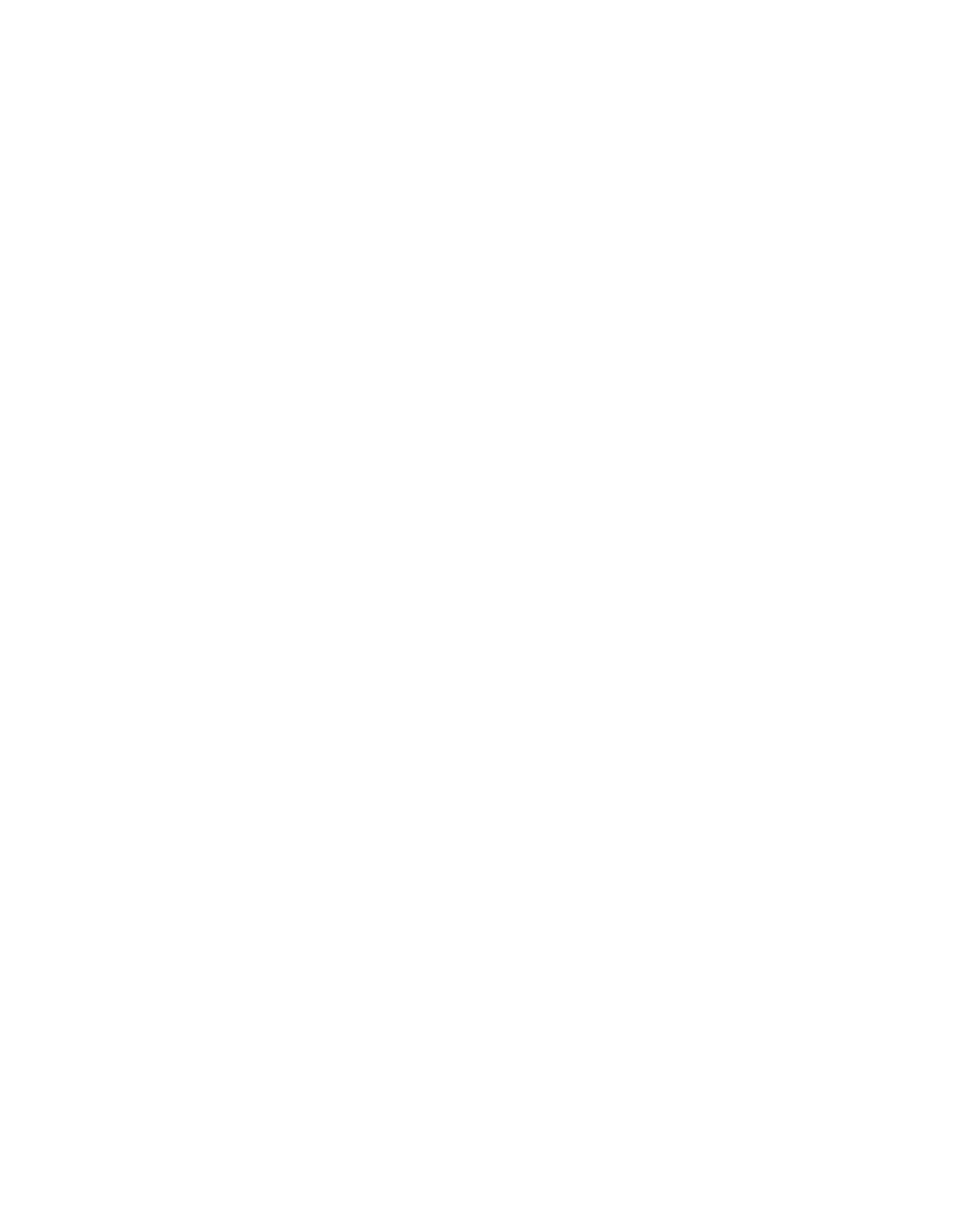# **I. INTRODUCTION[1](#page-8-0)**

1. The IMF membership includes 34 small developing states (SDS) with a population of less than 1.5 million, excluding advanced economies and fuel exporting countries. Of these, 27 are island states, 5 coastal, and 2 landlocked, while 15 are microstates with a population of fewer than 200,000 inhabitants (IEO, 2020a).

2. In recent years, the IMF has increasingly acknowledged specific features of SDS economies in its engagement with these members. One of the most important of these is that SDS experience significantly higher risks from natural disasters and climate change (ND&CC) than other countries. Given their location and small size, which precludes diversification to protect against location-specific shocks, SDS are impacted to a larger extent by natural disasters (NDs), particularly meteorological events such as tropical storms and hurricanes. They tend to be more vulnerable also to climate change (CC), as the latter exacerbates the impact and frequency of NDs and generates added pressure on ecosystems through, for instance, rising sea levels (IMF, 2016; UN, 2009; Nurse and others, 2014).

3. Against this backdrop, this paper contributes to the IEO's Evaluation of the IMF's Engagement in Small States by focusing on the Fund's role on ND&CC issues affecting SDS. The paper reviews how ND&CC were treated in the Fund's core activities—particularly including surveillance and lending, programs and emergency assistance—in the evaluation period 2010–2020 and how well IMF engagement on ND&CC served SDS.

4. This paper focuses on climate-related and geological NDs. Natural disasters are typically classified into five types: (i) meteorological events, which include storms and extreme temperature events; (ii) hydrological (floods and landslides); (iii) climatological (droughts and wildfires); (iv) geophysical (earthquakes and volcanoes); and (v) biological (epidemics and insect infestations). A common feature of the first four of these categories is that they result in heavy physical damage to infrastructure, while the frequency and impact of the first three are affected by CC. All subsequent references in the paper to natural disasters or "ND" therefore refer to meteorological, hydrological, geophysical and climatological NDs, or to "physical natural disasters" only, unless specifically indicated. A separate background paper (Maret, 2022) considers the IMF's engagement with SDS in responding to the COVID-19 pandemic.

5. This paper draws on data from the International Disaster Database (EM-DAT), produced by the Centre for Research on the Epidemiology of Disasters (CRED). CRED has documented the incidence and type of NDs that have occurred in all countries since 1950, with data becoming

<span id="page-8-0"></span> $1$  The authors thank Charles Collyns and Miguel de Las Casas for very helpful comments on previous, preliminary drafts, Alisa Abrams and Yishu Chen for precious help with documents and data, respectively, and Arun Bhatnagar for excellent editing assistance. Any errors or omissions are the authors' sole responsibility.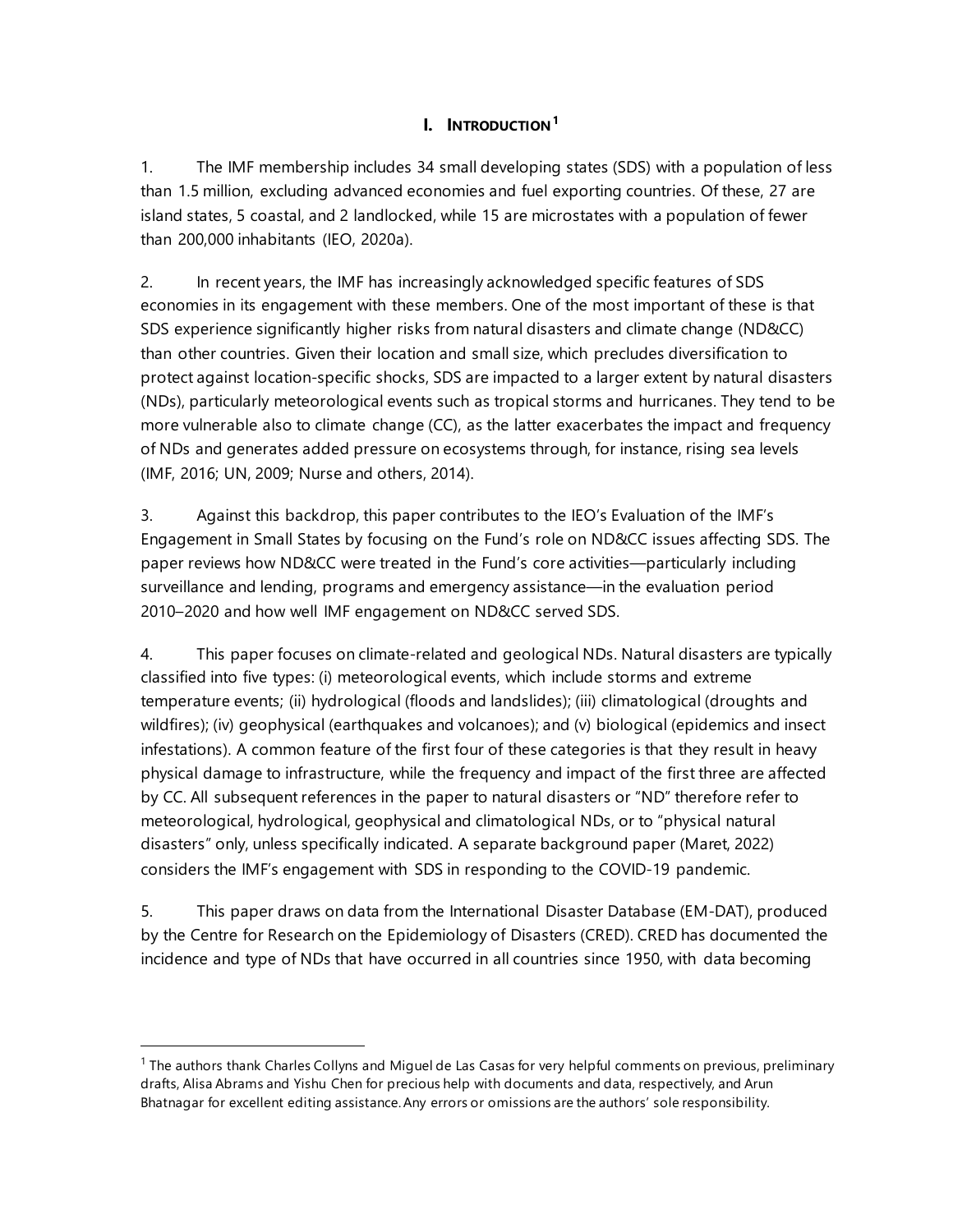more complete from 1960.<sup>[2](#page-9-0), [3](#page-9-1)</sup> By end–2020, the CRED database did not include any NDs arising as a result of the COVID-19 pandemic. Consequently, all data in this paper related to the incidence, scale and frequency of NDs excludes any NDs due to the COVID-19 pandemic. Not all recorded events include complete information, for example, on the amount of damages incurred (USD million) as well as information on the number of people affected. Where relevant, the sections below utilize data based on this somewhat narrower dataset.

6. The analysis developed in the paper relies on IMF policy documents and other relevant material, including the six IMF and World Bank Climate Change Policy Assessments (CCPAs) and the two Disaster Resilience Strategies (DRS). Further evidence has been gathered though interviews with senior officials familiar with IMF advice and with key staff in charge of work on SDS and from country case studies from the SDS Evaluation. This paper also draws from the IEO's previous work, such as, for instance, an evaluation of Fund collaboration with the World Bank on macrostructural issues, including climate (IEO, 2020b); and an evaluation of the Fund's work on fragile countries—some of them SDS (IEO, 2018).

7. The paper is structured as follows. Section II provides context to this paper by documenting the vulnerability of SDS to ND&CC. Section III reviews the relevant academic literature as well as the Fund's own research. Building on that, Section IV summarizes the IMF's approach to assessing SDS vulnerabilities and the resulting policy guidance in regard to the overall surveillance framework and the framework for lending. Then, Sections V to VII assess IMF surveillance, programs and emergency assistance, and DRS, respectively. Finally, Section VIII concludes.

#### **II. CONTEXT**

8. Between 1960 and 2020, CRED recorded 13,359 NDs, excluding biological NDs, of which [4](#page-9-2)81 (3.6 percent) occurred in 33 SDS.<sup>4, [5](#page-9-3)</sup> (Table 1). NDs have become more frequent since the 1960s. For example, while 79 ND events were recorded for SDS members (non-SDS: 1,550) in the 1980s, the number grew to 120 NDs (non-SDS: 3,738 NDs) in the period 2000–2009. During the evaluation period 2010–2020, 124 ND events were recorded in SDS, representing 3.3 percent of all NDs during this period.

<span id="page-9-0"></span> $<sup>2</sup>$  EM-DAT distinguishes between two generic categories for disasters: natural and technological. It divides the ND</sup> category is divided into the 5 abovementioned sub-group (viz.: meteorological, hydrological, geophysical, climatological and biological), which in turn cover 15 disaster types and more than 30 sub-types. For a disaster to be entered into the database at least one of the following criteria must be fulfilled: (i) Ten or more people reported killed; (ii) a hundred or more people reported affected; (iii) a state of emergency has been declared; or (iv) there has been a call for international assistance. Se[e https://www.emdat.be/.](https://www.emdat.be/) 

<span id="page-9-1"></span> $3$  Since 1980, Munich Re has provided a similar source of data on ND events and climate change, although data is from 1980. Se[e https://www.munichre.com/.](https://www.munichre.com/)

<span id="page-9-2"></span><sup>4</sup> The EM-DAT database identifies all SDS as having experienced an ND, except Nauru.

<span id="page-9-3"></span><sup>5</sup> Including biological disasters, there were 14,923 ND events between 1960–2020, of which 528 (3.5 percent) occurred in 33 SDS.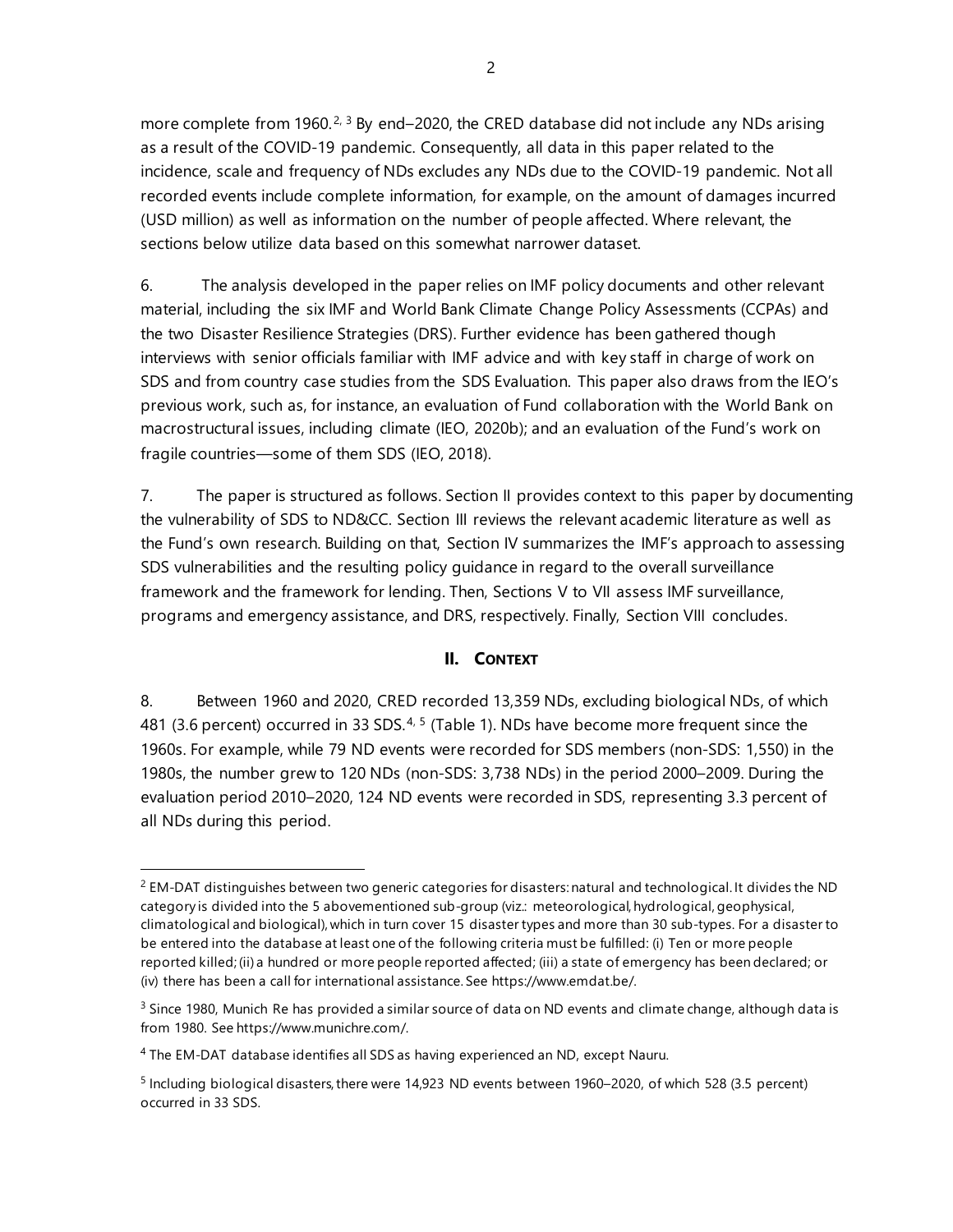| Table 1. Incidence of Natural Disasters, 1960–2020 |                                                                                     |           |           |           |           |           |        |  |
|----------------------------------------------------|-------------------------------------------------------------------------------------|-----------|-----------|-----------|-----------|-----------|--------|--|
|                                                    | 1960–1969                                                                           | 1970-1979 | 1980-1989 | 1990-1999 | 2000-2009 | 2010-2020 | Total  |  |
| Non-SDS                                            | 538                                                                                 | 806       | 1,550     | 2.489     | 3.738     | 3.757     | 12,878 |  |
| <b>SDS</b>                                         | 27                                                                                  | 41        | 79        | 90        | 120       | 124       | 481    |  |
| Total                                              | 565                                                                                 | 847       | 1.629     | 2.579     | 3,858     | 3,881     | 13,359 |  |
|                                                    | Source: International Disaster Database (EM-DAT).<br>Note: Excludes biological NDs. |           |           |           |           |           |        |  |

9. The frequency of NDs in SDS has varied substantially year by year and by type (Figure 1). Meteorological events have been the most common type of ND event in SDS, representing 59 percent of all NDs over 1960–2020, comprising, almost exclusively, tropical storms. Other NDs have been hydrological events, almost exclusively floods (20 percent); climatological, (mainly droughts, 11 percent), and geophysical (mainly earthquakes,10 percent). Approximately 80 percent of storms and floods occurred in SDS in APD and WHD, while SDS in APD have been most prone to geophysical events, with two-thirds of all earthquakes and volcanic events occurring in in APD. SDS in APD experienced 47 percent of all NDs. Other regions with a large share of ND events included WHD (34 percent) and AFR (14 percent). EUR and MCD accounted for 5 percent of NDs in SDS.



10. Adjusting for land area, NDs occur more frequently in SDS than in larger countries. SDS members experienced 528 NDs between 1960–2020, representing an average of 7.5 NDs a year for the group of 34 SDS. By comparison, a group of 8 countries, each with a land area similar to the total land area of all SDS combined, experienced 119 NDs over the same period, or 1.7 NDs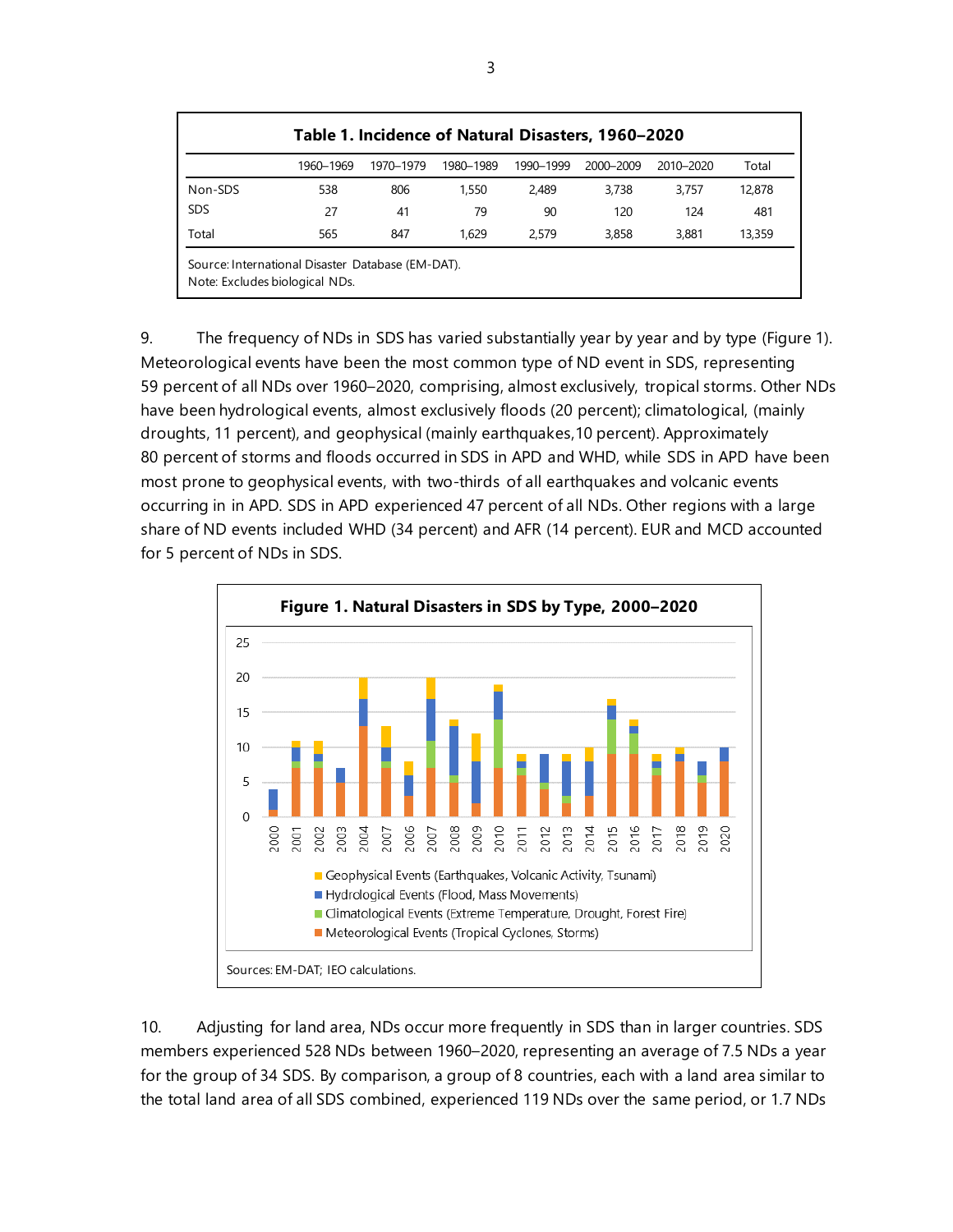per year for this group.[6](#page-11-0) This high frequency in SDS reflects geographic location, as many SDS are located within the cyclone and hurricane belts close to the equator as well as zones prone to geophysical events.

#### **Impact on GDP**

11. In terms of GDP impact, SDS were much more vulnerable than non-SDS to almost all types of NDs (Annex I). Indeed, by this metric, SDS have experienced a high share of the most severe NDs that have occurred.<sup>[7](#page-11-1)</sup> Overall, 24 percent of NDs with damages between 5–10 percent of GDP occurred in SDS; 45 percent of those between 10–20 percent; 57 percent of those between 20–30 percent; and the same percentage of the most severe disasters with damages greater than 30 percent of GDP (Table 2).

|                | Damage/<br>GDP<br>$0% - 1%$<br>(Number) | Share<br>(Percent) | Damage/<br>GDP<br>1%-5%<br>(Number) | Share<br>(Percent) | Damage/<br>GDP<br>5% - 10%<br>(Number) | Share<br>(Percent) | Damage/<br><b>GDP</b><br>10%-20%<br>(Number) | Share<br>(percent) | Damage/<br>GDP<br>20%-30%<br>(Number) | Share<br>(percent) | Damage/<br>GDP<br>$30%+$<br>(Number) | Share<br>(Percent) | <b>IMF</b><br>Member<br>Share<br>(Percent) |
|----------------|-----------------------------------------|--------------------|-------------------------------------|--------------------|----------------------------------------|--------------------|----------------------------------------------|--------------------|---------------------------------------|--------------------|--------------------------------------|--------------------|--------------------------------------------|
| <b>SDS</b>     | 373                                     | 3                  | 49                                  | 18                 | 13                                     | 24                 | 18                                           | 45                 | 12                                    | 57                 | 16                                   | 57                 | 18                                         |
| Non-SDS 12,572 |                                         | 97                 | 222                                 | 82                 | 41                                     | 76                 | 22                                           | 55                 | 9                                     | 43                 | 12                                   | 43                 | 82                                         |

Sources: EM-DAT; WEO; authors' elaboration.

Note: Damage/GDP indicates absolute number of episodes. ND share is in percent. Sample period: 1960–2020.

12. In 2017, the Executive Board agreed to establish a Large Natural Disaster (LND) window under the IMF's Rapid Financing Instrument (RFI) and the Rapid Credit Facility (RCF) with a 20 percent of damage-to-GDP as a threshold for eligibility to qualify for emergency financing under the LND Window of IMF's RFI and RCF LND window (see Section VI of this paper). SDS have experienced 28 ND events of this scale since 1960, including 5 events during the evaluation period,[8](#page-11-2) 7 between 2000–2009, and the remaining 16 between 1979–1999. Based on incidence of these adverse events over the past two decades, on average an LND could be expected to occur about once every two years among SDS members.

<span id="page-11-0"></span> $^6$  SDS have a combined land area of just over 577,000 km $^2$ . Eight countries (Botswana, Central African Republic, France, Kenya, Madagascar, Somalia, Ukraine and Yemen) have land areas within +/-10 percent of this combined land area.

<span id="page-11-1"></span> $^7$  The analysis uses estimates of damages provided by EM-DAT. The World Bank also produces, in partnership with national authorities and international partners, periodic World Bank and Inter-Agency Post-Disaster Needs Assessments (PDNAs). During the evaluation period, 15 PDNAs were prepared for SDS<sup>7</sup>, including three for ND events for which the IMF approved ND emergency financing (Samoa (2012), St. Vincent and the Grenadines (2014) and Vanuatu (2015)). EM-DAT data has been supplemented in these cases by PDNA estimates.

<span id="page-11-2"></span> $8$  The Bahamas (2019), Dominica (2017, 2015), Tonga (2020), and Vanuatu (2015).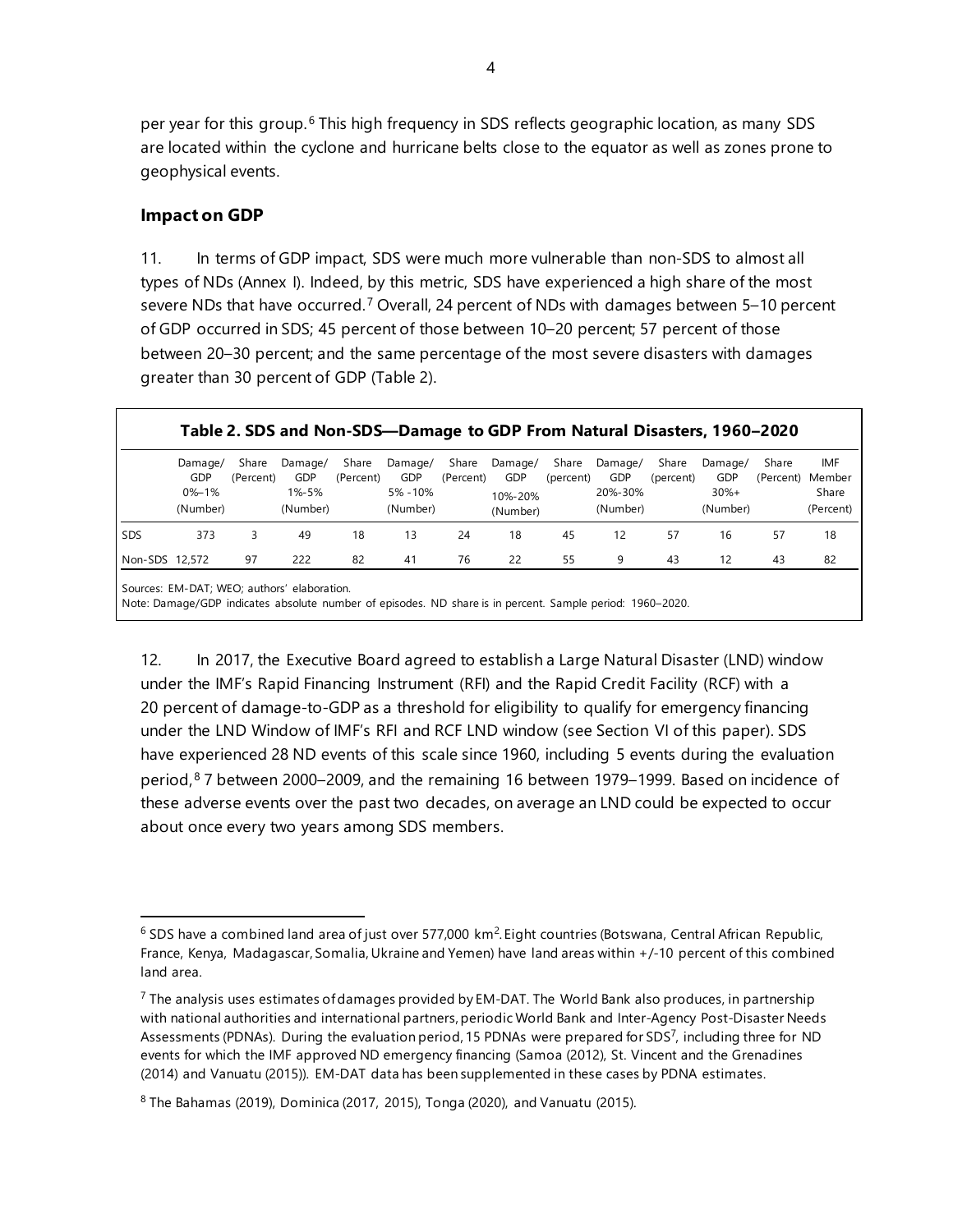13. SDS economies tend to be more vulnerable not just to NDs but also to CC. One-third of SDS, mainly low-lying island states, are highly vulnerable to CC, which exacerbates the impact and frequency of NDs, particularly in low-lying island states, as changing weather patterns have increased and rising sea levels heightened flooding risks (see Section III, IMF, 2016; UN, 2009; Nurse and others, 2014). As a result, the harmful effects of NDs, as well as their relative frequency, have risen compared to the previous decade. Moreover, smallness is associated with high building costs per capita, particularly in infrastructural outlays, thus reducing the ability to adapt to CC through infrastructures upgrades and redesign (Nurse and others, 2014).

14. Severe NDs affecting SDS are largely clustered in the Caribbean and Pacific member states (Table 3). Overall, between 1950–2020, 93 percent of NDs with damage of 5 percent or more of GDP that occurred in SDS affected these two regions. Since 2000, events of this scale of damage have been recorded only in these two regions, with 10 such events occurring during the evaluation period.

|            | 1950-1999 | 2000-2009 | 2010-2020 | Total  | Total        |
|------------|-----------|-----------|-----------|--------|--------------|
|            |           |           |           | Number | (In percent) |
| <b>WHD</b> | 21        |           | 6         | 34     | 59           |
| <b>APD</b> | 13        | 3         | 4         | 20     | 34           |
| <b>AFR</b> | 4         | O         | 0         | 4      |              |
| EUR & MCD  | 0         | 0         | O         | 0      | 0            |
| Total      | 38        | 10        | 10        | 58     | 100          |

# **Share of Population Affected**

15. The destructive impact of NDs can be measured not only by the economic cost and scale of damage incurred, but also by the proportion of a country's population directly affected by the event. With populations concentrated in a small terrestrial area and with many SDS located in regions prone to hurricanes and weather-related shocks, when large NDs have hit, they have typically affected a larger share of the country's population than in non-SDS. Since 2000, 6 of the world's 10 largest disasters, ranked by population affected (including those deceased, injured, and left homeless), as a percentage of total population, have occurred in SDS, including 3 Pacific, 2 Caribbean and 1 African SDS. Impacts among their respective populations have been extraordinarily severe: in 4 cases, 90 percent or more of the population were affected (Table 4).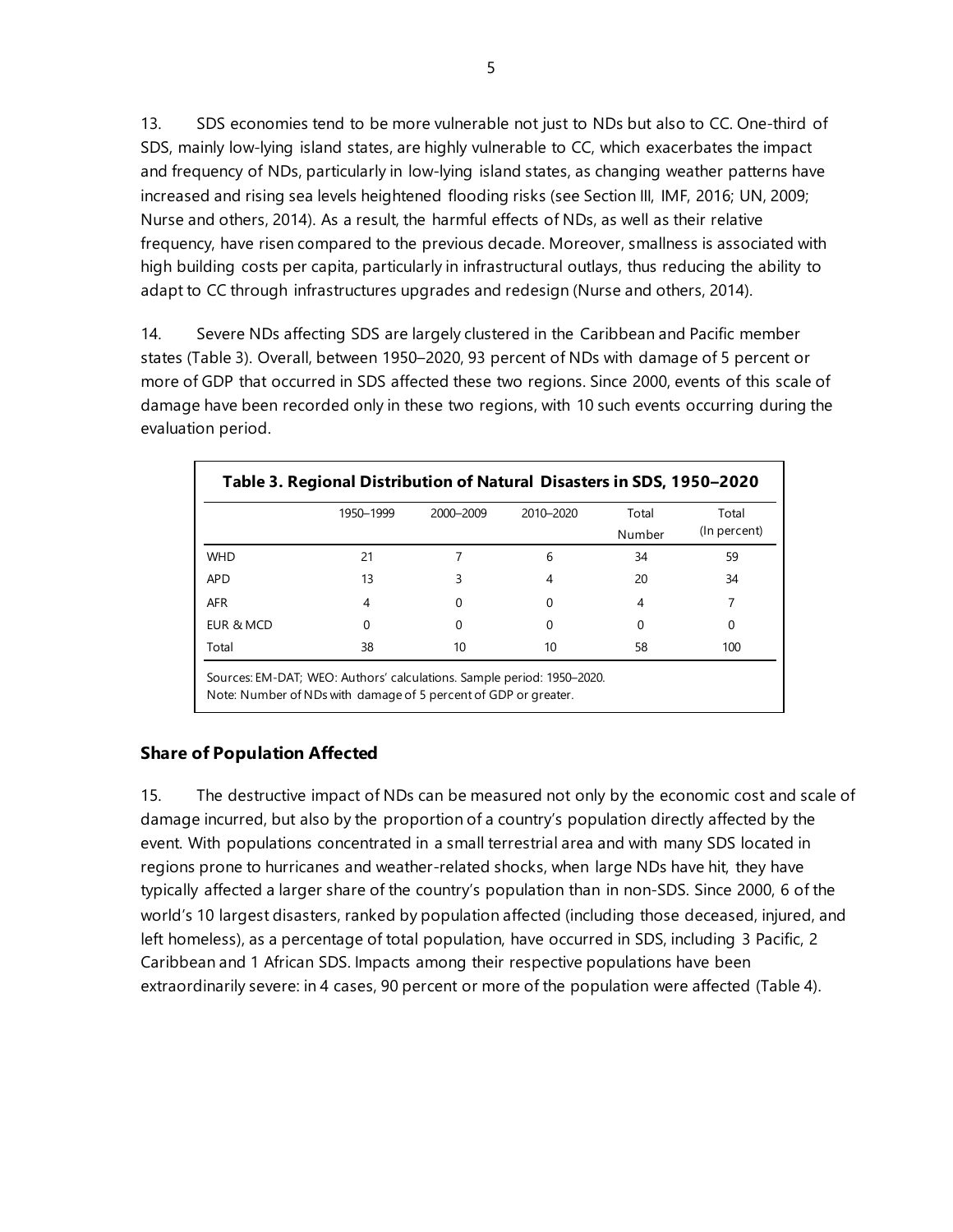| Country                    | Year | Affected<br>Population<br>(In percent) | Type of Storm     | <b>SDS</b><br>Y/N |
|----------------------------|------|----------------------------------------|-------------------|-------------------|
| St. Lucia                  | 2010 | 100                                    | Tropical cyclone  | Υ                 |
| Dominica                   | 2017 | 100                                    | Tropical cyclone  | Υ                 |
| Eswatini                   | 2001 | 96                                     | Drought           | Υ                 |
| Mauritania                 | 2017 | 91                                     | Drought           | N                 |
| Micronesia, Fed. States of | 2016 | 91                                     | Drought           | Υ                 |
| Moldova                    | 2000 | 89                                     | Convective Storm  | N                 |
| Cuba                       | 2017 | 88                                     | Tropical cyclone  | N                 |
| Tonga                      | 2018 | 84                                     | Tropical cyclone  | Υ                 |
| Tonga                      | 2022 | 82                                     | Volcanic activity | Υ                 |
| Korea, Dem. People's Rep.  | 2015 | 71                                     | Drought           | N                 |

16. The impact on populations in SDS has not been confined to the most severe events. Since 2000, SDS experienced a total of 28 events affecting at least a fifth of their population, including SDS in APD (10), WHD (8), AFR (7) and EUR & MCD (3). Several SDS experienced more than one episode affecting 20 percent or more of their population. [9](#page-13-0) For Comoros, Dominica and Tuvalu, each major storm affected more than 40 percent of the country's population. The frequency of these events has also increased: of 30 events since 2000, 20 occurred during the evaluation period. In addition, when meteorological NDs, including tropical storms and extreme temperature changes, affecting at least a fifth of the population occurred, SDS were disproportionately hit by these events. Between 2000–2020, more SDS experienced these types of NDs than non-SDS, even though the group of SDS members is one sixth of the size of non-SDS. Non-SDS by contrast have been more heavily affected by climatological events including droughts and extreme temperature changes. [10](#page-13-1)

<span id="page-13-0"></span><sup>9</sup> SDS include Comoros (2005, 2019), Djibouti (2008, 2010, 2019), Dominica (2015, 2017), Eswatini (2000, 2001, 2007, 2016), Guyana (2005, 2015), Micronesia (2015, 2016), and Tuvalu (2015, 2020).

<span id="page-13-1"></span> $10$  Geophysical events include earthquakes, tsunamis and volcanic activity; meteorological events include tropical cyclones and storms; hydrological events include floods and mass movements; climatological events include extreme temperatures, droughts and forest fires.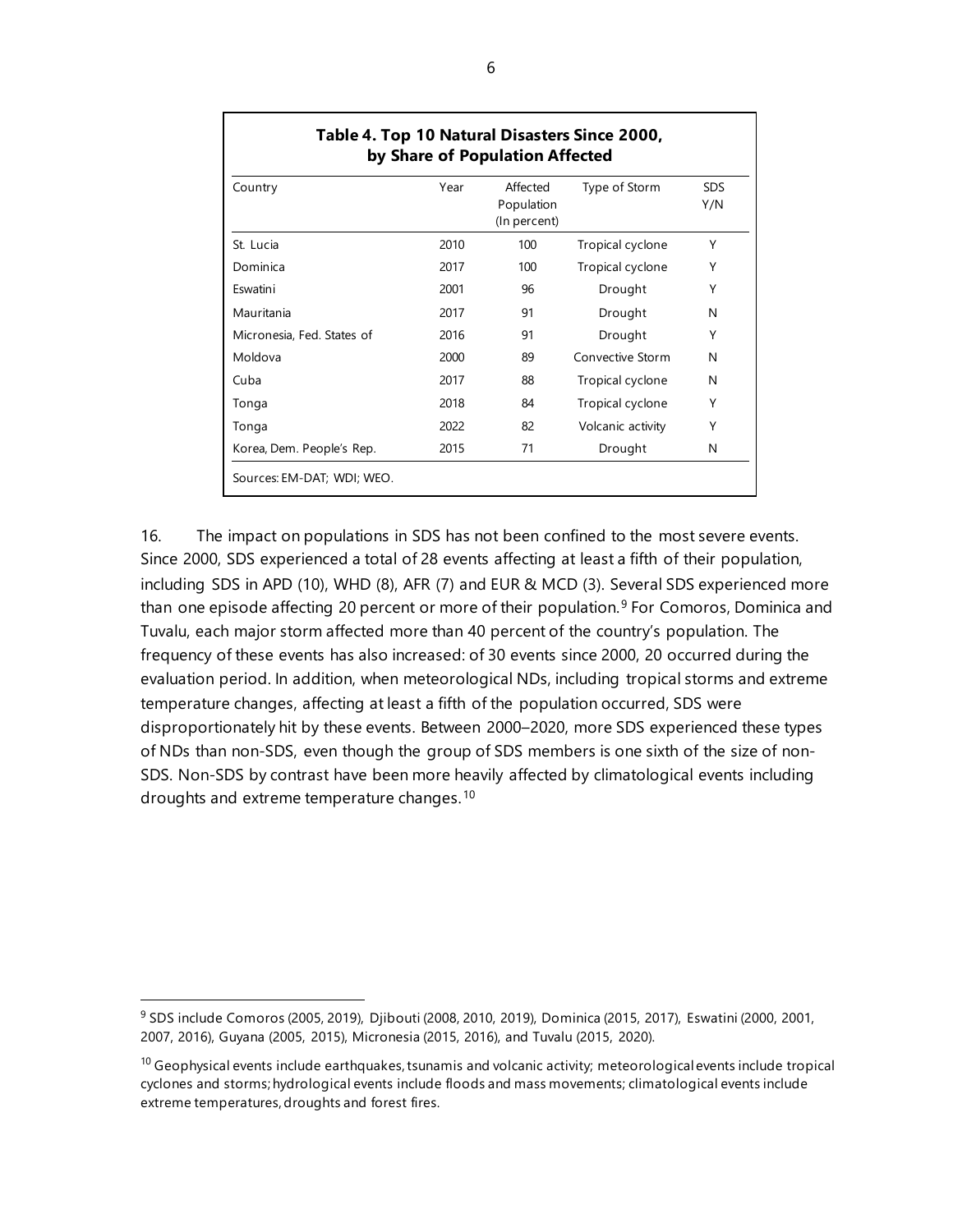#### **III. RESEARCH REVIEW[11](#page-14-0)**

17. This section provides an overview of the literature on the economic impact of ND&CC on SDS and the contribution of IMF research.

#### **A. External Literature**

18. From its inception, the Intergovernmental Panel on Climate Change (IPCC) has emphasized that CC involves changes in both average climate conditions and climate variability and weather extremes.<sup>[12](#page-14-1)</sup> Global mean surface temperatures have already risen by 1°C above preindustrial levels—and are projected to rise further by  $1.5^{\circ}$ C by 2050. The rise in temperature results in a greater number of hot days bringing about increased frequency and intensity of droughts, while the rise in sea-level puts some areas at increased risk of floods. [13](#page-14-2) Moreover, these changes are consistent with a general intensification of the hydrological cycle, raising the frequency of extreme rainfall events, resulting in more numerous floods and landslides. In areas where tropical storms occur, changing environmental conditions provide more energy to fuel the storms, thereby making them more intense, rendering those areas even more vulnerable to NDs.

19. The IPCC has underscored that these threats are particularly great for small countries. Indeed, IPCC (2021) noted that every additional  $0.5^{\circ}$ C of global warming causes clearly discernible increases in the intensity and frequency of weather extremes, especially in the Pacific and Caribbean islands. At  $2^{\circ}C$  global warming and above, both the level of confidence and the magnitude of the change, in such extreme events rises compared to those at 1.5°C. Previous reports confirmed the particular impact for small countries where the majority of their population and infrastructures are located in coastal zones and/or where there are limited relocation opportunities.[14](#page-14-3) Furthermore, the projected rise in sea levels threatening low-lying coastal areas could make some small island states uninhabitable.

20. Despite these alarm bells, in the early 2000s economic research on the effects of NDs was still in its infancy. Some studies dealt with the effects of a single, recently occurring major ND. However, the longer-term, cumulative impact of a series of disasters on a given country received little attention, despite the fact that such recurrent shocks may have relevant cumulative effects. In turn, the limited literature available likely misled policymakers, who underestimated the nature and scale of the vulnerabilities their economies faced and failed to appreciate the potentially high economic and social returns of a disaster-resilience strategy.

<span id="page-14-0"></span><sup>&</sup>lt;sup>11</sup> For a broader review of the literature on economic growth of SDS, please refer to Briguglio (2022).

<span id="page-14-1"></span><sup>12</sup> IPCC Reports are available fro[m https://www.ipcc.ch/.](https://www.ipcc.ch/) 

<span id="page-14-2"></span><sup>&</sup>lt;sup>13</sup> See, for instance, van Aalst (2006).

<span id="page-14-3"></span><sup>&</sup>lt;sup>14</sup> See, among others, Nurse and others (2014).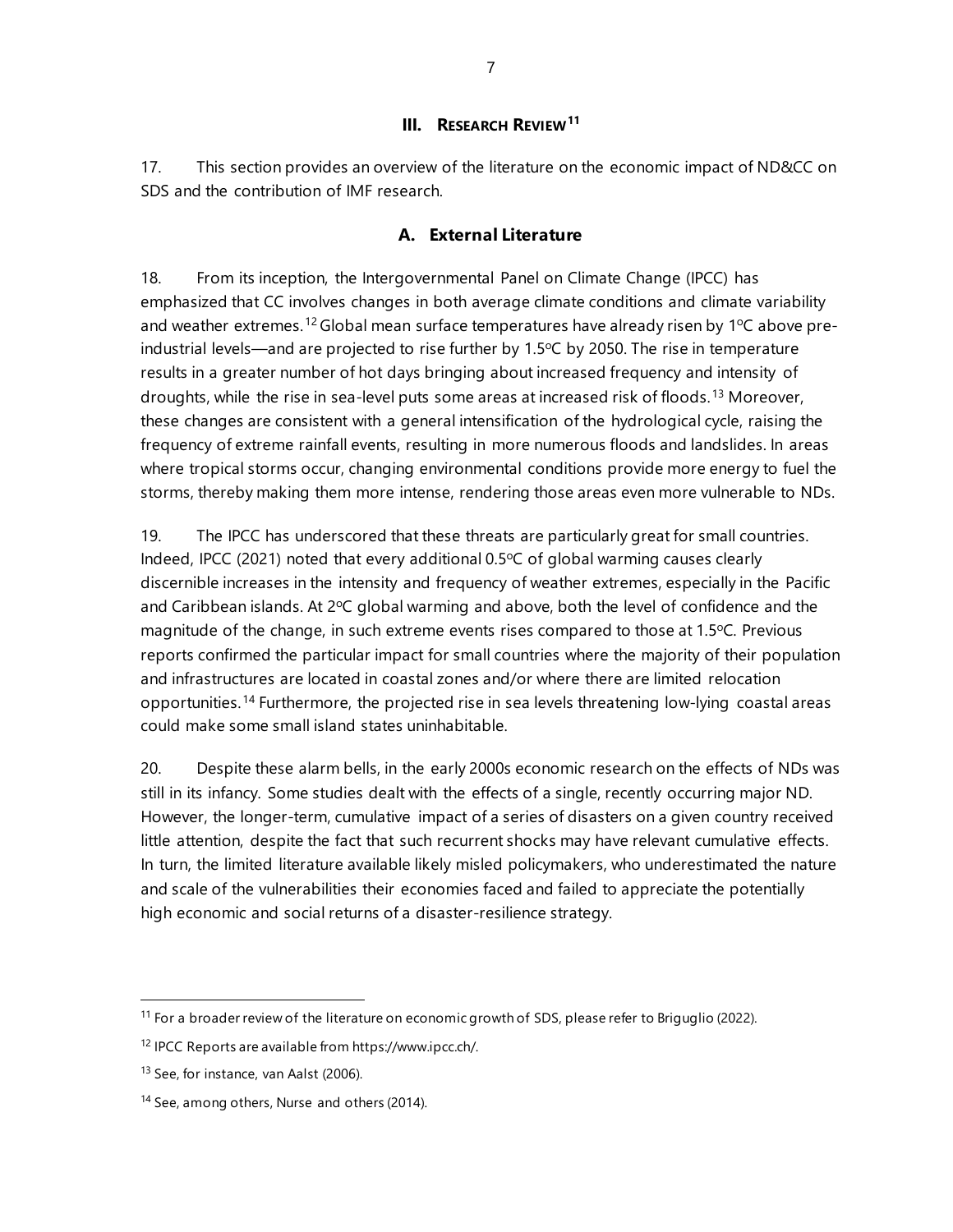21. Against this backdrop, in 2000 the World Bank initiated a three-year study on the economic and financial consequences of NDs. The resulting report by Benson and Clay (2004) found that: disasters appear to have adverse short- and longer-term consequences for economic growth and development; smaller economies are more vulnerable; and adverse impacts can be mitigated. The report recommended that natural hazard risk management should be integrated into longer-term economic planning and appropriately reflected in the allocation of financial resources. [15](#page-15-0) A subsequent report (World Bank, 2013) underscored that identification and quantification of risks and the potential impact of hazards would enable governments to devise informed strategies for establishing development and adaptation priorities, sector plans, and budgets.

22. Subsequent studies brought out the greater impact of NDs on smaller economies. In particular, Noy (2007) found that developing countries face a much larger shock to their economies following a disaster of similar magnitude than developed countries; smaller economies also appear to be more vulnerable than larger ones to such events. Raddatz (2009) and Loayza and others (2009) provided econometric evidence on the impact of NDs on GDP in the short and long term. Raddatz indicated that NDs, especially climatic ones, have a significant negative impact on real GDP per capita. With the average incidence post-1990 of one climatic disaster every three years, these disasters would reduce per capita GDP by an overall 2 percent over a decade. Relying on a Solow-Swan model, Loayza and others (2009) took a disaggregated approach and found that different disasters affect growth in the various economic sectors differently; severe disasters were found to have a negative short-term impact on growth, with such impact being greater in developing countries. Small disasters, however, could have a positive effect in the short run, owing to a boost from reconstruction spending. Hochrainer (2009) also found a significant negative medium-term impact on growth for large shocks.

23. The World Bank (2010) emphasized economic growth and development based on sound policies and well-functioning institutions as the most effective method of adaptation to ND&CC. Jayaraman (2006) also underscored the importance of sound macroeconomic policies in SDS for building economic resilience to withstand the impact of weather-related shocks. All in all, as noted by Noy (2007), countries with stronger institutions are more effective at withstanding the initial disaster shock and preventing further spillovers into the macroeconomy.

24. Other studies underlined that CC is projected to affect SDS disproportionately, with economic costs projected at 15 percent of GDP or more by 2080. For Caribbean small states, a one-meter sea level rise by 2080 is projected to result in damages of about 8 percent of projected GDP (Simpson and others, 2010). For Pacific Island small states, a sea-level rise of between 1 meter and 1.7 meters is projected to result in an economic impact of between 3 percent and 15 percent of GDP due to losses in agricultural production, tourism, and fisheries,

<span id="page-15-0"></span><sup>&</sup>lt;sup>15</sup> See, also, UN (2010) and the references therein.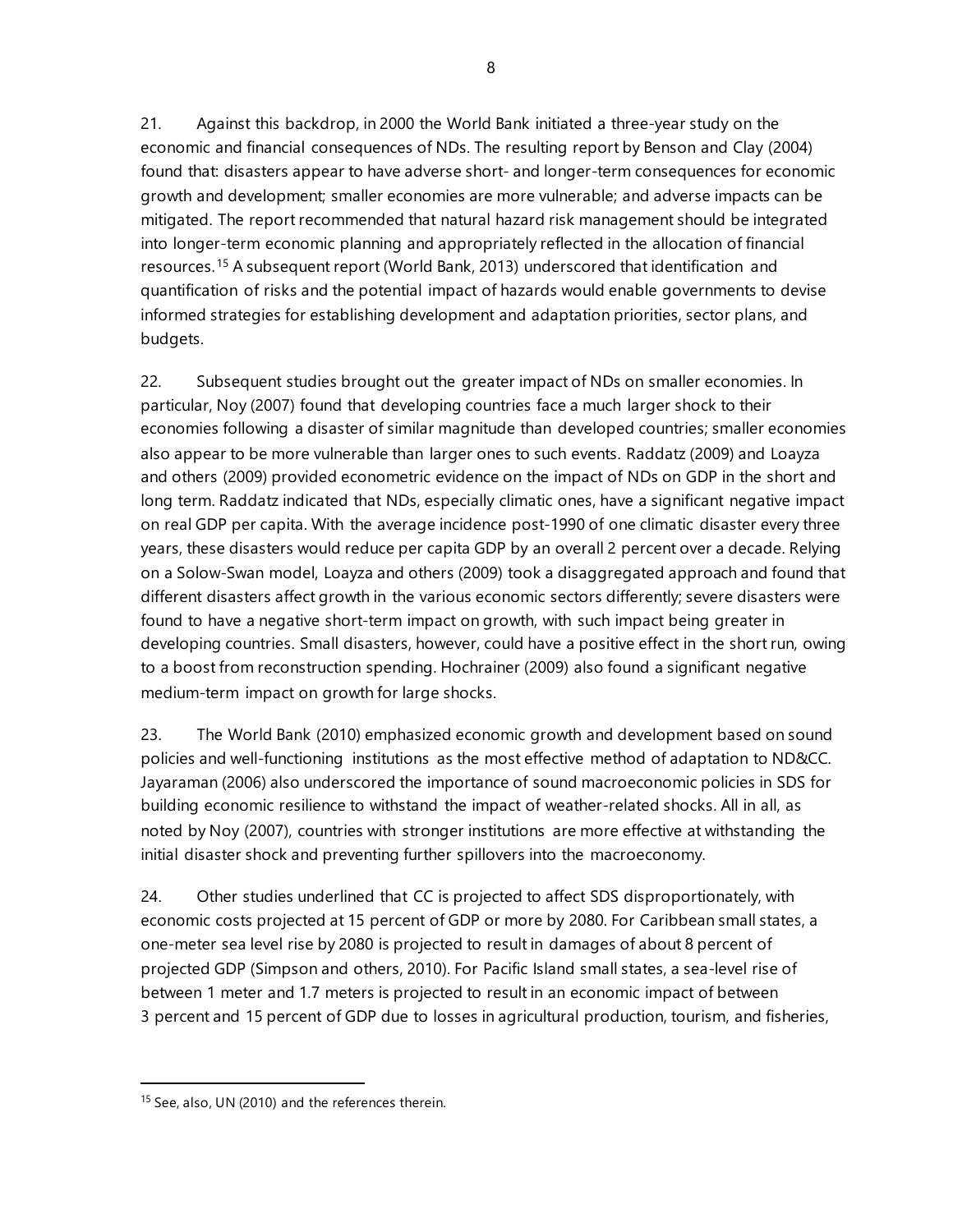and to infrastructure damage (Asia Development Bank, 2013). All in all, SDS will face much larger economic costs from CC than their larger peers.

25. Subsequent contributions continued to emphasize the macroeconomic and fiscal implications of ND&CC (see, for instance, Alano and Lee, 2016; and Mallucci, 2020), adaptation and disaster reduction strategies, including the role of technology in assessing risks (Mycoo, 2018; and Khonje and Mitchell, 2019), and insurance models in catastrophe-prone Caribbean countries (Joyette, [Nurse,](https://onlinelibrary.wiley.com/action/doSearch?ContribAuthorStored=Nurse%2C+Leonard+A) [and Pulwarty,](https://onlinelibrary.wiley.com/action/doSearch?ContribAuthorStored=Pulwarty%2C+Roger+S) 2014).

# **B. IMF Research**

26. Building on the small, but growing body of external literature, IMF economists began to explore SDS vulnerabilities to ND&CC effects in the 2000s and stepped up this work in the last decade as the Fund started to pay greater attention to the threats of CC. Their research confirmed the finding that SDS are disproportionally affected by ND&CC effects, providing detailed estimates of their impact, and focused on aspects most relevant to the Fund's mandate: the macroeconomics of disasters and recovery, the impact on growth, and the need for resilience-building and disaster preparedness.[16](#page-16-0)

27. In an early IMF working paper, Freeman, Keen, and Mani (2003) warned that the frequency and intensity of NDs are set to increase as a result of CC. Focusing on the Caribbean, Rasmussen (2004) showed that they are especially vulnerable. For a sample of Caribbean islands, Acevedo (2016) estimated the historical costs of hurricanes with no recorded information on damages, concluding that CC increases the probability of large NDs and raised average damages. Against this backdrop, managing ND risk would ideally involve use of insurance mechanisms, whose market is either underdeveloped or largely absent in many developing countries. As an alternative, countries can self-insure by generating public savings in good times to cover potential increases in expenditures required by future NDs. In this setting, modest investments in preventive measures could substantially mitigate the impact of natural hazards.

28. On the impact of NDs on growth, Acevedo (2014) found evidence of a short-run adverse impact in the Caribbean while the longer-term impact is found to be weak. However, Cabezon and others (2015) estimated negative short- as well as longer-term effects on growth in their sample of small Pacific islands. Looking at the same group, Lee, Zhang, and Nguyen (2018) found that severe NDs not only disrupt current economic activity but can also depress long-term growth, estimating that a severe ND tends to reduce GDP growth by an average of 1.8 percentage points in their sample. Focusing on disaster-prone countries (which largely overlaps with SDS), Cantelmo and others (2019a) found that large and persistent effects of

<span id="page-16-0"></span><sup>&</sup>lt;sup>16</sup> Following Briguglio and others (2009), resilience to ND&CC effects consists of policy-induced measures enabling countries to minimize or withstand the harmful effect of those shocks.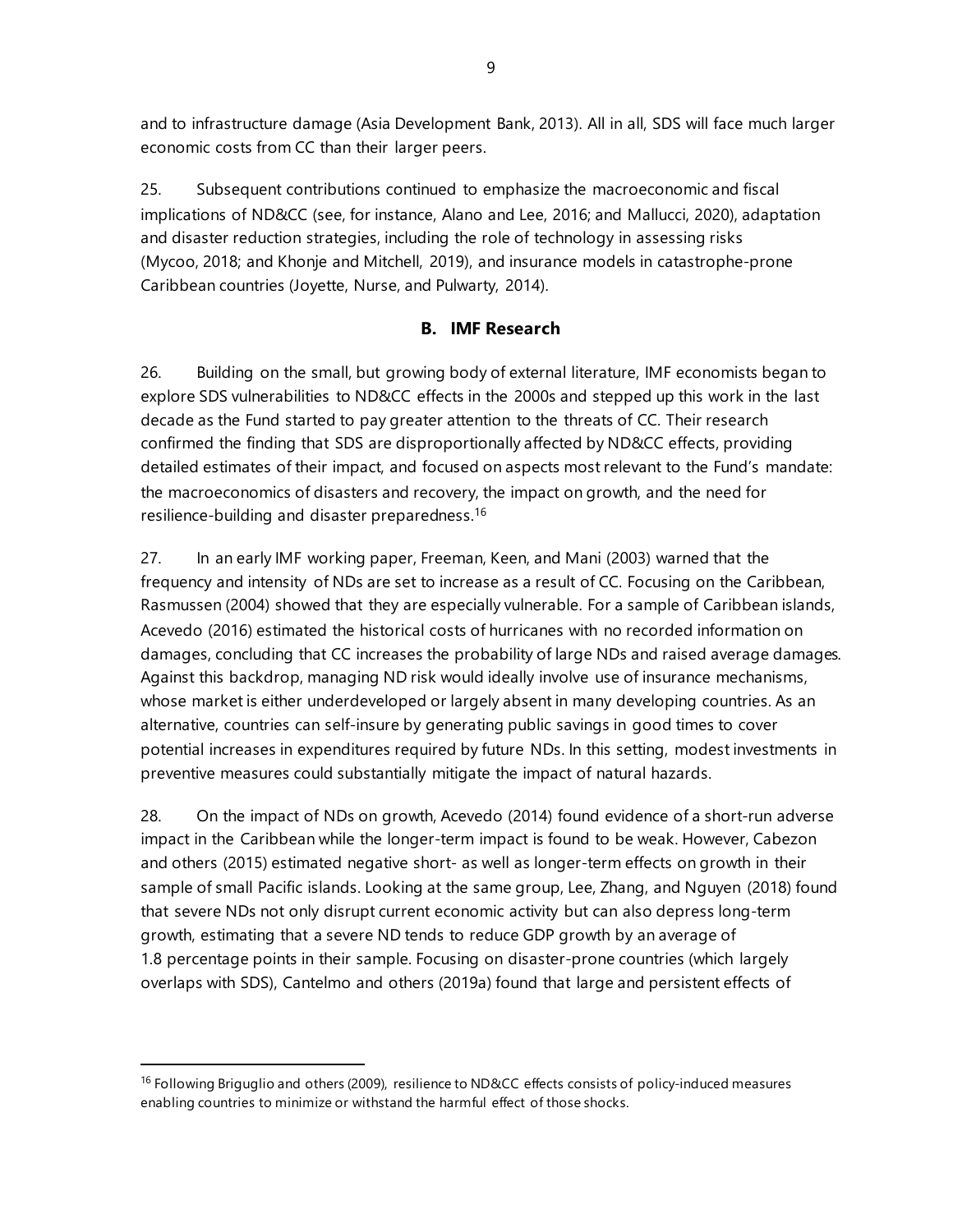weather shocks cause a welfare loss equivalent to a permanent fall in consumption of 1.6 percent, relative to non-disaster-prone countries.

29. Cashin and Dyczewski (2006) focused on disaster management in the Caribbean. Despite the region's susceptibility to NDs, they found that risk mitigation activities have been limited in those countries. Moreover, given the severe, but rare, nature of catastrophic events, the actuarial base available for calculating probability distributions and the severity of future occurrence was limited. Thus, catastrophe insurance bears high premiums to compensate for the uncertainty factor, with premiums proportionally higher than the probability of the events against which they insure. Typically, countries affected by hazard events seek assistance from international financial institutions and bilateral donor agencies; these sources tend to disburse funds for emergency relief with no conditionality requiring disaster mitigation measures, serving essentially as reinsurers of last resort, while doing little to foster ex ante actions to mitigate disaster risk and/or enhancing post-disaster responses to reduce catastrophe consequences. Yet, as Acevedo (2014) noted, aid recipient countries cannot always count on the good will of their donors, as debt relief flows are exogenously determined and do not necessarily respond to the economic conditions of the receiving country. Cantelmo and others (2019b) analyzed the trade-off between financial protection and structural protection in St. Lucia in face of ND. They showed that while structural protection normally delivers a larger payoff because of its direct dampening effect on the cost of disasters, financial protection is superior when liquidity constraints limit the ability of the government to rebuild public capital promptly.

30. The importance of disaster preparedness and resilience was reiterated by Laframboise and Loko (2012). They underscored the need to integrate risk management systematically into macro frameworks by identifying and appraising risks so as to determine how much to selfinsure and how much to spend on mitigating impact. In that regard, insurance penetration was seen as key to reducing the real costs of disasters without raising fiscal burdens. The authors highlighted the importance of improving transparency to bring about effective use of disaster assistance and to strengthen coordination expost among multilateral institutions, donors, the authorities, and civil society organizations, particularly where administrative capacity is limited. Along similar lines, Lee, Zhang, and Nguyen (2018) proposed a method to incorporate the economic impact of NDs in macroeconomic projections and debt sustainability analysis. This is key to providing more accurate estimates on the necessary fiscal buffers for disaster response and to identifying policy priorities aimed at mitigating disaster risks. Marto, Papageorgiou, and Kluyev (2018) assessed the feasibility of *ex ante* policies, such as building adaptation infrastructure and fiscal buffers, and contrast these policies with the post-disaster support provided by donors. They concluded with useful policy prescriptions for the donor community aiming at helping governments build resilience and reduce the risk of debt distress. Their methodology was later widely used within the Fund for country applications. A more recent IMF working paper by Melina and Santoro (2021) also reiterated the importance of resilience building and showed that investment in resilience building ex ante is more cost-effective than reconstruction ex post.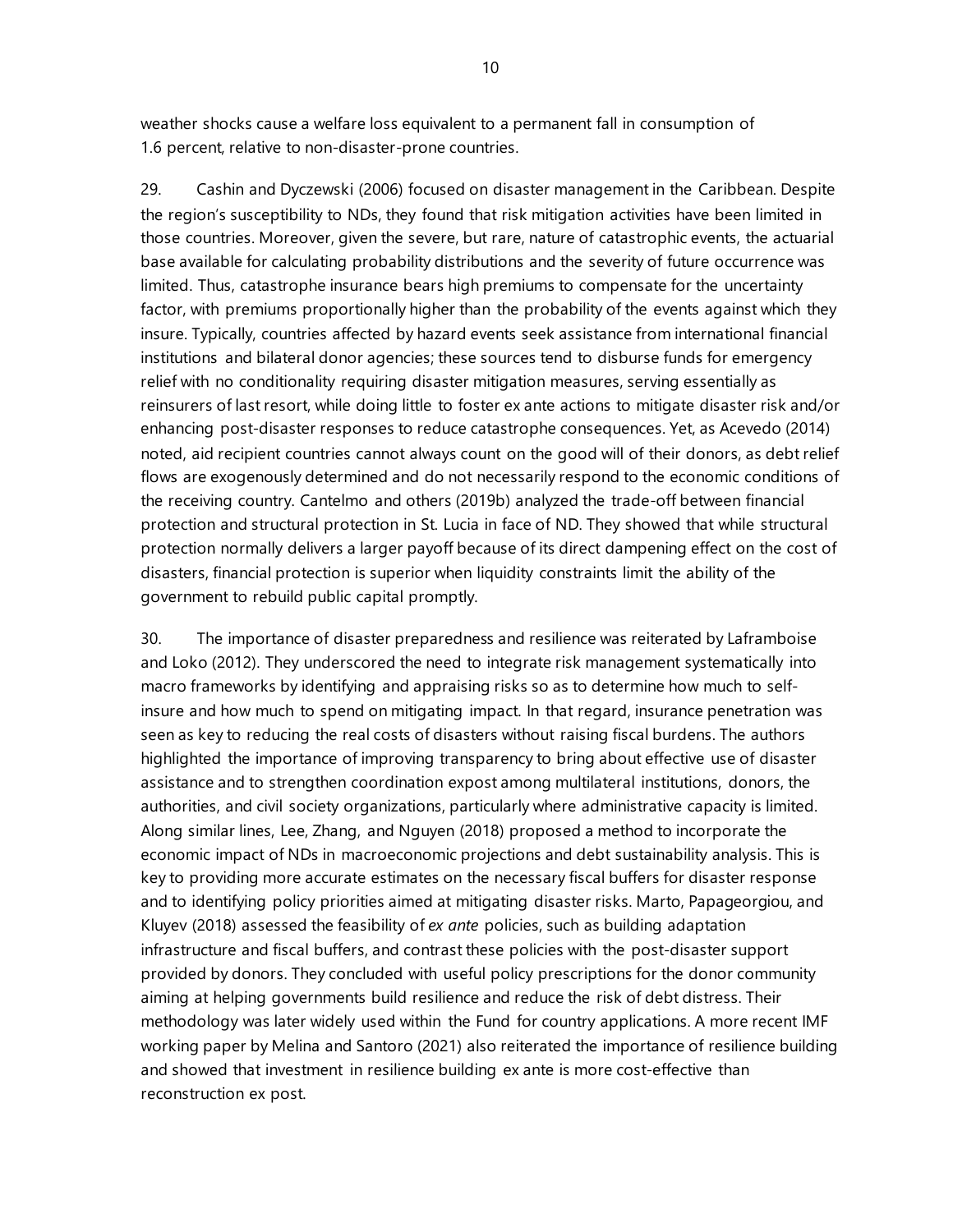31. Nishizawa, Roger, and Zhang (2019) focused on the fiscal implications of NDs. They found that, on average, a severe ND is likely to increase government expenditure cumulatively by 13.8–20.6 percent of GDP over a three-year period in their sample of small Pacific Island states. While the average magnitude is substantial, they observed that fiscal risks of NDs have yet to be taken systematically into account in fiscal planning and budgetary policies. In the absence of any significant self-insurance, those countries are highly dependent on foreign aid and budgetary reallocations to cope with NDs. Against this backdrop, the authors suggest a number of criteria to determine the appropriate size of fiscal buffers. In a similar vein, Haque and others (2016) focused on the manner in which the governments of the Pacific islands raise public revenues, implement macroeconomic policy, and ensure efficiency and effectiveness in spending programs. They went on to suggest improvements to weak public financial management (PFM) systems so as to build broader revenue bases; a better alignment of government spending programs to social and economic objectives; and increasing resilience to economic volatility and NDs.

32. IMF research efforts at the multilateral level started with a study in the 2008 World Economic Outlook (WEO) on the macroeconomic cost of CC, which analyzed policies to mitigate and adapt to CC (IMF, 2008). A chapter in the 2017 October WEO (IMF, 2017a) emphasized that the effects of CC are concentrated in countries with relatively hot climates, like many SDS. As a result, they have a particular need to boost resilience to global warming and extreme weather events, by improving their ability to smooth out evermore frequent shocks. The chapter simulated the impact policies may have in mitigating the consequences of weather shocks, arguing that, as private agents are unable to fully internalize the social benefits, governments may have to offer incentives so that adaptation is undertaken at socially optimal levels. The chapter estimates that every dollar spent on adaptation strategies over the next 20 years would reduce total weather damage by \$2, thus supporting the notion that improving resilience through public adaptation spending could reduce downturns resulting from weather-related events and accelerate recovery. In the same vein, in the 2020 April Regional Economic Outlook (REO) for Sub-Saharan Africa, a chapter examined policies and structural areas that could help the region adapt to CC by building resilience and improving coping mechanisms and reinforced previous IMF research.

#### **Assessment**

33. By the end of the evaluation period, IMF research managed to significantly build on what was only an emerging literature a decade earlier. The contributions were largely empirical, datadriven and policy-oriented, anchored in a cross-country, typically regional, perspective. While providing further evidence on the impact of ND&CC and the channels through which they affect SDS economies, IMF research investigated the differing roles that fiscal, debt, and other macroeconomic policies have in cushioning their impact. In the later years of the evaluation window, moreover, the research included general equilibrium modelling through which it assessed the cost and benefits of resilience-building policies and their impact on growth. However, IMF research rarely isolated the effect of weather and climate in a robust manner. Further research is needed to provide more effective disaster modelling and produce reliable

11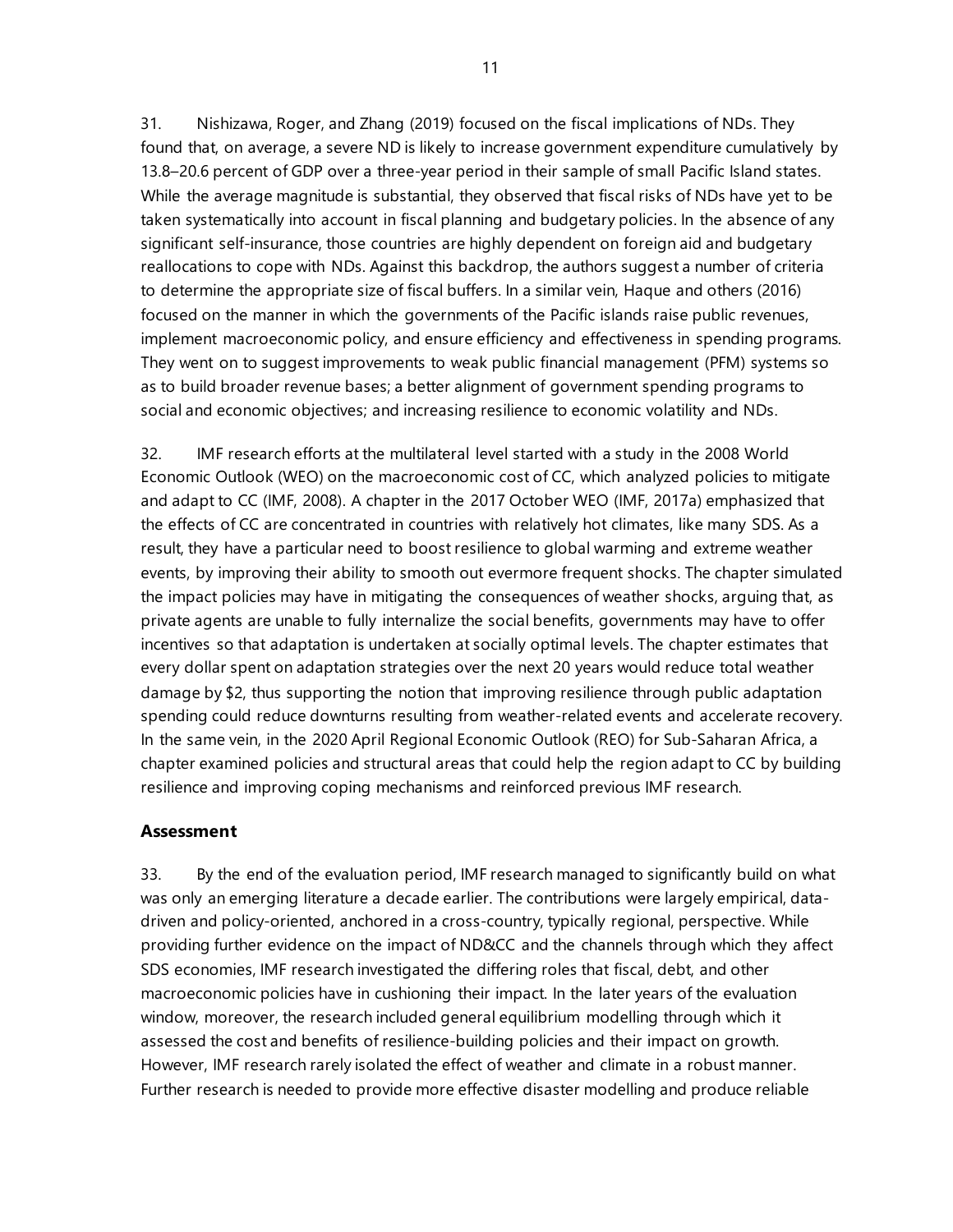baseline for policy evaluation. Compared to the external research surveyed earlier, Fund research was instrumental in developing new techniques for country analysis of the macroeconomic consequences and policy responses to ND&CC. More broadly, it prompted the need for the institution to re-assess its policy guidance.

# **IV. IMF GUIDANCE ON MANAGING VULNERABILITIES TO NATURAL DISASTERS AND CLIMATE CHANGE**

34. This section starts by laying out how the IMF developed specific guidance for work on ND&CC issues in small developing states. It then describes how this approach fits within the Fund's broader surveillance framework and lending architecture.

# **A. Specific Guidance on SDS Engagement**

35. Starting in the early years of the evaluation period, the research efforts summarized in the previous section drew the Fund's institutional attention to the particular macroeconomic vulnerabilities that SDS face from ND&CC. Such efforts fed into a four-fold approach: (i) they first led to policy papers (i.e., IMF, 2013a; 2016) aiming at socializing the Board, Management, and staff on the vulnerability of SDS to ND&CC effects; (ii) building on that, the Fund then set out some internal guidance on policy advice that crystallized in a 2014 Guidance Note later updated in 2017 (IMF, 2014a; 2017b); (iii) next, the Fund aimed to adapt its lending instruments to reflect that vulnerability (IMF, 2019d); and (iv) towards the end of the evaluation period, the Fund introduced new diagnostic tools, such as CCPA and DRS, aimed at setting best practices and creating innovative templates for the Fund's work on CC and disaster resilience. Building on the findings of IMF research, the common thread driving the Fund's institutional efforts centered on the role that proactive public policy can have in mitigating ex ante the cost of ND&CC effects, as well as providing ex post financial support.

36. The 2013 policy paper (IMF, 2013) underlined the relevance of the work by the World Bank, the UN, and other multilateral institutions that recommended policy frameworks in the areas of preparedness, resilience-building, contingency planning, and risk reduction for addressing ND&CC. Regulatory improvements, for example in zoning rules and building codes, could reduce property damage and risk; infrastructure improvements, such as reinforced seawalls and bridges, could also mitigate damage caused by NDs. Importantly, risk reduction investment should take the place of an "after-the-fact" approach.

37. In 2014, the IMF sought to operationalize its policy advice on SDS in a Staff Guidance Note (SGN) (IMF, 2014a), later updated in 2017 (IMF, 2017b). It identified a number of priorities centered around the GROWTh compact (**G**rowth and job creation; Resilience to shocks; **O**verall competitiveness; **W**orkable fiscal and debt sustainability options; and, finally, **Th**in financial sectors); these were intended to guide staff dialogue with SDS authorities, while allowing for tailoring to specific features of their respective economies.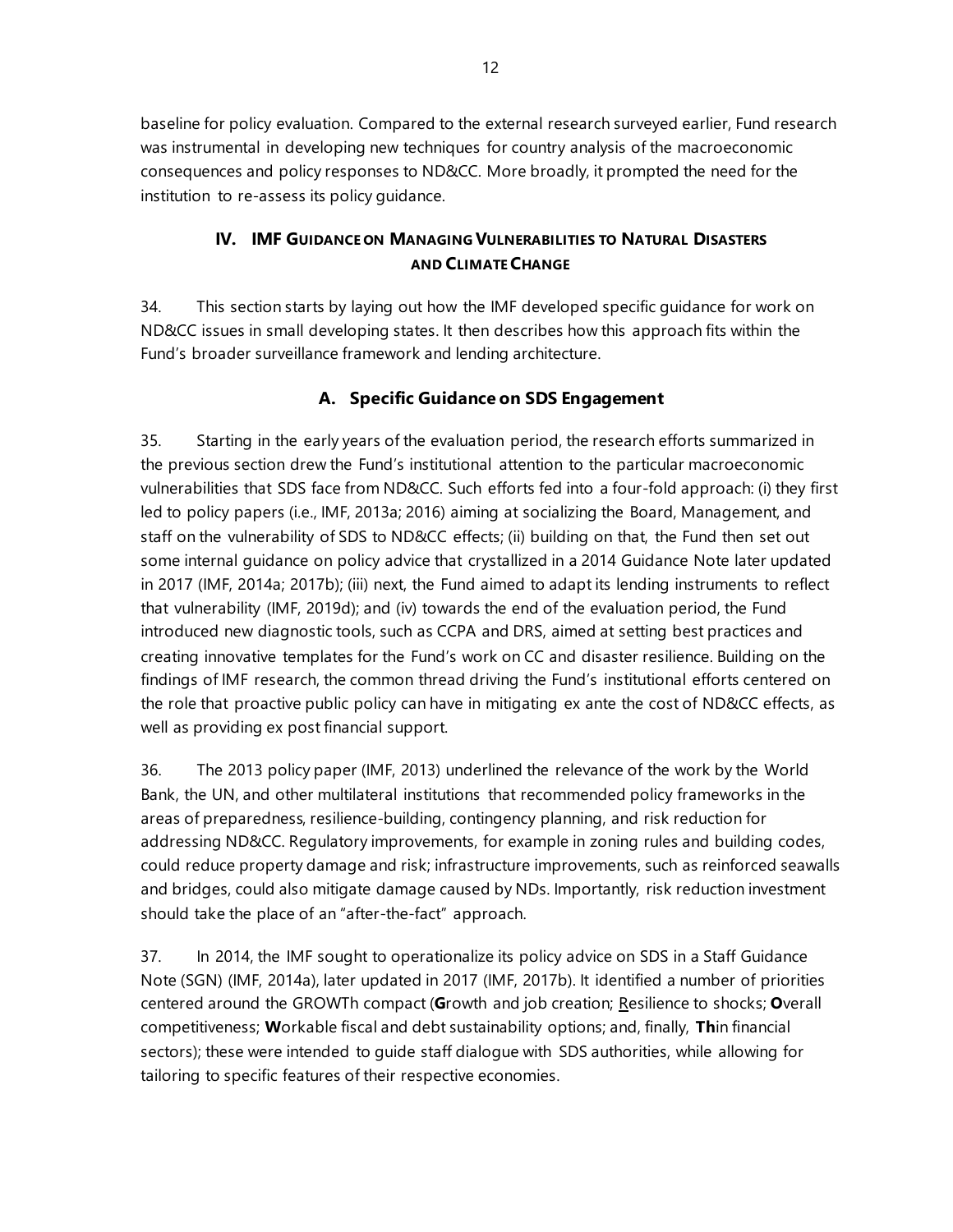38. Specifically, the SGN called on staff to support SDS in their efforts to foster greater resilience to shocks and enhance sustainability. While the staff's engagement with authorities should exhibit an explicit focus on growth under the first pillar of the GROWTh compact, macroeconomic analysis should give prominence to potential macro-critical shocks, including those disaster related. Analysis of the economic impact of future NDs should consider the policy implications of adverse scenarios and evaluate risks around the baseline. In that context, fiscal rules should include provisions aiming at clarifying how fiscal targets should adjust in the event of external shocks. Particularly in disaster-prone countries, rules should aim at fiscal balances in normal years sufficient for building buffers and creating borrowing space. Then, the response to NDs or other shocks could be accommodated in an escape clause allowing for larger fiscal deficits. With regard to fiscal space, Fund staff should take into account the long-term implications of CC for public investment needs and how these could be financed. Along these lines, debt sustainability assessments (DSAs) would involve CC scenarios or stress tests calibrated to typical NDs, while disaster risk should feed into fiscal planning through a strong PFM system.

39. Ahead of the 2015 Climate Conference in Paris, the Managing Director issued a statement emphasizing the Fund's broader institutional view about SDS vulnerabilities to CC. Acknowledging that CC is set to have a significant economic impact on many countries, the Managing Director underscored that a large number of them are lower-income countries and small island states. As a result, she called for macroeconomic policies to be calibrated to accommodate more frequent weather shocks, for building policy space to respond to those shocks, and for infrastructures to be upgraded to enhance economic resilience (IMF, 2015a).

40. A subsequent Board paper looking specifically at SDS resilience to ND&CC (IMF, 2016) went further to recognize the macro-criticality of ND&CC for those countries whose economic performance is significantly affected. It emphasized the need for a holistic approach noting that "policies for managing ND&CC should be integrated into the Fund's toolkit on a sustained basis, applied routinely, and updated as new policy challenges emerge" (IMF, 2016; p.8). Recognizing the varied approaches from country to country, the Fund suggested drawing on good practices in a more consistent fashion, by integrating ND&CC into macro-frameworks, and risk analysis into the broader thrust of IMF work. Toward this end, it proposed the introduction of the CCPA, a focused assessment of a country's progress in developing CC adaptation and mitigation policies, as a way to help SDS access global climate funding. Finally, on lending, while the report reiterated its structured framework for the design, implementation and monitoring of resiliencebuilding policies, it stopped short of formulating any operational implications.

41. In 2017, the updated SGN (IMF, 2017b) reinforced the case for the GROWTh compact, reiterating the importance of tailoring policy advice to SDS' specifics. In doing so, it took stock of various policy innovations that had been developed since the compact was introduced three years earlier (IMF, 2014a), including emphasis on the macro criticality of ND&CC for Fund analysis; the introduction of the CCPA tool earlier in the year; the focus on policy buffers against tail risks induced by NDs; general equilibrium modelling to assess policies before and after a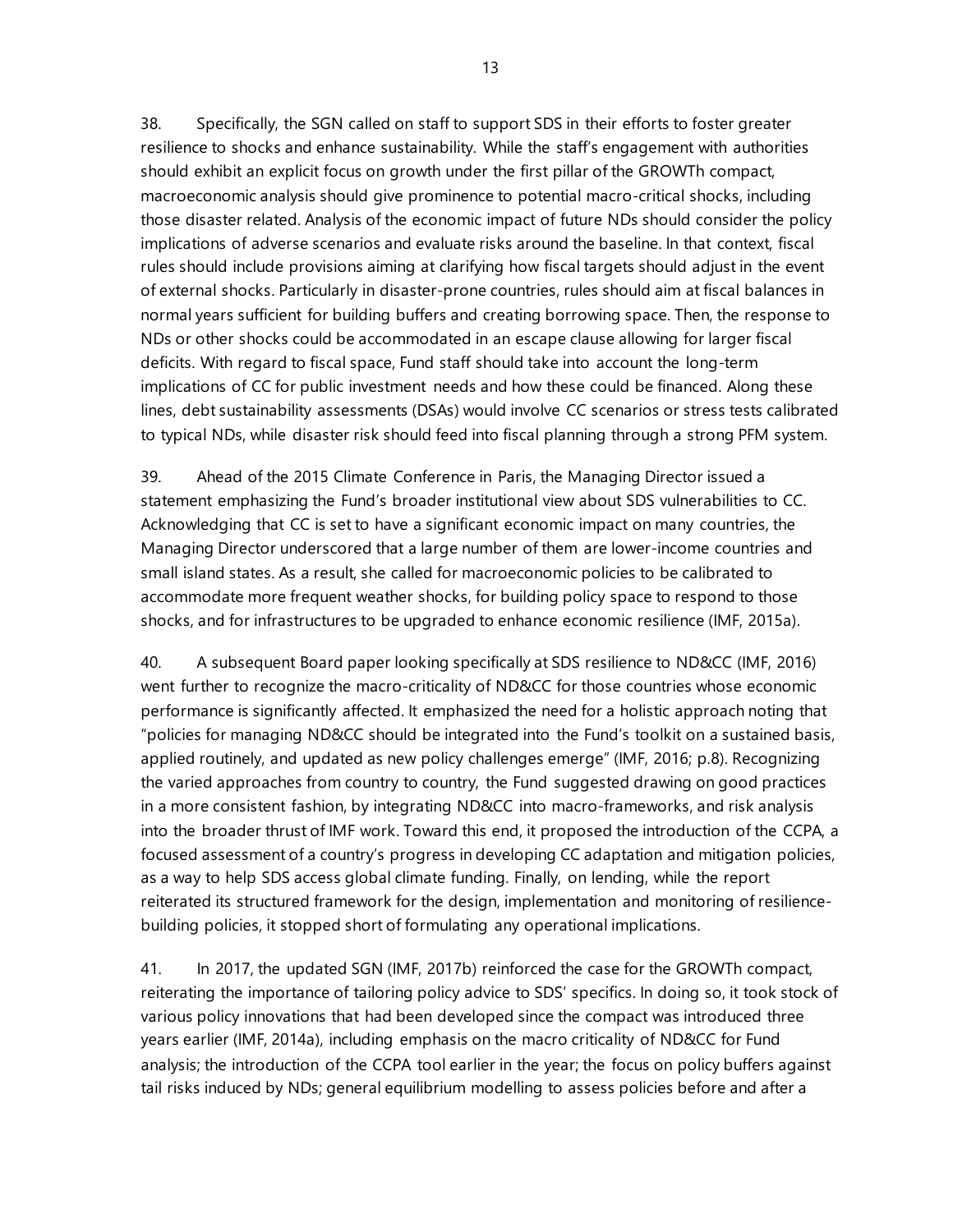disaster (IMF, 2016); and, finally, the 2015 Guidance Note for Surveillance under Article IV Consultations (IMF, 2015b). On lending, the paper took stock of the new access policies for emergency financing<sup>[17](#page-21-0)</sup> and reiterated that conditionality in IMF-supported programs should be parsimonious and pay more attention to measures to strengthen growth performance, given the primary objective of restoring external viability. However, there was no elaboration on how such programs could directly support resilience-building and disaster strategies.

42. Building further on the 2017 SGN, a follow-on Board paper (IMF, 2019a) recommended that countries vulnerable to ND&CC prepare comprehensive DRS (see Section VII). Grounded on a clear diagnostic of those vulnerabilities, the DRS would provide a framework through which to think holistically about disaster strategies, both ex ante as well as ex post, and to coordinate the work of development partners and donors, including through estimates of funding needs. The implications were envisaged, in principle, to be relevant for all the Fund's core activities surveillance, lending, and capacity building. Yet, the thrust of the paper—as well as the ensuing Board discussion—emphasized surveillance over lending, underscoring that strong signaling by the Fund through the DRS could have a powerful catalytic role. In discussing access to climate funds, it noted that the DRS, if endorsed by partners, could facilitate simplification of administrative requirements and criteria for qualification.

43. CCPAs were introduced in 2017 on a pilot basis as a collaborative IMF-World Bank effort, to assess macroeconomic and sectoral aspects of CC policies in countries particularly affected by CC, especially SDS (Box 1). So far, six pilot CCPAs have been completed, all for SDS, including for Seychelles (2017), Belize (2018), St. Lucia (2018), Grenada (2019), Micronesia (2019), and, most recently, Tonga (2020).

44. In 2021, the Fund reviewed its experience with the CCPA pilots to date. It found that CCPAs had been most helpful in identifying financial, policy, and institutional capacity gaps; detecting linkages between CC and the macro framework; and identifying the impact of CC risks and to some extent facilitating national planning. CCPAs had also fostered collaboration within the national administration on CC issues and had promoted engagement with international stakeholders. Staff noted that SDS members had strongly underscored the relevance of CCPAs, judging these as a high priority compared to other capacity development needs. In Grenada in particular, the CCPA had built the foundation for the subsequent, country-led DRS. At the same time, the review found that coverage could be improved, including in the areas of financing, adaptation, risk management and national processes; and that tying the modalities of delivery to the timing of Article IV missions had strained limited country resources and, in some cases, constrained early dissemination.

<span id="page-21-0"></span><sup>17</sup> See Section VI.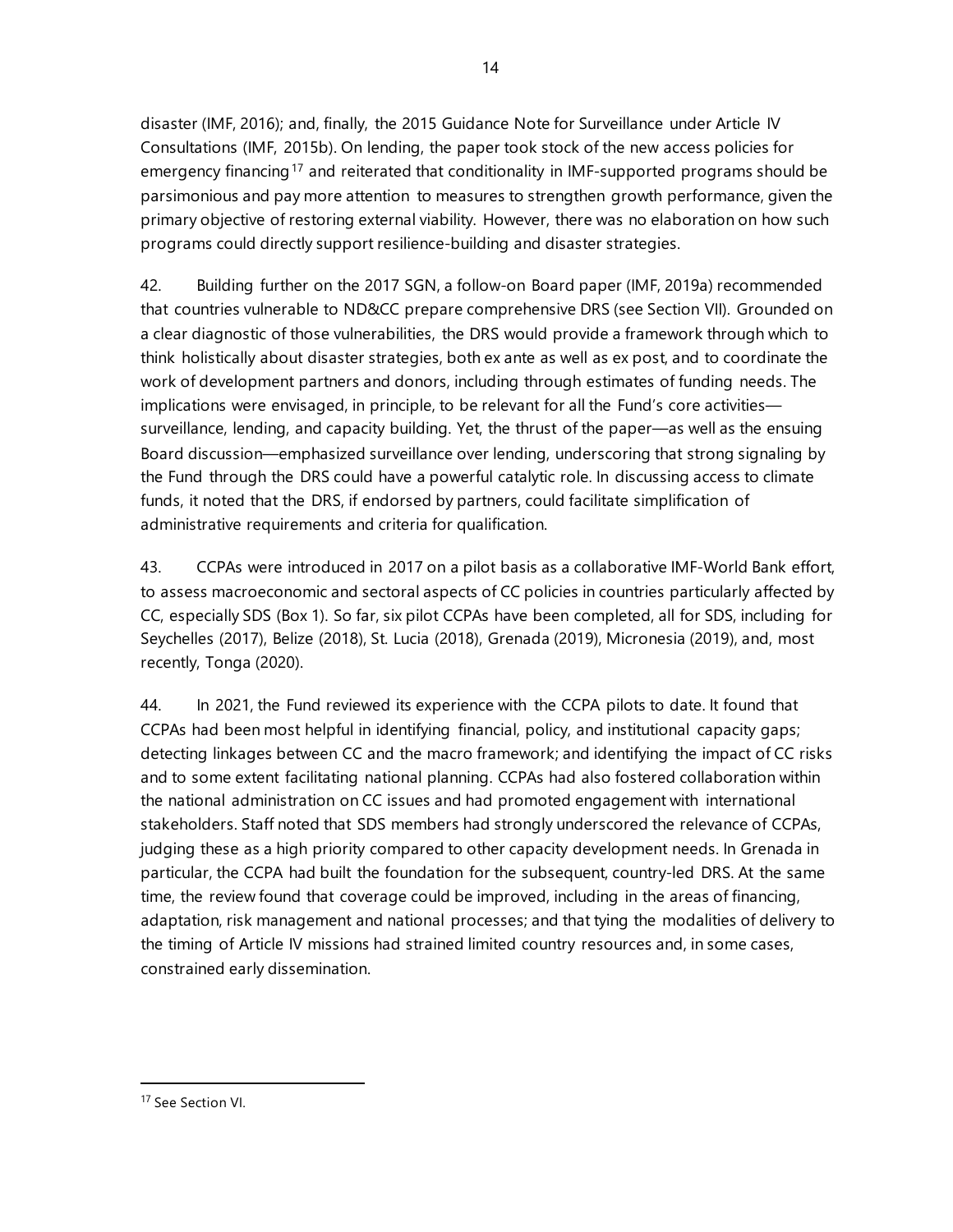#### **Box 1. Climate Change Policy Assessments**

Since their inception in 2017, six CCPAs have been prepared, all for SDS, including for three Caribbean SDS (Belize, 2018; St. Lucia, 2018; Grenada, 2019), two Pacific Island SDS (Micronesia, 2019; and Tonga, 2020); and one African SDS (Seychelles, 2017). CCPAs take stock of a country's plans from the perspective of its macroeconomic and fiscal implications by providing a holistic assessment of the relevant policy framework. In so doing, they aim to improve country prospects for attracting external finance and offer valuable policy input into their climate strategies.

While focusing on policies for adapting to CC and managing risks from adverse climate shocks, CCPAs also consider policies to mitigate a country's contribution to CC. Although the contribution of SDS to global greenhouse gas emissions is negligible, implementation of their mitigation commitments can lend credibility to small states' policy views, particularly in the international dialogue on the Paris process, and allow them to potentially leverage external finance, mobilize domestic revenues through carbon pricing, and reduce dependence on volatile international oil markets.

Although CCPAs have tended to be country-specific, there have been several common findings among the six assessments completed to date.

- In assessing countries' efforts to adapt to CC, CCPAs have tended to find that climate-informed building and land-use codes are generally outdated, that there is a need for promoting private and public disaster insurance from domestic and external sources, and that financing of adaptive projects falls significantly short.
- In considering risk management, CCPAs have generally found that despite progress in integrating CC into national plans, mainstreaming CC issues into ministries' plans and into the regular budget process is uneven, that there has generally been poor coordination among governmental and non-governmental agencies; and that while PFM systems are generally adequate, limited institutional capacity remains an overarching constraint.
- In their assessment of mitigation efforts, CCPAs have typically found that expansion of use of renewable energy sources should accelerate; fuel price subsidies should be removed while protecting the most vulnerable; and that a carbon tax should be introduced as well as "feebates" to reduce purchases of lower fuel-efficient vehicles vs. those with higher fuel efficiency.

In reviewing efforts to mobilize financing, CCPAs have generally noted that access to climate funds is constrained by sometimes heavy procedural requirements; that domestic banks do not generally fund infrastructure needs or risk reduction programs; property insurance coverage and penetration is low and falls short of expected damages; and that access to parametric insurance based on a triggered event is uneven and considered an expensive option.

Sources: IMF (2016; 2021a); CCPA reports.

\_\_\_\_\_\_\_\_\_\_\_\_\_\_\_\_\_\_\_\_\_\_\_\_\_\_\_\_\_\_

45. Based on these findings, the 2021 review recommended continuation of CCPAs with SDS that were most vulnerable to CC and extension of the assessments to emerging and, possibly, some advanced economies. It also recommended a greater focus on the macro-fiscal implications of climate-change policies, while quantifying climate financing needs; and decided to extend and modify this program as the new Climate Macroeconomic Assessment Program, to be conducted solely by Fund staff.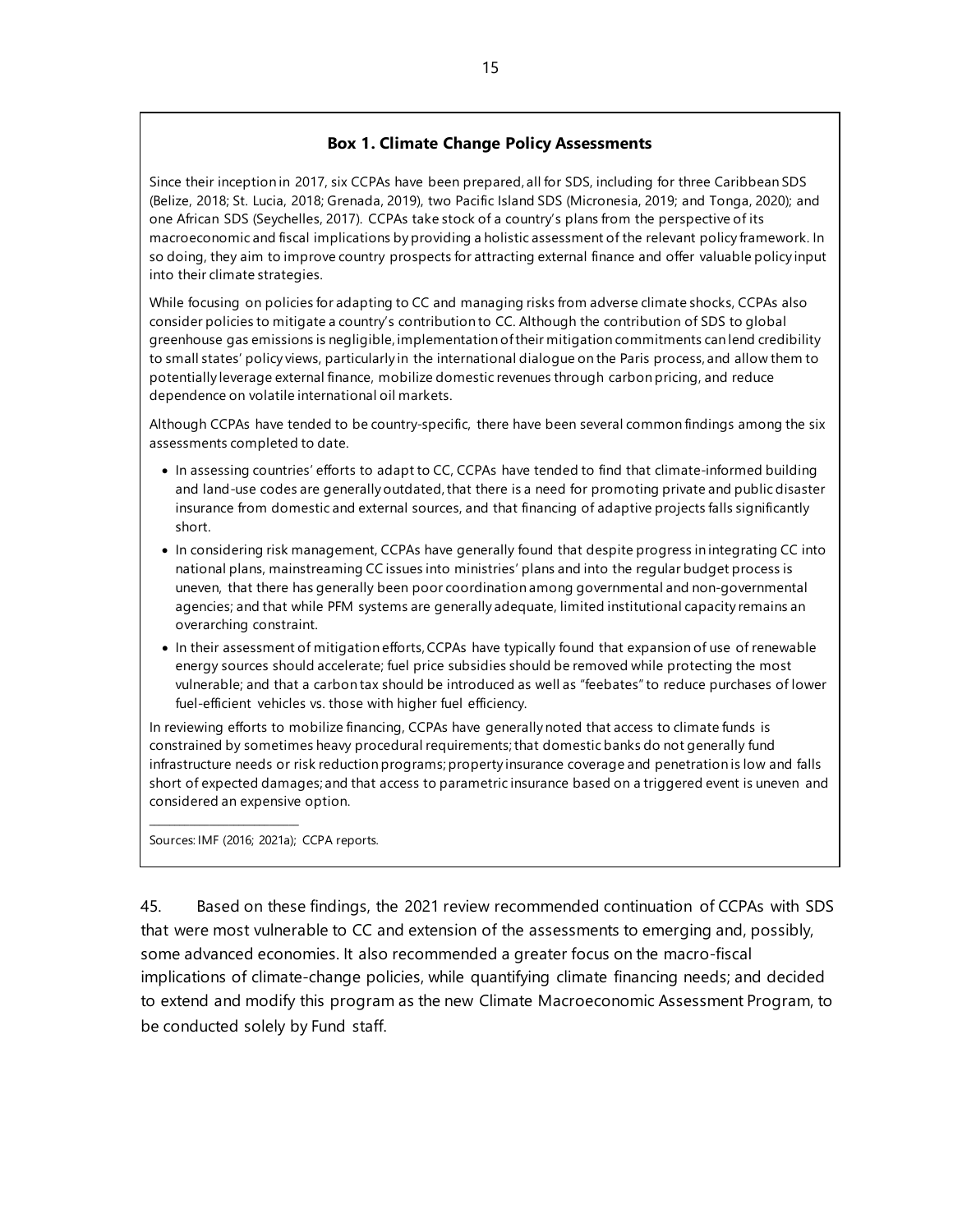46. Most recently, the Fund is exploring the possibility of channeling financial resources made available on a voluntary basis from the 2021 SDR allocation into a new Resilience and Sustainability Trust, which could be used inter-alia for providing long term, concessional resources for financing investment into CC resilience building.

## **B. The Overall Surveillance Framework**

47. Starting from the beginning of the evaluation window, periodic reviews of IMF surveillance have emphasized the importance of tailoring advice to country circumstances, but initially did not pay much attention to the particular challenges of SDS arising from ND&CC effects (Table 5).

| Year | Surveillance                                                                                                                                                                                                                                                                                                                                    |
|------|-------------------------------------------------------------------------------------------------------------------------------------------------------------------------------------------------------------------------------------------------------------------------------------------------------------------------------------------------|
| 2011 | The Triennial Surveillance Review (IMF, 2011) did not mention ND&CC vulnerability.                                                                                                                                                                                                                                                              |
|      | The DSA review (IMF, 2011) concluded that in SDS the impact of NDs can be included in the analysis,<br>using historical evidence on the frequency and cost of those disasters.                                                                                                                                                                  |
| 2012 | The 2012 Integrated Decision on Surveillance (IMF, 2012) acknowledged that, in bilateral surveillance,<br>coverage should include focus on all relevant policies that can significantly influence present or<br>prospective balance of payments (BOP) and affecting domestic and external stability.                                            |
| 2013 | Policy paper on small states (IMF (2013) reviewed SDS macroeconomic features and performance and<br>discusses how the Fund can better address their needs.                                                                                                                                                                                      |
| 2014 | The Triennial Surveillance Review (IMF, 2014) did not mention ND&CC vulnerability in SDS.                                                                                                                                                                                                                                                       |
|      | The Guidance Note on SDS (IMF, 2014) set forth the GROWTh compact aimed at shaping the dialogue<br>with SDS authorities.                                                                                                                                                                                                                        |
| 2015 | The Guidance Note on Surveillance (IMF, 2015) acknowledged that surveillance in SDS should be tailored<br>to their particular circumstances, including vulnerability to NDs.                                                                                                                                                                    |
|      | The MD stated that CC poses significant risks for macroeconomic performance (IMF, 2015b).                                                                                                                                                                                                                                                       |
| 2016 | Policy paper on SDS resilience to ND&CC. IMF (2016) introduced the notion of macro criticality of<br>ND&CC stating that policies to manage the resulting vulnerabilities should be integrated into the Fund's<br>toolkit on a sustained basis. In that setting, it proposes the introduction of CCPA.                                           |
| 2017 | The IMF (2014) Guidance Note on SDS was updated (IMF, 2017).                                                                                                                                                                                                                                                                                    |
| 2018 | The Interim Surveillance Review (2018) referred to macro criticality, albeit without meaningful reference<br>to ND&CC.                                                                                                                                                                                                                          |
| 2019 | The mid-point note for the Comprehensive Surveillance Review IMF (2019b) underscored that CC posed<br>severe threats to sustained growth and economic and financial stability, recommending that bilateral<br>and multilateral surveillance be strengthened accordingly.                                                                        |
| 2020 | In the debt review for lower-income economies (IMF, 2020), Executive Directors reiterated the<br>importance of developing scenarios that account for the impact of NDs, and underscored the<br>importance of building resilience.                                                                                                               |
| 2021 | The Comprehensive Surveillance Review (IMF, 2021c; 2021d) recognized CC as a "potentially existential<br>threat with significant macroeconomic and financial implications." Climate change may generate tail-risk<br>scenarios for some members, which need to be appraised. More ambitious adaptation and mitigation<br>policies are required. |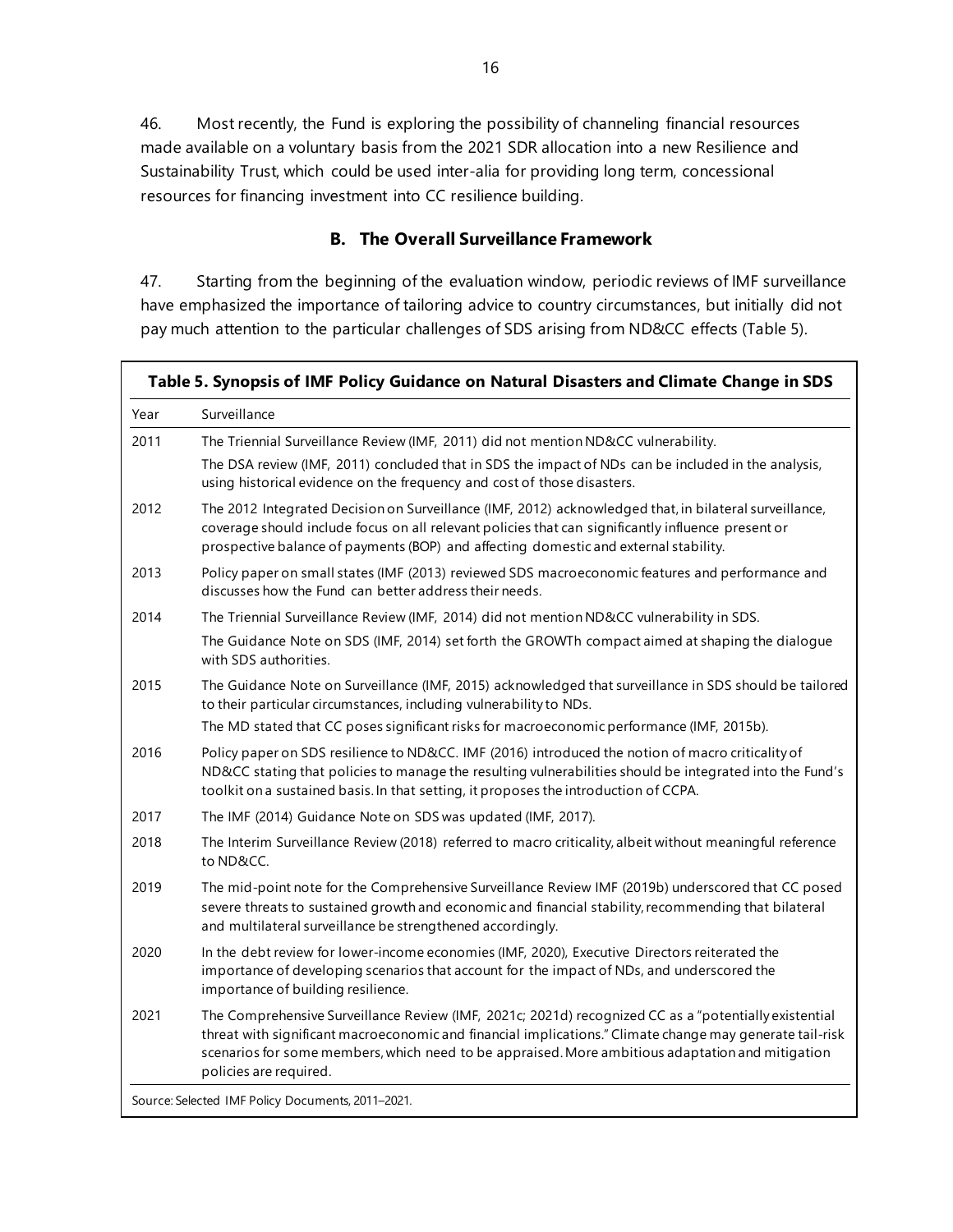48. The two Triennial Surveillance Reviews (IMF, 2011a; 2014b) took place in the context of the post-Global Financial Crisis as countries continued to struggle toward recovery, while still heavily dependent on unconventional monetary policies. While the Triennial Reviews made no reference whatsoever to the macro-criticality of ND&CC, the 2012 Integrated Decision on Surveillance (IMF, 2012) did acknowledge that, in bilateral surveillance, coverage should include focus on all relevant policies that can significantly influence present or prospective BOP and affecting domestic and external stability.

49. From 2013, greater attention has been paid in the surveillance framework to the particular challenges of SDS as far as ND&CC effects are concerned. Following the 2014 SGN, the broader Guidance Note on Surveillance (IMF, 2015b) specified that surveillance in SDS should be tailored to their particular circumstances, including their vulnerability to NDs and initiatives to strengthen resilience. However, this did not translate into specific guidance relevant to ND&CC. For instance, staff was encouraged to utilize the Risk Assessment Matrix (RAM) as a structured framework for analyzing risks and their possible impact, yet NDs were not referred to as a risk despite their (increasing) frequency for part of the membership. In a similar fashion, the 2018 Interim Surveillance Review (IMF, 2018a) underscored the importance of integrating risk assessments and policy advice in macro-financial surveillance, yet there was no meaningful reference to ND&CC risks.

50. The IMF's DSA framework underscored the need to assess the impact of NDs from 2011. As laid out in IMF (2011b), given that risks do vary across countries, the analysis should consider the impact of contingent liabilities on public debt. The review found that up to that time the relevant stress tests were of little help, as they assumed an across-the-board shock of 10 percent of GDP for all countries, independent of country size or potential materialization of contingent liabilities. In SDS, though, the cost of NDs relative to the size of the economy are often disproportionately large, requiring the elaboration of alternative scenarios based on historical evidence surrounding NDs, such as related to their frequency and cost. Subsequent papers like the 2013 SGN (IMF, 2013c) emphasized the importance of adopting a tailored risk-based approach in assessing the impact of shocks on DSA. Towards the end of the evaluation window, the Guidance Note on The Bank-Fund Debt Sustainability Framework for Low-Income Countries (IMF, 2018c) explicitly recommended to incorporate into the baseline scenario the average annual expected impact of NDs for SDS at risk of ND&CC. Finally, the Board paper on public debt vulnerabilities (IMF, 2020c) has pointed to the relevance of climate-resilient borrowing.

51. More recently, there has been a more thorough attempt to integrate CC considerations into the surveillance framework. The 2021 Comprehensive Surveillance Review (IMF, 2021c; 2021d) recognized CC as a "potentially existential threat with significant macroeconomic and financial implications" (IMF, 2021c, p. 20) for which meaningful policy actions were required. More specifically, it clarified that CC may generate tail-risk scenarios for some members, which need to be appraised. In this context, the review underscored that more ambitious adaptation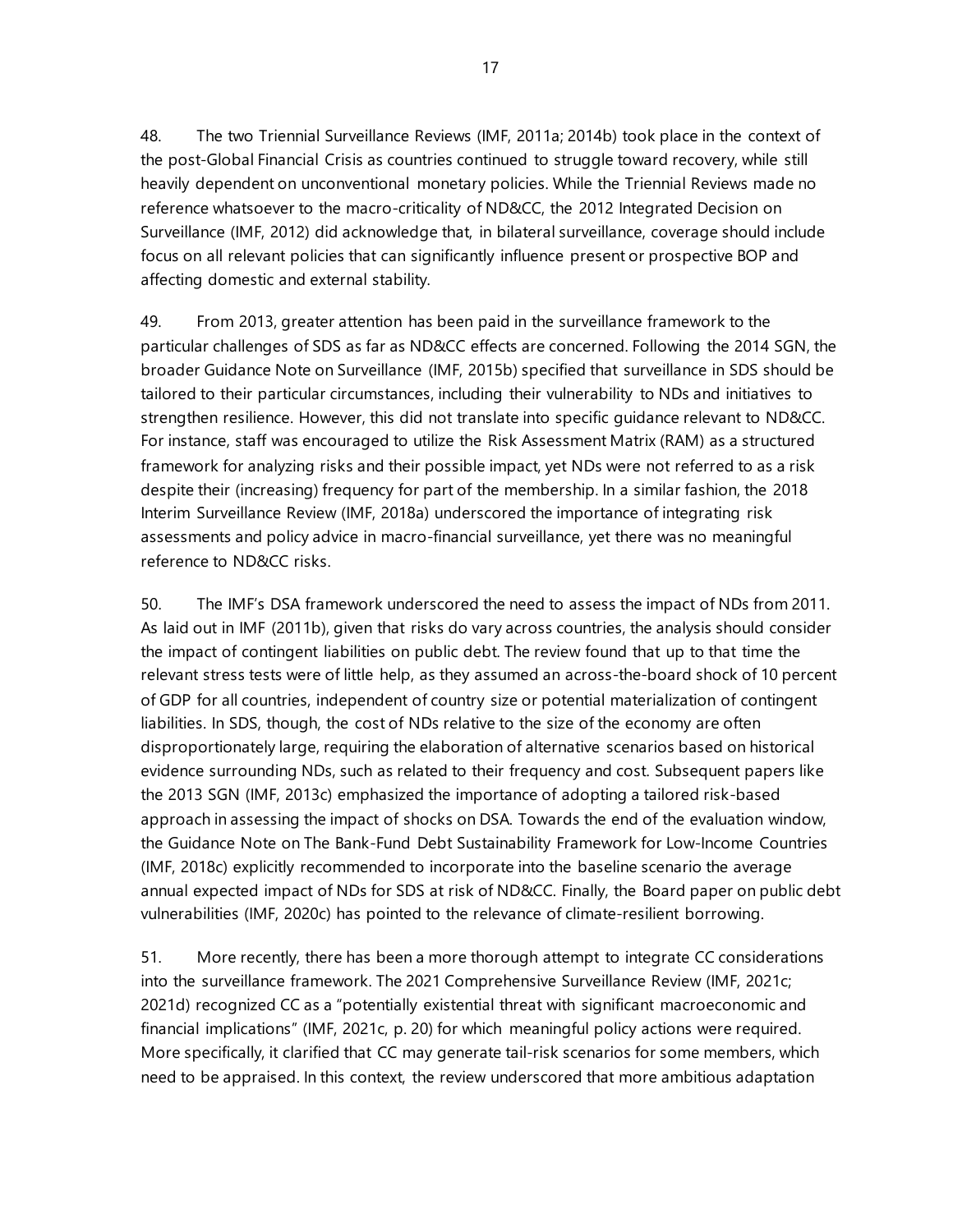and mitigation policies would be key. As follow-up, a new set of surveillance guidelines is now being prepared.

# **C. The Lending Framework**

52. The IMF can provide financing to support SDS prone to ND&CC both after a disaster to help meet the costs of restoring the economy and in the context of a program aimed at building longer term resilience to possible shocks as part of a broader stabilization agenda

53. Post-disaster support can be provided in two ways. First, through emergency financing (EF), which is designed to provide rapid post disaster support without ex post conditionality up to quite low annual and cumulative access limits to countries that meet certain conditions. This financing may be provided when, among other things, the country is experiencing an urgent BOP need that, if not addressed, would result in immediate and severe economic disruption, often seen in the immediate aftermath of a disaster. However, access is subject to meeting a number of qualifications: inter alia, the country must make a statement on policies that it plans to pursue to address its BOP difficulties; and it must meet the usual capacity to repay the Fund and debt sustainability standards.

54. Countries that have exhausted cumulative EF access may still access IMF resources through a program with phasing and ex post upper-credit tranche (UCT) conditionality that provides assurances that adequate safeguards for IMF resources are in place. It is also possible to augment an existing UCT program to provide greater access to meet disaster needs after a disaster occurs, provided that necessary eligibility criteria are met. This can be done relatively quickly given that a program is in place.

55. The Fund has offered financing support to member countries facing exogenous shocks, including NDs, since 1962.<sup>[18](#page-25-0)</sup> However, between 1962–1995, there were no specific emergency instruments to finance countries' post disaster needs and where these occurred, the only path to finance these needs using Fund resources was to draw on a UCT program requiring ex post conditionality or through a first credit tranche drawing.[19](#page-25-1) In 1995, special facilities were introduced to provide emergency assistance to countries in the aftermath of conflict and NDs, specifically the Emergency Natural Disaster Assistance (ENDA) and Emergency Post-Conflict Assistance (EPCA) facilities. Both ENDA and EPCA provided access to General Resources Account (GRA) through one-off disbursements without ex post conditionality.

56. From 2005, after a decade in which these GRA-funded emergency instruments remained unchanged, the Fund's emergency facilities evolved quickly (Box 3). Financial support through

<span id="page-25-0"></span><sup>&</sup>lt;sup>18</sup> Financing has been provided for biological, geophysical, climatological, hydrological and meteorological NDs. Biological NDs include epidemics, such as Ebola and measles, as well as pandemics, such as the COVID-19 pandemic.

<span id="page-25-1"></span> $19$  First credit tranche drawings provide for access up to 25 percent of quota without conditionality.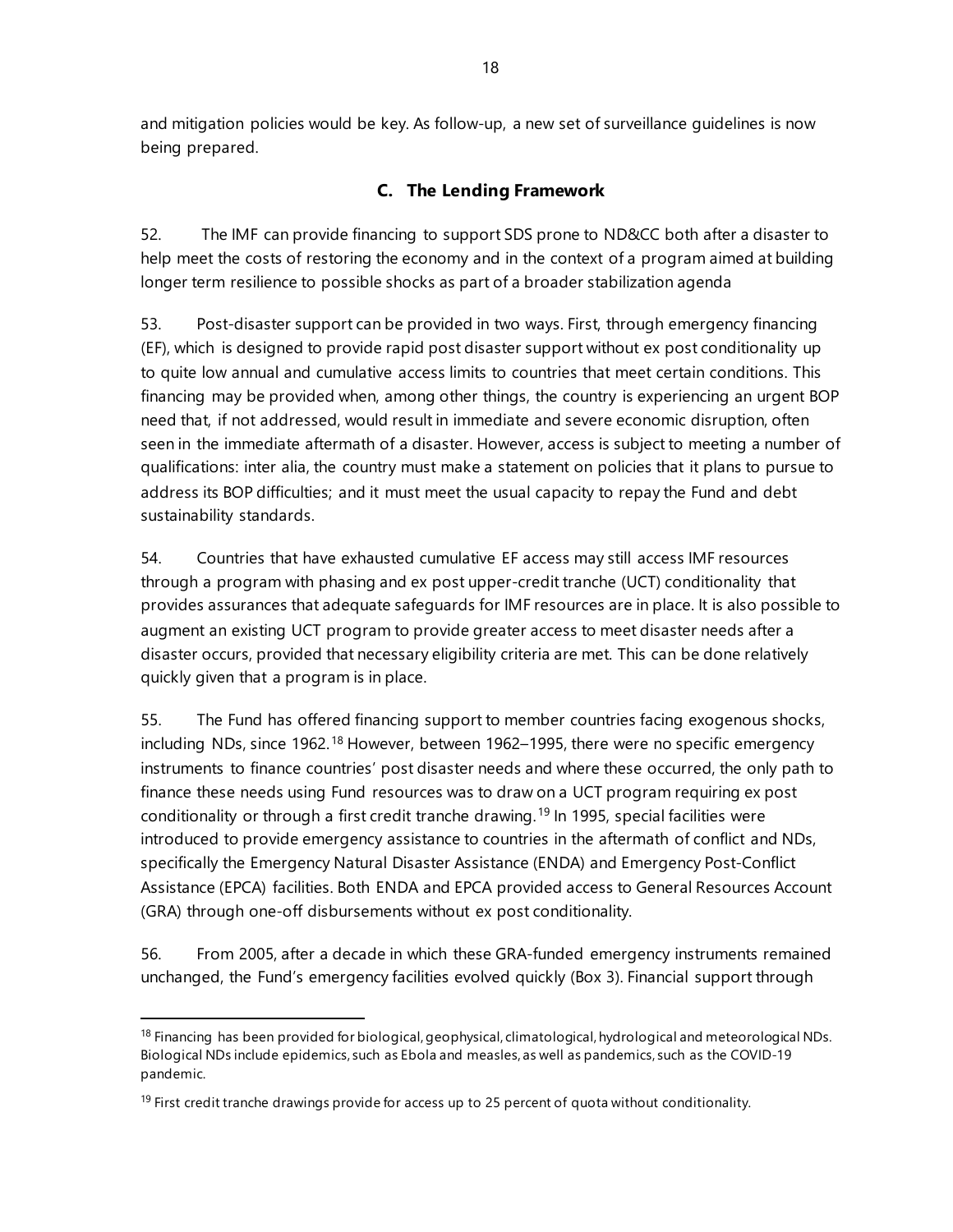ENDA was provided on a concessional basis for low-income countries (LICs) from January 2005 onward. In November 2005, the Board approved the establishment of an Exogenous Shocks Facility (ESF) within the concessional Poverty Reduction and Growth Facility (PRGF), to provide EF to LICs that had no PRGF arrangement and were experiencing sudden and exogenous shocks. The PRGF Trust was renamed the PRGF-ESF Trust and provided assistance through two facilities: the PRGF and the ESF. In 2008, the ESF was modified into two components: the Rapid Access Component (RAC), consisting of a single disbursement, and a High-Access Component (HAC) providing multiple disbursements subject to reviews when more resources were needed. In 2010 the PRGF Trust replaced the PRGF-ESF Trust; and three new facilities were established: the Extended Credit Facility (ECF), Standby Credit Facility (SCF) and RCF. The ESF was superseded by the RCF and the SCF. The RCF also replaced subsidized use of ENDA/EPCA for LICs. The RFI was introduced in 2011 as a GRA-funded emergency financing instrument for a variety of exogenous shocks.

57. The emerging lending framework relevant for SDS has also evolved through repeated increases in access, as summarized in Box 2 and Table 6. In particular, an LND window was introduced allowing higher access after NDs with costs greater than 20 percent of GDP.

58. At present, the two current facilities for emergency financing are the GRA-funded RFI and the concessional RCF. These two instruments include no ex post conditionality consistent with the aim of addressing urgent BOP needs, while still requiring that a country meet a number of conditions for access (see Abrams, 2021). They provide access up to 50 percent of quotas annually, which is raised to 80 percent of quota for a LND, under both the RFI and the RCF. As part of the COVID-19 pandemic response, EF annual access limits (for exogenous shocks) were raised on a temporary basis to 100 percent of quota, and on a cumulative basis to 150 percent of quota (net of scheduled repayments and repurchases). The annual access limit increases lasted through end–2021, while the cumulative access limit increases were recently extended by the Executive Board through end-June 2023.

59. On the whole, in upgrading its toolkit for providing emergency financial support to countries affected by disasters, the Fund has followed a multipronged approach. Elements included: (i) increasing access to its assistance so as to better address the immediate needs of a disaster-hit country; (ii) (marginally) modifying design of facilities in an effort to make them more appealing to relevant members; (iii) discouraging facility and conditionality shopping, and ensure adequate safeguards for high access to IMF resources; (iv) encouraging the catalytic role of IMF financing to foster additional financing from other sources; and, finally, (v) preserving the sustainability of the Poverty Reduction and Growth Trust (PRGT) resources, where applicable. Some of these criteria potentially run in opposite directions. Meeting the large needs of a disaster-hit country with an emergency drawing may reduce incentives to apply for a program with upper-credit-tranche conditionality; hamper the Fund's catalytic role and reduce incentives to undertake policies to improve resilience to future shocks.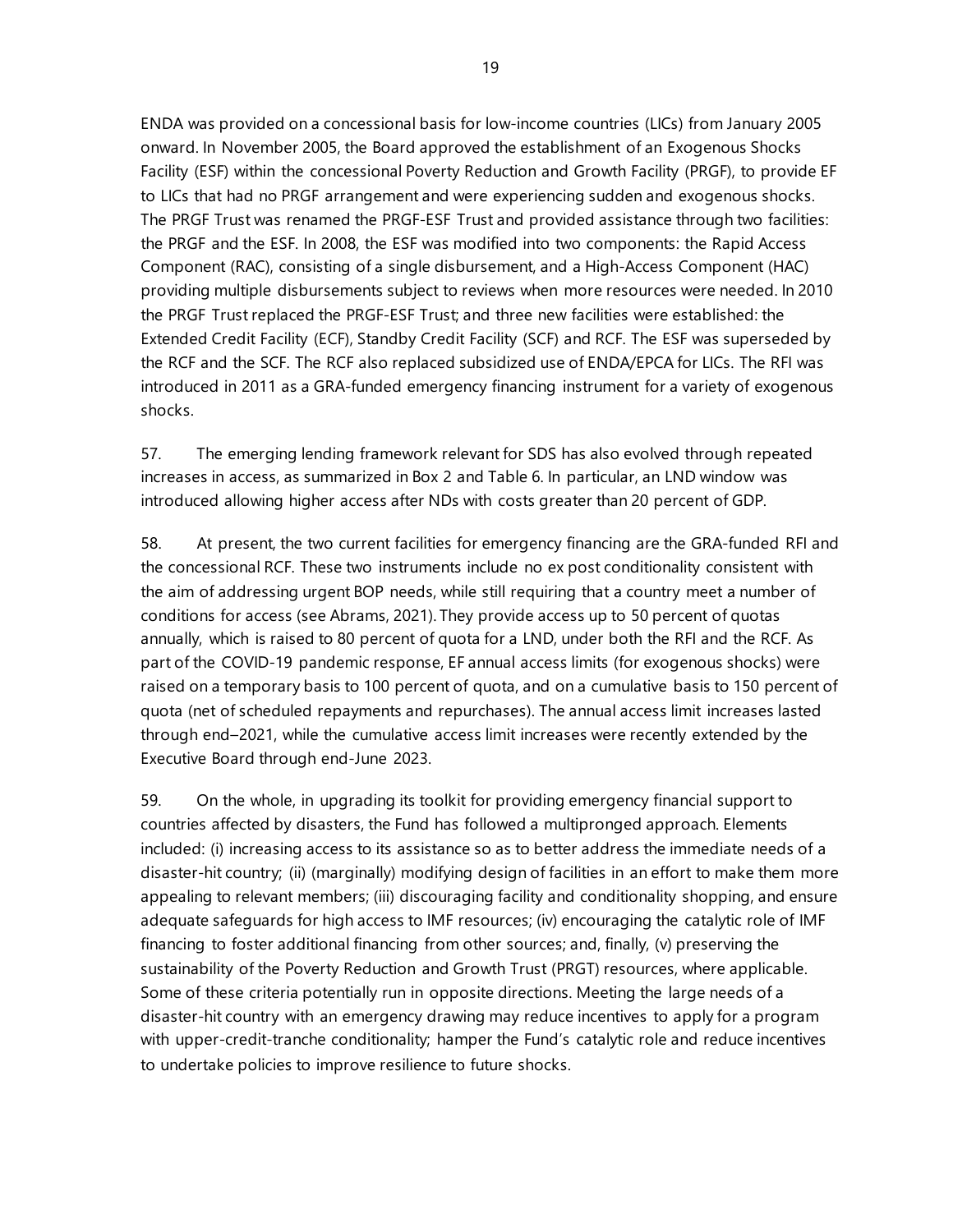#### **Box 2. Evolution of Access Policy in Emergency Financing**

At the outset, the RCF provided two access windows—a "regular" window, with an initial annual access of 25 percent of quota and cumulative access of 75 percent; and an "exogenous shocks window" providing countries with access to emergency financing when faced with exogenous shocks include both economic (e.g., terms of trade) and non-economic shocks (e.g., NDs) that were sudden and not related to members' policies, with initial annual access of 50 percent and cumulative access of 100 percent. Limits for annual and cumulative access to both windows increased in 2013 and 2015 (see Table 6).

A large natural disaster ("LND") window was introduced in 2017 for both the RCF and RFI, with qualification hinging, among other things, on meeting a large-disaster damage threshold of 20 percent of the relevant country's GDP. For countries experiencing LNDs, annual access for eligible countries under the RCF was lifted from 37.5 percent of quota to 60 percent of quota, while leaving cumulative limits unchanged at 75 percent so as to preserve incentives to seek UCT-quality arrangements. These limits were intended to preserve the sustainability of the Poverty Reduction and Growth Trust (PRGT) resources while encouraging countries to invest in resilience policies to counter the effects of smaller disasters. This latter aspect is also consistent with leaving the cumulative access unchanged: countries expecting to be hit by frequent NDs should have a stronger incentive in investing in resilience (IMF, 2017c). With the decision in 2017 to introduce the LND window, this became the third window for access to RCF resources.

Initially, when introduced in 2011, the RFI included a single "regular" window, with an annual access limit of 50 percent, double the limit provided by its predecessor ENDA, and a cumulative access cap of 100 percent (IMF, 2011c). This new facility would not be used for a number of years, however, perhaps due to the low level of access or to the availability of alternative buffers inside and outside the Fund (IMF, 2014d). Annual and cumulative access limits were raised in 2015 to 50 percent and 75 percent, respectively, in 2015. With the introduction of the LND window in 2017, countries experiencing an ND of at least 20 percent of GDP were able to qualify for enhanced annual access of 60 percent, with cumulative access kept at 75 percent.

The review of low-income facilities in 2019 further increased access, informed by the fact that climate-related NDs were increasing in both intensity and frequency, potentially adding to demand for emergency financial support, especially for SDS. In addition to a one-third generalized increase in access limits, the Fund also doubled the annual RCF access limit to 50 percent of quota and cumulative access up to 100 percent of their quotas. Moreover, annual access in the LND window was raised up to 80 percent of quota and cumulative access up to 133.3 percent. Access under the RFI was also raised by a similar amount to preserve the harmonization of access limits across the RFI and RCF (IMF, 2019a). Staff indicated that these revisions would have only a slight impact on PRGT finances, since the higher LND threshold would primarily serve SDS, and thus have a limited aggregate effect.

Most recently, in 2020, following the outbreak of the COVID-19 pandemic, access limits for the RFI and RCF were lifted again, albeit this time on a temporary basis. Specifically, annual and cumulative access were raised to 100 percent of quota and 150 percent of quota, respectively. In line with previous decisions, the new, temporary policy would not increase the risk of facility shopping: the annual limit would remain well below GRA- and PRGT-normal annual limits so as to preserve a link between larger access and UCT arrangements. Access limits under the LND window of the RCF/RFI were temporarily increased to 130 percent and 183.33 percent through end-December 2021, after which the annual access limit reverted to 80 percent and the cumulative access limit remained at 183.33 percent until end-June 2023.

Sources: ENDA, EPCA, RCF and RFI Emergency Financing Documents, 2005–2020.

\_\_\_\_\_\_\_\_\_\_\_\_\_\_\_\_\_\_\_\_\_\_\_\_\_\_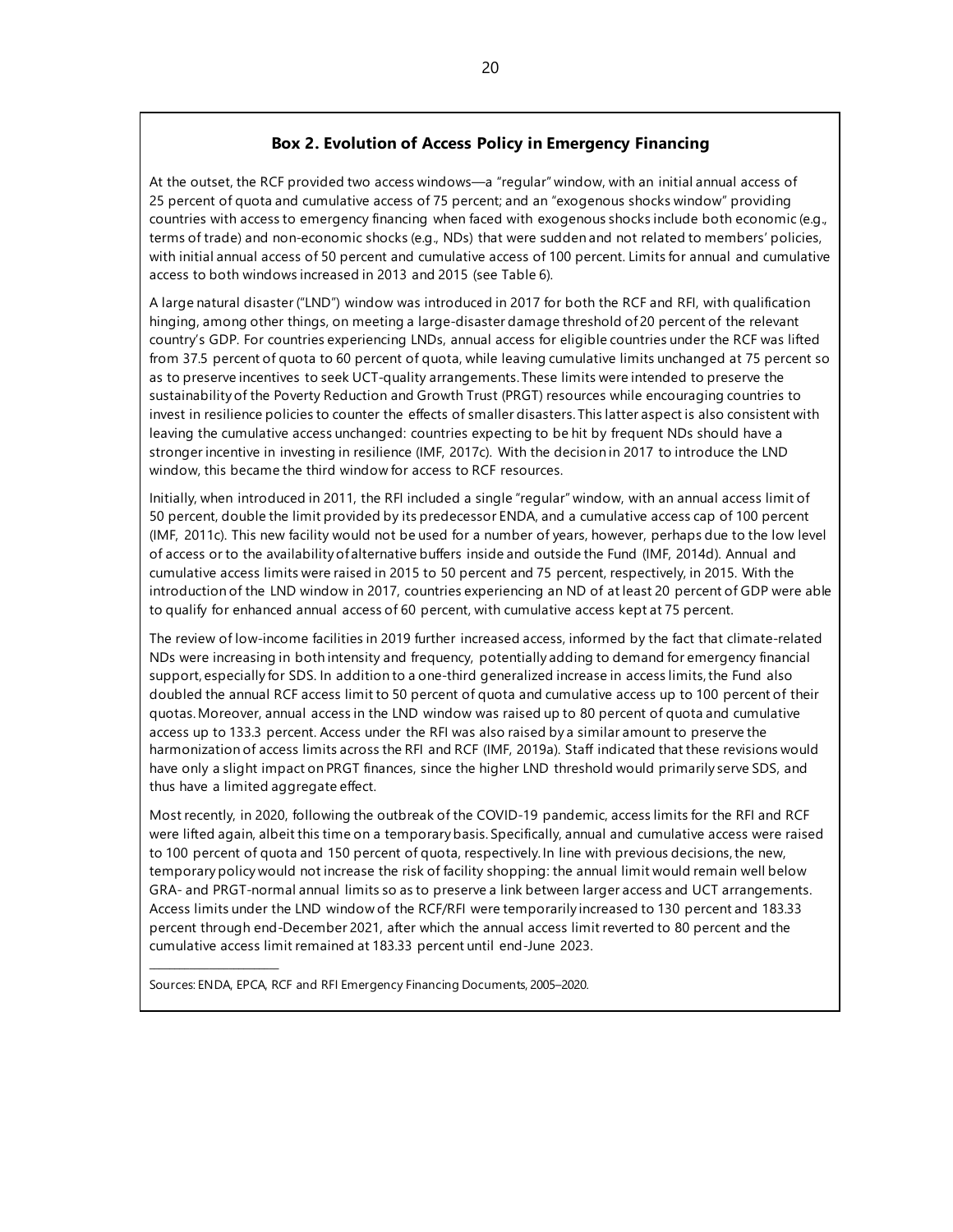| Year    |                                                                                                                                                                                                                                                                                                       | <b>Access</b>                                                                                                                                                                                                                                                                                                                              | <b>Notes</b>                                                                                                                                                                                                                                                                                       |
|---------|-------------------------------------------------------------------------------------------------------------------------------------------------------------------------------------------------------------------------------------------------------------------------------------------------------|--------------------------------------------------------------------------------------------------------------------------------------------------------------------------------------------------------------------------------------------------------------------------------------------------------------------------------------------|----------------------------------------------------------------------------------------------------------------------------------------------------------------------------------------------------------------------------------------------------------------------------------------------------|
|         | <b>RFI</b>                                                                                                                                                                                                                                                                                            | <b>RCF</b>                                                                                                                                                                                                                                                                                                                                 |                                                                                                                                                                                                                                                                                                    |
| 2009    |                                                                                                                                                                                                                                                                                                       | RCF introduced: 25 percent annual access<br>and 75 percent cumulative access percent<br>of quota under a "regular window."<br>Fifty percent annual access and 100<br>percent cumulative access under an<br>"exogenous shocks window."                                                                                                      | Introduced the RCF as a unified<br>instrument to provide rapid,<br>emergency-driven concessional<br>financing.                                                                                                                                                                                     |
| 2011    | RFI introduced: 50 percent (annual<br>access) and 100 percent (cumulative<br>access) of quota, respectively, under<br>a "regular window."                                                                                                                                                             |                                                                                                                                                                                                                                                                                                                                            | Introduced the RFI as a unified<br>instrument to provide rapid,<br>emergency-driven GRA-funded<br>financing.                                                                                                                                                                                       |
| 2013    |                                                                                                                                                                                                                                                                                                       | Annual access unchanged.                                                                                                                                                                                                                                                                                                                   | Following the entry into effect of the                                                                                                                                                                                                                                                             |
|         |                                                                                                                                                                                                                                                                                                       | Cumulative access under regular window<br>increased from 75 percent to 100 percent.<br>Cumulative access under exogenous shock<br>window increased from 100 percent to<br>125 percent.                                                                                                                                                     | Fourteenth General Quota Review (in<br>January 2016), annual access was<br>reduced to 12.5 percent and annual<br>access to 50 percent under the<br>regular window. Under the shock<br>window, annual access went down to<br>25 percent of quota and cumulative<br>access to 62.5 percent of quota. |
| 2015/16 | Annual access raised from<br>50 percent to 75 percent and<br>cumulative access from 100 percent<br>to 150 percent of quota. In 2016,                                                                                                                                                                  | Annual access and cumulative access<br>under the regular window increased from<br>25 percent to 50 percent and 100 percent<br>to 150 percent, respectively.                                                                                                                                                                                | Access increases decided in the<br>context of strengthening financial<br>safety nets for developing countries.                                                                                                                                                                                     |
|         | Following entry into effect of the<br>14 <sup>th</sup> General Quota Review, annual<br>access halved to 37.5 percent and<br>cumulative access halved to<br>75 percent.                                                                                                                                | Annual access and cumulative access<br>under the exogenous shock window<br>increased from 50 percent to 75 percent<br>and 125 percent to 150 percent,<br>respectively. Following entry into effect of<br>the 14 <sup>th</sup> General Quota Review, annual<br>access halved to 37.5 percent and<br>cumulative access halved to 75 percent. |                                                                                                                                                                                                                                                                                                    |
| 2017    | Annual access further increased to<br>60 percent for countries<br>experiencing large NDs, cumulative<br>access kept at 75 percent.                                                                                                                                                                    | Annual access increased to 60 percent for<br>countries experiencing large NDs;<br>cumulative access kept at 75 percent.                                                                                                                                                                                                                    | Increase in annual access only<br>applies to countries experiencing a<br>natural disaster of at least 20 percent<br>of GDP.                                                                                                                                                                        |
| 2019    | Annual and cumulative access raised<br>to 50 percent and 100 percent of<br>quota, respectively.<br>Under a newly introduced large<br>natural disaster window, annual and<br>cumulative access raised from<br>60 percent and 100 percent to<br>80 percent and 133.3 percent of<br>quota, respectively. | Annual and cumulative access raised to 50<br>percent and 100 percent of quota,<br>respectively. Under the large natural<br>disaster window, annual access raised from<br>60 percent to 80 percent of quota.<br>Cumulative access raised to 133.3 percent.                                                                                  | Increased access decided in the<br>context of the 2018-2019 Review of<br>Facilities for Low-Income Countries.                                                                                                                                                                                      |
| 2020    | Annual and cumulative access<br>increased temporarily from<br>50 percent and 100 percent to<br>100 percent and 150 percent of<br>quota, respectively.                                                                                                                                                 | Annual and cumulative access increased<br>from 50 percent and 100 percent to<br>100 percent and 150 percent of quota,<br>respectively, under the exogenous shock<br>window.                                                                                                                                                                | Increased access decided on a<br>temporary basis to help members<br>cope with the pandemic. Temporary<br>increase to end at end-2021.                                                                                                                                                              |

21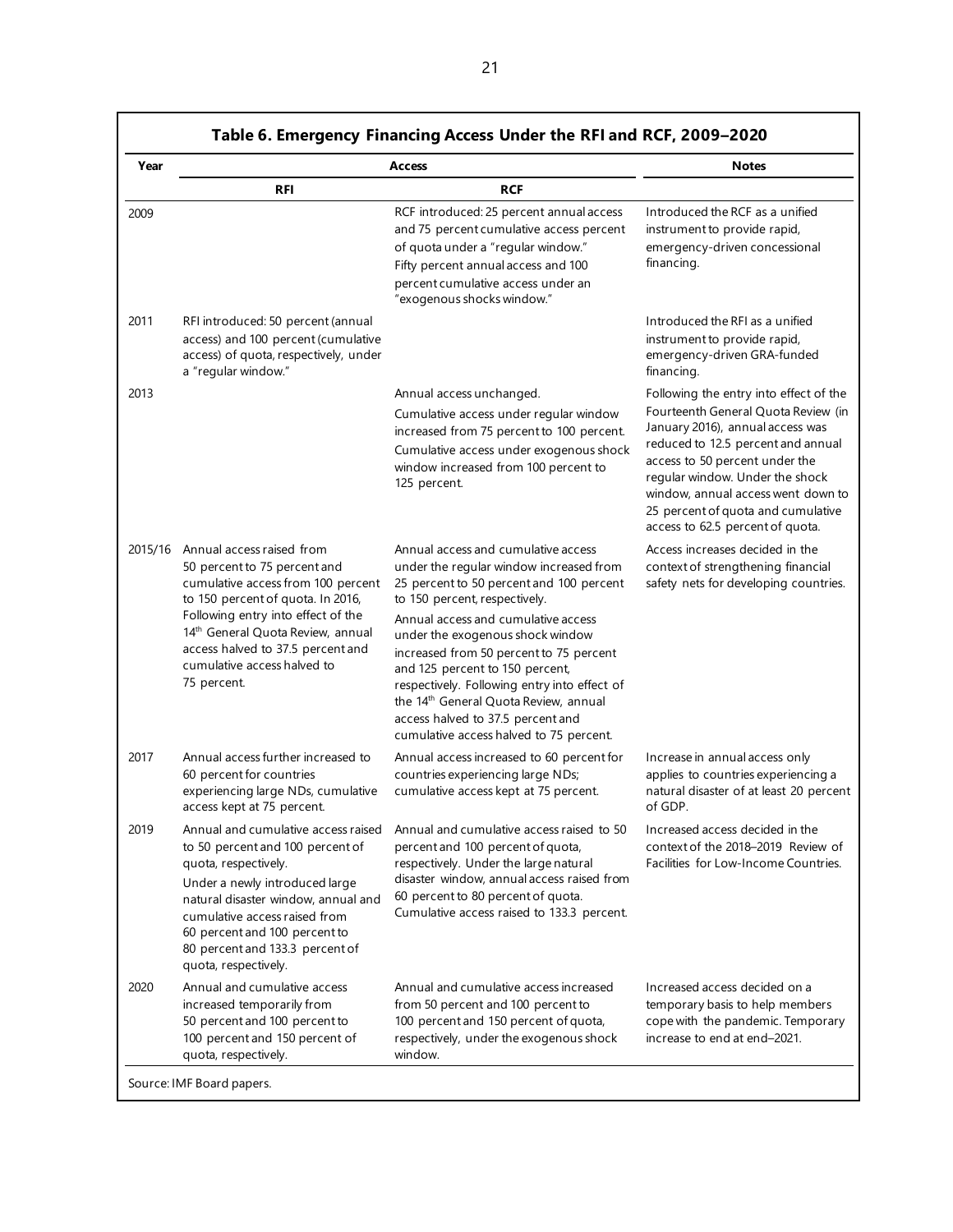60. Besides upgrading its emergency financing toolkit, the Fund also has amended its framework for PRGT arrangements. In particular, it raised the maximum duration of program support through concessional UCT arrangements in an effort to better tailor their design to vulnerable countries needing longer periods to put in place deep reforms (IMF, 2019d). The maximum length of the SCF was extended by a year to three years, while the maximum duration of the ECF increased from four to five years. Although the 2019 review underscored the relevance of country strategies to drive reform efforts, there was no mention of how lending facilities could be informed by, and provide more support to, country-owned climate-adaptation and disaster resilient strategies. That is to say, the appraisal of the facilities was not informed by how they could contribute to a country's climate strategy, despite the stream of work reviewed in Section III. In terms of conditionality, the Fund's arrangements did not focus on building resilience in vulnerable countries.

61. Indeed, conditionality in the few small state programs assessed by the 2019 Review of Conditionality (IMF, 2019c) focused on growth and competitiveness, PFM, revenue administration and state-owned enterprise reform, and the financial sector. (The case studies for this evaluation paint a consistent picture.) The 2019 review found that conditionality did not adequately focus on building resilience in the face of NDs, even when that was a program objective or a key program risk. The review concluded that, to better foster efforts to build resilience, tailoring in line with CCPAs would be required; this would support the building of buffers and the enhancement of disaster preparedness, institutions, and coordination of capacity building. A Fund-supported program based on resilience building could also facilitate CC financing from donors and institutions, access to which can involve complex procedural requirements.

#### **V. IMF SURVEILLANCE**

62. The section assesses to what extent IMF surveillance has been tailored to the macro critical dimensions of ND&CC in SDS economies. More specifically, it examines whether, and to what extent: (i) surveillance analyzed growth and potential shocks related to ND&CC; (ii) surveillance considered the effects of ND&CC; (iii) surveillance discussed disaster preparedness and resilience building; (iv) specific analytical tools (DSAs, CCPAs) contributed to relevant and well-tailored surveillance activities; (v) the Fund interacted with other partners; and finally (vi) surveillance was consistent with the relevant Guidance Notes.

# **A. Review of Country Experience**

63. The assessment draws from a non-random sample of 11 countries (Table 7). Some are micro-states (Grenada, Micronesia, Seychelles, St. Lucia, and Tonga). Most are islands, others are coastal (Belize, Guyana), and one is landlocked (Bhutan). Some undertook a CCPA (Belize, Grenada, Micronesia, Seychelles, St. Lucia, and Tonga); others did not (Bhutan, Cabo Verde, Guyana, Maldives, Solomon Islands). One (Grenada) developed a DRS.<sup>[20](#page-29-0)</sup> Discussions with the East

<span id="page-29-0"></span><sup>&</sup>lt;sup>20</sup> Dominica is the other country that has developed a DRS. DRS are assessed in Section VII.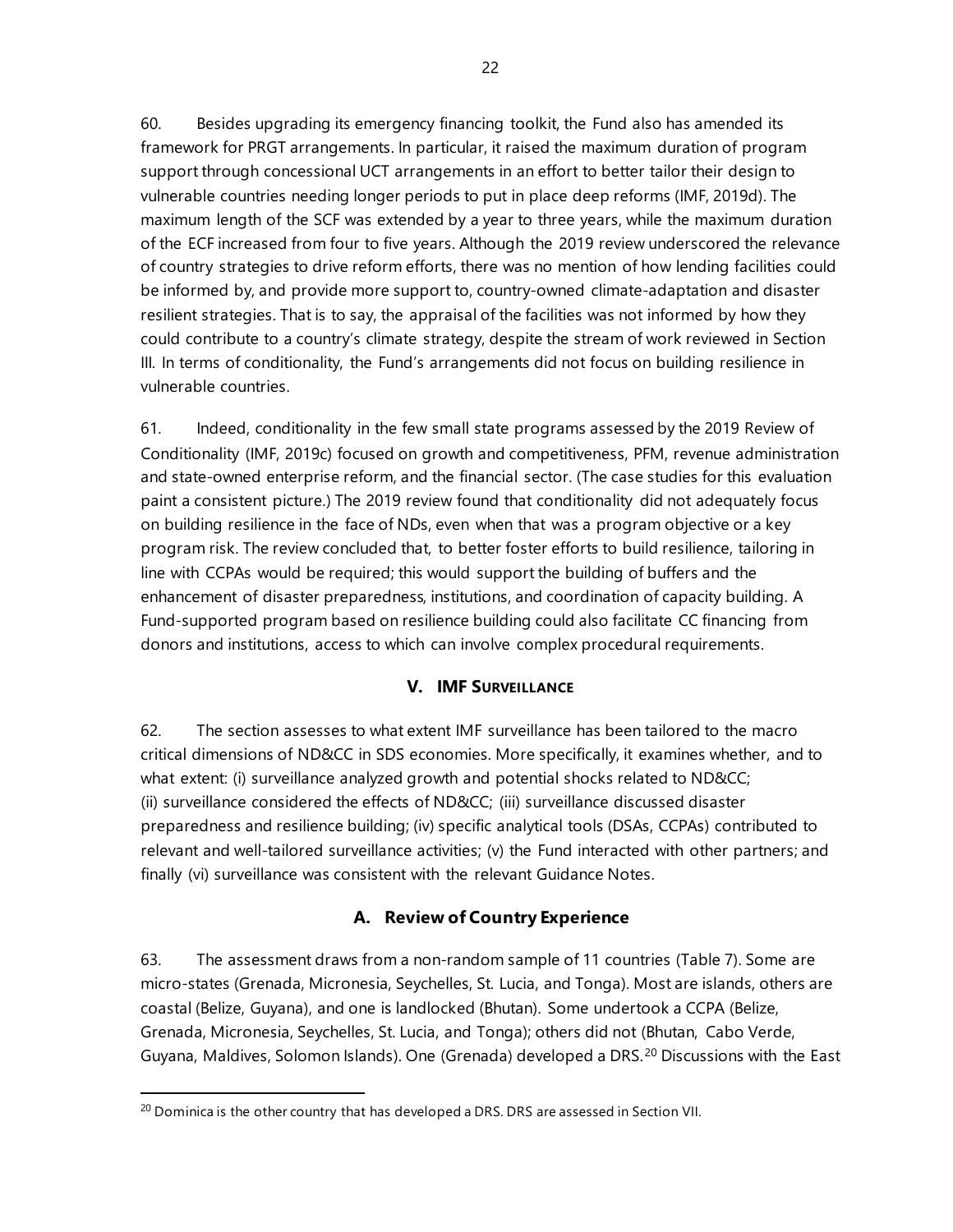**Table 7. List of Countries Assessed** Country Size Income Level Geography Region/Department Exposure\* PRGT CCPA Micro >1mill Quota % Lowmid Up-High Island Coastal Landmid locked APD WHD AFR Rank Belize 0,006 1 1 1 18 1 1 Bhutan 0,004 1 1 1 51 1 Cabo Verde 0,005 1 1 1 43 1 Grenada 1 0,003 1 1 1 1 1 37 1 1 Guyana 0,038 1 1 1 14 1 Maldives 0,004 1 1 1 8 1 Micronesia 0,001 1 1 1 5 1 1 Seychelles 1 0,005 1 1 1 17 1 1 Solomon Islands 0,004 1 1 1 11 St. Lucia 1 0,004 1 1 1 1 1 29 1 Tonga 1 0,003 1 7 1 Total 4 0,079 4 6 1 8 2 1 5 4 2 8 6 Source: IEO. Note: \*Ranking from the 2018 UN Exposure Index.

Caribbean Currency Union, of which two of these countries are members (Grenada and St. Lucia) are also included.

64. The evidence gathered has to be put in the broader context of the unique challenges faced by SDS. As staff interviewees consistently pointed out, SDS faced significant data constraints in terms of the underlying quality, quantity, timeliness, and frequency of availability of data for surveillance purposes. Lack of institutional capacity further added to the challenge, because it hinders the traction of surveillance advice as noted by an interviewee. Moreover, staff interviewees invariably underscored the difficulty of staffing SDS missions as staff were attracted by other, more career-enhancing opportunities within the Fund (Rustomjee, Chen, and Li, 2022). As a result, as one senior staff put it, in SDS "there is less institutional memory" in IMF staff working on SDS. Such difficulty, it was argued, compounds the challenge of finding economists with expertise—or an interest—in CC and, more broadly, is at odds with the objective of building and retaining knowledge. All in all, these multiple factors may, at least in part, account for some variation observed in the treatment of ND&CC effects.

#### **Heatmap Exercise**

65. In a simple heatmap exercise, country experience was assessed by identifying to what extent ND&CC issues were covered for each sampled country, over successive Article IV consultations, based on a simple binary scoring methodology.[21](#page-30-0) In particular, the indicators refer to whether the impact of ND&CC effects: (i) were featured as risks in the policy consultations;

<span id="page-30-0"></span> $21$  For a recent application of this methodology, see, among others, Gallagher (2020).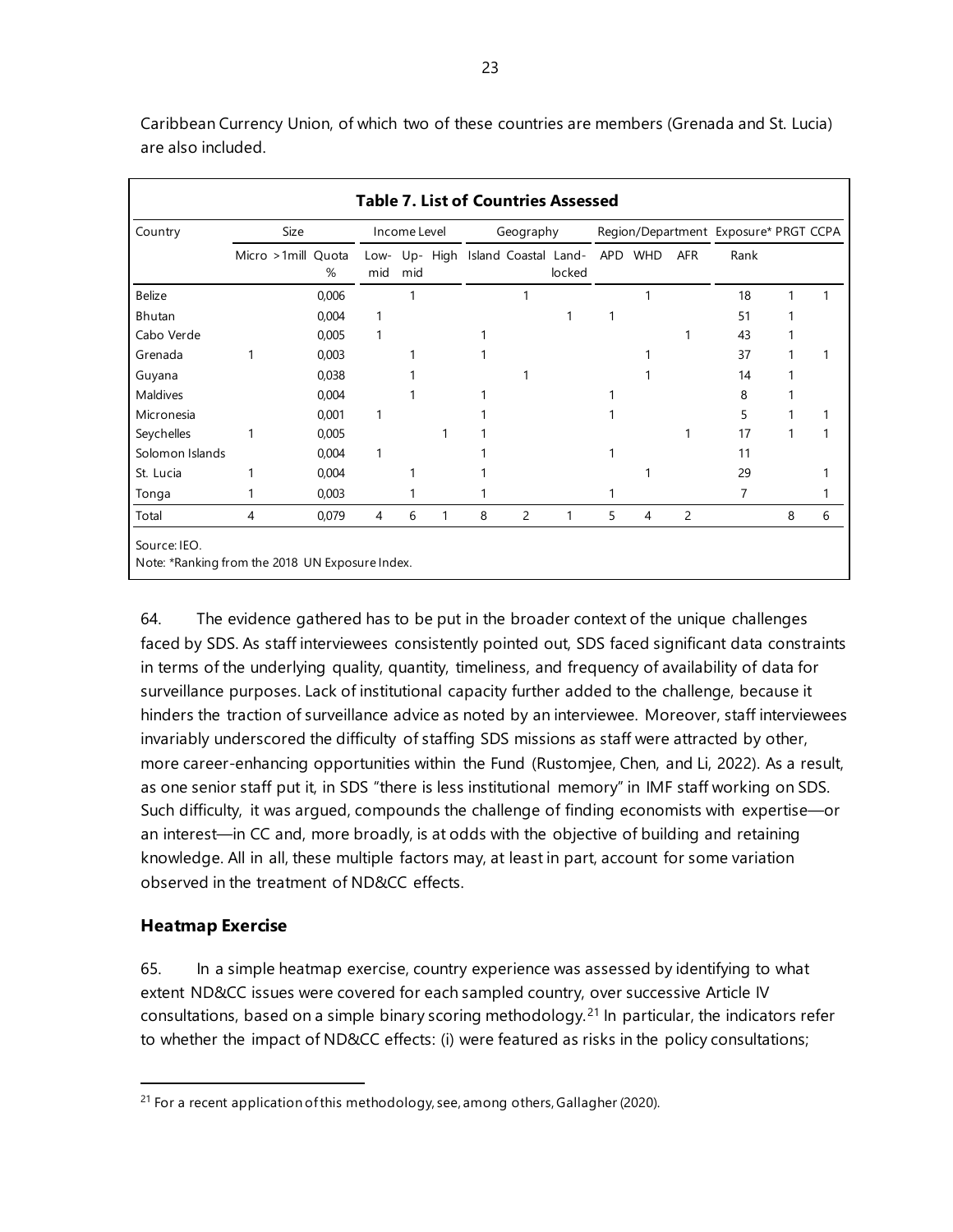(ii) were embedded in the DSA; (iii) were appraised in terms of growth prospects; (iv) were referenced in discussing the role of other partners and donors; and, finally, (v) whether ND&CC broadly informed the policy discussions with the authorities. For each of these variables, a simple yes or no approach was used with yes equal to one and no equal to zero. The results are summarized in Table 8 and in more detail in Annex Table AIII.2.

66. Overall, results of this exercise were mixed, mostly reflecting less attention to ND&CC issues in Article IV surveillance for countries that did not undertake a CCPA.

67. For the countries that undertook a CCPA, the impact of NDs and the effects of CC on surveillance were greatest in the year when the CCPA was finalized, with likely spillover effects on the years immediately before and after. The introduction of CCPAs with their capacity development diagnostics tools provided a galvanizing framework, as many interviewees noted. Consistent with IEO (2020b), CCPAs increased traction with authorities and improved coverage of climate issues in Article IV consultations. Internally to the Fund, CCPAs facilitated input from and provided ownership to—other departments. Moreover, they signaled "buy in" from the top echelons of the IMF to CC issues, as one interviewee pointed out. For the country teams, CCPAs enabled the building of a critical mass of knowledge on the impact of ND&CC effects on which to leverage policy analysis. Externally, CCPAs offered a structured tool for engaging the World Bank and other international development agencies, resulting in effective collaboration in line with the findings of IEO (2020b). Moreover, CCPAs also contributed to improving the specificity of analysis of climate issues in surveillance. Fund interviewees for the IEO's evaluation of Bank-Fund Collaboration, for example, noted that the analysis of climate issues in the Article IV surveillance the year prior to the CCPA had been tentative, whereas the following year the CCPA analysis was stronger, broader and more specific—including in particular the scope for disaster risk insurance based on input from the Bank (IEO, 2020b).

68. While the incidence of a CCPA clearly strengthened attention to ND&CC issues in surveillance, the choice of a country to benefit from a CCPA likely reflected an underlying strategic decision to deepen the focus on ND&CC in the countries concerned—a focus that surveillance activities benefitted from—and to provide an organizing framework for that. Accordingly, CCPAs and surveillance activities were both reflective of this strategic orientation, which is consistent with the feedback received from interviews.

69. Conversely, the heatmap exercise suggests that surveillance in many countries without a CCPA did not adequately incorporate the impact of ND&CC effects. For some of these non-CCPA countries, gaps and unevenness in the coverage of ND&CC tended to narrow over time, albeit to a partial extent. At the same time, as the case of the Solomon Islands attests, embedding ND&CC into surveillance work does not necessarily require a CCPA.

70. As shown in Table 8 (and in more detail in Annex Table AIII.2), non-CCPA country surveillance did not typically acknowledge risks from ND&CC. Along similar lines, assessment of such risks did not feed into growth (with the exception of Belize) and fiscal policy appraisals.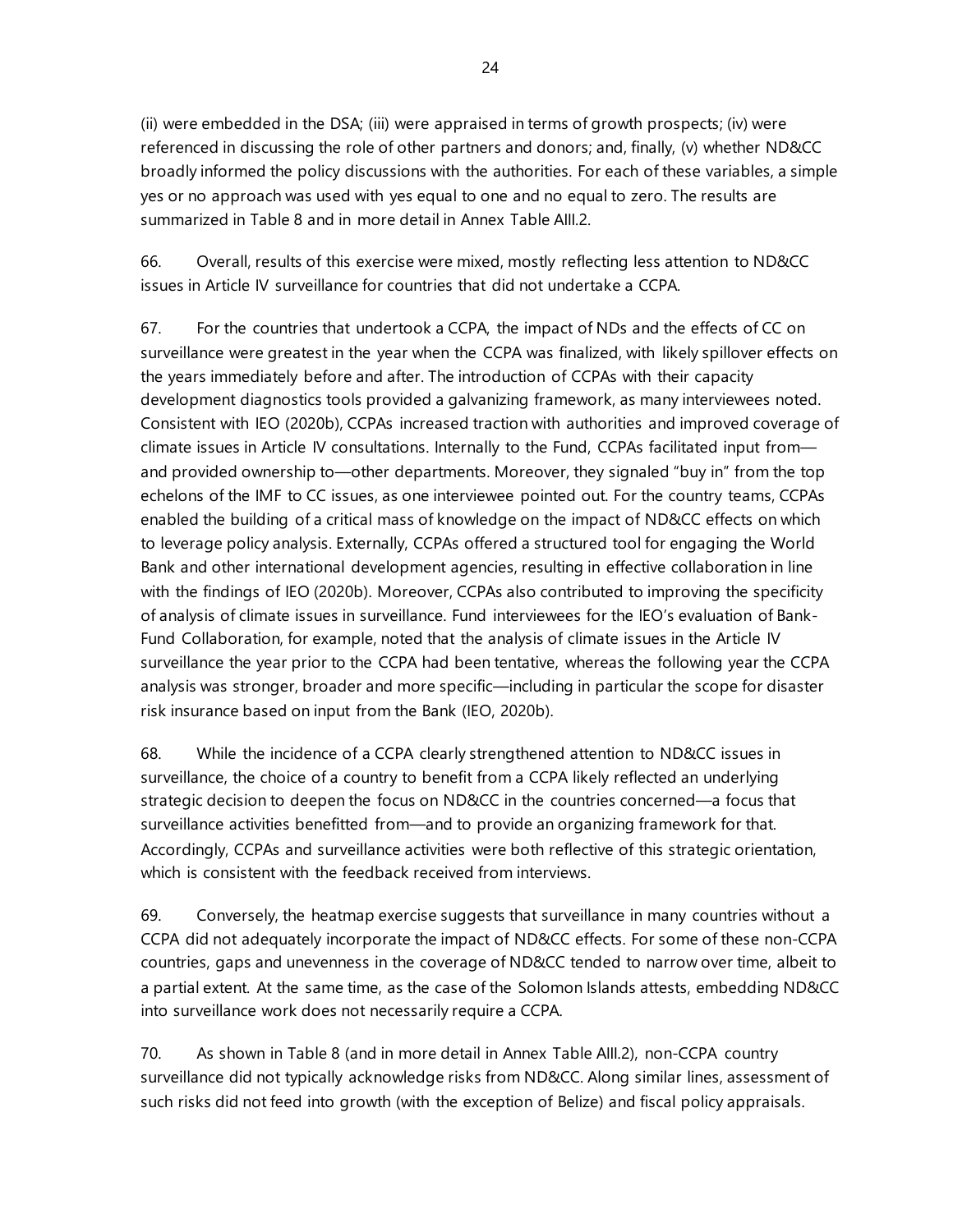ND&CC were referred to sometimes when citing the work performed by other partners, though most often in the annexes to the Article IV reports. At times, the impact of ND&CC effects was broadly referenced in the non-CCPA country reports, yet not in a systematic way with meaningful elaboration. This was, for instance, the case of Guyana and Maldives: policy discussion broadly referenced ND&CC, yet that did not translate into a tailored DSA, related growth appraisal, or calibration of fiscal policy advice.



71. Nevertheless, the scoring approach does point to some increasing coverage over time, especially for the Solomon Islands and, to some extent, for Cabo Verde. The former goes from one to six in 2016 and remains so thereafter, while Cabo Verde witnesses an increase from zero to two in 2018 and 2019. Other non-CCPA countries offer no systematic evidence of improvement over time (Bhutan, Guyana, and Maldives).

# **Documentary Review**

72. Evidence from the documentary review of coverage of members' Article IV reports broadly confirm the findings obtained from the heat map exercise. In particular, the focus on growth and potential shocks related to ND&CC effects was generally poor in the early years of the evaluation period, but increased over time, particularly in countries benefiting from a CCPA.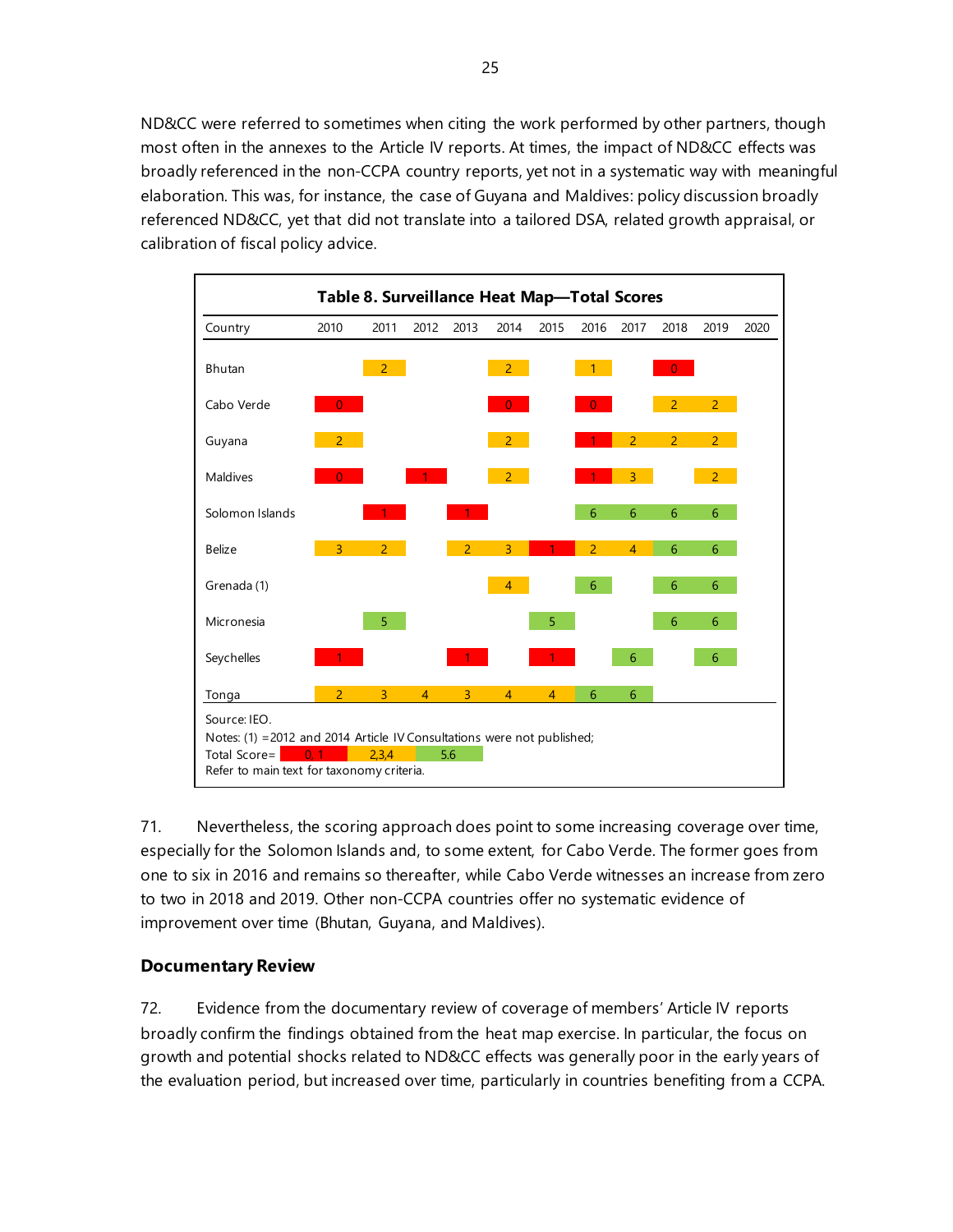73. For example, in Cabo Verde's earlier Article IV consultations (2010, 2014, 2016), growth discussions made no reference to the risks of ND&CC on growth. Despite the Gray statement by the Executive Director for Cabo Verde pointing to the country's vulnerability to NDs, the 2016 consultations were built on a risk framework that emphasized the vulnerability stemming from a slowdown in the Eurozone and from the contingent liabilities associated with state-owned enterprises. Along similar lines, in Micronesia, the 2012 Article IV Report pointed to commodity price volatility and the risks that could propagate from the intensification of the Eurozone crisis, with NDs not included in RAM. CC—and the associated shore erosion of limited farmland—was acknowledged in the report as a source of long-term risk, but without elaboration.

74. Even when there was a reference in the documents, coverage of the impact of NDs or the effects of CC on growth was quite limited. In the 2010 consultations with Guyana, adverse weather conditions were referred to when commenting on the disappointing sugar production. Yet, the policy discussions did not take account of the impact of ND&CC effects in the macroeconomic framework by explicitly incorporating them into the growth appraisal. In 2014, the Article IV consultations followed a similar thrust. The 2017 consultations referred to adverse weather conditions that had affected rice and cotton output and generically recommended building resilience to ND&CC as a way to promote inclusive growth. In a similar vein, in Bhutan, surveillance reports pointed to the impact of NDs, though they were not incorporated into growth projections. Following the NDs caused by Cyclone Aila in May and earthquakes in September and December of 2009, the 2011 consultations recommended a prudent fiscal policy, through the introduction of a spending ceiling, and highlighted the need for escape clauses to address tail risks such as NDs.

75. In the early years of the evaluation period, consultations also did not incorporate ND shocks in their DSAs. As noted above, the 2011 guidance on preparing DSAs (IMF, 2011b) had highlighted the need for appraising contingent liabilities realistically, moving away from highly standardized stress-testing to enable for a more realistic costing of NDs, citing exactly the case of Hurricane Ivan that had inflicted on Grenada damages equal to twice the size of its GDP. However, this guidance was not followed with much depth. For instance, the 2014 consultations with Grenada acknowledged risks from NDs, yet the DSA did not account for their direct impact. In Bhutan, policy discussions in 2011 and 2014 noted operational risks for intergovernmental hydropower projects—including those stemming from NDs—when assessing debt sustainability, yet the DSA did not incorporate risks from an explicit ND shock. In Maldives, the 2014 Article IV recognized environmental challenges, yet the DSA focused on debt distress triggers like fiscal policy slippages and shocks to tourism exports or foreign direct investment. In the 2016 consultations, the thrust of the policy advice recommended that domestic policies should support adaptation and resilience building, yet there was no formal calibration of ND risk or CC effects in the macroeconomic framework or the DSA, which focused on exchange rate depreciation and export shocks.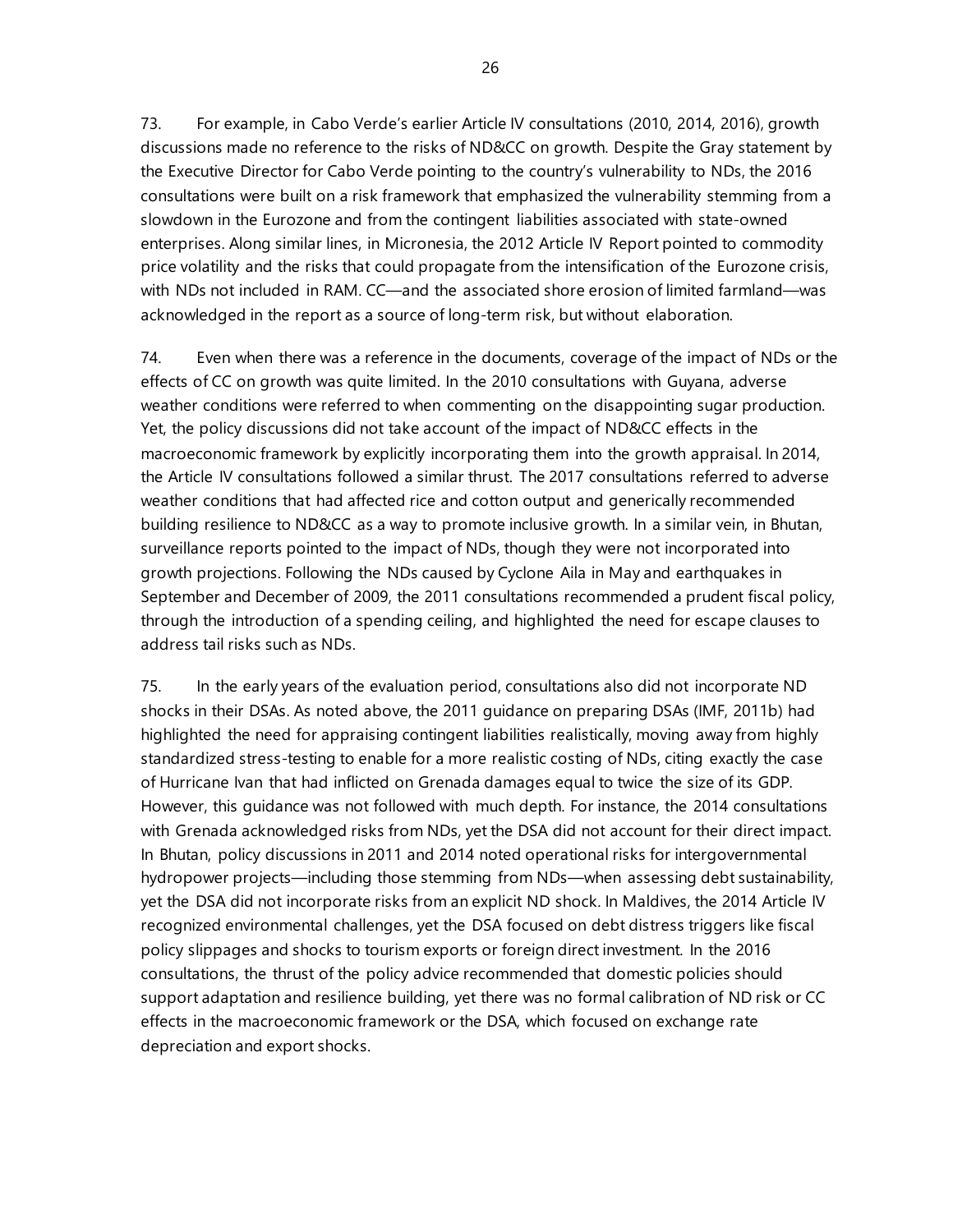76. In the earlier years of the evaluation period, surveillance documents hardly referred to CC, even when its effects were macro critical. In Belize, a country heavily challenged by CC, early consultations did not apparently feature this issue in the conversation held with the authorities. Article IV documents pointed to the entrance of Cuba in the tourism market as a downside risk, and social security liabilities as a source of long-term risk. As for Maldives, the 2012 Article IV documents referred to CC as a longer-term, key challenge for the country. Yet, apart from this reference, the policy discussions reported in surveillance documents did not touch on ways to incorporate that challenge into a consistent macro-fiscal framework, while the risk assessment focused on the prospects for a currency crisis or the decline in tourist arrivals. Subsequently, the 2016 policy documents acknowledged that the country could face the highest economic burden in South Asia from CC, yet there was no formal calibration of ND risk or CC effects into the macroeconomic framework.

77. As for disaster preparedness and resilience building, surveillance reports paid limited attention early in the evaluation period. For example, in the case of St. Lucia, the 2011 Article IV report, following Hurricane Tomas the year before, focused on the macroeconomic framework of reconstruction, yet lacked any reference to resilience and disaster preparedness. In the 2015 report, it was recommended to build up resilience to future weather events, although the recommendation was not meaningfully elaborated. Experience of other consultations offered a roughly similar picture. In the Maldives, the 2016 policy discussions noted that domestic policies should support adaptation and resilience building, yet there was no formal calibration of ND risk or CC effects into the macroeconomic framework.

78. Surveillance was quicker to recognize risks from extreme weather events after a disaster hit. In Grenada, after one of the strongest hurricanes in the region hit the country in 2004 (Hurricane Ivan), followed by another one in 2005 (Hurricane Emily), the 2014 consultations acknowledged risks from NDs, recognizing them as an impediment to growth and fiscal sustainability. More specifically, discussions pointed to potential, severe damage to infrastructures and disruption to tourism flows, with the cost of infrastructure rehabilitation putting further pressures on the already weak fiscal position. The longer-term implications arising from CC, however, were not elaborated upon. In another Caribbean country, St. Lucia, following Hurricane Tomas, which had devastated the country the year prior, the 2011 Article IV Consultations focused on the macroeconomic framework of reconstruction, although there was no discussion of longer-term CC effects. In the 2015 report, the impact of NDs on growth was assessed in the context of a multi-year fiscal adjustment plan that took into account the occurrence of NDs. The consultations recommended, moreover, the build-up of further resilience to future weather events through the appropriate selection and design of key infrastructure projects, but there was still no meaningful reference to longer-term challenges from CC.

79. Surveillance on the Solomon Islands also had provided early attention to ND&CC issues. The 2011 consultations referred to adverse weather shocks and CC effects, drawing from the country's national strategy to mainstream ND&CC risks into national development planning.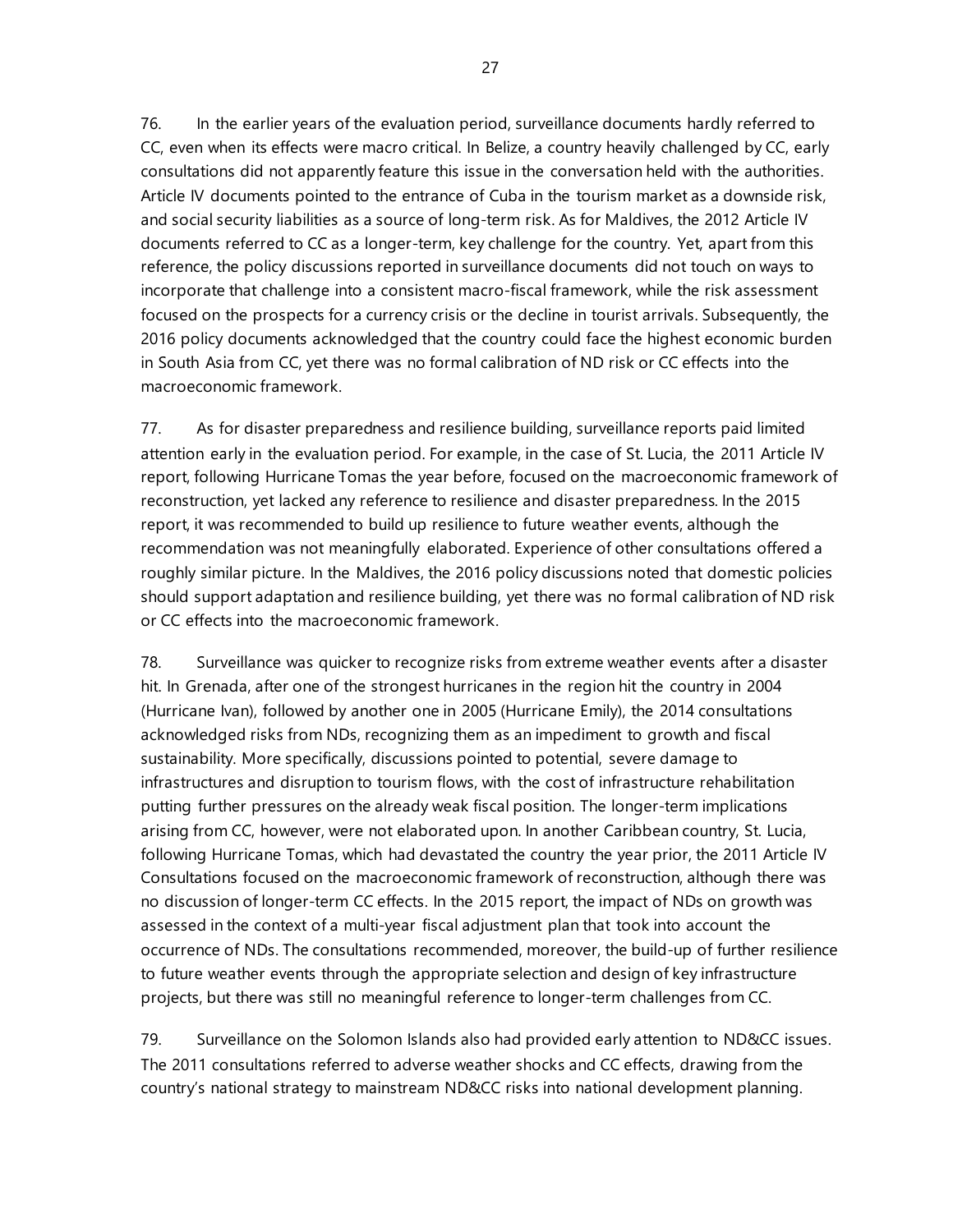Along similar lines, the ensuing consultations in 2013 pointed to the need for significant investments to mitigate the risk of NDs and consequences of CC. Yet, as in 2011, they went no further.

80. The treatment of growth implications of vulnerability to ND&CC effects deepened considerably in the later years of the evaluation period, mostly in CCPA countries. In Tonga's 2017 report,  $22$  just before its CCPA, the discussion on growth was set in the broader context of ND&CC. Growth prospects were assessed amidst the occurrence of extreme weather events and CC effects. The impact of a ND shock on growth and exports was costed in the macroeconomic framework. Policy discussions also pointed to how the authorities should prioritize investments aimed at improving inclusive growth potential. In other CCPA countries, namely, St. Lucia, Micronesia, Grenada, and Seychelles, consultations around the time the CCPA was undertaken offered a relevant appraisal of growth prospects in the context of their vulnerability to ND&CC effects, which was costed and incorporated into the macroeconomic framework.

81. In more recent years, the DSA included ND stress tests more systematically. This is particularly true among CCPA countries, but also in some non-CCPA countries. Among the latter, in the Solomon Islands the 2016 consultations recognized that the country continued to be subject to adverse weather-related events with the DSA incorporating the effects of those events as well as CC in both the baseline and alternative scenarios. In Maldives, the 2018 consultations acknowledged the country's exposure to NDs with related shocks incorporated into the DSA stress testing.

82. In the later part of the evaluation window, disaster preparedness and resilience building were incorporated more fully into the Fund's advice. Referencing the case of the Solomon Islands, the 2016 consultation discussion featured a strategic, well-structured plan put forward by staff, which rested on four pillars: a risk assessment costed into the budget and the medium-term fiscal framework; self-insurance through policy and financial buffers; reducing risk through "smart" infrastructure; and risk transfer mechanisms through insurance. In the following year, the development of a general equilibrium model enabled the analytical assessment of policy tradeoffs, including resilience-based spending. Relatedly, staff recommended that a medium-term fiscal analysis, including an assessment of the expected fiscal costs from ND&CC adaptation, would help the appraisal of trade-offs between development spending and building buffers, such as, for instance, the benefits of investing in disaster risk reduction and contingency planning. Moving to the Caribbean, in Grenada, the 2016 consultations deepened the focus on the impact of NDs, as discussions with the authorities emphasized building resilience as key to boosting growth and sustainability. That was appraised, moreover, in the context of the inclusion, for the

<span id="page-35-0"></span><sup>&</sup>lt;sup>22</sup> The 2020 Article IV report for Tonga was published in February 2021. As it fell outside of the evaluation window, it was not included in the analysis. However, had it been included, it would have perfectly scored in the heatmap exercise and would have confirmed the finding that CCPAs, if available, have been fully mainstreamed into the surveillance dialogue with country authorities.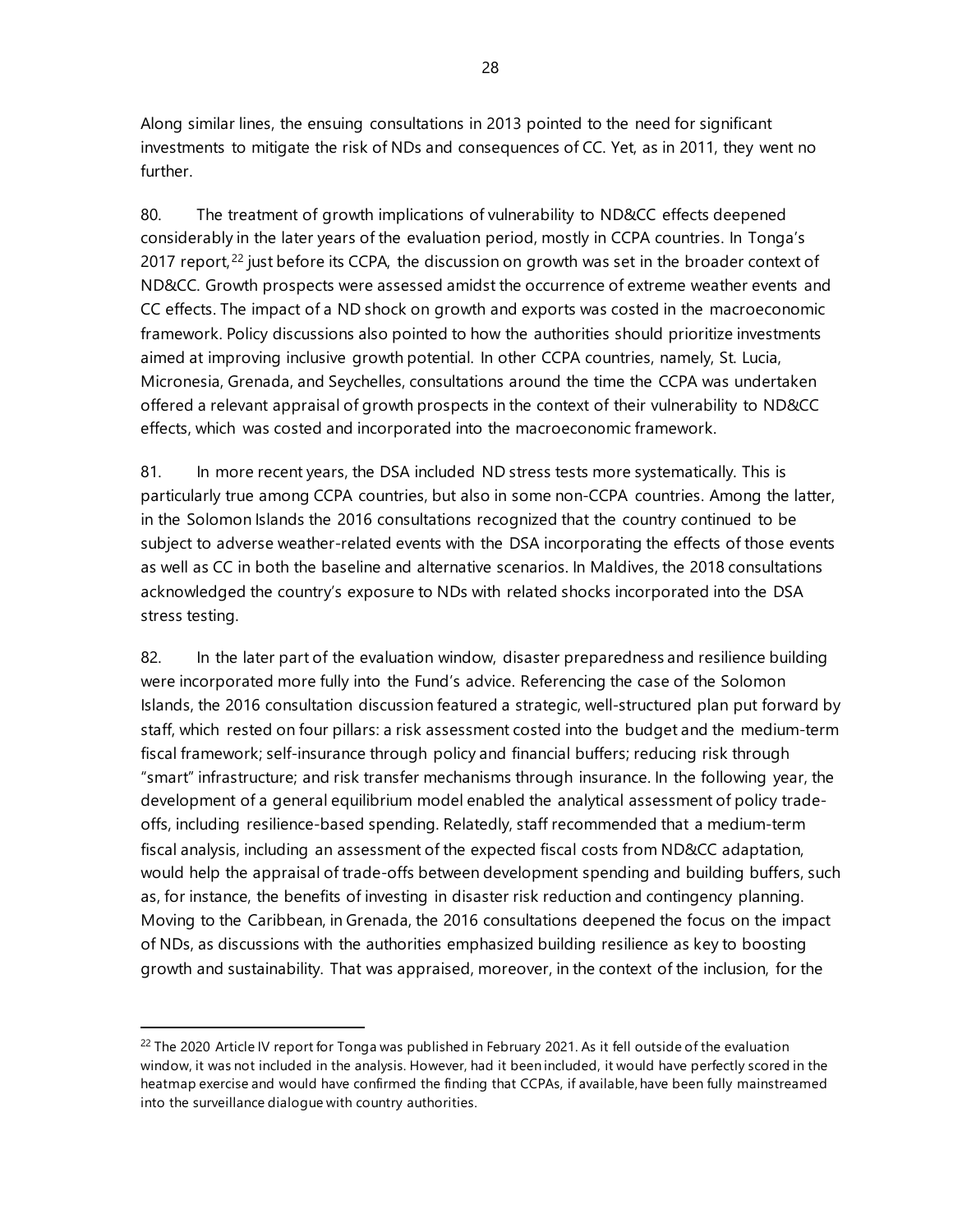first time ever, of ND contingency clauses in debt restructuring agreements that the authorities had negotiated with creditors, with technical support from staff (Erce, 2021).

83. The treatment of disaster preparedness and resilience building was particularly deep in countries that benefitted from CCPA towards the end of the evaluation period. For example, in the 2018 Article IV report on Grenada, vulnerabilities to NDs were assessed in the context of strengthening the capacity to appraise risks from ND&CC and to determine investments required for ensuring greater resilience. Drawing from the CCPA finalized in the same year, the consultations culminated with the advice to work on a single operational document integrating the three pillars of resilience-building (structural, financial, and post-disaster resilience)—a Disaster Resilient Strategy. Along similar lines, in other CCPA countries, consultations underscored the need to intensify efforts to build resilience through investments in adaptation infrastructure, greater self-insurance, and optimized use of risk management instruments. In turn, raising resilience to natural hazards would provide relevant long-term gains to growth by strengthening the fiscal position and reduce macroeconomic volatility. In that setting, the advice culminated by recommending the development of a fully-fledged DSA.

84. Another good example of greater attention to ND&CC issues in recent years was the IMF surveillance of the ECCU, which effectively leveraged on its regional dimension to develop relevant policy advice on CC issues. In the 2019 report, using simulations that indicated potential role for regional risk sharing, staff suggested a regional stabilization fund (RSF) comprised of pooled resources to serve as a fiscal buffer in the face of NDs or other shocks. Cyclical asymmetries across countries implied that, with a pooled RSF, individual countries would see savings of close to one-half of the sum required for the same stabilization effect, as crosscountry transfers would reduce the amount of assistance required regionally. Public expenditure procyclicality would also see a reduction with a RSF, while public investment would increase. Saving resources historically used to finance government consumption booms could, according to the simulations, increase public investment by 0.5–1.5 percent of GDP annually. This would, of course, bear a strong stabilization effect and boost employment, wages, private investment, and output.

85. In countries that benefitted from a CCPA, there was effective collaboration with the World Bank on CC issues (IEO, 2020b). However, elsewhere, especially in the earlier years of the evaluation window, consultation documents tended to refer to work by other partners as substitute for a substantive discussion of NDs and, particularly, CC in this area. For example, in Guyana the reports referred to the World Bank's work on CC and environmental resilience. In the same vein, the 2015 consultation with St. Lucia simply referred to the work of the Caribbean Development Bank and the World Bank Group in the annexes. In the same year, the consultations with Belize mentioned the work done on climate-resilience infrastructure and natural-disaster risk management with the support of the World Bank and the Inter-American Development Bank, still in the annex. The 2016 report acknowledged NDs as an adverse shock, yet there was no meaningful reference to CC effects, which were only mentioned in the appendices devoted to the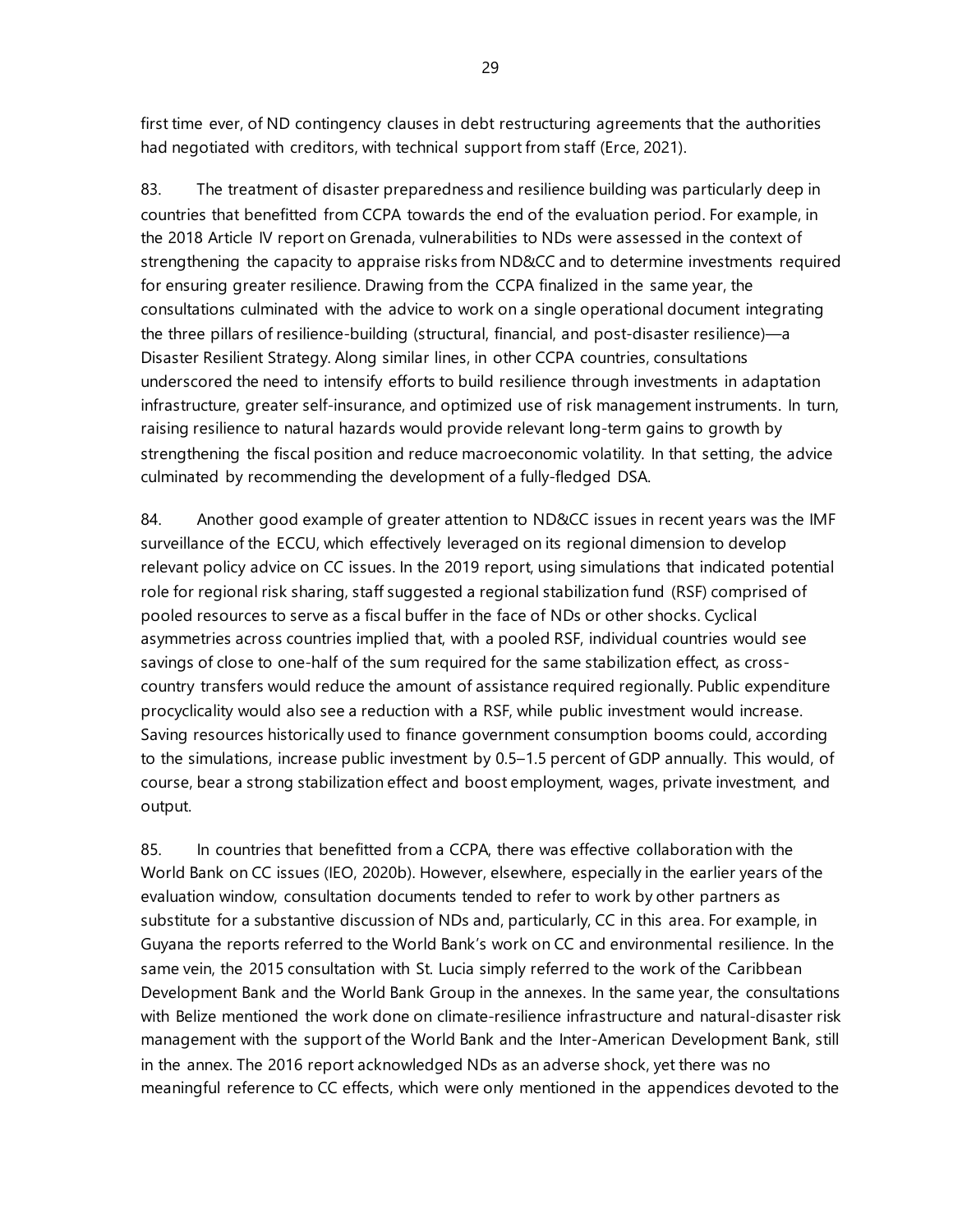work of the World Bank and the Caribbean Development Bank with the country in question. Still, in the Maldives 2014 Article IV, staff recognized environmental challenges—including the detrimental impact of CC—but the policy response was mandated to other multilaterals.

### **B. Overall Assessment**

86. The focus on growth and its shocks related to ND&CC effects in IMF surveillance was found to be highly uneven across countries and over time. CCPA countries generally scored better particularly in more recent years. In non-CCPA countries, consultations generally paid limited attention on weather-related shocks and CC issues, with the significant exception of the Solomon Islands, though gaps and unevenness tend to narrow, to some extent, over time.

87. The introduction of CCPAs provided a galvanizing framework, increased traction with authorities and improved coverage of climate issues in Article IV. For country teams, CCPAs enabled the building of a critical mass of knowledge on the impact of ND&CC effects, on which to leverage for performing policy analysis. In pilot-countries, DSAs featured ND shocks. For non-CCPA countries, however, DSAs were typically not tailored accordingly, with exceptions. CCPAs also offered a structured framework for engaging the World Bank and other partners, resulting in effective collaboration, in line with the findings of IEO (2020b). However, in the absence of a CCPA, the Fund often just referred to World Bank work on ND&CC issues, without seriously integrating results in the macroeconomic framework.

## **VI. IMF FINANCIAL SUPPORT**

88. During the evaluation period, SDS received IMF financing both for post disaster support, to help meet the costs of restoring the economy after disasters struck and also in the context of Fund-supported programs. SDS drew on EF for support in the immediate aftermath of a nonbiological ND on 9 occasions, 6 of which were funded from the PRGT and 3 by a blend of PRGT and GRA resources (Table 9). In addition, SDS entered into 19 programs, 12 of which were PRGT funded and 7 GRA funded. None of these 19 programs were entered into with the objective of financing ND recovery, although on two occasions (once for a program approved before the evaluation period) program access was augmented in response to an ND. Most recently, SDS made 16 drawings in 2020 to address the COVID-19 pandemic.

89. This section reviews Fund lending both through EF and IMF-supported programs. The first sub-section examines SDS experience with EF for NDs, focusing attention on physical NDs and not covering biological disasters, including the COVID-19 pandemic, except where specifically indicated. Building on evidence of SDS's proneness to frequent severe NDs in Section II and description of the evolution of access policy in EF in Section IV, it considers the frequency of use and extent to which EF was used to provide support in the context of the most severe NDs. The second sub-section evaluates SDS experience in utilizing UCT arrangements under the GRA or PRGT, looking into whether ND&CC vulnerabilities prompted an arrangement and informed program design, for example to build disaster resilience.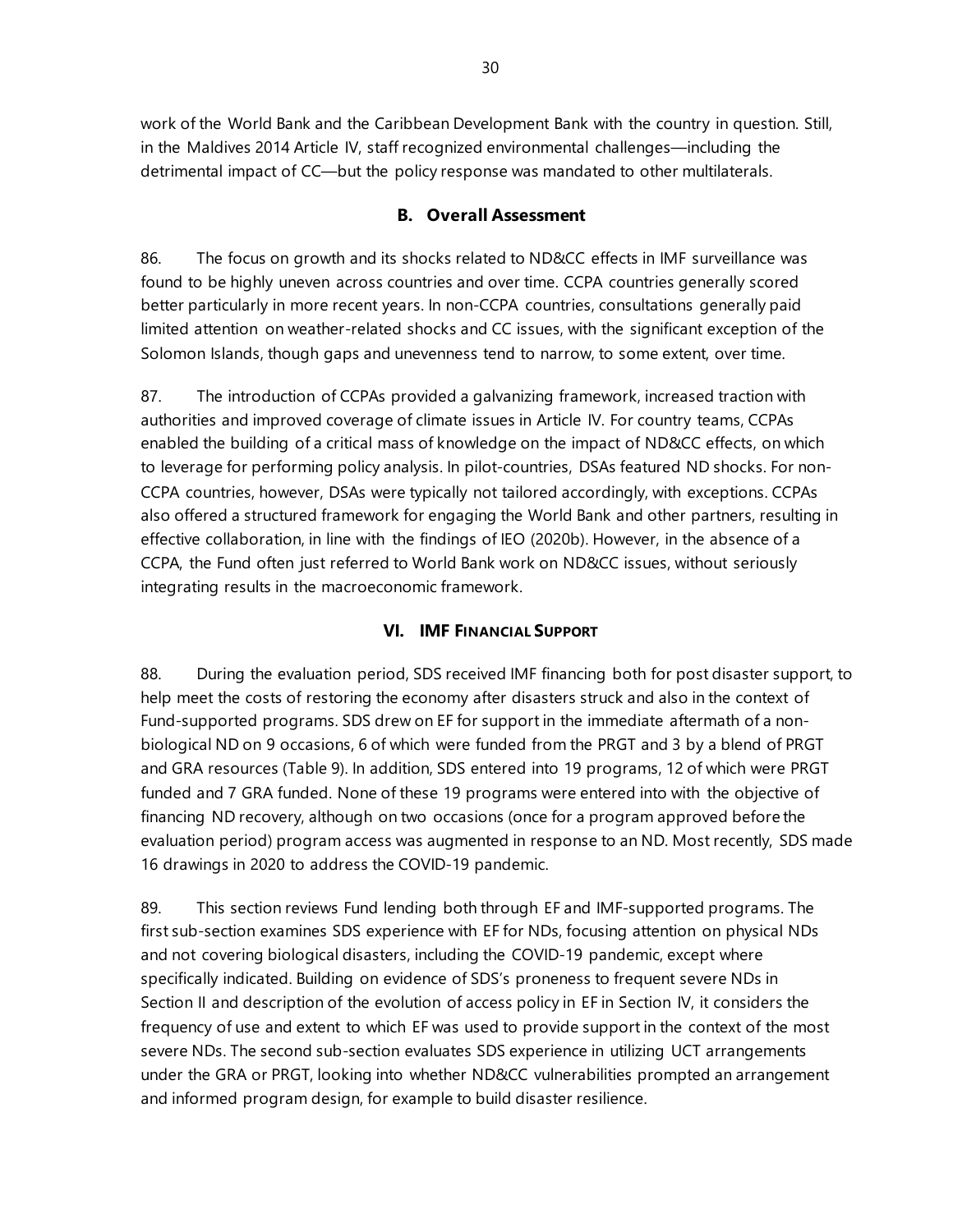| Table 9. SDS Emergency Financing and Fund-Supported Programs, 2000–June 2021<br>Period |     | Emergency Financing for<br><b>Natural Disasters</b> |       |     | Program Lending for<br><b>Natural Disasters</b><br>(Number of) |       |     | Program Lending<br>(Other Purposes) |                          |     | Emergency Financing for<br>COVID-19 Pandemic |       |
|----------------------------------------------------------------------------------------|-----|-----------------------------------------------------|-------|-----|----------------------------------------------------------------|-------|-----|-------------------------------------|--------------------------|-----|----------------------------------------------|-------|
|                                                                                        | GRA | PRGT                                                | GRA/  | GRA | PRGT                                                           | GRA/  | GRA | PRGT                                | <b>GRA/</b>              | GRA | PRGT                                         | GRA/  |
|                                                                                        |     |                                                     | PRGT  |     |                                                                | PRGT  |     |                                     | PRGT                     |     |                                              | PRGT  |
|                                                                                        |     |                                                     | Blend |     |                                                                | Blend |     |                                     | Blend                    |     |                                              | Blend |
| 2000-2009                                                                              | 4   | 6                                                   |       |     |                                                                |       |     | 9                                   | $\overline{\phantom{a}}$ |     |                                              |       |
| 2010-2019                                                                              |     | 6                                                   | 3     | ٠   |                                                                |       |     | 12                                  | $\overline{\phantom{a}}$ |     |                                              |       |
| 2020-June 2021                                                                         |     |                                                     |       |     |                                                                |       |     |                                     |                          | 4   | 10                                           |       |

Sources: SPR program database; IEO calculations.

Note: (i) Excludes IMF financing for biological NDs; (ii) shaded areas denote EF and program covered in this paper; (iii) EF operations to support SDS during the COVID-19 pandemic are covered in a separate paper for this evaluation (Maret, 2022); and (iv) includes all programs ending during the specified date range.

90. Key evaluation questions include: (i) whether program support to SDS was relevant with respect to ND&CC-related vulnerabilities; (ii) whether conditions focused on, or related to, such vulnerabilities, whenever macro-relevant; (iii) whether program outcomes were consistent with program design in relation to the ND&CC component; (iv) whether lending and non-lending facilities were well-suited to meet ND&CC-related vulnerabilities; and (v) how the Fund interacted with other partners and whether such interactions were beneficial in terms of relevance and quality of the underlying activities.

# **A. Experience with Emergency Financing**

91. SDS utilized IMF financing to address the impact of non-biological NDs on 21 occasions from 1979 to December 2020 (Table 10).<sup>[23](#page-38-0)</sup> Between 1979 and 1998, five SDS used GRA resources to address the impacts of NDs. Three of these occasions involved Stand-By Arrangements with upper credit tranche conditionality and two comprised lower credit tranche (LCT) drawings.<sup>[24](#page-38-1)</sup> Since 1998, SDS have only used EF to support post disaster needs, following introduction of these special facilities in 1995. Five drawings used the GRA-funded ENDA (all before the evaluation period) and eleven were financed under the PRGT, or a blend of PRGT and GRA measures. Among nine EF drawings during the evaluation period, six used PRGT resources and three used a blend of PRGT and GRA resources. Access levels ranged from 15–35 percent of quota in 2011–2012, to 50–100 percent of quota from 2013.

<span id="page-38-0"></span><sup>&</sup>lt;sup>23</sup> As noted earlier, biological NDs, including epidemics such as the Ebola virus and measles, as well as pandemics such as the COVID-19 pandemic, are not evaluated in this section. Prior to the COVID-19 pandemic, no SDS member used Fund EF to support recovery from a biological ND, while four non-SDS utilized the RCF to address the outbreak of Ebola: The Gambia (2015); Guinea (2015); Liberia (2015); and the Democratic Republic of the Congo (2019).

<span id="page-38-1"></span><sup>&</sup>lt;sup>24</sup> Dominica (1979), Solomon Islands (1986) and St. Kitts and Nevis (1998) all entered into Stand-By Arrangements with UCT drawings requiring ex post conditionality, while St. Lucia (1980) and St. Vincent and the Grenadines (1980) accessed resources without conditionality, through lower credit tranche drawings.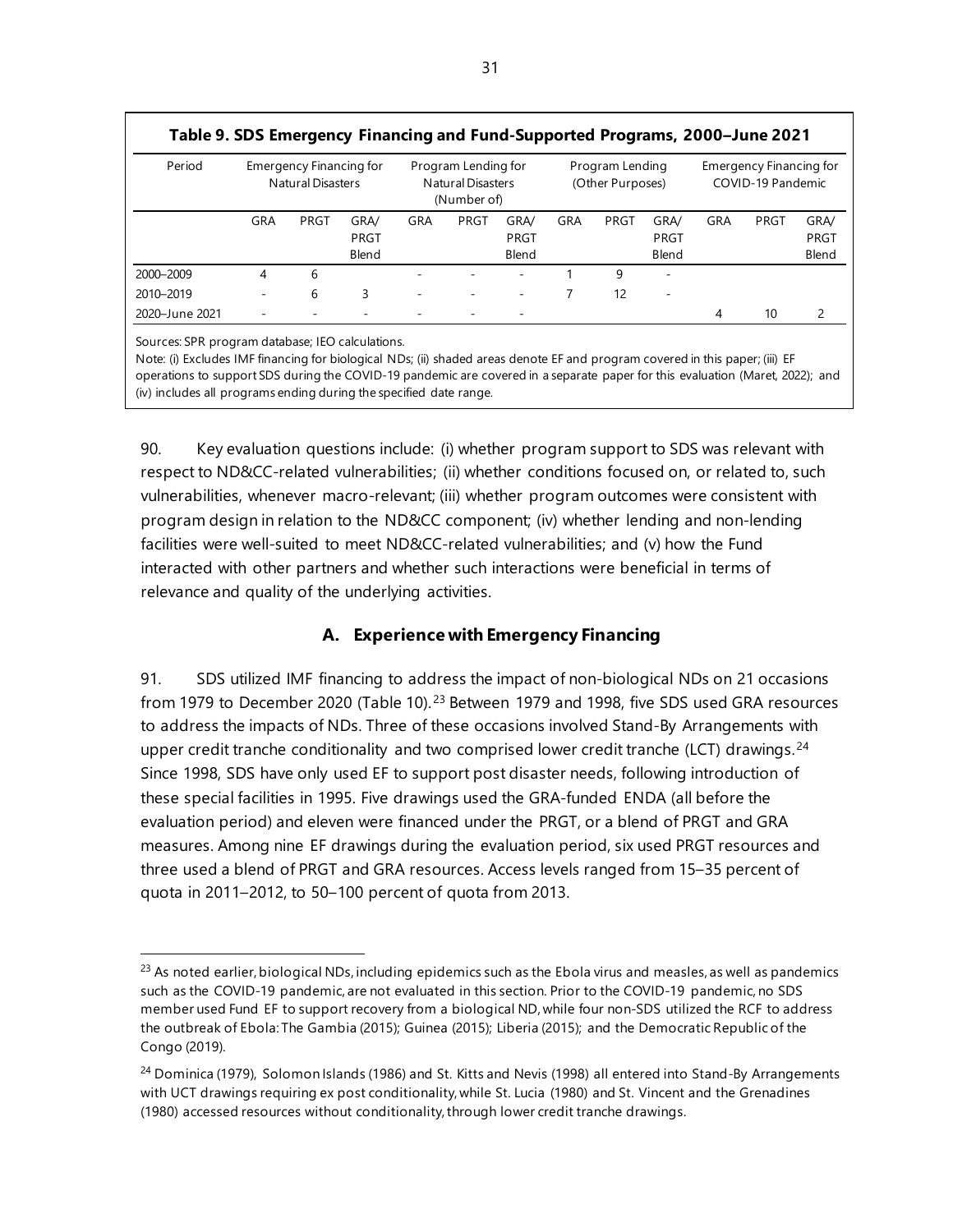| Period   | Country             | Event<br>Year | Type of Natural<br>Disaster | Damages/GDP<br>(%) |            | Program<br>Financing |             | <b>Emergency Financing</b> |                |  |
|----------|---------------------|---------------|-----------------------------|--------------------|------------|----------------------|-------------|----------------------------|----------------|--|
|          |                     |               |                             |                    | GRA        | <b>PRGT</b>          | GRA         | <b>PRGT</b>                | GRA/PRGT Blend |  |
| 1979-    | Dominica            | 1979          | Storm                       | 81                 | <b>SBA</b> |                      |             |                            |                |  |
| 1999     | St. Lucia           | 1980          | Storm                       | 52                 | LCT        |                      |             |                            |                |  |
|          | St. Vincent & the   |               |                             |                    |            |                      |             |                            |                |  |
|          | Grenadines          | 1980          | Storm                       | 20                 | LCT        |                      |             |                            |                |  |
|          | Solomon Islands     | 1986          | Storm                       | 14                 | <b>SBA</b> |                      |             |                            |                |  |
|          | St. Kitts and Nevis | 1998          | Storm                       | 109                | SBA        |                      |             |                            |                |  |
| $2000 -$ | Grenada             | 2003          | Storm                       | 200                |            |                      | <b>ENDA</b> |                            |                |  |
| 2009     | Grenada             | 2004          | Hurricane                   | 148                |            |                      | <b>ENDA</b> |                            |                |  |
|          | Maldives            | 2004          | Earthquake                  | 38                 |            |                      | <b>ENDA</b> |                            |                |  |
|          | Dominica            | 2008          | Hurricane                   | na                 |            |                      |             | <b>ENDA</b>                |                |  |
|          | Samoa               | 2009          | Tsunami                     | 21                 |            |                      |             | ESF                        |                |  |
|          | Belize              | 2009          | Hurricane                   | na                 |            |                      | <b>ENDA</b> |                            |                |  |
|          | St. Kitts and Nevis | 2009          | Hurricane                   | na                 |            |                      | <b>ENDA</b> |                            |                |  |
| $2010 -$ | St. Lucia           | 2010          | Hurricane                   | na                 |            |                      |             | <b>RCF &amp; ENDA</b>      |                |  |
| 2020     | St. Vincent & the   |               |                             | 11                 |            |                      |             | <b>RCF</b>                 |                |  |
|          | Grenadines          | 2011          | Hurricane                   |                    |            |                      |             |                            |                |  |
|          | St. Vincent & the   |               |                             | $\overline{4}$     |            |                      |             | <b>RCF</b>                 |                |  |
|          | Grenadines          | 2011          | Flooding                    |                    |            |                      |             |                            |                |  |
|          | Samoa               | 2012          | Cyclone                     | 30                 |            |                      |             | <b>RCF</b>                 |                |  |
|          | Dominica            | 2012          | Flooding                    | $\overline{7}$     |            |                      |             | <b>RCF</b>                 |                |  |
|          | St. Vincent & the   |               |                             |                    |            |                      |             |                            |                |  |
|          | Grenadines          | 2013          | Flooding                    | 15                 |            |                      |             |                            | <b>RCF-RFI</b> |  |
|          | Dominica            | 2015          | Storm                       | 96                 |            |                      |             | <b>RCF</b>                 |                |  |
|          | Vanuatu             | 2015          | Cyclone                     | 60                 |            |                      |             |                            | <b>RCF-RFI</b> |  |
|          | Comoros             | 2019          | Storm                       | 13                 |            |                      |             |                            | RCF-RFI        |  |

92. Altogether, 11 SDS members have used EF in response to non-biological NDs since 2003, five prior to the evaluation period and six during the evaluation period. Several SDS, notably St. Vincent and the Grenadines and Dominica, have been repeat users.<sup>[25](#page-39-0), [26](#page-39-1), [27](#page-39-2)</sup> Among SDS, Caribbean members were by far the most frequent users, utilizing EF on 16 occasions, or 71 percent of all instances of use by SDS. Asian SDS accounted for a fifth of overall use.

93. Both prior to and during the evaluation period, most EF support was provided to address post disaster recovery from tropical storms. Damages from these events as a share of GDP ranged from 4 percent (St. Vincent and the Grenadines, 2011) to 96 percent (Dominica, 2015)

<span id="page-39-0"></span><sup>&</sup>lt;sup>25</sup> St. Lucia, received disbursements under RCF, approved on 12 January 2011 as well as under an ENDA arrangement, approved on 14 January 2011, to address the impacts of Cyclone Tomas.

<span id="page-39-1"></span><sup>&</sup>lt;sup>26</sup> Note that five SDS, including Comoros (2008), St. Vincent and the Grenadines (2009), Dominica (2009), St. Lucia (2009) and Maldives (2009), utilized the Exogenous Shocks Facility (ESF) for emergency financing to address the impact of the Global Financial Crisis (i.e., not to address the impact of an ND). Only one SDS (Samoa, 2009), used this facility to help address the impact of a physical ND.

<span id="page-39-2"></span><sup>&</sup>lt;sup>27</sup> Comoros, Dominica (twice), Samoa, St. Lucia, St. Vincent and the Grenadines (on three occasions) and Vanuatu.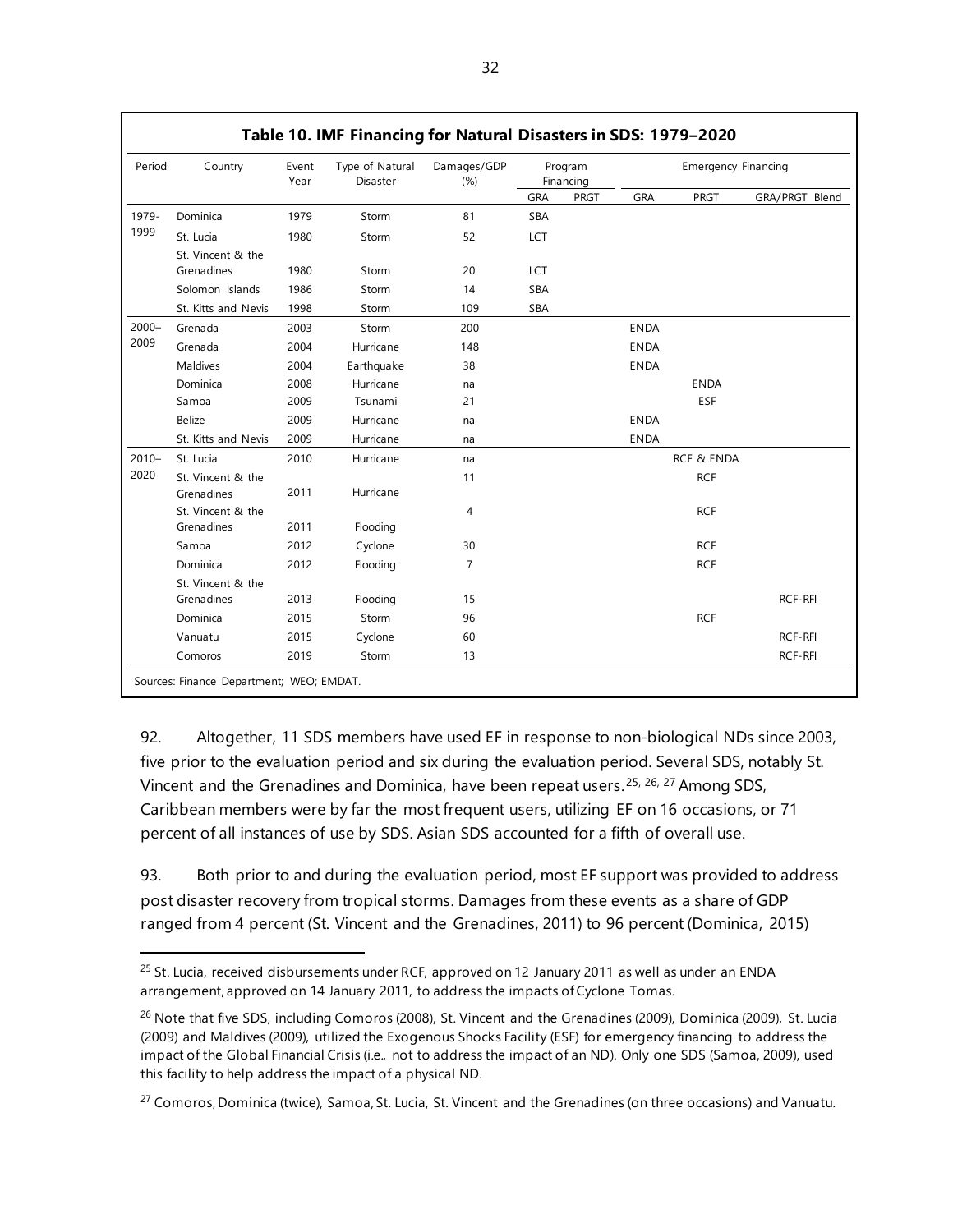(Table 11). These NDs often affected very high shares of the population, for example, well over half in St. Lucia (2012) and Vanuatu (2015). Fund emergency financing support to these members averaged 5.8 percent of damages incurred, ranging from 2 percent (St. Vincent and the Grenadines, 2011) to 10 percent of immediate flood-related damages (Dominica, 2015).[28](#page-40-0) As could be expected, higher access was associated with a higher share of financing of the disaster: on average, the Fund emergency financing amounted to 1.7 percent of GDP, the highest access enjoyed by Vanuatu was equivalent to 3.1 percent of GDP against damages standing at about 60 percent.[29](#page-40-1)

| <b>SDS</b>                                       | Event   |                     | Arrangement and<br>Approval |                               | Damage and Affected<br>Population                  |        | Fund Financing                    |                        |
|--------------------------------------------------|---------|---------------------|-----------------------------|-------------------------------|----------------------------------------------------|--------|-----------------------------------|------------------------|
|                                                  |         |                     |                             | Losses<br>(Percent<br>of GDP) | Share of<br>Population<br>Affected<br>(In percent) | SDR(m) | Share of<br>Quota<br>(In percent) | Share of ND<br>Damages |
| St. Lucia                                        |         | Hurricane 1/12/2011 | RCF/ENDA                    | 34                            | 100                                                | 5.4    | 35                                | 2.4                    |
| St. Vincent & the Grenadines Hurricane 2/28/2011 |         |                     | <b>RCF</b>                  | 11                            | 28                                                 | 2.1    | 25                                | 6.5                    |
| St. Vincent & the Grenadines Flood               |         | 7/25/2011           | <b>RCF</b>                  | 4                             | 16                                                 | 1.2    | 15                                | 7.8                    |
| Dominica                                         | Flood   | 1/11/2012           | <b>RCF</b>                  | 7                             | ΝA                                                 | 2.1    | 25                                | 10.0                   |
| Samoa                                            | Cyclone | 5/15/2013           | <b>RCF</b>                  | 30                            | 7                                                  | 5.8    | 50                                | 4.1                    |
| St. Vincent & the Grenadines Flood               |         | 8/1/2014            | RCF/RFI Blend               | 15                            | 16                                                 | 4.2    | 50                                | 5.9                    |
| Vanuatu                                          | Cyclone | 6/5/2015            | RCF/RFI Blend               | 60                            | 69                                                 | 17.0   | 100                               | 5.3                    |
| Dominica                                         | Storm   | 10/28/2015 RCF      |                             | 96                            | 40                                                 | 6.2    | 75                                | 1.8                    |
| Comoros                                          | Storm   | 7/24/2019           | RCF/RFI Blend               | 13                            | 41                                                 | 8.9    | 50                                | 8.2                    |

94. The scale of SDS' use of EF for NDs has increased over time. In the three-decade period from 1979–1999, financing for the five ND emergency drawings approved for SDS averaged SDR 1.2 million. Between 2000–2009, the level of borrowing increased to an average of SDR 4.9 million per drawing, rising further to SDR 5.3 million during 2010–2019. By contrast, 14 EF drawings for COVID-19 pandemic support to SDS in 2020 averaged SDR 33.5 million.

95. Several factors accounted for the increases. In particular, the rise in percent of quota share of each EF drawing reflected an increase in maximum access limits on an annual and cumulative basis. Between 1979–2012, the share of quota drawn exceeded 25 percent of quota in only three of 16 arrangements, while from 2013, SDS drew at least 50 percent of quota in all EF

<span id="page-40-0"></span><sup>28</sup> Dominica, 2012: EBS 11/114.

<span id="page-40-1"></span> $^{29}$  Prior to approval, Dominica's cumulative outstanding emergency lending amounted to 57 percent of quota compared to a limit of 150 percent. Staff considered access of 75 percent of quota under the RCF, equivalent to 1.61 percent of GDP, to be appropriate as total outstanding PRGT credit under emergency assistance instruments would increase to 132 percent of quota.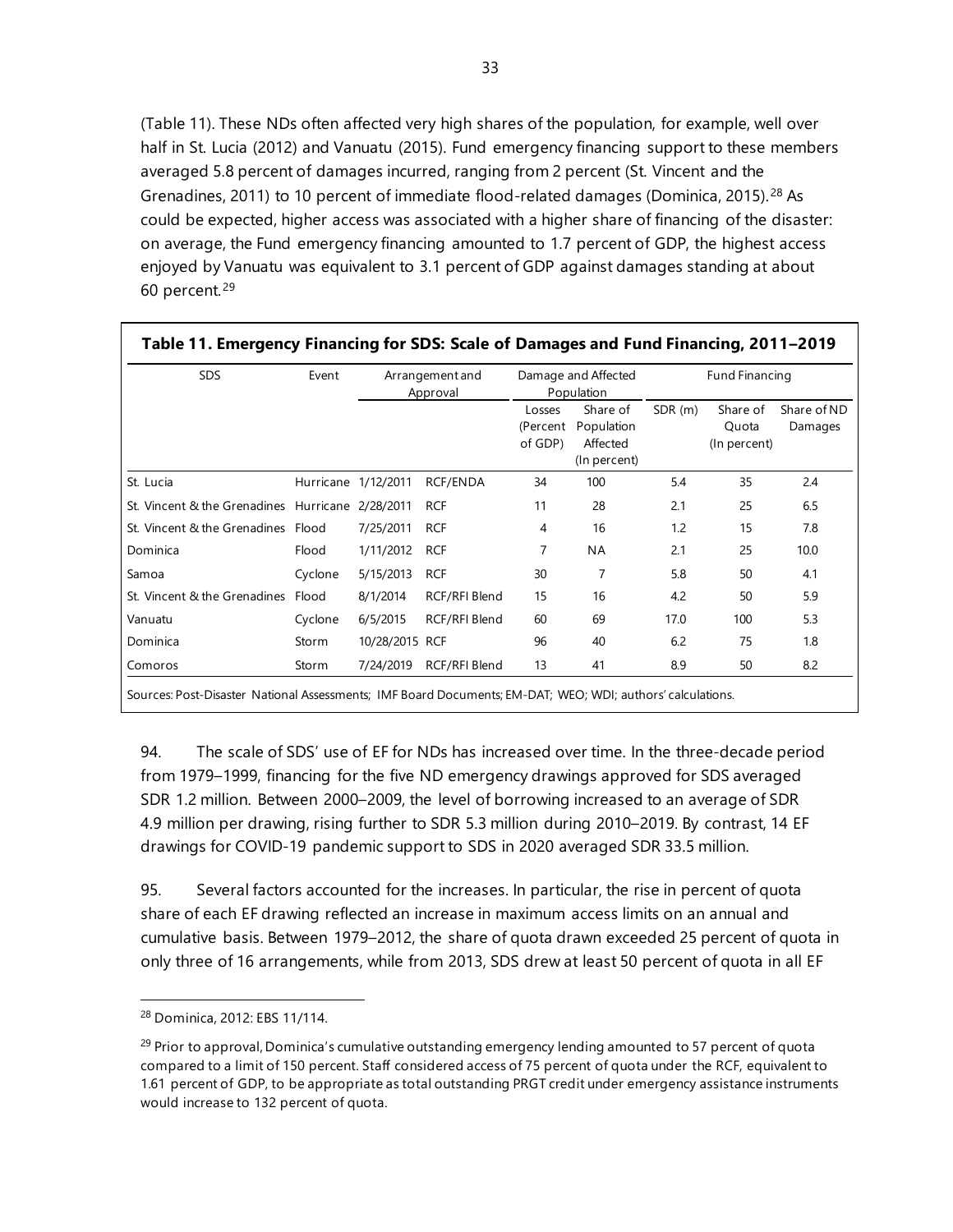drawings. For emergency financing to help members finance their response to the COVID-19 pandemic, average access levels surged to 91 percent, reflecting the large temporary increases in annual and cumulative access limits for Fund emergency facilities in response to the pandemic.

96. IMF emergency facilities allow for repeat use under specific conditions.<sup>[30](#page-41-0)</sup> The evaluation reviewed the experience of the nine SDS that borrowed under the Fund's emergency financing instruments, to assess whether SDS chose to approach the Fund for repeat use of these instruments, on occasions when subsequent NDs hit (Annex Table AIII.3). Collectively, these 9 SDS experienced a combined total of 14 further NDs within three years of the initial EF disbursement. Of these events, 11 NDs incurred damages of between zero percent and 2 percent of GDP. In none of these instances did authorities opt to request repeat use. Authorities may have considered the bureaucratic effort in applying for repeat use not to have been worthwhile.

97. The three remaining NDs were much more severe. Among these, St. Vincent and the Grenadines requested an additional RCF disbursement in 2011, six months after its first emergency operation, following a second ND event; and a further RCF/RFI disbursement in 2014, to help support recovery from a third large ND, very shortly after the 2011 RCF was disbursed. In the case of Dominica, the country was unable to make repeat requests because its cumulative access limit under the RCF had already been reached.

98. Cross-referencing the instances of Fund financing to SDS with the list of countries experiencing severe NDs with estimated damages greater than 10 percent of GDP shows that the share of severe ND events supported by Fund financing has grown over time (Figure 2 and Annex Table AIII.6). IMF financing was used to support only around 22 percent (5 of 23) NDs affecting SDS with damages greater than 10 percent of GDP between 1979–1998. The new emergency facilities introduced from 1995 to support members' post-disaster recovery enabled the Fund EF to support around 40 percent of SDS experiencing severe NDs. Between 2010–2020, EF was provided in 7 of 11 NDs incurring damages greater than 10 percent of GDP.

99. During the evaluation period, there were a further seven EF drawings after 11 ND events incurring damage greater than 10 percent of GDP. The four cases without an EF drawing all occurring in 2016–2019, included Dominica which experienced a hurricane with damages of 226 percent of GDP, but was unable to utilize emergency financing as the cumulative access limit for drawdowns under the RCF had been reached. The other three cases were Antigua and Barbuda, the Bahamas, and Fiji.

<span id="page-41-0"></span><sup>&</sup>lt;sup>30</sup> Repeat use is permitted if a member has received an RCF/RFI disbursement with the preceding three-year period, provided that an additional RCF/RFI disbursement may only be approved in case of an urgent BOP need qualifying for the exogenous shock or ND window or an established track record of adequate macroeconomic policies over a period of six months immediately prior to the request.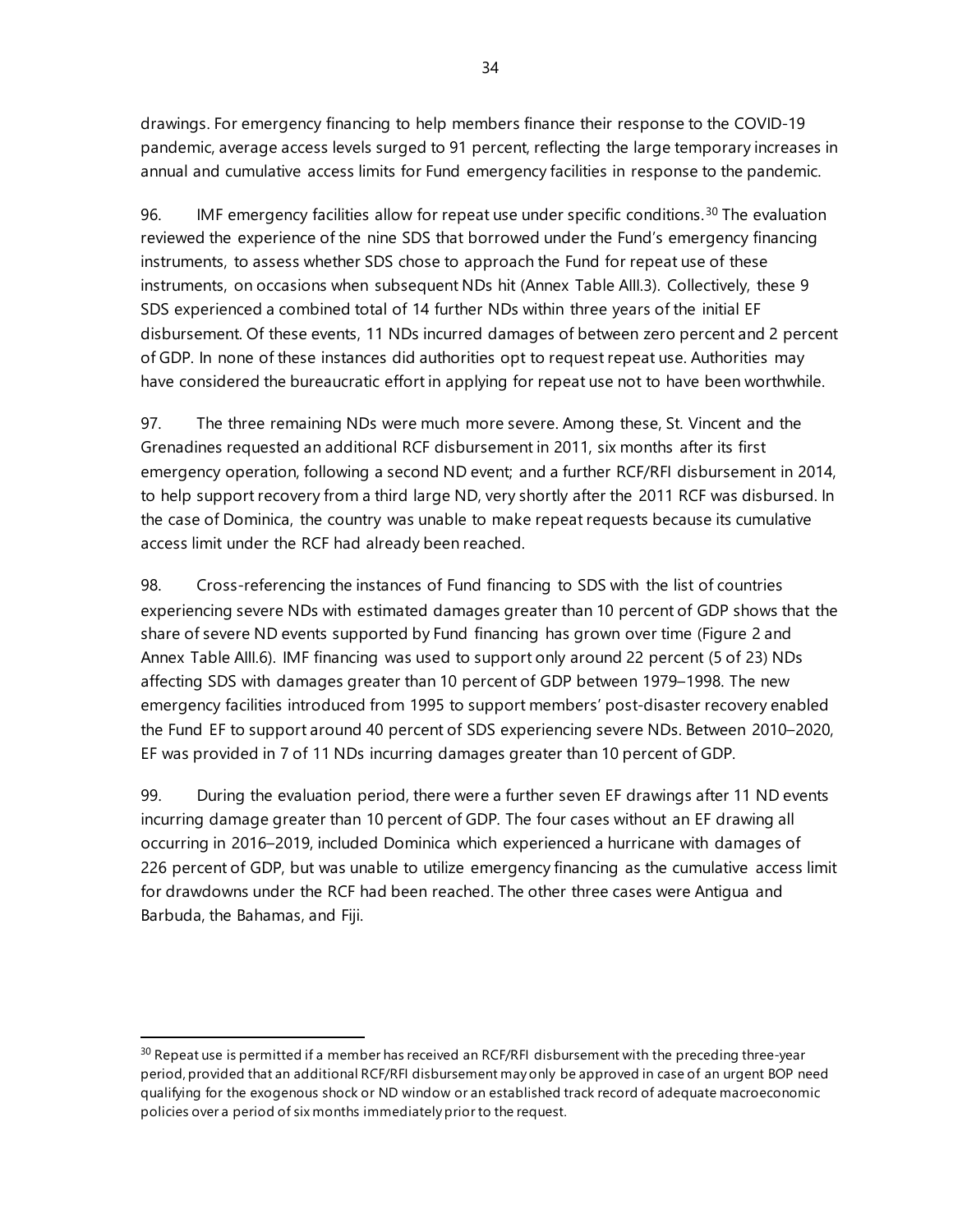

100. While the proportion of countries affected by severe NDs supported by Fund emergency financing has increased, the fact that a considerable number of SDS did not approach the Fund for emergency financing, despite experiencing large ND shocks still seems puzzling. Interviews with country authorities shed some light on this issue. They highlighted that when NDs occur, they could be catastrophic, incur large damages to economic and social infrastructure, necessitate diversion of policy makers' attention to emergency relief efforts, and set back countries economic development efforts. They welcomed the responsiveness of the Fund and some highlighted that the Fund was often particularly prompt in responding, through missions and subsequent preparation of board documentation for member's emergency financing requests. However, they suggested various reasons why countries may not have approached the Fund for EF support, including a sense of stigma in approaching the Fund from previous negative experience with Fund-supported programs; a lack of knowledge and familiarity with the Fund's EF toolkit; the availability of substantially greater quick-disbursing and more concessional alternative sources of non-Fund EF; and perceptions that the amount of resources available could be too small to be worth the bureaucratic effort of applying for.

### **Review of ND Emergency Financing Documents**

101. Documents presented for requests for these SDS EF drawings were reviewed to assess the quality, coverage and relevance to SDS, of staff analysis and policy assessments in these documents. The assessment scored ND EF request documents according to several criteria, including criteria included in assessments of all financing requests ("standard criteria") and some additional criteria identified in external literature, Fund research and policy papers as well as Board members as factors that have particular relevance and consequence to the effectiveness of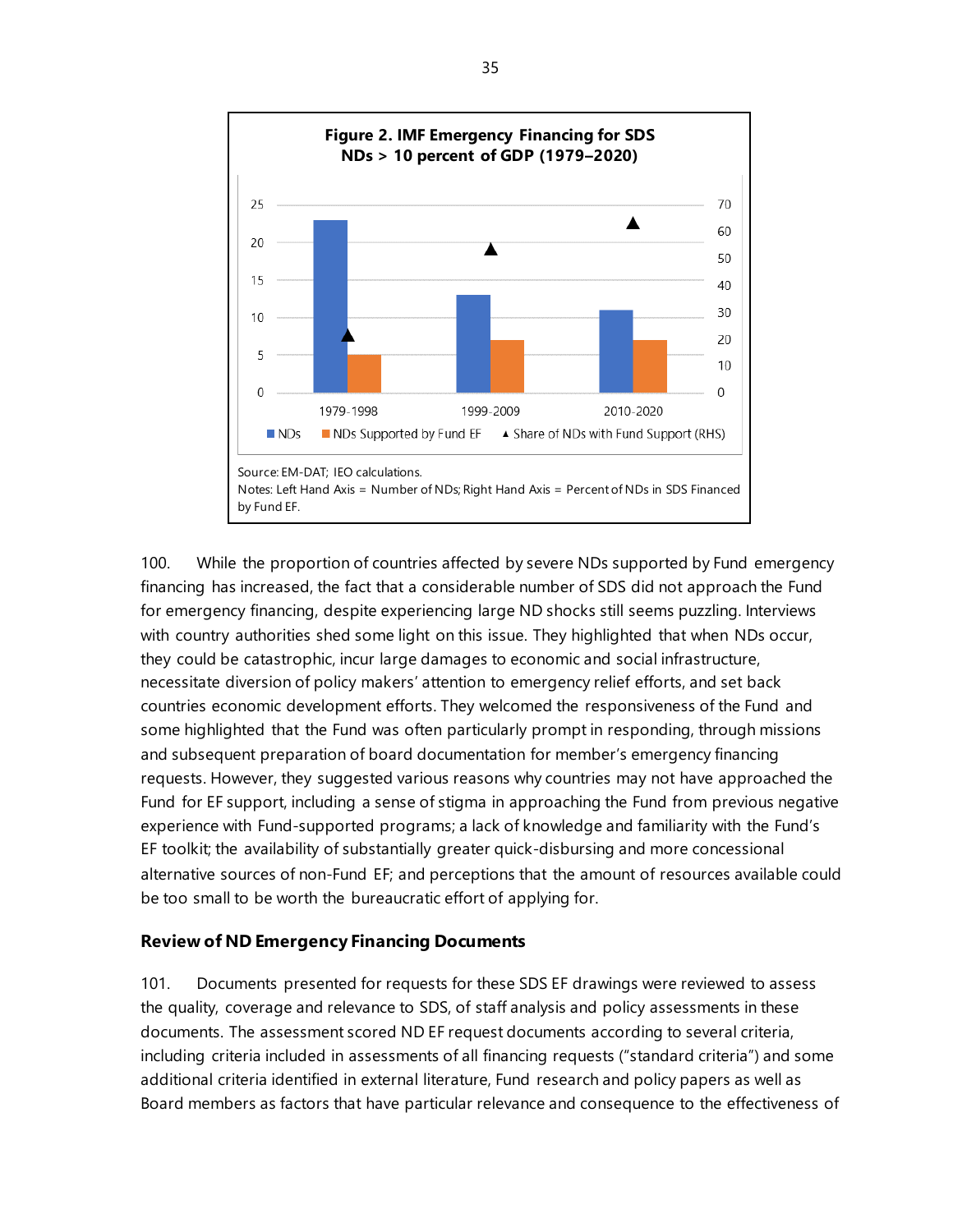Fund engagement with SDS members and which constitute important components of a sound qualitative and quantitative assessment of the appropriateness of emergency lending to SDS when hit by NDs ("SDS-specific criteria"). Arrangements were subsequently scored and grouped among those with high, moderate and low scores. Further details are included in Annex II.

102. Results of this exercise show that the content, depth and quality of analysis of analytical and policy issues covered in documents requesting EF for SDS strengthened considerably over the evaluation period. Coverage of standard criteria improved steadily. Between 2011–2014, program documents for financial requests for St. Lucia (2011), St. Vincent and the Grenadines (February 2011, July 2011) and Dominica (2012) reflected reasonable efforts by staff to address members' prospects for recovery from the ND event, discuss post-ND financing gaps and apply Fund assessment tools including the DSA. However little attention was paid to longer-term potential need for subsequent UCT Fund arrangements.<sup>[31](#page-43-0)</sup> Coverage in subsequent requests for approval strengthened, notably in documents for Vanuatu (2015), Dominica (2015) and Comoros (2019). All these request documents provided enhanced analysis of SDS' short-term and longer-term prospects for recovery, including analysis of risks, rehabilitation and recovery plans; further detail on estimated financing gaps and how these could be addressed. Request documents for Vanuatu (2015), Dominica (2015) and Comoros (2019) also provided more granular detail on the application of the Fund's surveillance tools, including DSAs and RAM; and on SDS' capacity to repay the Fund. However, throughout the period, attention was limited, on prospects and challenges for SDS in considering the need for longer-term UCT-level program engagement.

### **Assessment**

103. Three features of SDS' use of Fund emergency facilities stand out. First, the number of uses has increased substantially. Few SDS approached the Fund for financing related to severe NDs prior to 1995, largely due to the absence of special facilities to provide finance for NDs with no ex-post conditionality. But following the establishment of such facilities in 1995 and subsequent reforms to these facilities, a much higher proportion of severe ND events were supported using the Fund's emergency ND facilities, including during the evaluation period.

104. Second, amounts drawn have increased, covering a higher share of ND damages. An important factor contributing to this has been increases in both annual and cumulative access limits for the Funds' EF facilities.

105. Third, notwithstanding improvements in the design of EF instruments, and increases in annual and cumulative access limits, a considerable number of all SDS have not thus far utilized emergency financing, some of these despite facing LNDs. Interviews with country authorities

<span id="page-43-0"></span><sup>&</sup>lt;sup>31</sup> Coverage in Dominica's 2012 Request for Approval was an exception: staff noted that repeated use of the RCF and narrowing of space for any future emergency IMF financing underscored the need to address the underlying structural vulnerabilities and build buffers to strengthen the country's resilience and ability to respond to such shocks in the future.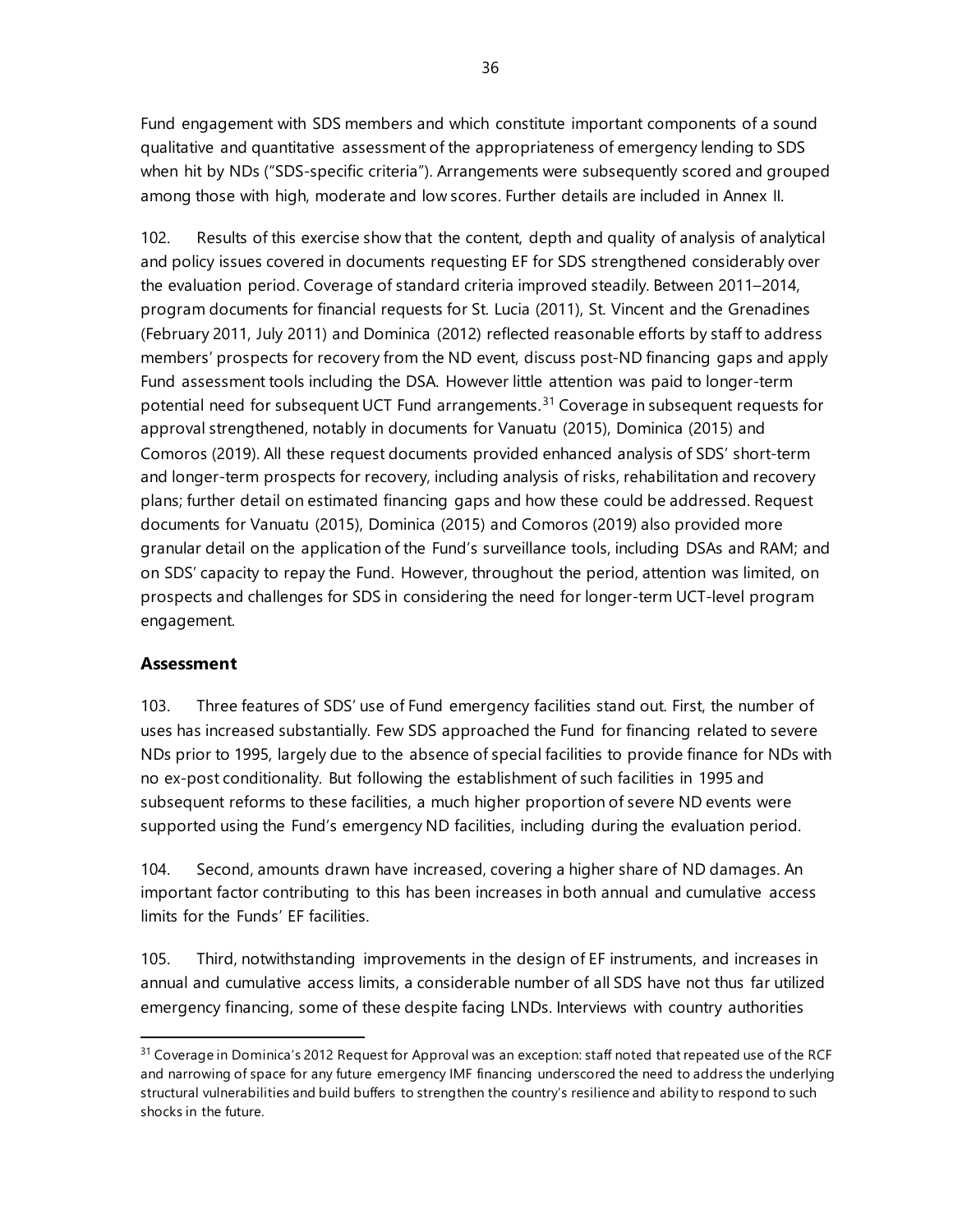suggest a number of reasons, including stigma, alternative sources of financing, and that access limits may not be high enough to persuade SDS members to incur the costs of using IMF emergency financing, notwithstanding the absence of ex post conditionality.

## **B. Program Lending**

106. During the evaluation period 2010–2020, in addition to the 9 EF drawings to deal with physical NDs assessed in the preceding sub-section and 14 EF drawings to help address the COVID-19 pandemic in 2020, SDS also borrowed under 19 Fund arrangements, including 7 using GRA resources and 12 using PRGT resources (Annex Figure AIV.1 and Annex Table AIII.1).<sup>[32](#page-44-0)</sup> SDS members also benefitted from non-financial instruments, including the Policy Coordination Instrument (PCI) and Policy Support Instrument (PSI) on four occasions.[33](#page-44-1)

107. None of these 19 programs and 4 non-financial instruments were initiated as a direct response to the impact of an ND. When severe NDs occurred, SDS tended to approach the Fund for emergency financing rather than program support.<sup>[34](#page-44-2)</sup> On two occasions during the evaluation period, existing programs were augmented to provide post-disaster financing support to SDS hit by NDs. Djibouti's 2012 ECF arrangement was augmented to finance recovery from drought and Dominica's 2009 ECF arrangement was augmented in [2010] to finance post-hurricane recovery.[35](#page-44-3) In addition, the 2012 ECF for the Solomon Islands was adapted to help address the impact of an ND that occurred subsequent to commencement of the program, although access was not increased.

108. A detailed desk review of a sample of 11 of these programs, including 8 IMF-supported programs and 3 non-financial instruments, considered the extent to which these programs made reference to building resilience to ND&CC in developing frameworks for macroeconomic stability and addressing structural constraints to growth.

109. This review found that little reference was made to ND&CC issues in program design in the first half of the evaluation period. For instance, while growth was a constant concern in the 2009–2013 Extended Fund Facility (EFF) with Seychelles, there was no meaningful reference to policies to address CC effects. The arrangement fulfilled its aim of fostering macroeconomic

<span id="page-44-0"></span><sup>&</sup>lt;sup>32</sup> Includes five programs approved prior to 2010 with drawings in 2010 or after.

<span id="page-44-1"></span> $33$  Non-financial instruments were used for Cabo Verde (PSI, 2006 with the instrument covering the period to 2010; and PSI, 2010); Cabo Verde (PCI, 2019), and Seychelles (PCI, 2017).

<span id="page-44-2"></span> $34$  All total, during the evaluation period, 18 SDS chose not to request Fund financing for any purpose, including in response to NDs. These SDS experienced 59 ND events, mostly with damages-to-GDP of between 0–2 percent, although also including two events with damages of up to 5 percent of GDP and two more exceeding 10 percent (Annex Table AIII.5).

<span id="page-44-3"></span> $35$  For the 19 Fund-supported programs for SDS approved during the evaluation period, a cross-referencing of incidence of ND events during the program period shows that NDs occurred during the respective program in only three instances, in each case for an ND of less than 2 percent of damages-to-GDP (Annex Table AIII.4).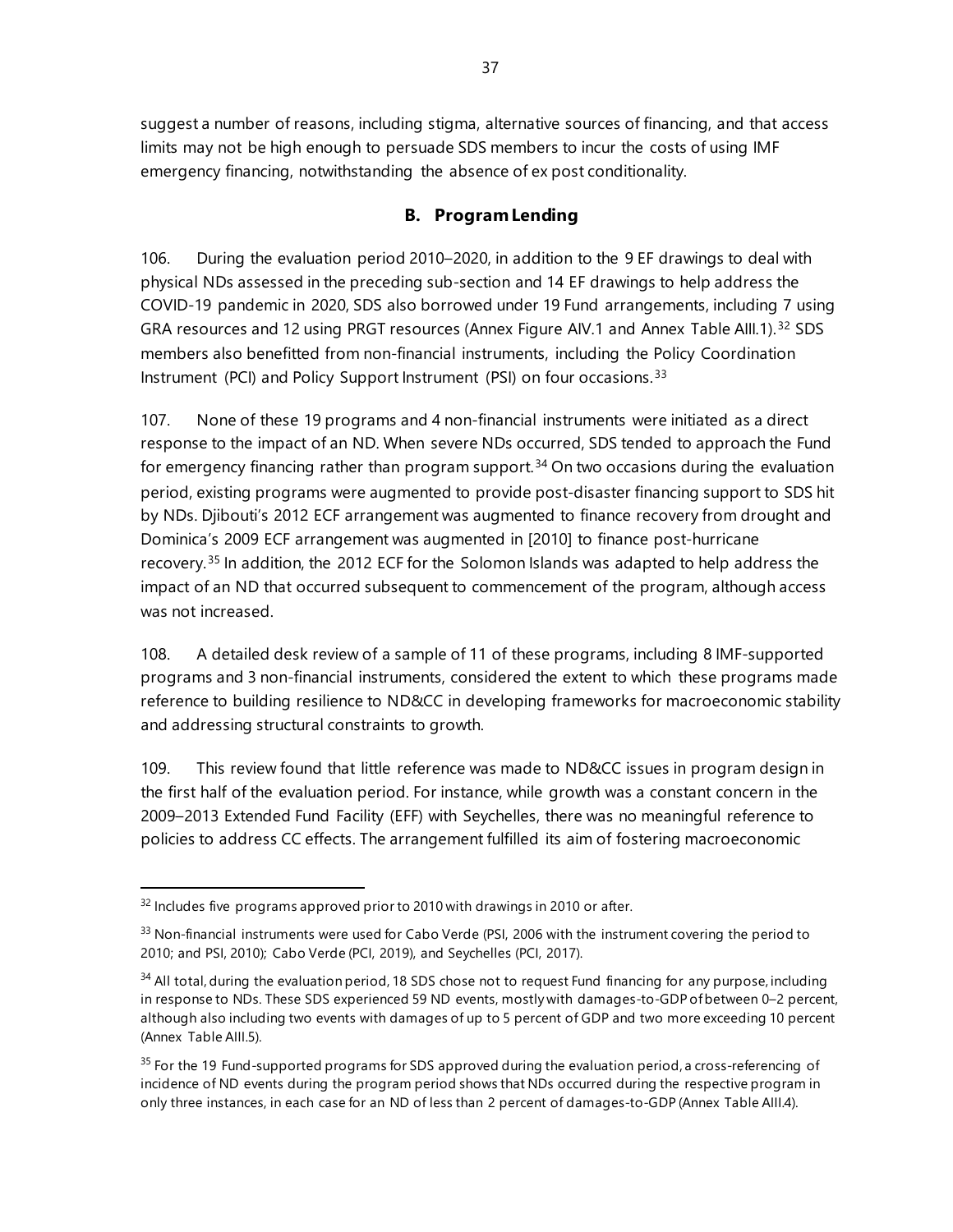stability and laid the ground for solid growth, by achieving a substantial reduction in the debt burden, promoting a build-up in international reserves, and improving fiscal capacity. It is only towards the end of the arrangement that NDs were appraised as a risk, for which the authorities were advised to continue to build policy buffers and explore options for ND insurance. Similarly, in 2014 Grenada requested an ECF that recognized the specific features of a small economy and noted that NDs threatened conditions for high-quality growth. In a similar vein, when the Solomon Islands requested a precautionary SCF in 2011, program documents noted at the outset that CC vulnerabilities could have a negative impact on economic prospects, particularly by affecting incomes and food security in rural areas through increased water salinity, especially in the outer islands. But there were no specific elements in either of these programs related to CC. This observation is consistent with the thrust of the interviews held with senior staff who underscored the limited expertise of their teams on CC especially in the earlier years of the evaluation window.

110. While disaster resilience policies were not incorporated into initial program design, there were occasions on which programs were adjusted flexibly ex post to respond to the incidence of an ND. Indeed, this flexibility in the toolkit was emphasized by senior staff interviewed as providing a framework to address vulnerabilities stemming from ND&CC. As a case in point, when the 2012 ECF for the Solomon Islands was approved, the Board documents emphasized the need to improve the economy's resilience by implementing prudent policies that would rebuild and protect policy buffers, alongside structural reforms to strengthen key public institutions. Following unprecedented floods in Solomon Islands' capital two years later, the program framework was rapidly adapted, taking advantage of the fiscal space (re-)built in previous years to help fund reconstruction and much-needed capital projects, even though access was not augmented. Building on that, the arrangement saw an opportunity to accelerate strategies aimed at climate adaptation and mitigation, including infrastructure improvements within a realistic medium-term fiscal framework. Subsequently, the ECF incorporated the country's vulnerability to ND&CC into the DSA, assessing how they would impact fiscal and external sustainability.

111. In the second half of the evaluation period, Fund-supported programs paid somewhat more attention to incorporate ND&CC-related vulnerabilities, albeit with some unevenness. Program documents became more explicit in relating risks, objectives, and the overall design to those vulnerabilities. Nevertheless, conditionality was not formulated with specific reference to ND&CC. The recent 2019 PCI with Cabo Verde illustrates this point. The eighteen-month nonfinancial arrangement sought to enhance macroeconomic stability, with program documents noting potential weather-related shocks that could be mitigated through prudent policies. In a similar vein, the ensuing review pointed to fiscal and growth-enhancing reforms, while acknowledging the need to build resilience to weather-related shocks. However, there was no meaningful further elaboration on specific policy implications.

112. As noted by the IMF (2019a) review, the introduction of the CCPA offered the potential for tailoring conditions in Fund arrangements to ND&CC vulnerability. This was emphasized in

38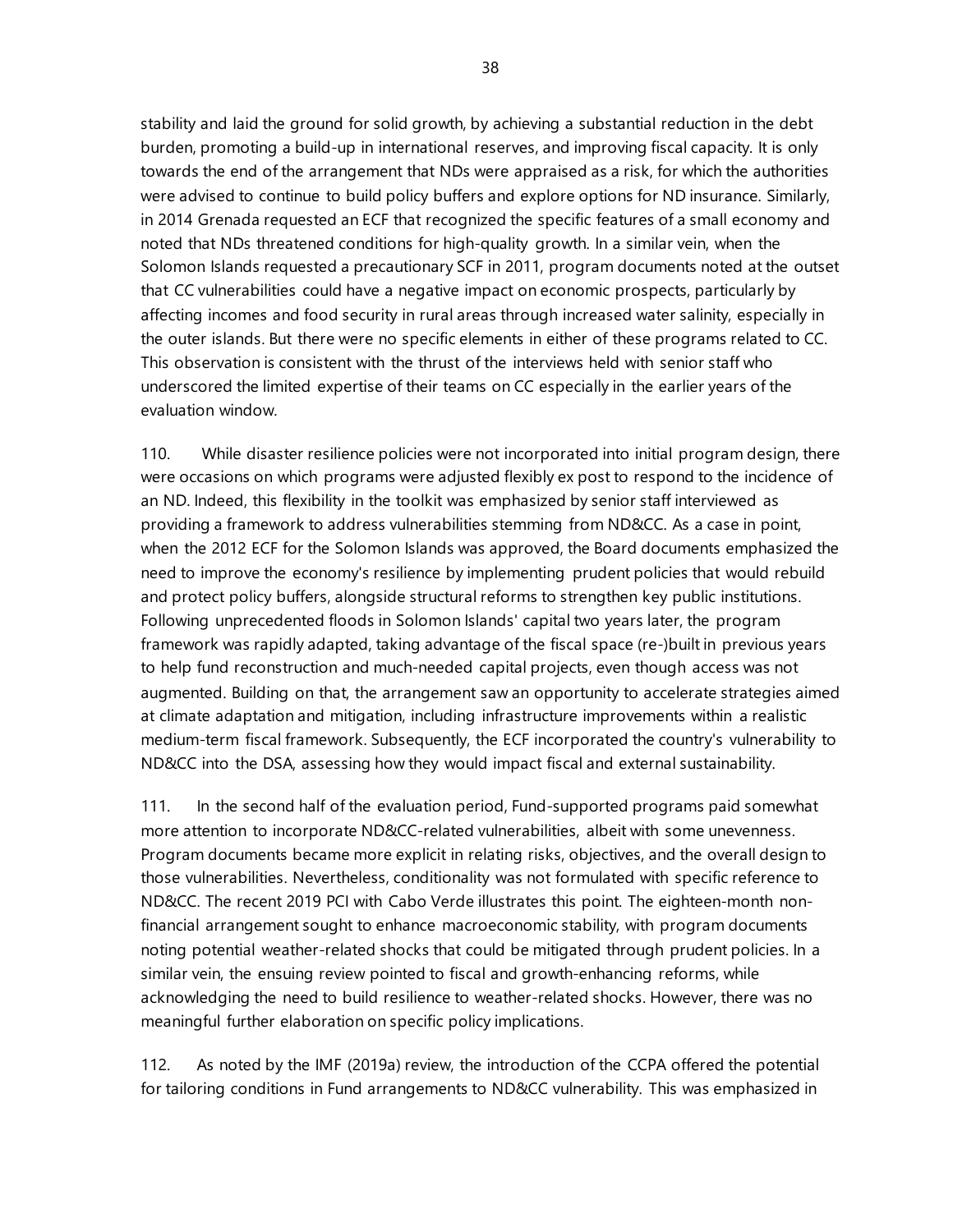interviews held with senior staff who pointed to CCPA as providing a critical mass of knowledge to draw from to better inform program design. However, this potential has yet to be realized. Of the six SDS who received a CCPA, three (Belize, Micronesia, and Tonga) have not subsequently used IMF programs. Even in the three cases that used IMF financing (Grenada, St. Lucia, and Seychelles) the extent to which their respective arrangements have leveraged on the CCPA was limited. For instance, in 2017 Seychelles embarked on a PCI that underlined the need to build resilience. Within that framework, staff drew from the CCPA to reiterate the benefits of a gradual introduction of a carbon tax as part of a comprehensive tax reform aimed at creating further fiscal space to accommodate climate-resilient investment and advised the authorities on their CC mitigation and adaptation investment projects. However, program conditionality was not directly related to ND&CC effects.

113. Table 12 uses a heatmap to summarize findings of the desk review of the evolution of treatment of vulnerabilities stemming from ND&CC. More specifically, the indicators capture whether the impact of ND&CC effects: (i) were featured as risks in the documents about the arrangement; (ii) were explicitly embedded in the DSA; and (iii) whether ND&CC broadly informed fiscal program design. Each of these variables was assessed on a simple binary scale, with "yes" equal to one and "no" equal to zero. The scoring exercise confirms the broad improvements in terms of greater awareness of ND&CC in program work over time. This is particularly the case of those CCPA countries (Grenada and Seychelles), but also non-CCPA ones, like the Solomon Islands.

| Country         | Facility   | Date of<br>Approval | Expiration<br>Date | <b>CCPA</b><br>(year) | ND&CC<br>risk<br>assessed | ND&CC<br>incorporated<br>in fiscal<br>policies | ND&CC<br><b>DSA</b> | NC&CC<br>incorporated<br>in broader<br>assessment | Total<br>Score |
|-----------------|------------|---------------------|--------------------|-----------------------|---------------------------|------------------------------------------------|---------------------|---------------------------------------------------|----------------|
| Maldives*       | <b>SBA</b> | 12/4/2009           | 12/3/2012          |                       |                           |                                                |                     |                                                   |                |
| Seychelles      | EFF        | 12/23/2009          | 12/22/2013         | 2017                  | 1                         | 1                                              | $\overline{0}$      | $\overline{0}$                                    | 2              |
| Grenada         | ECF        | 4/18/2010           | 4/17/2013          | 2019                  | 1                         | $\overline{0}$                                 | $\overline{0}$      | 1                                                 | 2              |
| Solomon Islands | <b>SCF</b> | 6/2/2010            | 12/1/2011          |                       | $\overline{0}$            | $\overline{0}$                                 | $\overline{0}$      | 1                                                 |                |
| Cabo Verde      | PSI        | 11/22/2010          | 2/21/2012          |                       | $\overline{0}$            | $\overline{0}$                                 | $\overline{0}$      | $\overline{0}$                                    | 0              |
| Solomon Islands | <b>SCF</b> | 12/6/2011           | 12/5/2012          |                       | 1                         | $\overline{0}$                                 | $\overline{0}$      | 1                                                 | 2              |
| Solomon Islands | <b>ECF</b> | 12/7/2012           | 3/31/2016          |                       | 1                         | 1                                              | 1                   | 1                                                 | 4              |
| Seychelles      | EFF        | 6/4/2014            | 6/3/2017           | 2017                  | $\overline{0}$            | $\overline{0}$                                 | $\overline{0}$      | $\overline{0}$                                    | 0              |
| Grenada         | ECF        | 6/26/2014           | 5/26/2017          | 2019                  | 1                         | 1                                              |                     | 1                                                 | 4              |
| Seychelles      | PCI        | 12/13/2017          | 12/12/2020         | 2017                  | 1                         | 1                                              | $\overline{0}$      | 1                                                 | 3              |
| Cabo Verde      | PCI        | 7/15/2019           | 1/15/2021          |                       | 1                         |                                                | $\overline{0}$      | 1                                                 | 3              |

### **Table 12. Natural Disaster and Climate Change Components in IMF Programs**

Source: Program documents 2009–2020; authors' calculations.

Note: CCPA year is in blue for facilities approved in the same year or later; 1=Yes, 0=No. Refer to main text for taxonomy criteria. (\*)=program documents confidential.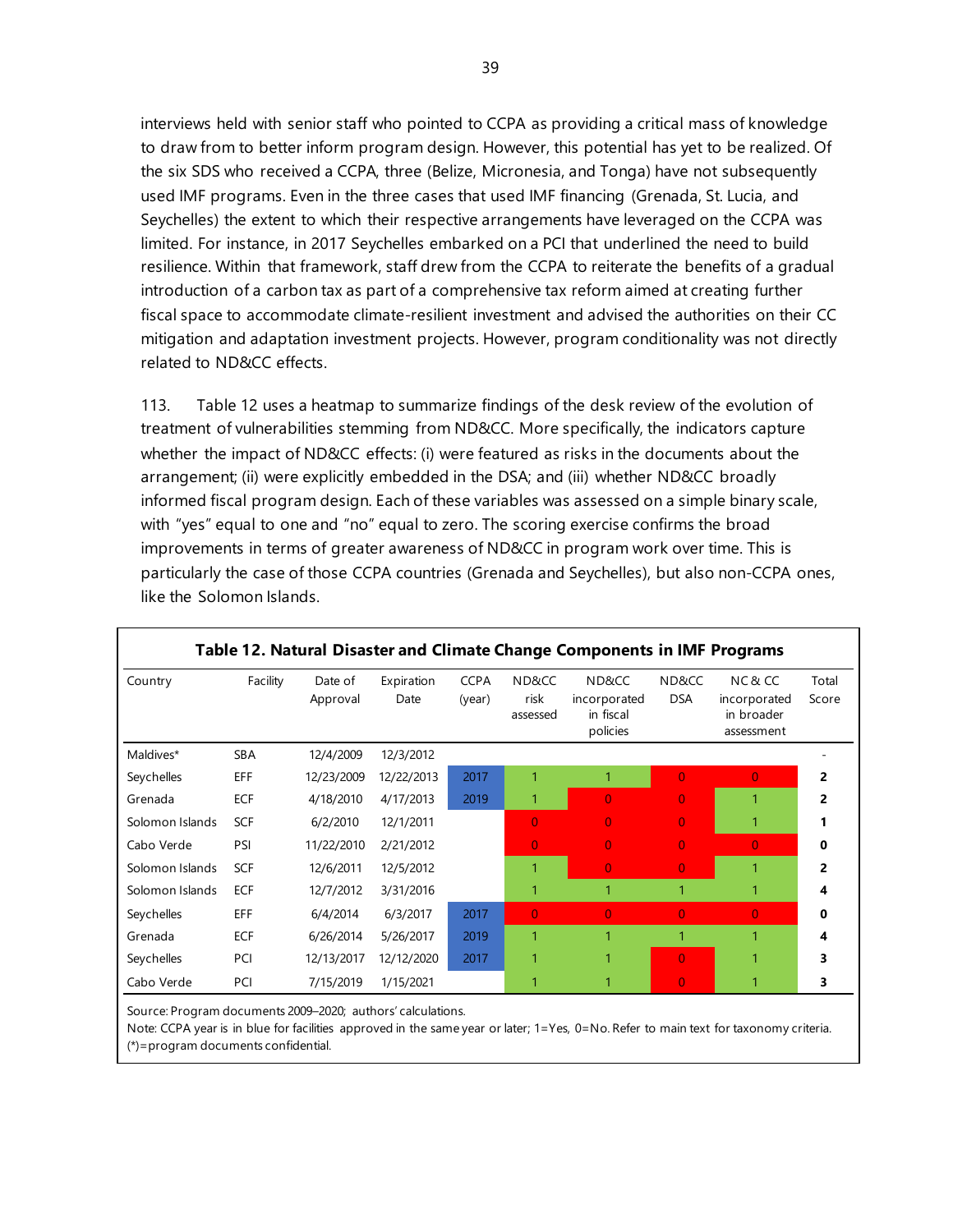114. When providing program support, the Fund typically interacted with multilateral lenders and donors to catalyze donor assistance and to coordinate capacity development support. For example, in the Solomon Islands, the 2012 program played a role in triggering donor assistance for dealing with reconstruction needs of the hurricane, beyond disaster-triggered reconstruction needs, while later reviews constructively outlined areas of future engagement for the Fund and development partners.

115. The level of interaction with other lenders and donors became more relevant as the Fund built knowledge on ND&CC issues. Early in the evaluation period, following up one of the greatest hurricanes ever recorded in the North American basin, Grenada's 2014 ECF did note NDs as a risk but recommended working with the World Bank in the long term to build resilience to CC. However, more recently in Seychelles, at the time the CCPA was conducted, the 2017 PCI included in its framework a World Bank-sponsored project of the Blue Economy. More broadly, the PCI supported increased value addition in the aquaculture, industrial, semi-industrial, and artisanal fishing and processing sectors, so as to diversify the sources of growth in the medium term.

### **Assessment**

116. During the evaluation period, while SDS utilized EF on nine occasions in response to ND events, no SDS chose to request a Fund arrangement in response to the ND. On three occasions, existing programs were augmented after NDs occurred or the macroeconomic framework was adapted to provide resources to fund reconstruction costs. This experience suggests that SDS have generally not found an IMF-supported program as an attractive option for meeting postdisaster reconstruction needs.

117. Program support to SDS during the evaluation period more generally aimed to provide a framework for pursuing and maintaining macroeconomic stability, addressing structural constraints to lifting growth potential, and managing fiscal risks. While objectives and design of arrangements were broadly consistent with addressing vulnerabilities to ND&CC, they were generally not integrated into the program's macroeconomic framework or conditionality, particularly in the first half of the evaluation period. Over time, program documents tended to become more explicit about the appraisal of ND&CC-related vulnerabilities, as confirmed by a greater effort in terms of relating risks, objectives, and program design, particularly in countries that had benefitted from CCPAs. Even then, however, program conditionality was not formulated with specific reference to ND&CC.

118. This evidence points to unexploited potential of program design in responding to ND&CC-related vulnerabilities.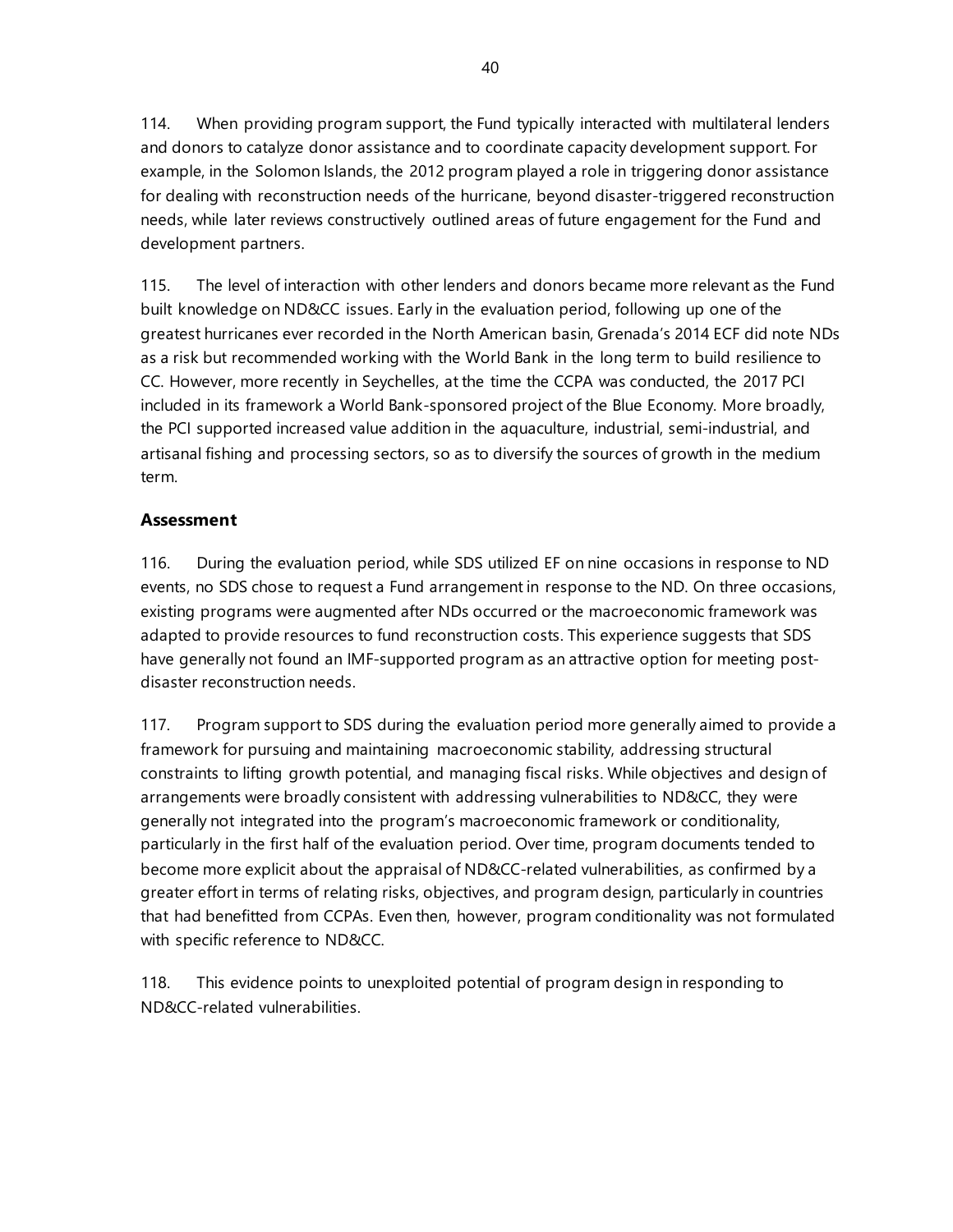### **VII. DISASTER RESILIENCE STRATEGIES**

119. Building on the Fund's increasing attention to ND&CC issues, in 2019, a Board paper (IMF, 2019a) developed an organizing framework for supporting resilience building in disastervulnerable countries. Emphasizing benefits of taking early actions to enhance resilience and against the backdrop of substantial underinvestment, the Fund recommended that vulnerable countries build disaster resilience through a three-pillar strategy aimed at structural, financial, and post-disaster resilience (Box 3). Disaster resilience strategies (DRS) are intended to serve a three-fold purpose: (i) domestically, bringing greater strategic and operational consistency to ongoing initiatives and projects across the three conceptually-distinct pillars, by providing a unifying standard; (ii) promoting greater harmonization in the disaster-resilience-based interventions from multilateral lenders and donors, leveraging on a clearly-articulated countryowned strategy; and, finally, (iii) highlighting innovative products and best practices in disaster resilience and incorporating them across countries.

120. In launching this new framework, the Fund recognized that such strategies could inform its surveillance work by reflecting disaster costs and returns from resilient investment into the macroeconomic framework. Accordingly, assessing the macro-fiscal implications from resiliencebuilding strategies could contribute to reassure official creditors and market participants that a strategy is viable. For the Fund, called on to provide input into their formulation, DRS provide an organizing framework for generating further knowledge on the macroeconomic impact of ND&CC effects, focusing on the shorter-term implications of climate adaption.

121. A review of the two DRS completed so far—those of Grenada (2020) and Dominica (2020)—suggests that they were helpful in terms of costing a climate-resilience strategy by providing a holistic and internally-consistent framework for appraising the various, interrelated components. The DRS process for these countries also triggered the underlying administrative process within their respective governments; they built upon—and brought consistency among—a wide array of domestic sectoral strategies, plans, and projects already launched by setting a common, unifying standard under which to appraise, amend, and then implement them. They also drew from—and successfully built upon—initiatives sponsored by multilateral institutions and development partners.

122. Specifically, the two DRS drew from a number of national strategic documents, with a significant linkage with Fund and Bank work. In the case of Dominica, the DRS drew from surveillance and for Grenada from its CCPA. This is particularly evident in the macroeconomic framework that provided a macro-fiscal translation of the DRS's overall goals and analytical work to assess the risk management strategy.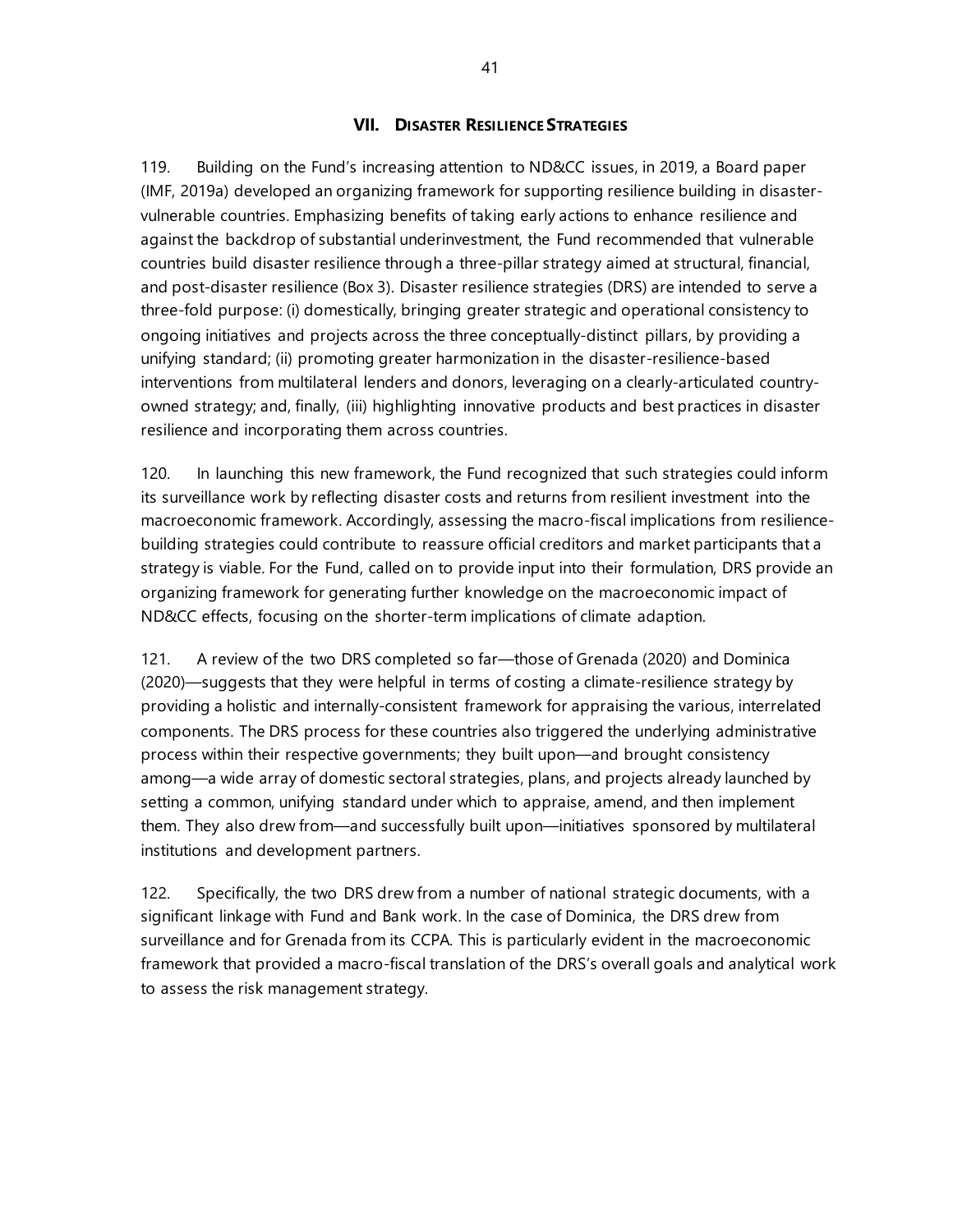### **Box 3. Managing Natural Disaster Vulnerability Through Disaster Resilience Strategies**

Recognizing the macro-criticality of climate-related disasters, the Fund has developed the Disaster Resilience Strategy (DRS) framework as an organizing framework to provide advice and assess financing needs associated with managing vulnerabilities related to NDs. The goal is to develop a country-owned resiliencefocused document drawing on national processes, strategies, plans, as well as CCPA (if available). Serving as an umbrella strategy, DRSs help integrate macro and micro reforms for building resilience and prioritizing policies and actions.

The DRS centers on three pillars. The first pillar is **structural resilience** consisting of 'hard' investment in infrastructure as well as "soft" investment such as, for instance, building codes and zoning rules. Typically, such investment is insufficiently prioritized. Especially for its hard component, costs are upfront while benefits accrue over a longer time horizon. The latter mostly consist of increasing returns from private investment, employment and output while reducing expected losses from NDs. As the scale of high-return resilience building projects may be much larger than can realistically be financed through fiscal policy adjustment and prudent commercial borrowing, supporting investment in resilience can produce net savings for donors savings that Fund economists estimate to the tune of 10 to 14 percent of the recipient's GDP under appropriate assumptions (see Wei and Saad, 2020).

Even then, the impact of disasters can be contained but not eliminated. Accordingly, vulnerable countries still need to manage the financial costs of NDs through the **financial resilience** pillar. The latter relies on a multiinstrument strategy aimed at securing ex ante financing through self-insurance, risk transfer, contingent financing and external assistance for large and rare disasters. In terms of contingent financing, the World Bank and a number of regional development banks have developed contingent arrangements conditional on a sound policy framework. Still, SDS face underinsurance on account of underdeveloped private markets as well as costly products, including those offered by the official sector. Accordingly, diversifying risk further and developing additional risk transfer products may reduce disaster costs and expand coverage of (parametric) insurance.

Finally, the third pillar centers on **post-disaster resilience**. When a disaster strikes, the country in question should be able to rely on a detailed emergency response plan clarifying institutional arrangements and responsibilities so as to rapidly mobilize and deploy financial and physical resources to mitigate the disruption caused by the natural disaster.

Focusing on disaster resilience through a more holistic approach is intended to facilitate greater coordination among domestic stakeholders, lenders and donors. In that setting, the Fund sees scope for developing the macro-fiscal aspects of disaster resilience by integrating fiscal and debt sustainability into a medium-term macroeconomic framework that would incorporate required investments and advice on financing strategies. As envisaged, IMF endorsement of the macroeconomic framework would boost the willingness of official partners and market participants to provide support as well as financing. For instance, climate funds could ease administrative requirements to provide financing. As for lending, the approach leverages on the intrinsic flexibility of the Fund's lending framework with conditionality focusing on resilience-building measures. Capacity building would be offered to facilitate achievements of DRS goals.

So far, Dominica and Grenada have developed DRS that were discussed by the Board in 2021. These strategies were developed by country authorities, with IMF support. They benefited from comments provided by key partners, including the World Bank.

\_\_\_\_\_\_\_\_\_\_\_\_\_\_\_\_\_\_\_\_\_\_\_\_\_\_\_\_\_\_\_ Source: IMF (2019b; 2021b).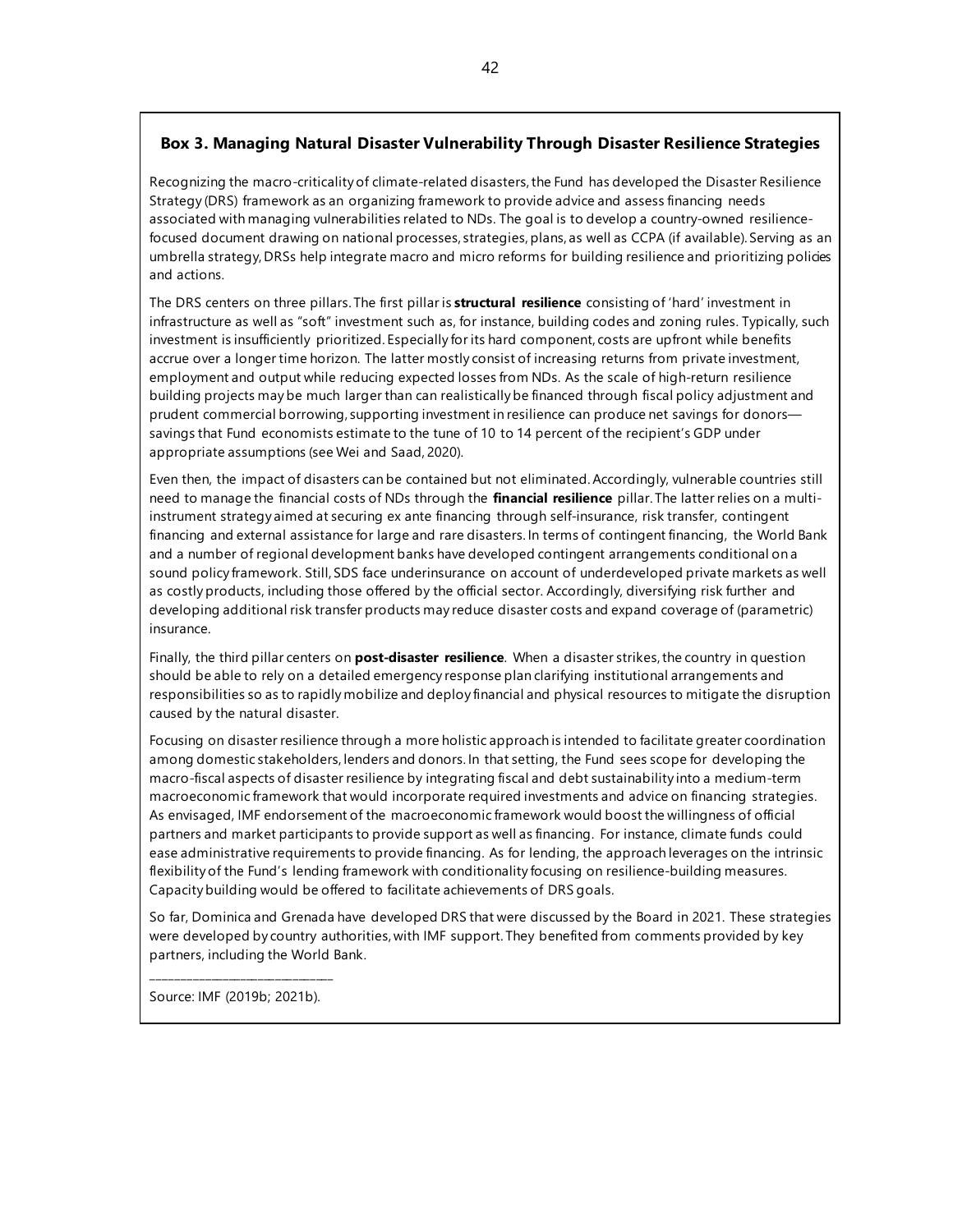123. In Dominica, the macro-fiscal framework significantly built upon the Fund's work in the context of both country-based and regional surveillance.<sup>[36](#page-50-0)</sup> A DSGE model employed for regional surveillance was calibrated to its economy to lay down the analytical foundations and assess the costs and benefits, over time, on real and fiscal returns from resilient investment. The conclusion was that benefits would outweigh cost in the longer term with the high cost of resilient investment worsening the fiscal balance in the shorter term. As fiscal consolidation alone would be unable to sustain the execution of the DRS, substantial additional support on concessional terms would, thus, be needed.

124. Still in the case of Dominica, drawing from the 2018 IMF ECCU regional consultation report, the DRS simulated the impact of ND shocks to assess the response of output and government revenues and expenditures, so as to assess the adequacy of its layered framework. In line with the approach suggested in the 2018 report, regional options were considered to insure against extreme disasters on more competitive terms. Even so, however, the risk-layering framework would entail an annual fiscal cost of more than 2 percent of GDP, which would need to be adequately funded. Like Dominica's, Grenada's risk management assessment also drew from regional surveillance.

125. The DRS also drew from both analytical work by the World Bank as well as innovative lending products being developed by the Bank. Along these lines, Grenada's DRS generated momentum in optimizing the risk-layered financing framework, as the World Bank's CAT-DDO<sup>[37](#page-50-1)</sup>—the first for the Latin America and Caribbean Region by IDA, the concessional arm—was approved just weeks before the DRS. The Disaster Risk Financing Strategy and other aspects of disaster risk management were already being pursued with support from the World Bank.

126. Finally, DRS were instrumental in incorporating or underscoring some best practices from other countries. For instance, in Grenada (2020), the adoption of the Antigua and Barbuda declaration on school safety was highlighted to increase, among other things, awareness on resilience within the school community. In a similar vein, its DRS also underscored the experience of Dominica, which had created a specialized agency to coordinate reconstruction efforts, leading to their fast-track implementation.

127. While the DRS benefitted from a compelling analysis of the macroeconomics of resilience, drawing from Fund surveillance and underlying research, what was left unclear was how the partners—including the IMF, which had proactively supported the drafting of such documents—would follow up on the intended aims of the DRS. For instance, Grenada's DRS acknowledged that public infrastructure investments to meet development needs competed with

<span id="page-50-0"></span><sup>&</sup>lt;sup>36</sup> As there were no consultations for Dominica in the year 2020, the reverse link from the DRS to surveillance could not be assessed.

<span id="page-50-1"></span><sup>&</sup>lt;sup>37</sup> The Development Policy Loan with Catastrophe Deferred Drawdown Option (Cat DDO) is a contingent credit line providing immediate liquidity to a country hit by an ND. More details are available at: [https://web.worldbank.org/archive/website01265/WEB/IMAGES/CATDDOPR.PDF.](https://web.worldbank.org/archive/website01265/WEB/IMAGES/CATDDOPR.PDF)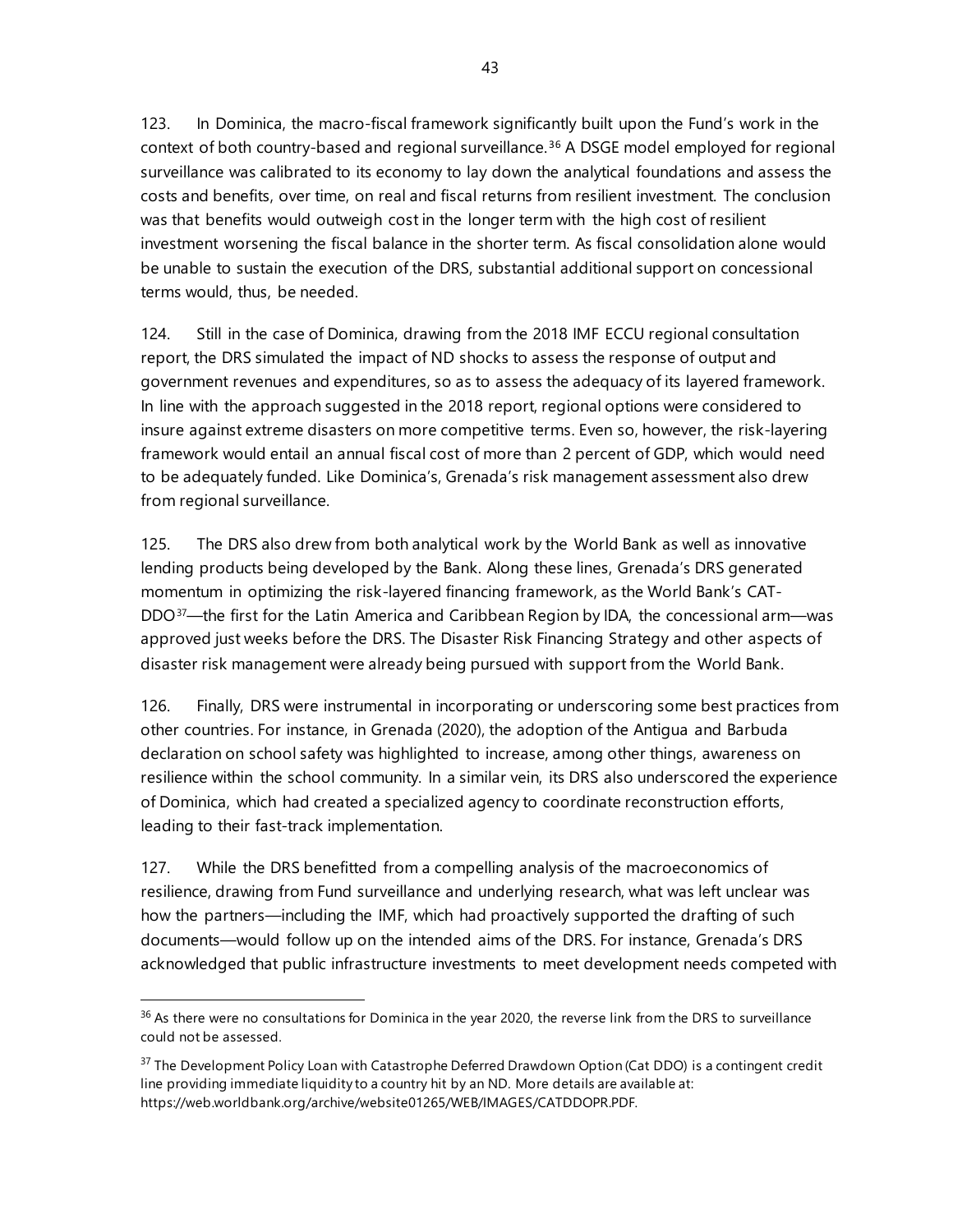resilience building. At a broader level, while the required financing envelope was carefully assessed with the DRS providing a platform for identifying financing and its composition, how to fill the identified gap remains unclear—not just in terms of partners' support but also as to how the Fund could leverage on its catalytic role to mobilize the required funding. In Dominica, a similar exercise appraised at approximately five times the country's GDP the overall resource envelope needed to finance the transition towards a fully resilient economy. It also made clear that the country would be unable to finance the cost of building resilience without international support of the scale 2-3 times above previous levels.

128. Modest steps were taken, following completion of the DRS, including an IMF-organized event during the Spring Meetings with SDS prime ministers and representatives of the donor and insurance communities meeting to discuss financing access and a Caribbean Forum in Barbados to discuss DRS. However, consistent with their nature and purpose, DRS would have greater leverage if the appraisal of the size and composition of financing fostered greater follow through, including with the Fund, once a country's DRS is fully endorsed. However, the discussion of this aspect in the country documents to date have been tilted towards a possible easing of administrative requirements to facilitate access, rather than raising additional resources. To fully achieve the objectives laid down in the 2019 concept paper, partners—starting from the IMF itself—will need to pay further attention to how to operationalize the mobilization of needed financing support, following their endorsement. This would render the DRS truly forward-looking, consistent with their strategic nature.

### **VIII. CONCLUSIONS**

129. Attention to ND&CC issues in IMF work on SDS has grown in depth and consistency over time. This conclusion is borne out in the areas of research, surveillance and programs. However, attention has been somewhat uneven, particularly in the use of Fund financing, suggesting potential for further strengthening the IMF's support to SDS on those issues.

130. Building on initial work by academia, the World Bank, and the UNCCP, IMF economists focused their research contributions on aspects most relevant to the Fund's own mandate, generating country-based evidence, appraising country policy experience, and developing new standards and templates for country work. Consistent with the Fund's expertise and mandate, Fund economists focused on the macroeconomics of disasters and recovery, the impact on growth and the need for resilience-building and disaster preparedness, underscoring the importance of a proactive policy stance.

131. The relevance of IMF research contributions was two-fold. In the first place, they highlighted the need for the Fund's own policy guidance to change. Indeed, the research efforts built considerable momentum, internally triggering increasing emphasis on ND&CC in work on SDS, including with the initial 2014 Staff Guidance Note on the Fund's Engagement with SDS, the assessment of the macro criticality of ND&CC, potentially far-reaching new tools such as the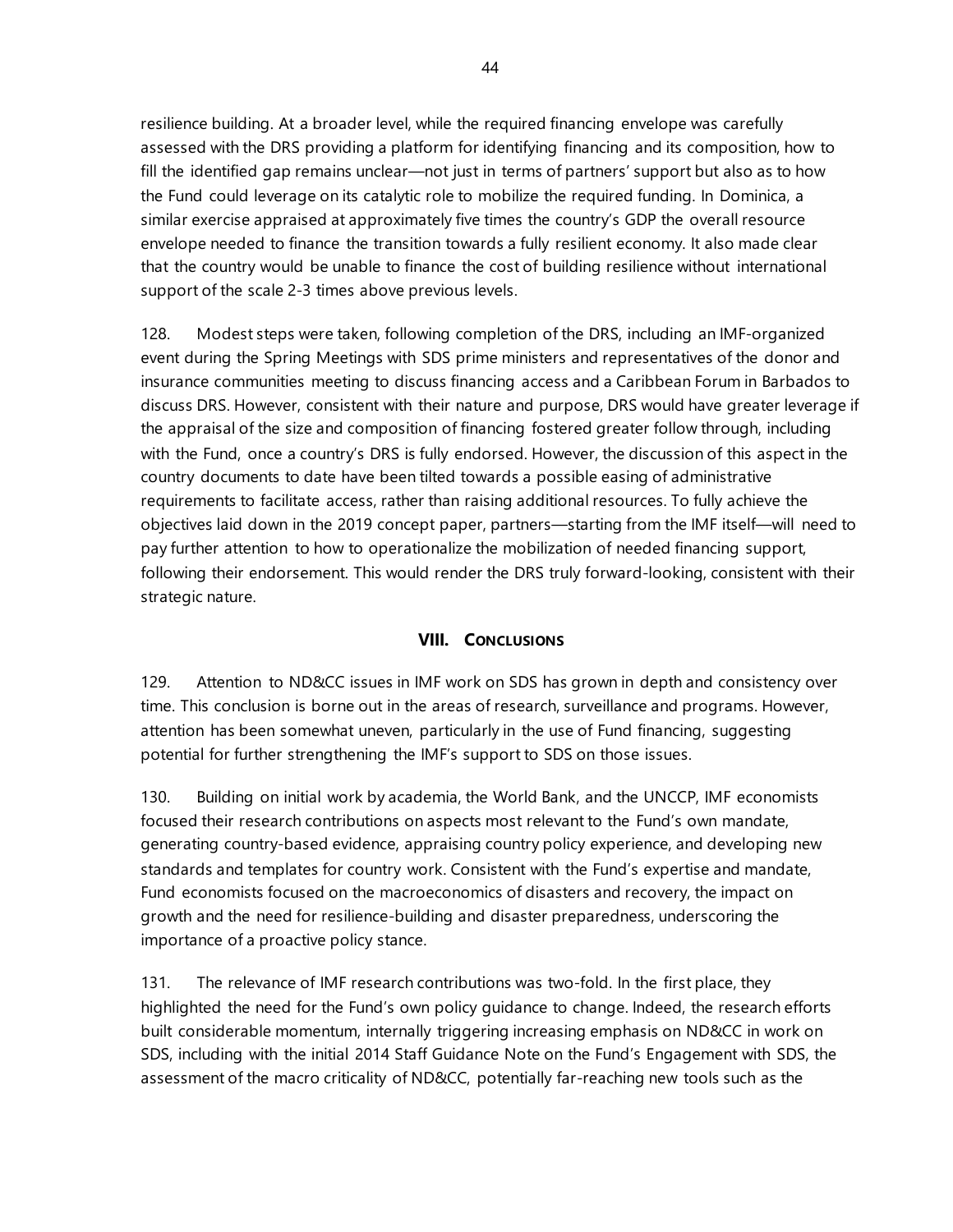CCPA and, a bit later, the DRS. Secondly, the research efforts brought about the refinement of relevant analytical and diagnostic tools such as the DSA, for ND&CC impacts.

132. Surveillance work on ND&CC issues was informed by broad policy guidance, establishing best practices, and upgrading internal templates, which benefitted from research as well as the review of country experience. Attention in the early years of the evaluation period to ND&CC issues was quite sporadic. However, it deepened considerably after the 2014 SGN and, especially, following the introduction of the CCPA. Particularly in countries receiving a CCPA, analysis of ND&CC effects was built into the frameworks for assessing macroeconomic policies; DSAs for these countries systematically included stress testing accounting for the impact of NDs; and growth projections and fiscal policy advice were calibrated to reflect ND&CC concerns. Consistent with that, policy discussions featured relevant treatment of disaster preparedness and resilience building, elaborating on measures to boost resilience against, and to manage the risk of ND&CC effects. In sum, CCPAs have emerged as a galvanizing framework, internally, for building a critical mass of knowledge, organizing efforts and innovating on the delivery of surveillance; and, externally, for engaging with partners and country authorities on macro critical issues. In two cases, the broader DRS framework has provided the basis for further developing a three-part policy framework for building resilience and costing resource needs, although the financial follow-through was not operationalized.

133. In countries that did not benefit from a CCPA and DRS, evidence reviewed in this paper suggests that coverage of the impact of ND&CC effects improved over time but lacked the specificity and depth of the CCPA/DRS cases. A notable exception is the Solomon Islands, whose consultations consistently addressed ND&CC issues, particularly in the latter part of the evaluation window after the 2012 ECF was augmented to address the consequences of a tsunami. This experience suggests a need to build the Fund's capacity to extend more in-depth ND&CC work to its SDS members.

134. Turning to lending, the Fund framework for providing financing for NDs has evolved incrementally mainly through repeated increases in access to its emergency facilities. As a result, its capacity to provide not only fast, but also larger, disbursements in the aftermath of a disaster have increased through time, especially in the later years of the evaluation window, and this has been reflected in increasing use of emergency drawings by countries inflicted by LNDs. However, such access is still quite limited as a share of quota, implying that the Fund can only provide for a relatively small share of post-disaster financing needs. Use of Fund-supported programs could offer higher access, but in practice, countries chose not to use such programs with ex post conditionality as a source of financial support in the wake of an ND, although program access was augmented on two occasions. Indeed, some countries experiencing large NDs chose not to request IMF financing at all, although they still counted on positive IMF assessments to support access to financing from other sources.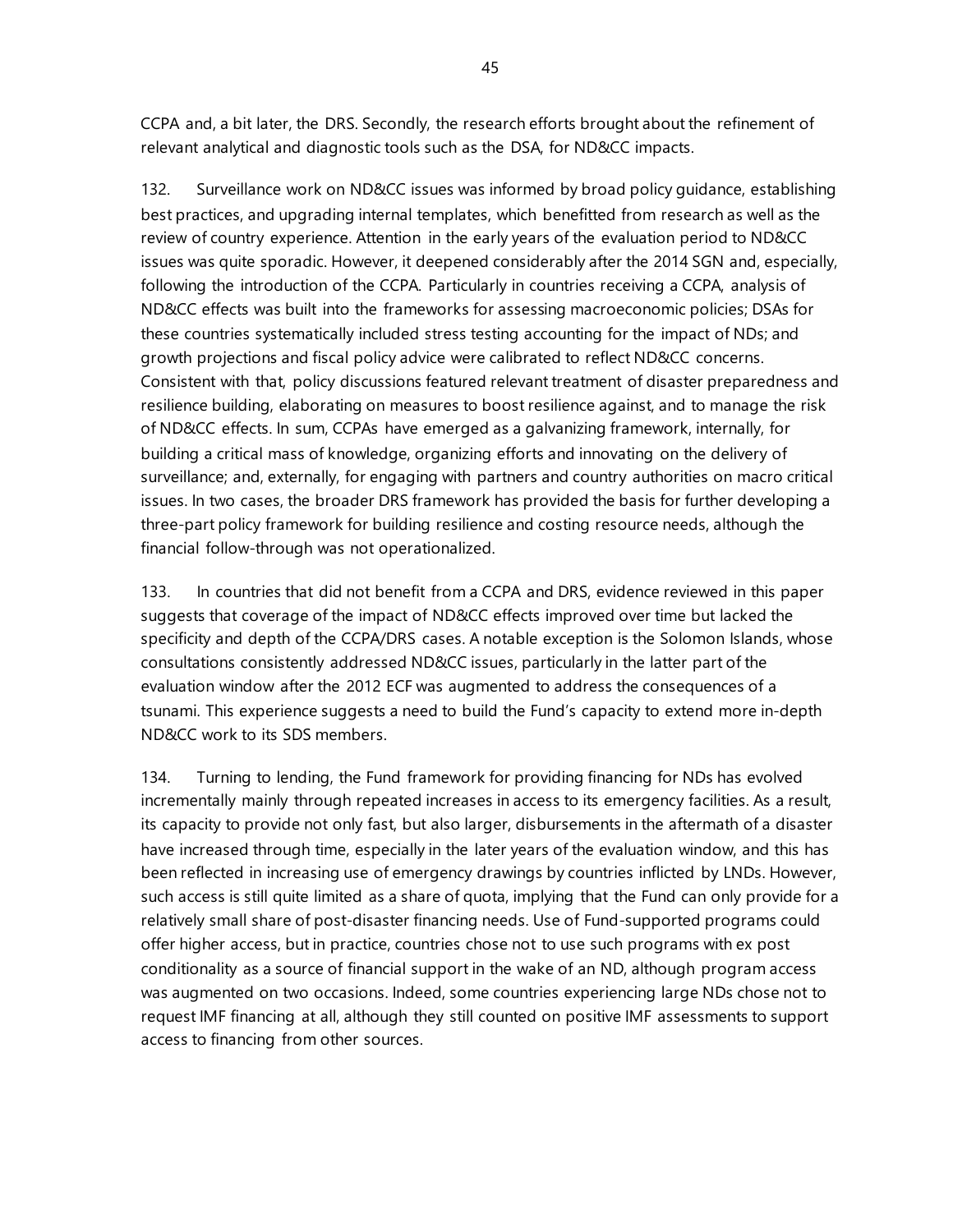135. This experience raises the question of whether access limits under the Fund's emergency financing for dealing with LNDs could be raised further above the current normal annual access limit of 80 percent for a LND to 100 percent as provided (temporarily) for COVID-19 pandemic support or even further. The Fund's approach taken in setting access to emergency financing has been cautious, seeking to ensure appropriate safeguards and setting access limits at levels that did not raise doubts about capacity to repay, which meant that resources available from IMF emergency financing without ex post conditionality remained quite low relative to the scale of the ND shock. Even the special window for LNDs has access capped at 80 percent of quota. Consideration might be given to allowing for increased access to EF above current limits for countries judged as having suitably robust macroeconomic policy frameworks and governance safeguards.

136. Turning to program financing, until very recently, there has been little effort towards adapting the lending toolkit and program design to operationally support disaster resiliencebuilding policies. Most IMF programs to SDS during the evaluation period were directed at addressing short-term policy adjustment needs, with little attention to encouraging longer-term ND&CC resilience building. This approach did not fully leverage the knowledge generated by the substantial research and policy analysis, developed by the Fund to better understand and support SDS, in surveillance work.

137. That said, over time, programs tended to become more explicit about the appraisal of those ND&CC vulnerabilities, as confirmed by a greater effort in terms of relating risks, objectives, and the overall design of those arrangements to them. But even then, program conditions generally did not include specific and direct reference to ND&CC. This seems to be a missed opportunity. Going forward, Fund arrangements with SDS prone to NDs should pay more systematic attention to ND risks and resilience needs in program design and conditionality.

138. A key outstanding issue is the role of the Fund in mobilizing financing to meet the longterm investment needs to build resilience to ND&CC, as analyzed in CCPA and DRS exercises. Neither of these tools has brought a direct connection to access to Fund lending. While the DRS in particular provides an in-depth analysis of the size and composition of the funding envelope required to fund the transition towards a disaster-resilient economy, the Fund has not explored the full implications for its lending activities.

139. The envisaged Resilience and Sustainability Trust, now under discussion, provides an important opportunity to scale up resources to support SDS' ND&CC-related challenges by offering resources at a below market rate for longer repayment periods than available on resources from the GRA and PRGT. Such access—which would be provided in the context of a program with UCT conditionality—would provide more resources on better terms more aligned with the longer-term needs of resilience building.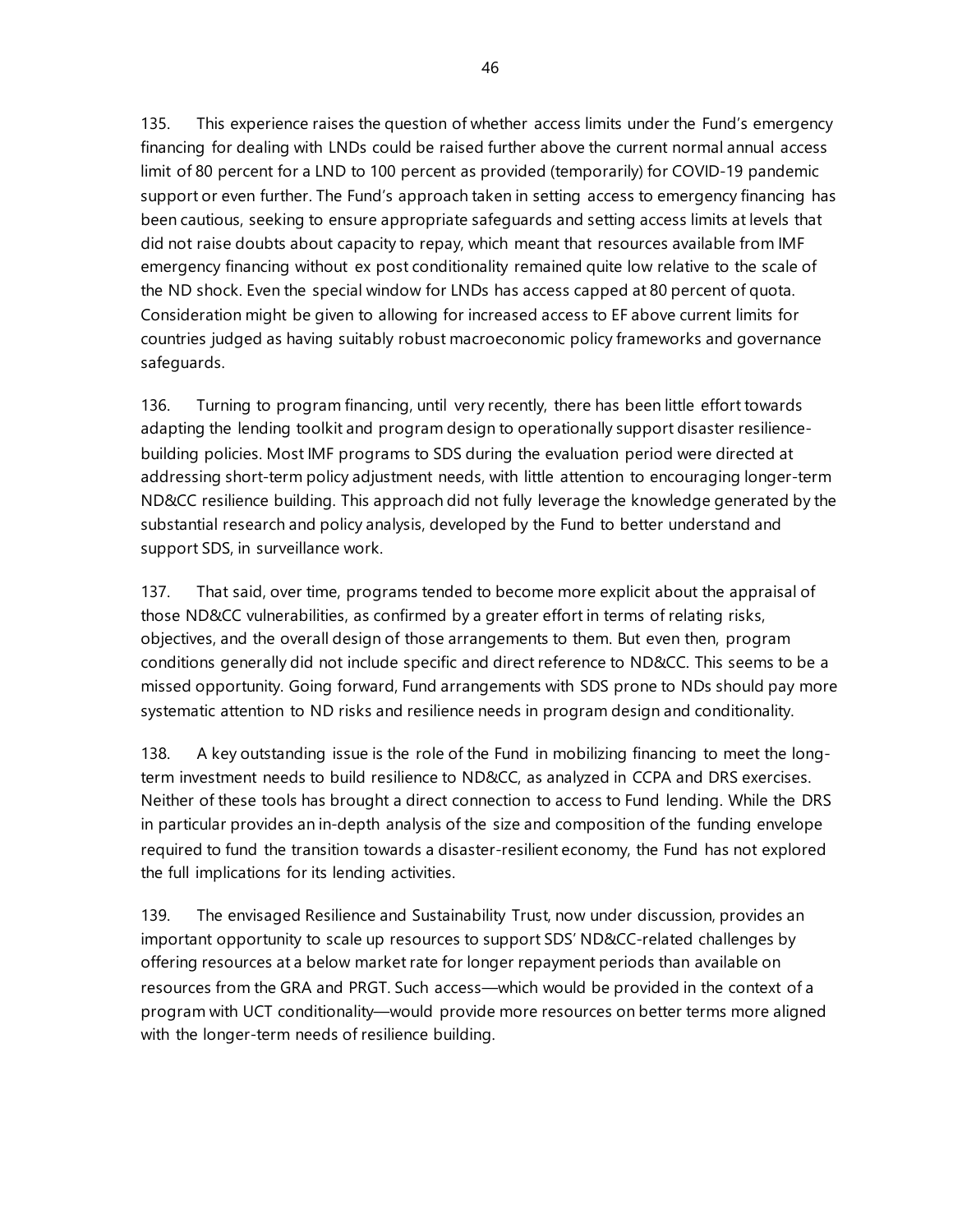140. In concluding, the Fund has been effective in pioneering work related to the macrocriticality of ND&CC with a selected group of SDS with which it has collaboratively developed innovative products (i.e., CCPA and its pilot cases), set best practice standards (i.e., DRS of Dominica and Grenada), and innovated on the ground (Solomon Islands). Looking forward, the challenge is to build on success with these 'champions' by mainstreaming these approaches horizontally to the broader group of SDS and vertically to the full spectrum of the Fund's own core activities, including providing greater access to lending to meet SDS needs related to ND&CC issues.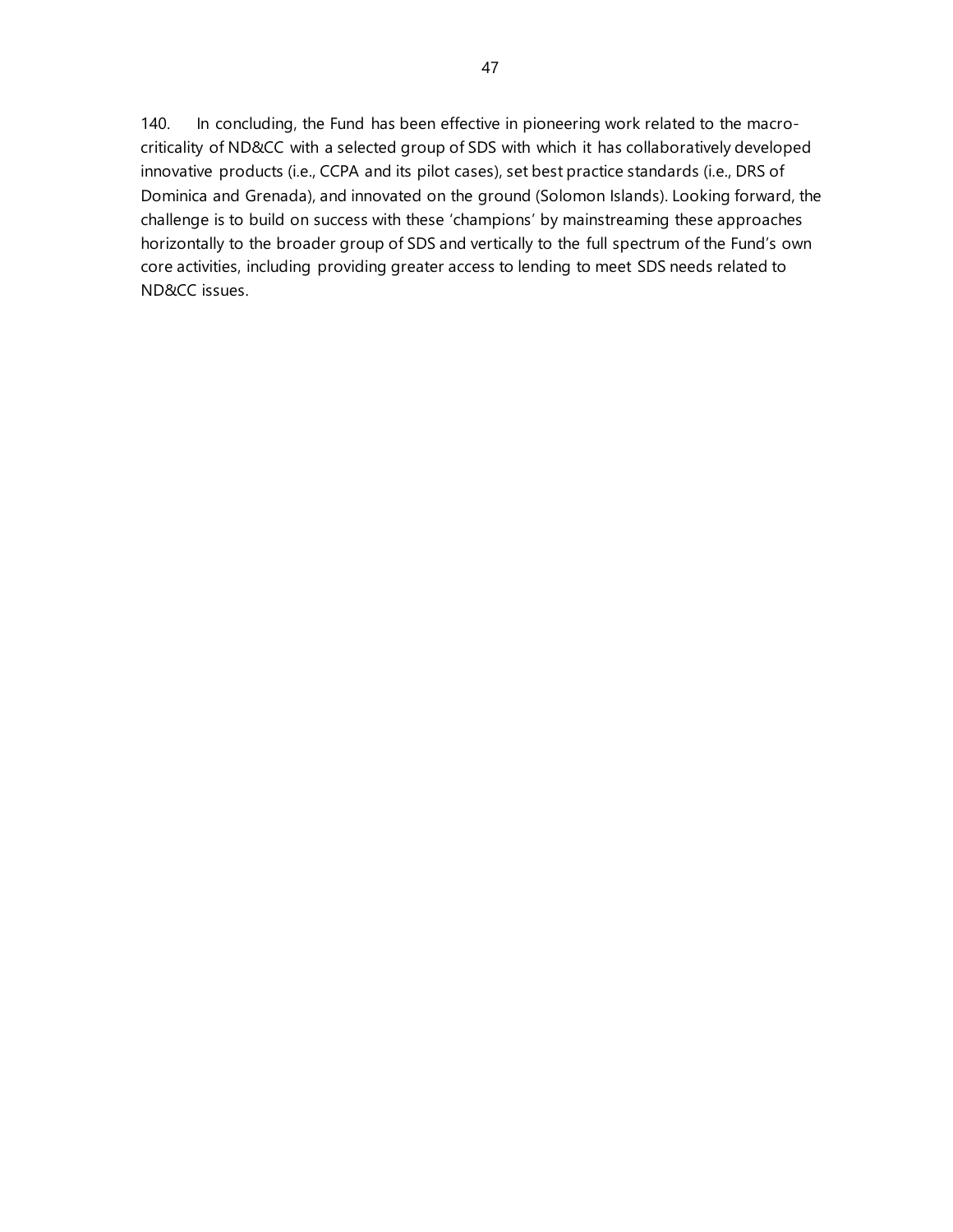#### **ANNEX I. SDS' VULNERABILITY BY TYPE OF ND**

A review of all NDs recorded by CRED between 1950–2020 shows that SDS tended to be more greatly affected than non-SDS members by the impacts of almost all types of NDs. The review compared the number of times a particular type of ND hit SDS during the period 1950–2020 to the experience of non-SDS. The analysis found that while all types of ND events were much more likely to occur in a given non-SDS than an SDS, when these events occurred, their impact as a share of GDP and in terms of share of population affected tended to be greater than the impacts of these events in non-SDS. On average, about 25 storms hit each non-SDS during the 70-year period from 1950–2020, compared to on average 17 storms that hit a given SDS. However, the impact on GDP and on the share of population affected was far greater among SDS members. (Table AI.1).

|                                 |                        |                          | Non SDS                |                         |                             | <b>SDS</b>             |                         |
|---------------------------------|------------------------|--------------------------|------------------------|-------------------------|-----------------------------|------------------------|-------------------------|
| Types of Disaster Disaster sub- | category               | Frequency Per<br>Non-SDS | Average<br>Damages/GDP | Average<br>Affected/Pop | Frequency Per<br><b>SDS</b> | Average<br>Damages/GDP | Average<br>Affected/Pop |
| Climatological                  | Drought                | 4.3                      | 1,0                    | 13,0                    | 1,4                         | 1,9                    | 35,9                    |
| Climatological                  | Wildfire               | 2.8                      | 1,1                    | 0,3                     | 0,2                         | 14,9                   | 0,3                     |
| Geophysical                     | Earthquake             | 7.6                      | 1,6                    | 0,8                     | 0,9                         | 9,5                    | 1,9                     |
| Geophysical                     | Volcanic<br>Activity   | 1.3                      | 0,7                    | 0,3                     | 0,5                         |                        | 6,6                     |
| Meteorological                  | Storm                  | 24.9                     | 1,4                    | 1,5                     | 8,3                         | 17,2                   | 13,8                    |
| Meteorological                  | Extreme<br>Temperature | 3.8                      | 0,5                    | 1,5                     | 0,1                         | 0,5                    | 0,7                     |
| Hydrological                    | Flood                  | 33.4                     | 0,5                    | 1,1                     | 2,7                         | 2,6                    | 6,5                     |
| Hydrological                    | Landslide              | 4.7                      | $\cdots$               | $\cdots$                | 0,1                         |                        | $\cdots$                |
| Biological                      | Epidemic &<br>Other    | 9.8                      | 0,6                    | 0,2                     | 1.3                         |                        | 1,0                     |
| Total                           |                        | 93,3                     | 1,0                    | 1,8                     | 15,3                        | 13,5                   | 11,5                    |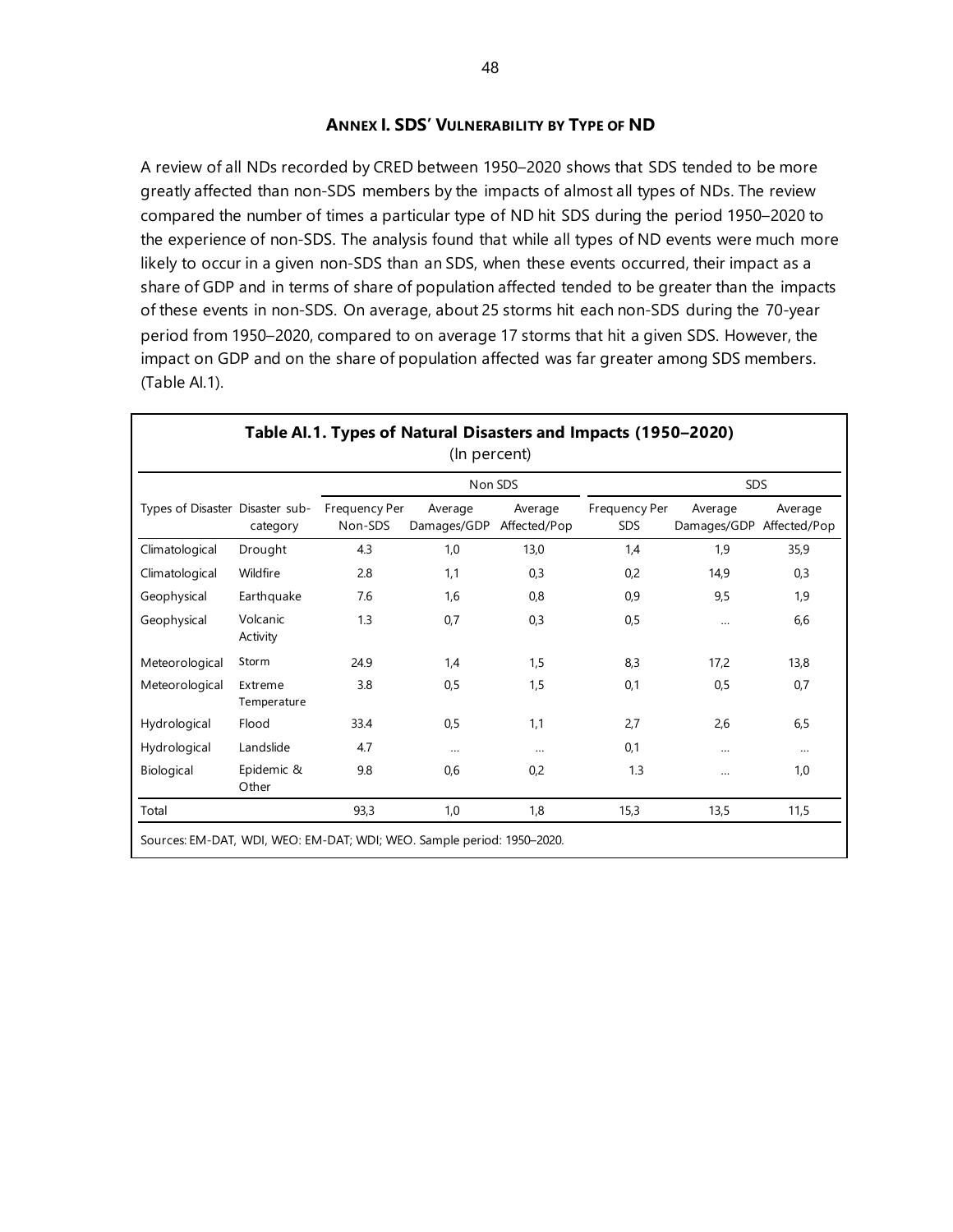#### **ANNEX II. REVIEW OF ND EMERGENCY FINANCING DOCUMENTS**

The evaluation reviewed documents presented for 10 SDS requests for ND EF to assess the quality, coverage and relevance to SDS of staff analysis and policy assessments in these documents. The assessment scored ND EF request documents according to several criteria, including (i) standard criteria included in assessments of all financing requests and (ii) SDSspecific criteria, identified in external literature, Fund research and policy papers as well as Board members as factors that have particular relevance and consequence to the effectiveness of Fund engagement with SDS members and which constitute important components of a sound qualitative and quantitative assessment of the appropriateness of emergency lending to SDS when hit by NDs.

Standard criteria included coverage of: (i) Prospects for recovery from NDs, including discussion of risks, assessment of members' rehabilitation and recovery plans, short and longer-term challenges to recovery; and realism of these assessments; (ii) Financing gaps, including quality and depth of analysis and discussion, how remaining financing gaps would be addressed; and discussion of non-traditional sources of financing, including reference to ND risk insurance; (iii) Surveillance toolkit, including effective application of the DSA, RAM and other surveillance tools; (iv) Capacity to repay the Fund and assessment of adequacy of Fund safeguards; (v) Longer-term program engagement, including assessment of appropriateness, implications and challenges related to UCT program engagement."

SDS-specific criteria included coverage of: (i) Longer-term resilience building challenges, including depth of analysis and/or discussion of challenges to resilience building, members' longer-term vulnerability to shocks, including recognition, diagnosis and options to address; and sector-specific impacts of NDs in SDS and consequences for sectoral recovery; (iii) SDS-related institutional capacity constraints, including public administrative constraints and limitations due to large fixed costs of government administration in SDS; (iv) Recognition of the macro-criticality of NDs and CC and reflection of staff guidance and policies that help SDS members address this challenge; (x) Engagement and collaboration with development partners in the aftermath of NDs, including evidence of practical engagement, sharing of information, initiatives to collaborate and share information; (viii) SDS policy guidance: reflection of and depth of coverage of SDS-related policy guidance.

Arrangements were subsequently scored and grouped among those with high, moderate and low scores. Scores were assigned as follows: Extensive coverage, analysis and tables (4); granular discussion, some analysis and tables (3); One or more paragraphs of discussion or reference, minimal or no analysis (2); Moderate discussion or reference, little or no detailed analysis (1); Little or no discussion or reference; no analysis (0).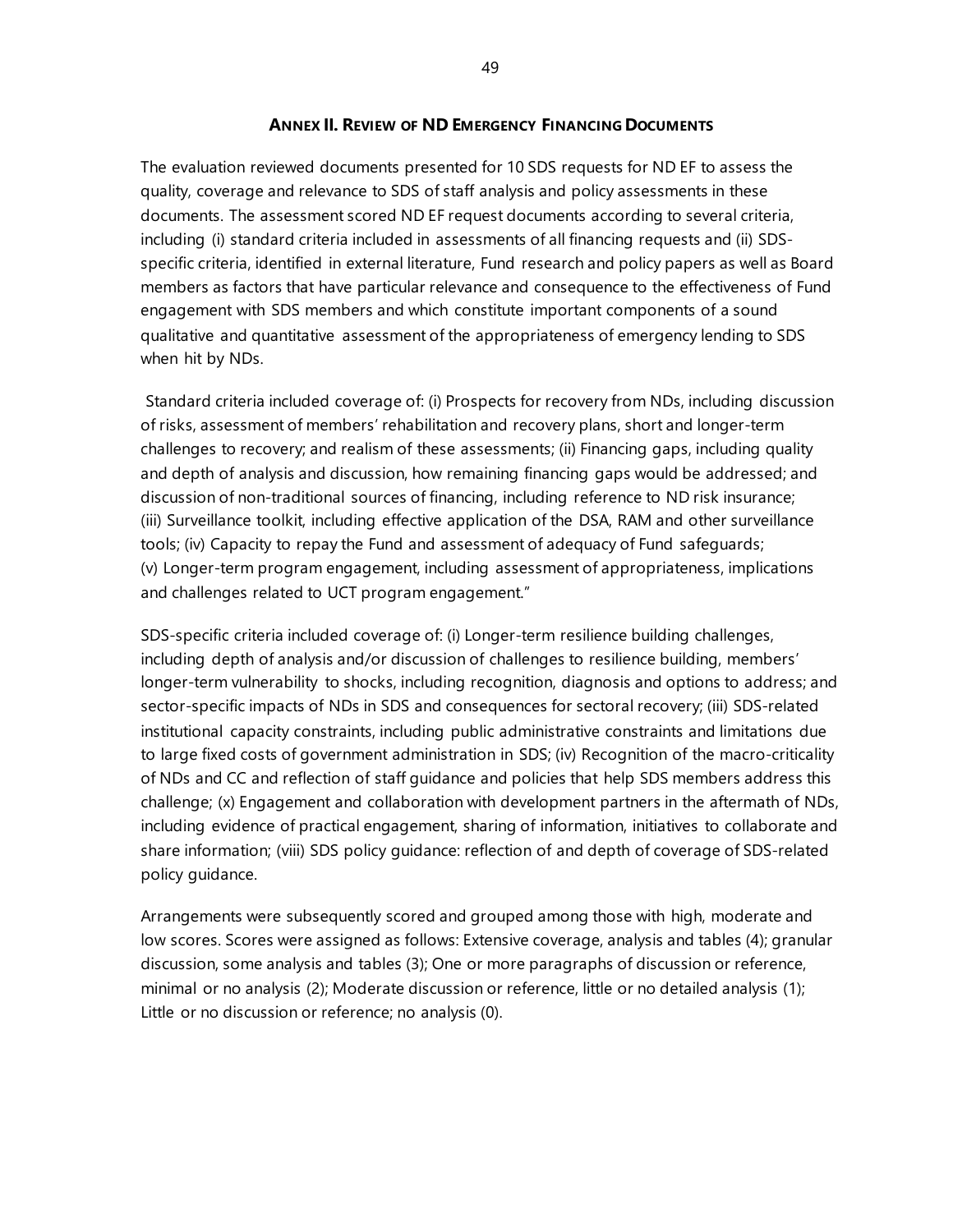|                 |                            |                                        |             |             |                        | Table AIII.1. IMF Program Financing for SDS, 2010-2020 |                      |                       |                    |                      |                          |                                                       |                                              |
|-----------------|----------------------------|----------------------------------------|-------------|-------------|------------------------|--------------------------------------------------------|----------------------|-----------------------|--------------------|----------------------|--------------------------|-------------------------------------------------------|----------------------------------------------|
| Country         | PRGT-<br>eligible<br>(Y/N) | Lending/<br>Non-lending<br>Arrangement | Account     | Facility    | COVID-19<br>Emer. Fin. | Precautionary<br>(Y/N)                                 | Date of<br>Approval  | Expiration<br>Date    | Length<br>(Months) | Quota at<br>approval | Approved<br>$(SDR \, m)$ | Total Amount Total Amount<br>Approved<br>(% of quota) | Actual Avg.<br>Annual Access<br>(% of quota) |
| Cabo Verde      | Y                          | <b>NL</b>                              |             | PSI         |                        |                                                        | 7/31/2006            | 7/31/2010             | 48                 | 9.6                  |                          |                                                       |                                              |
| Cabo Verde      | Y                          | <b>NL</b>                              |             | PSI         |                        |                                                        | 11/22/2010 2/21/2012 |                       | 15                 | 9.6                  |                          |                                                       |                                              |
| Cabo Verde      | Y                          | <b>NL</b>                              |             | PCI         |                        |                                                        | 7/15/2019 1/15/2021  |                       | 18                 | 23.7                 |                          |                                                       |                                              |
| Grenada         | Y                          |                                        | PRGF        | <b>PRGF</b> |                        |                                                        | 4/17/2006            | 4/16/2010             | 48                 | 11.7                 | 16.38                    | 140                                                   | 35                                           |
| Grenada         | Y                          |                                        | PRGT        | ECF         |                        |                                                        | 4/18/2010            | 4/17/2013             | 36                 | 11.7                 | 8.78                     | 75                                                    | 25                                           |
| Grenada         | Y                          |                                        | PRGT        | ECF         |                        |                                                        | 6/26/2014            | 5/26/2017             | 35                 | 11.7                 | 14.04                    | 120                                                   | 41                                           |
| Maldives        | Y                          |                                        | PRGF        | ESF-HAC     |                        |                                                        | 12/4/2009            | 12/3/2011             | 24                 | 8.2                  | 8.20                     | 100                                                   | 50                                           |
| Maldives        | Y                          |                                        | <b>GRA</b>  | <b>SBA</b>  |                        |                                                        | 12/4/2009            | 12/3/2012             | 36                 | 8.2                  | 49.20                    | 600                                                   | 200                                          |
| Maldives        | Y                          |                                        | <b>PRGT</b> | <b>RCF</b>  | Υ                      |                                                        | 4/22/2020            |                       |                    | 21.2                 | 21.20                    | 100                                                   |                                              |
| Seychelles      | N                          |                                        | <b>GRA</b>  | EFF         |                        |                                                        |                      | 12/23/2009 12/22/2013 | 48                 | 9                    | 26.4                     | 300                                                   | 75                                           |
| Seychelles      | N                          |                                        | <b>GRA</b>  | EFF         |                        |                                                        | 6/4/2014             | 6/3/2017              | 36                 | 11                   | 11.4                     | 105                                                   | 35                                           |
| Seychelles      | N                          | <b>NL</b>                              |             | PCI         |                        |                                                        |                      | 12/13/2017 12/12/2020 | 36                 | 22.9                 |                          |                                                       |                                              |
| Solomon Islands | Y                          |                                        | PRGT        | SCF         |                        |                                                        | 6/2/2010             | 12/1/2011             | 18                 | 10.4                 | 12.48                    | 120                                                   | 80                                           |
| Solomon Islands | Y                          |                                        | PRGT        | SCF         |                        | Y                                                      | 12/6/2011            | 12/5/2012             | 12                 | 10.4                 | 5.20                     | 50                                                    | 50                                           |
| Solomon Islands | Y                          |                                        | PRGT        | ECF         |                        |                                                        | 12/7/2012            | 3/31/2016             | 40                 | 10.4                 | 1.04                     | 10                                                    | 3                                            |
| St. Lucia       | Y                          |                                        | PRGT        | ESF-RAC     |                        |                                                        | 7/27/2009            |                       |                    | 15.3                 | 6.9                      | 45                                                    | 45                                           |
| St. Lucia       | Υ                          |                                        | <b>GRA</b>  | <b>ENDA</b> |                        |                                                        | 1/12/2011            |                       |                    | 15.3                 | 1.5                      | 10                                                    | 10                                           |
| Source: IEO.    |                            |                                        |             |             |                        |                                                        |                      |                       |                    |                      |                          |                                                       |                                              |

## **ANNEX III. ADDITIONAL TABLES**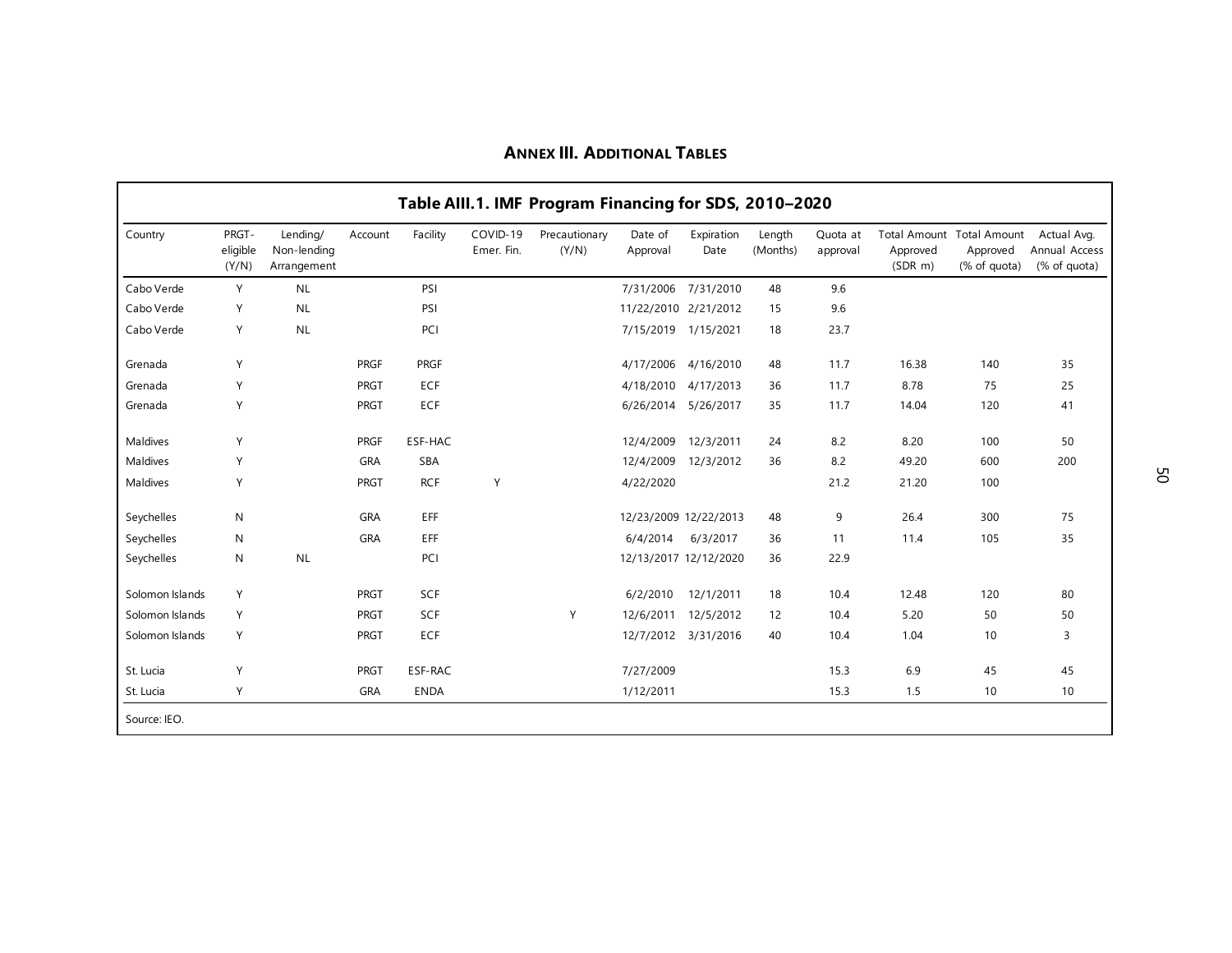| Country<br>Bhutan | <b>CCPA</b>                                                                                                                                                      | 2010                                                                                  | 2011                                                     |                                                |                            |                                                               |                                            |                                                                                       |                                                                                               |                                                         |                                                                                      |      |
|-------------------|------------------------------------------------------------------------------------------------------------------------------------------------------------------|---------------------------------------------------------------------------------------|----------------------------------------------------------|------------------------------------------------|----------------------------|---------------------------------------------------------------|--------------------------------------------|---------------------------------------------------------------------------------------|-----------------------------------------------------------------------------------------------|---------------------------------------------------------|--------------------------------------------------------------------------------------|------|
|                   |                                                                                                                                                                  |                                                                                       |                                                          | 2012                                           | 2013                       | 2014                                                          | 2015                                       | 2016                                                                                  | 2017                                                                                          | 2018                                                    | 2019                                                                                 | 2020 |
|                   |                                                                                                                                                                  |                                                                                       |                                                          |                                                |                            |                                                               |                                            |                                                                                       |                                                                                               |                                                         |                                                                                      |      |
|                   | <b>Risks</b><br><b>DSA</b><br>Calibration of Fiscal Policies<br>Impact on Growth<br>Reference to other partners<br>Broad reference<br>Total score                |                                                                                       | 0<br>0<br>0<br>0<br>1<br>1<br>$\overline{2}$             |                                                |                            | 0<br>$\mathbf 0$<br>$\Omega$<br>0<br>1<br>1<br>$\overline{2}$ |                                            | 0<br>$\mathbf 0$<br>$\mathbf 0$<br>$\mathbf 0$<br>1<br>0                              |                                                                                               | 0<br>0<br>0<br>0<br>0<br>0                              |                                                                                      |      |
| Cabo Verde        |                                                                                                                                                                  |                                                                                       |                                                          |                                                |                            |                                                               |                                            |                                                                                       |                                                                                               |                                                         |                                                                                      |      |
|                   | <b>CCPA</b><br><b>Risks</b><br><b>DSA</b><br>Calibration of Fiscal Policies<br>Impact on Growth<br>Reference to other partners<br>Broad reference<br>Total score | 0<br>$\mathbf 0$<br>$\mathbf 0$<br>$\boldsymbol{0}$<br>$\mathbf 0$<br>0<br>$\Omega$   |                                                          |                                                |                            | 0<br>$\Omega$<br>0<br>0<br>0<br>0<br>$\Omega$                 |                                            | 0<br>$\mathbf 0$<br>0<br>$\mathbf 0$<br>$\mathbf 0$<br>0<br>$\Omega$                  |                                                                                               | 0<br>0<br>0<br>0<br>1<br>1<br>$\overline{2}$            | $\pmb{0}$<br>1<br>$\mathbf 0$<br>$\mathbf 0$<br>$\mathbf 0$<br>1<br>$\overline{2}$   |      |
| Guyana            |                                                                                                                                                                  |                                                                                       |                                                          |                                                |                            |                                                               |                                            |                                                                                       |                                                                                               |                                                         |                                                                                      |      |
|                   | <b>CCPA</b><br>Risks<br><b>DSA</b><br>Calibration of Fiscal Policies<br>Impact on Growth<br>Reference to other partners<br>Broad reference<br>Total score        | 0<br>$\mathbf 0$<br>$\mathbf 0$<br>$\mathbf 0$<br>$\mathbf{1}$<br>1<br>$\overline{2}$ |                                                          |                                                |                            | 0<br>0<br>0<br>$\mathbf 0$<br>1<br>1<br>$\overline{a}$        |                                            | 0<br>$\mathbf 0$<br>$\mathbf 0$<br>$\mathbf 0$<br>1<br>$\mathbf 0$                    | $\pmb{0}$<br>$\mathbf 0$<br>$\mathbf 0$<br>$\mathbf 0$<br>1<br>$\mathbf{1}$<br>$\overline{2}$ | 0<br>0<br>0<br>0<br>1<br>$\mathbf{1}$<br>$\overline{2}$ | $\mathbf 0$<br>$\mathbf 0$<br>$\mathbf 0$<br>$\mathbf 0$<br>1<br>1<br>2 <sup>1</sup> |      |
| Maldives          |                                                                                                                                                                  |                                                                                       |                                                          |                                                |                            |                                                               |                                            |                                                                                       |                                                                                               |                                                         |                                                                                      |      |
|                   | <b>CCPA</b><br>Risks<br><b>DSA</b><br>Calibration of Fiscal Policies<br>Impact on Growth<br>Reference to other partners<br>Broad reference<br>Total score        | 0<br>$\mathbf 0$<br>$\mathbf 0$<br>$\mathbf 0$<br>$\mathbf 0$<br>0<br>$\Omega$        |                                                          | 0<br>0<br>$\mathbf 0$<br>$\mathbf 0$<br>0<br>1 |                            | 0<br>0<br>0<br>0<br>1<br>$\overline{\mathcal{L}}$             |                                            | 0<br>0<br>$\mathbf 0$<br>$\mathbf 0$<br>$\mathbf 0$<br>1                              | $\mathbf{1}$<br>0<br>$\mathbf 0$<br>$\mathbf 0$<br>1<br>1<br>3                                |                                                         | 0<br>1<br>$\mathbf 0$<br>$\mathbf 0$<br>$\mathbf 0$<br>1<br>$\overline{2}$           |      |
| Solomon Islands   |                                                                                                                                                                  |                                                                                       |                                                          |                                                |                            |                                                               |                                            |                                                                                       |                                                                                               |                                                         |                                                                                      |      |
|                   | <b>CCPA</b><br>Risks<br><b>DSA</b><br>Calibration of Fiscal Policies<br>Impact on Growth<br>Reference to other partners<br>Broad reference<br>Total score        |                                                                                       | 0<br>$\mathbf 0$<br>$\mathbf 0$<br>$\mathbf 0$<br>0<br>1 |                                                | 0<br>0<br>0<br>0<br>0<br>1 |                                                               |                                            | 1<br>$\mathbf{1}$<br>1<br>$\mathbf{1}$<br>1<br>$\mathbf{1}$<br>6                      | 1<br>$\mathbf{1}$<br>$\mathbf{1}$<br>$\mathbf{1}$<br>$\mathbf{1}$<br>$\mathbf{1}$<br>6        | 1<br>1<br>1<br>1<br>1<br>$\mathbf{1}$<br>6              | 1<br>$\mathbf{1}$<br>$\mathbf{1}$<br>1<br>$\mathbf{1}$<br>1<br>$6\phantom{.}6$       |      |
| Belize            |                                                                                                                                                                  |                                                                                       |                                                          |                                                |                            |                                                               |                                            |                                                                                       |                                                                                               |                                                         |                                                                                      |      |
|                   | <b>CCPA</b><br>Risks<br><b>DSA</b><br>Calibration of Fiscal Policies<br>Impact on Growth<br>Reference to other partners<br>Broad reference<br>Total score        | $\mathbf{1}$<br>1<br>$\mathbf{1}$<br>$\overline{3}$                                   | 1<br>$\mathbf{1}$<br>$\overline{2}$                      |                                                | 1<br>1<br>2 <sup>1</sup>   | $\mathbf{1}$<br>1<br>$\mathbf{1}$<br>3 <sup>7</sup>           | 0<br>0<br>0<br>1<br>0<br>0<br>$\mathbf{1}$ | 0<br>$\mathbf 0$<br>$\mathbf 0$<br>1<br>$\mathbf{1}$<br>$\mathbf 0$<br>$\overline{2}$ | $\mathbf{1}$<br>0<br>0<br>1<br>1<br>$\mathbf{1}$<br>$\overline{4}$                            | yes<br>1<br>1<br>1<br>$\mathbf{1}$<br>1<br>1<br>6       | $\mathbf{1}$<br>1<br>$\mathbf{1}$<br>1<br>1<br>1<br>$6\phantom{1}$                   |      |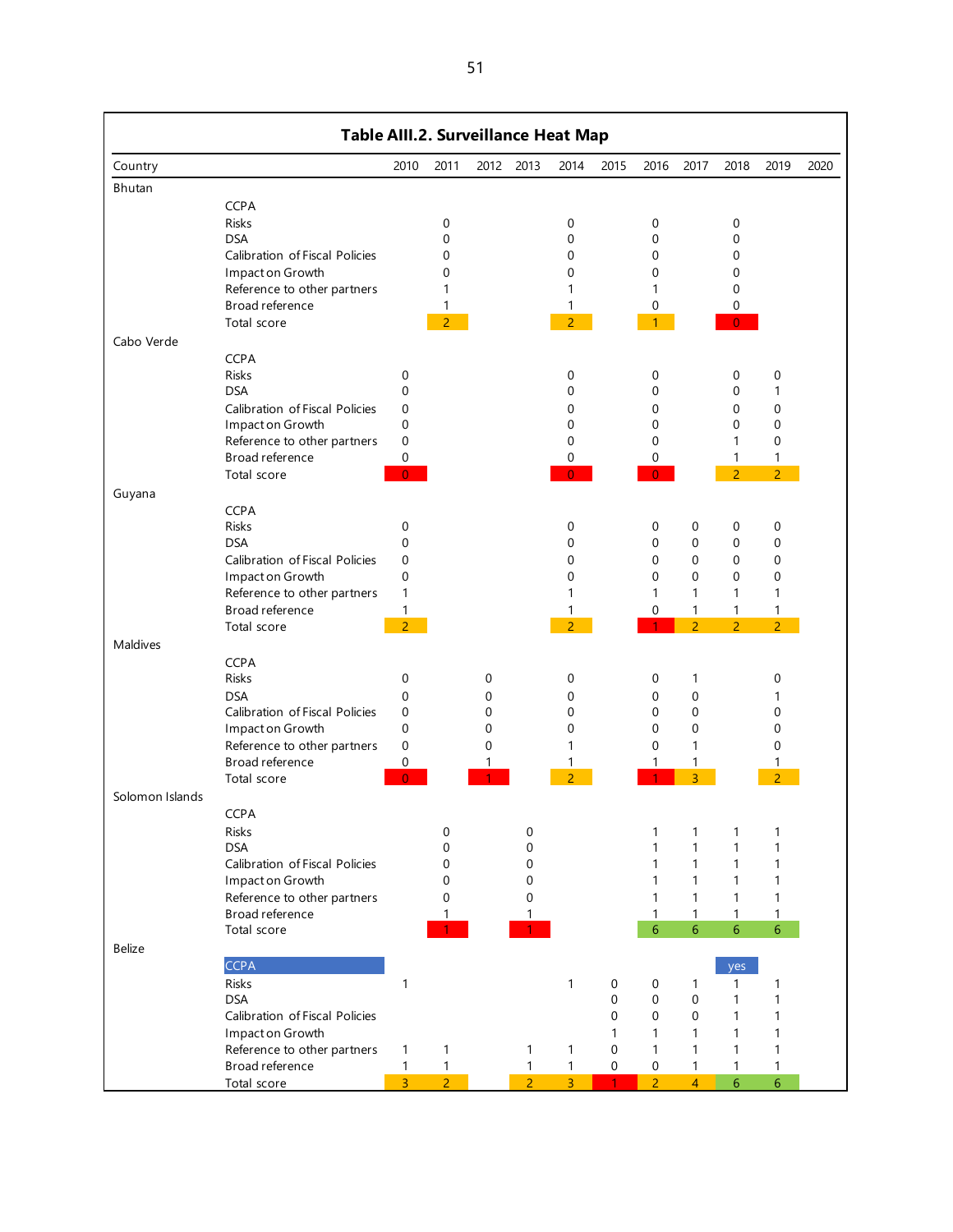| Country      |                                                                                                               | 2010                       | 2011           |                | 2012 2013      | 2014           | 2015           | 2016            | 2017           | 2018 | 2019       | 2020 |
|--------------|---------------------------------------------------------------------------------------------------------------|----------------------------|----------------|----------------|----------------|----------------|----------------|-----------------|----------------|------|------------|------|
| Grenada (1)  |                                                                                                               |                            |                |                |                |                |                |                 |                |      |            |      |
|              | <b>CCPA</b>                                                                                                   |                            |                |                |                |                |                |                 |                |      | yes        |      |
|              | <b>Risks</b>                                                                                                  |                            |                |                |                | 1              |                | 1               |                | 1    | 1          |      |
|              | <b>DSA</b>                                                                                                    |                            |                |                |                | 0              |                | 1               |                | 1    | 1          |      |
|              | Calibration of Fiscal Policies                                                                                |                            |                |                |                | 0              |                | 1               |                | 1    | 1          |      |
|              | Impact on Growth                                                                                              |                            |                |                |                |                |                | 1               |                | 1    | 1          |      |
|              | Reference to other partners                                                                                   |                            |                |                |                |                |                |                 |                | 1    | 1          |      |
|              | Broad reference                                                                                               |                            |                |                |                | 1              |                | 1               |                | 1    | 1          |      |
|              | Total score                                                                                                   |                            |                |                |                | $\overline{4}$ |                | 6               |                | 6    | 6          |      |
| Micronesia   |                                                                                                               |                            |                |                |                |                |                |                 |                |      |            |      |
|              | <b>CCPA</b>                                                                                                   |                            |                |                |                |                |                |                 |                |      | <b>ves</b> |      |
|              | <b>Risks</b>                                                                                                  |                            |                | 1              |                |                |                |                 |                |      | 1          |      |
|              | <b>DSA</b>                                                                                                    |                            |                | 0              |                |                | 0              |                 |                |      | 1          |      |
|              | Calibration of Fiscal Policies                                                                                |                            |                | 0              |                |                | 0              |                 |                |      |            |      |
|              | Impact on Growth                                                                                              |                            |                | 0              |                |                | 0              |                 |                |      |            |      |
|              | Reference to other partners                                                                                   |                            |                | 0              |                |                | 0              |                 |                |      |            |      |
|              | Broad reference                                                                                               |                            |                | 0              |                |                | 0              |                 |                |      | 1          |      |
|              | Total score                                                                                                   |                            |                |                |                |                |                |                 |                |      | 6          |      |
| St Lucia (2) |                                                                                                               |                            |                |                |                |                |                |                 |                |      |            |      |
|              | <b>CCPA</b>                                                                                                   |                            |                |                |                |                |                |                 |                | yes  |            |      |
|              | <b>Risks</b>                                                                                                  |                            |                |                |                |                |                |                 |                | 1    | 1          |      |
|              | <b>DSA</b>                                                                                                    |                            |                |                |                |                | $\Omega$       |                 |                | 1    | 1          |      |
|              | Calibration of Fiscal Policies                                                                                |                            |                |                |                |                |                |                 |                | 1    | 1          |      |
|              | Impact on Growth                                                                                              |                            | 1              |                |                |                |                |                 |                | 1    | 1          |      |
|              | Reference to other partners                                                                                   |                            | 1              |                |                |                |                |                 |                | 1    | 1          |      |
|              | Broad reference                                                                                               |                            | 0              |                |                |                |                |                 |                | 1    | 1          |      |
|              | Total score                                                                                                   |                            | 5              |                |                |                | 5              |                 |                | 6    | 6          |      |
|              |                                                                                                               |                            |                |                |                |                |                |                 |                |      |            |      |
| Seychelles   | <b>CCPA</b>                                                                                                   |                            |                |                |                |                |                |                 |                |      |            |      |
|              | Risks                                                                                                         | 0                          |                |                | 1              |                | 0              |                 | yes<br>1       |      | 1          |      |
|              | <b>DSA</b>                                                                                                    |                            |                |                |                |                |                |                 |                |      |            |      |
|              | Calibration of Fiscal Policies                                                                                | $\mathbf 0$<br>$\mathbf 0$ |                |                | 0              |                | 0<br>0         |                 | 1<br>1         |      | 1          |      |
|              |                                                                                                               | $\mathbf 0$                |                |                | 0<br>0         |                | 0              |                 | 1              |      | 1          |      |
|              | Impact on Growth                                                                                              | 1                          |                |                | 0              |                | 0              |                 |                |      |            |      |
|              | Reference to other partners<br>Broad reference                                                                | 0                          |                |                | 0              |                |                |                 | 1              |      |            |      |
|              | Total score                                                                                                   |                            |                |                |                |                |                |                 | 6              |      |            |      |
|              |                                                                                                               |                            |                |                |                |                |                |                 |                |      |            |      |
| Tonga        |                                                                                                               |                            |                |                |                |                |                |                 |                |      |            |      |
|              | <b>CCPA</b>                                                                                                   |                            |                |                |                |                |                |                 |                |      |            | yes  |
|              | Risks                                                                                                         | 0                          | 1              | 1              | 1              | 1              | 1              | 1               | 1              |      |            |      |
|              | <b>DSA</b>                                                                                                    | 0                          | $\mathbf 0$    | 0              | $\mathbf 0$    | 0              | $\mathbf 0$    | 1               | 1              |      |            |      |
|              | Calibration of Fiscal Policies                                                                                | 0                          | 0              | 1              | 1              | 1              | 1              | 1               | 1              |      |            |      |
|              | Impact on Growth                                                                                              | 0                          | $\mathbf 0$    | 0              | 0              | 1              | 1              | 1               | 1              |      |            |      |
|              | Reference to other partners                                                                                   | 1                          | 1              | 1              | $\mathbf{1}$   | 1              | 1              | 1               | 1              |      |            |      |
|              | Broad reference                                                                                               | 1                          | 1              | $\mathbf{1}$   | 0              | $\mathbf 0$    | 0              | 1               | $\mathbf{1}$   |      |            |      |
|              | Total score                                                                                                   | $\overline{2}$             | $\overline{3}$ | $\overline{4}$ | $\overline{3}$ | $\overline{4}$ | $\overline{4}$ | $6\phantom{.}6$ | $6\phantom{a}$ |      |            |      |
|              | Source: Article IV Surveillance Reports (2010-2019)                                                           |                            |                |                |                |                |                |                 |                |      |            |      |
|              | Note: (1) =2012 and 2014 Article IV Consultations were not published; (2) = 2012 Consultations not published. |                            |                |                |                |                |                |                 |                |      |            |      |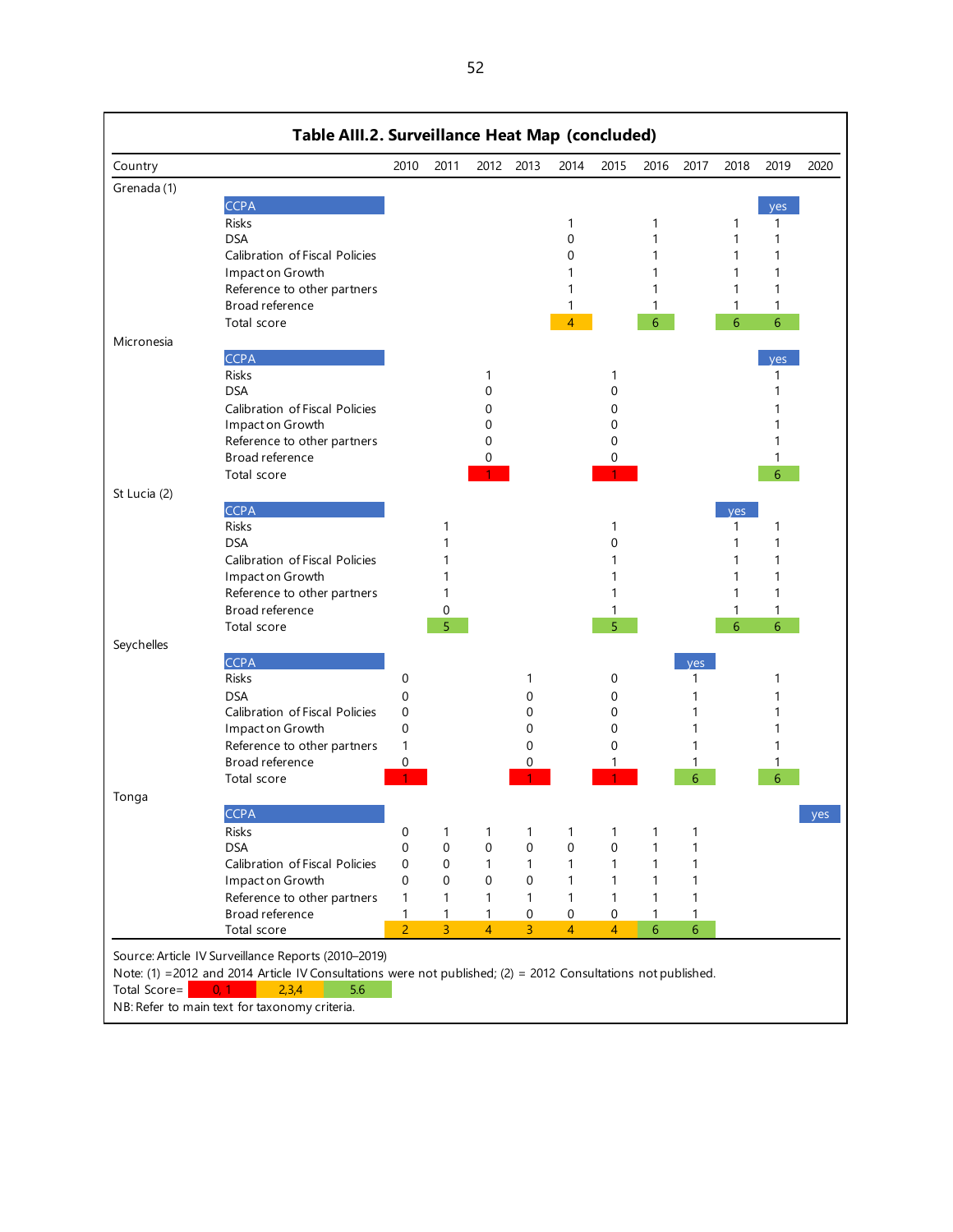|                                |             |            | Table AIII.3. SDS: Emergency Financing Operations (2010-2020) |                                                |                                             |                                   |                                                    |             |         |          |                                                                                                                                      |          |
|--------------------------------|-------------|------------|---------------------------------------------------------------|------------------------------------------------|---------------------------------------------|-----------------------------------|----------------------------------------------------|-------------|---------|----------|--------------------------------------------------------------------------------------------------------------------------------------|----------|
| <b>SDS</b>                     | Type        | Facility   | Disbursement                                                  | Share of<br>Quota<br>Disbursed<br>(In percent) | Remaining<br>Share of<br>Quota <sup>1</sup> | Losses<br>(In percent)<br>of GDP) | Share of<br>Population<br>Affected<br>(In percent) |             |         |          | Motivation for Repeat Use: Number<br>of Other ND Events 2010-2020<br>within 3 years of first approval<br>(Damages as percent of GDP) |          |
|                                |             |            |                                                               |                                                |                                             |                                   |                                                    | $1 - 2$     | $2 - 5$ | $5 - 10$ | >10                                                                                                                                  | Total    |
| Comoros                        | PRGT/GRA    | RCF/RFI    | 7/24/2019                                                     | 35                                             | 45                                          | 13                                | 41                                                 | $\mathbf 0$ |         |          |                                                                                                                                      | $\Omega$ |
| Dominica                       | PRGT        | <b>RCF</b> | 1/12/2011                                                     | 25                                             | 75                                          | 7                                 | N/A                                                | $\mathbf 0$ |         |          |                                                                                                                                      | $\Omega$ |
| Dominica                       | <b>PRGT</b> | <b>RCF</b> | 10/28/2015                                                    | 75                                             | $\mathbf 0$                                 | 96                                | 40                                                 |             |         |          |                                                                                                                                      |          |
| Samoa                          | <b>PRGT</b> | <b>RCF</b> | 5/14/2013                                                     | 50                                             | 50                                          | 30                                | 7                                                  |             |         |          |                                                                                                                                      |          |
| St. Lucia                      | PRGT        | RCF/END    | 1/12/2011                                                     | 35                                             | 65                                          | 34                                | 100                                                | 4           |         |          |                                                                                                                                      |          |
| St. Vincent and the Grenadines | PRGT        | <b>RCF</b> | 2/28/2011                                                     | 25                                             | 75                                          | 11                                | 28                                                 |             |         |          |                                                                                                                                      |          |
| St. Vincent and the Grenadines | PRGT        | <b>RCF</b> | 7/25/2011                                                     | 15                                             | 60                                          | 4                                 | 16                                                 |             |         |          |                                                                                                                                      | 2        |
| St. Vincent and the Grenadines | PRGT/GRA    | RCF/RFI    | 8/1/2014                                                      | 50                                             | 50                                          | 15                                | 16                                                 | 2           |         |          |                                                                                                                                      |          |
| Vanuatu                        | PRGT/GRA    | RCF/RFI    | 6/5/2015                                                      | 100                                            | 0                                           | 69                                | 24                                                 | 2           |         |          |                                                                                                                                      | 2        |
| Total                          |             |            |                                                               |                                                |                                             |                                   |                                                    | 11          |         | $\Omega$ | $\overline{c}$                                                                                                                       | 14       |

Sources: Emergency Financing Documents, EM-DAT, WEO, WDI.

Note: Availability of remaining quota share subject to (a) Repeated Use policy (where members received RCF/RFI disbursements in within the preceding three years, an additional disbursement may only be approved in case of an urgent BOP need qualifying for the exogenous shock or natural disaster window, or an established track record of adequate macroeconomic policies overs a period of at least six months immediately prior to the request; and (b) Subject to annual and cumulative access limits.

<sup>1</sup> Remaining quota specified as lower bound of annual access and cumulative access, available if a repeated use application were to be made.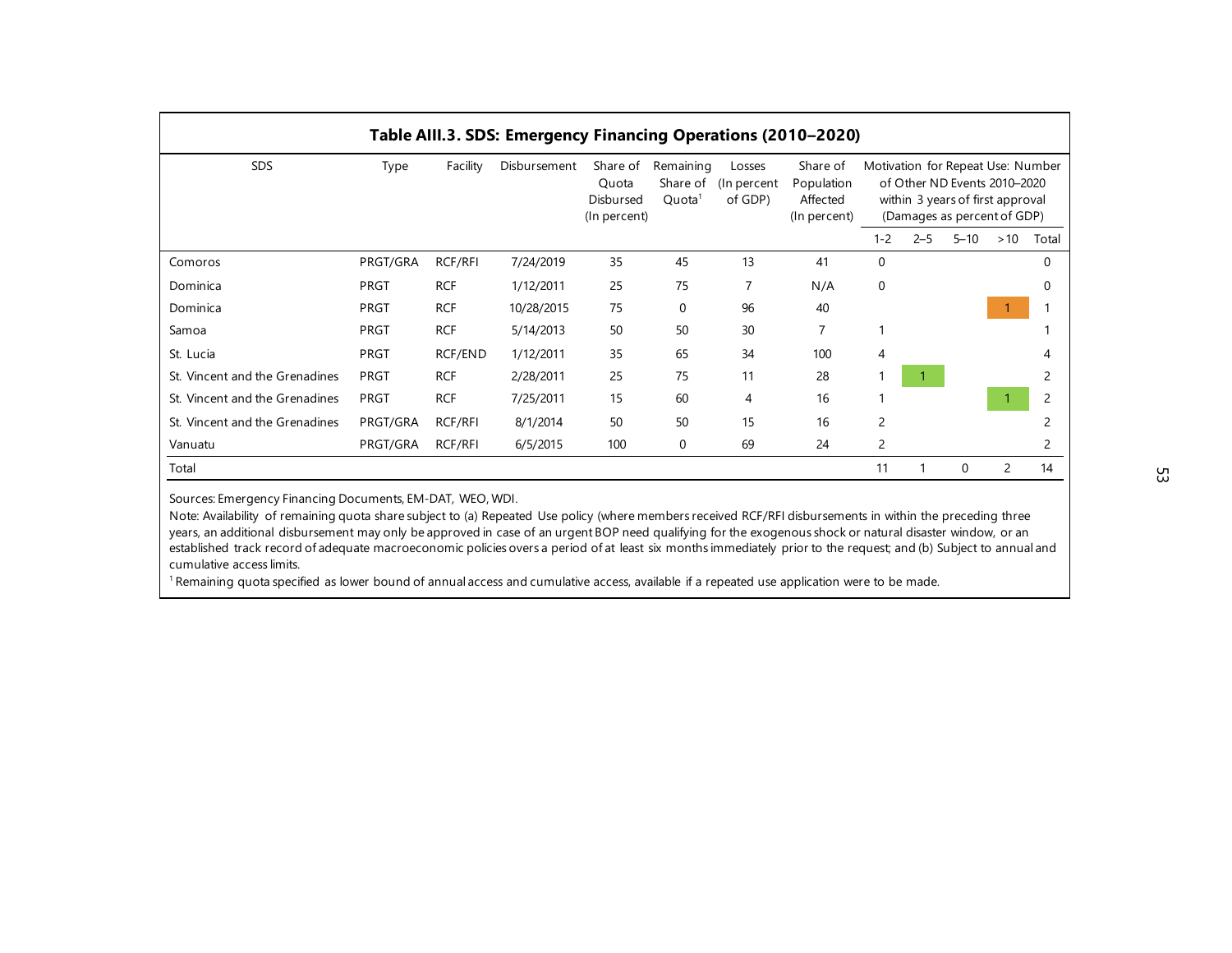| SDS                   | Type       | Arrangement Program | Start Date          | Program<br>End Date   | Caused by<br>ND in<br>Program Year <sup>2</sup> |              |         | (T=0. t-1, t-2): Damages/GDP<br>(In percent) | Motive for Program: Number of ND<br>Events occurring in program range | ND Events occurring in Program |         | Motive for Argumentation -<br>period: Damages/GDP<br>(In percent) |     |         |         | Damages/GDP<br>(In percent) | Other ND Events 2010-2020.<br>Outside Program period: |              |
|-----------------------|------------|---------------------|---------------------|-----------------------|-------------------------------------------------|--------------|---------|----------------------------------------------|-----------------------------------------------------------------------|--------------------------------|---------|-------------------------------------------------------------------|-----|---------|---------|-----------------------------|-------------------------------------------------------|--------------|
|                       |            |                     |                     |                       |                                                 | $1 - 2$      | $2 - 5$ | $5 - 10$                                     | $>10$                                                                 | $1 - 2$                        | $2 - 5$ | $5 - 10$                                                          | >10 | $1 - 2$ | $2 - 5$ | $5 - 10$                    | $>10$                                                 | Total        |
| Antigua and Barbuda   | GRA        | SBA                 | 6/7/2010            | 6/6/2013              | N                                               | $\mathbf{1}$ |         |                                              |                                                                       |                                |         |                                                                   |     |         |         |                             | 1(2017)                                               | $\mathbf{1}$ |
| Barbados              | <b>GRA</b> | <b>EFF</b>          |                     | 10/1/2018 9/30/2022   | N                                               |              |         |                                              |                                                                       |                                |         |                                                                   |     | 2       |         |                             |                                                       |              |
| Comoros <sup>1</sup>  | PRGT       | <b>ECF</b>          |                     | 9/20/2012 12/31/2013  | Ν                                               |              |         |                                              |                                                                       | 1(2014)                        |         |                                                                   |     |         |         |                             |                                                       |              |
| Djibouti              | PRGT       | <b>ECF</b>          |                     | 9/17/2008 5/31/2012   | N                                               |              |         |                                              |                                                                       | 1(2010)                        |         |                                                                   |     |         |         |                             |                                                       |              |
| Grenada               | PRGT       | <b>ECF</b>          |                     | 4/17/2006 4/16/2010   | N                                               |              |         |                                              |                                                                       |                                |         |                                                                   |     |         |         |                             |                                                       |              |
| Grenada               | PRGT       | <b>ECF</b>          |                     | 4/18/2010 4/17/2013   | N                                               |              |         |                                              |                                                                       |                                |         |                                                                   |     |         |         |                             |                                                       |              |
| Grenada               | PRGT       | <b>ECF</b>          |                     | 6/24/2014 6/25/2017   | Ν                                               |              |         |                                              |                                                                       |                                |         |                                                                   |     | 3       |         |                             |                                                       |              |
| Maldives              | <b>GRA</b> | <b>SBA</b>          | 12/4/2009 12/3/2011 |                       | N                                               |              |         |                                              |                                                                       |                                |         |                                                                   |     |         |         |                             |                                                       |              |
| São Tomé and Príncipe | PRGT       | <b>ECF</b>          | 3/2/2009            | 3/1/2012              | N                                               |              |         |                                              |                                                                       |                                |         |                                                                   |     |         |         |                             |                                                       |              |
| São Tomé and Príncipe | PRGT       | <b>ECF</b>          |                     | 7/20/2012 7/19/2015   | Ν                                               |              |         |                                              |                                                                       |                                |         |                                                                   |     |         |         |                             |                                                       |              |
| São Tomé and Príncipe | PRGT       | <b>ECF</b>          |                     | 7/13/2015 7/12/2018   | N                                               |              |         |                                              |                                                                       |                                |         |                                                                   |     |         |         |                             |                                                       |              |
| São Tomé and Príncipe | PRGT       | <b>ECF</b>          | 10/2/2019 2/1/2023  |                       | Ν                                               |              |         |                                              |                                                                       |                                |         |                                                                   |     |         |         |                             |                                                       |              |
| Seychelles            | <b>GRA</b> | EFF                 |                     | 12/23/2009 12/22/2013 | N                                               |              |         |                                              |                                                                       | 1(2013)                        |         |                                                                   |     |         |         |                             |                                                       |              |
| Seychelles            | <b>GRA</b> | EFF                 |                     | 6/4/2014 6/3/2017     | Ν                                               |              |         |                                              |                                                                       | 1(2014)                        |         |                                                                   |     |         |         |                             |                                                       |              |
| Solomon Islands       | PRGT       | <b>SCF</b>          |                     | 6/2/2010 12/1/2011    | N                                               | 5            |         |                                              |                                                                       |                                |         |                                                                   |     |         |         |                             |                                                       |              |
| Solomon Islands       | PRGT       | <b>SCF</b>          |                     | 12/6/2011 12/5/2012   | N                                               |              |         |                                              |                                                                       |                                |         |                                                                   |     |         |         |                             |                                                       | U            |
| Solomon Islands       | PRGT       | <b>ECF</b>          |                     | 12/7/2012 12/6/2018   | N                                               | 9            |         |                                              |                                                                       |                                |         |                                                                   |     |         |         |                             |                                                       |              |
| St. Kitts and Nevis   | <b>GRA</b> | <b>SBA</b>          |                     | 7/2/2011 7/26/2014    | N                                               |              |         |                                              |                                                                       |                                |         |                                                                   |     |         |         |                             |                                                       |              |
| Suriname              | GRA        | SBA                 | 5/27/2016 4/6/2017  |                       | N                                               |              |         |                                              |                                                                       |                                |         |                                                                   |     |         |         |                             |                                                       | $\Omega$     |

Sources: SDS program documents; EM-DAT; WEO.

<sup>1</sup> Comoros also had and emergency financing operation during the evaluation period, although this commenced in 2019, well after the end of the 2013 ECF arrangement. Prior to the 2019.<br><sup>2</sup> A review of program documents ide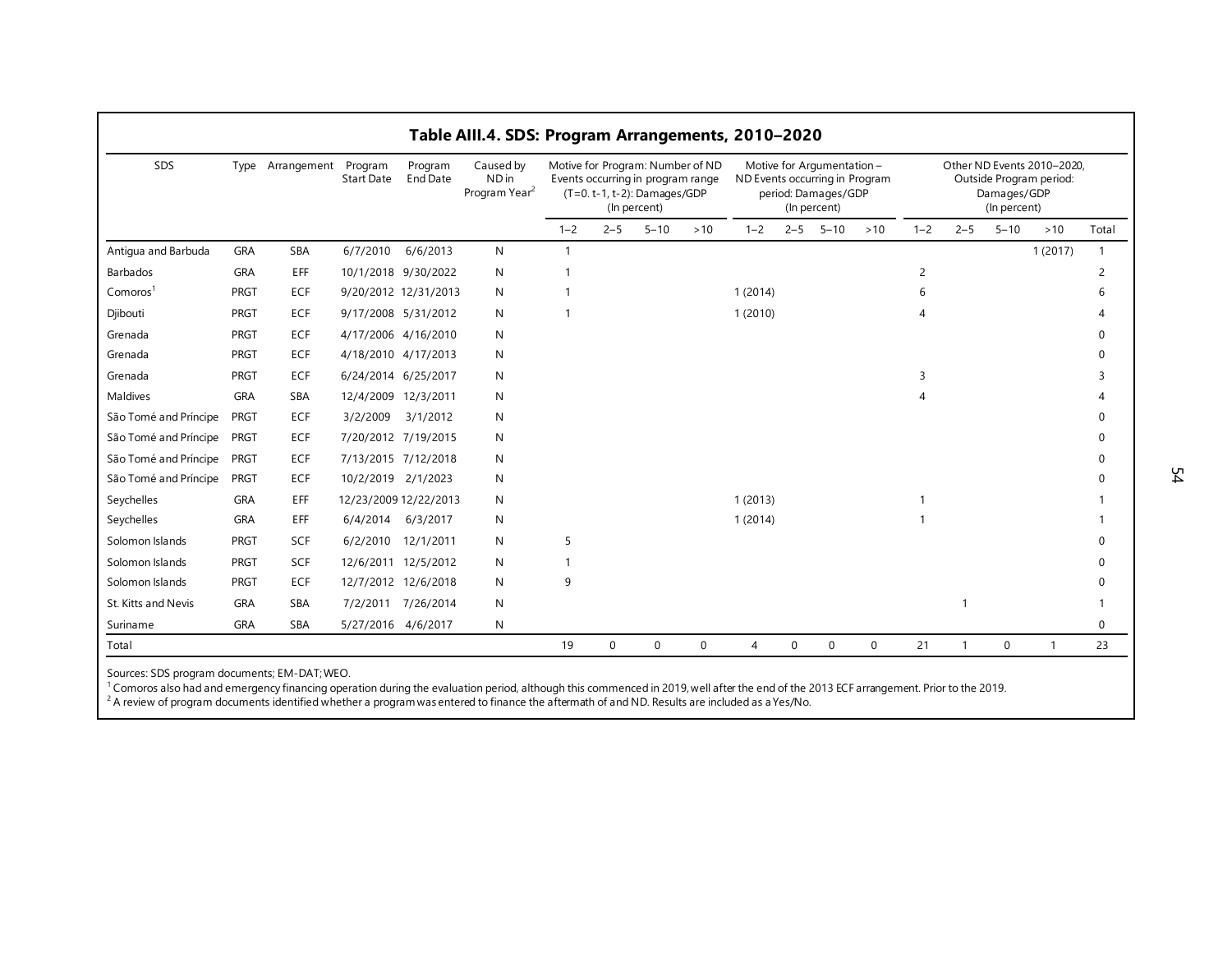| Country           |                |             | ND Events 2010-2020: Damages/GDP<br>(In percent) |                |                |
|-------------------|----------------|-------------|--------------------------------------------------|----------------|----------------|
|                   | $0 - 2$        | $2 - 5$     | $5 - 10$                                         | >10            | Total          |
| <b>Bahamas</b>    | 5              |             | 1(2016)                                          | 1 (2019)       | 7              |
| <b>Belieze</b>    | 5              |             |                                                  |                | 5              |
| <b>Bhutan</b>     |                |             |                                                  |                | $\Omega$       |
| Cabo Verde        | $\overline{c}$ |             |                                                  |                | $\overline{c}$ |
| Eswatini          | 3              |             |                                                  |                | 3              |
| Fiji              | 12             |             |                                                  | 1 (2016)       | 13             |
| Guyana            | $\overline{2}$ |             |                                                  |                | $\overline{c}$ |
| Kiribati          | 1              |             |                                                  |                | 1              |
| Marshall Islands  | $\overline{c}$ |             |                                                  |                | $\overline{c}$ |
| <b>Mauritius</b>  | 3              |             |                                                  |                | 3              |
| Micronesia        | 4              |             |                                                  |                | 4              |
| Montenegro        | $\overline{c}$ |             |                                                  |                | $\overline{c}$ |
| Nauru             |                |             |                                                  |                |                |
| Palau             | $\overline{c}$ |             |                                                  |                | 2              |
| Timor-Leste       | $\overline{2}$ |             |                                                  |                | $\overline{c}$ |
| Tonga             | 6              |             | 1(2014)                                          |                | 7              |
| Trinidad & Tobago | $\overline{c}$ |             |                                                  |                | 2              |
| Tuvalu            | $\overline{c}$ |             |                                                  |                | $\overline{c}$ |
| Total             | 55             | $\mathbf 0$ | $\overline{c}$                                   | $\overline{c}$ | 59             |

### **Table AIII.5. SDS with No Programme Arrangements or Emergency Financing Operations, 2010–2020**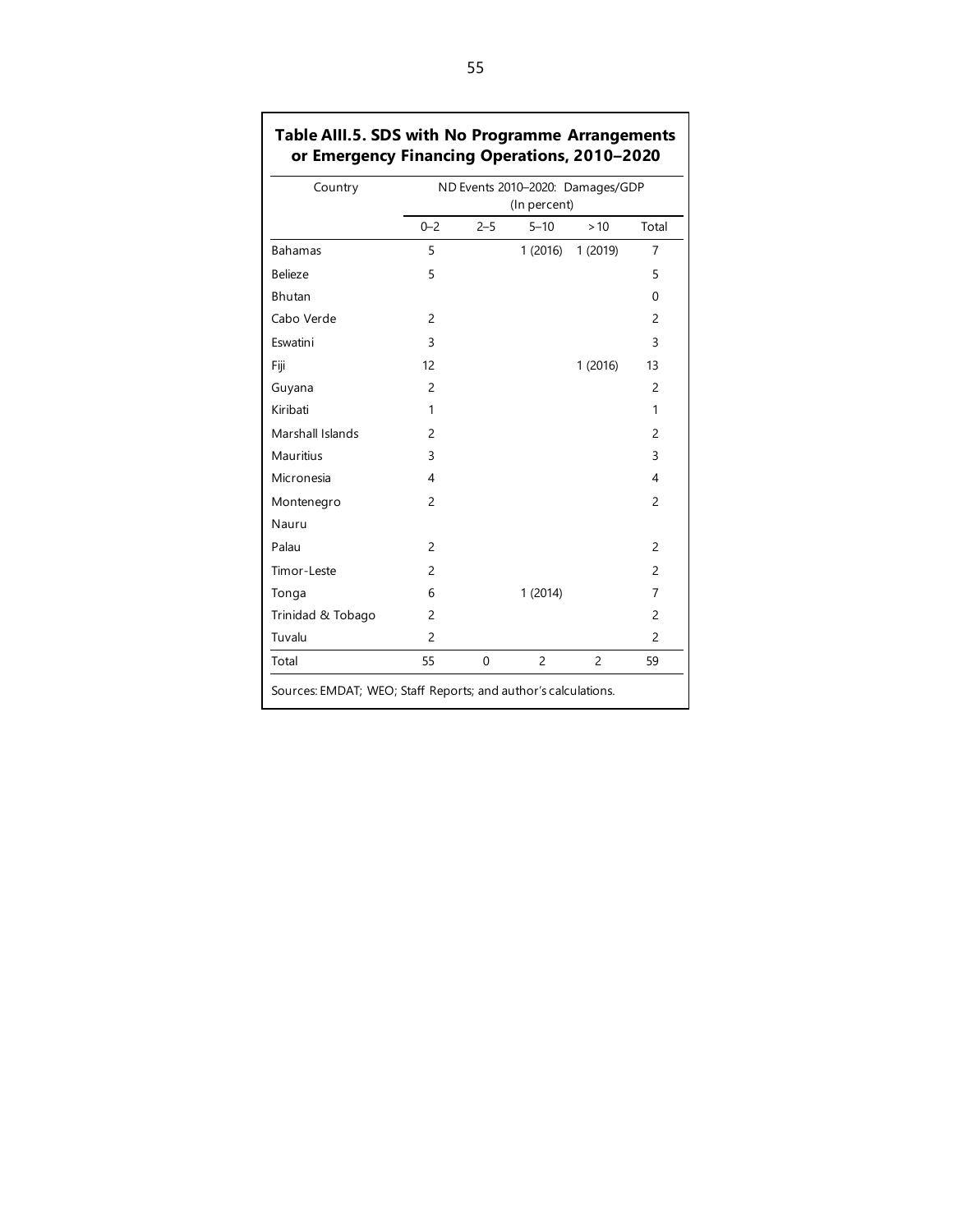| Table AIII.6. IMF EF Financing for NDs Greater than 10 Percent of GDP, | 1999-2020  |                             |           |                     |
|------------------------------------------------------------------------|------------|-----------------------------|-----------|---------------------|
| Country                                                                | Event Year | Damages/GDP<br>(In percent) | Financing | Type of Lending     |
| St. Kitts and Nevis                                                    | 1999       | 11                          | N         |                     |
| <b>Belize</b>                                                          | 2000       | 33                          | N         |                     |
| Belize                                                                 | 2001       | 29                          | N         |                     |
| Tonga                                                                  | 2001       | 28                          | N         |                     |
| Grenada                                                                | 2003       | 200                         | Υ         | <b>ENDA</b>         |
| Grenada                                                                | 2004       | 148                         | Y         | <b>ENDA</b>         |
| Maldives                                                               | 2004       | 38                          | Y         | <b>ENDA</b>         |
| Bahamas, The                                                           | 2004       | 11                          | N         |                     |
| Guyana                                                                 | 2005       | 27                          | N         |                     |
| Dominica                                                               | 2008       | ΝA                          | Υ         | <b>ENDA</b>         |
| Samoa                                                                  | 2009       | 21                          | Υ         | <b>ESF</b>          |
| <b>Belize</b>                                                          | 2009       | <b>NA</b>                   | Y         | <b>ENDA</b>         |
| St. Kitts and Nevis                                                    | 2009       | <b>NA</b>                   | Y         | <b>ENDA</b>         |
| St. Lucia                                                              | 2010       | <b>NA</b>                   | Y         | <b>RCF and ENDA</b> |
| St. Vincent and the Grenadines                                         | 2011       | 11                          | Y         | <b>RCF</b>          |
| Samoa                                                                  | 2012       | 30                          | Y         | <b>RCF</b>          |
| St. Vincent and the Grenadines                                         | 2013       | 15                          | Y         | Blend               |
| Dominica                                                               | 2015       | 96                          | Υ         | <b>RCF</b>          |
| Vanuatu                                                                | 2015       | 60                          | Υ         | Blend               |
| Fiji                                                                   | 2016       | 12                          | N         |                     |
| Dominica                                                               | 2017       | 226                         | N         |                     |
| Antigua and Barbuda                                                    | 2017       | 17                          | N         |                     |
| Bahamas, The                                                           | 2019       | 25                          | N         |                     |
| Comoros                                                                | 2019       | 13                          | Υ         | Blend               |
| Sources: EMDAT; WEO; Staff Reports; and author's calculations.         |            |                             |           |                     |

56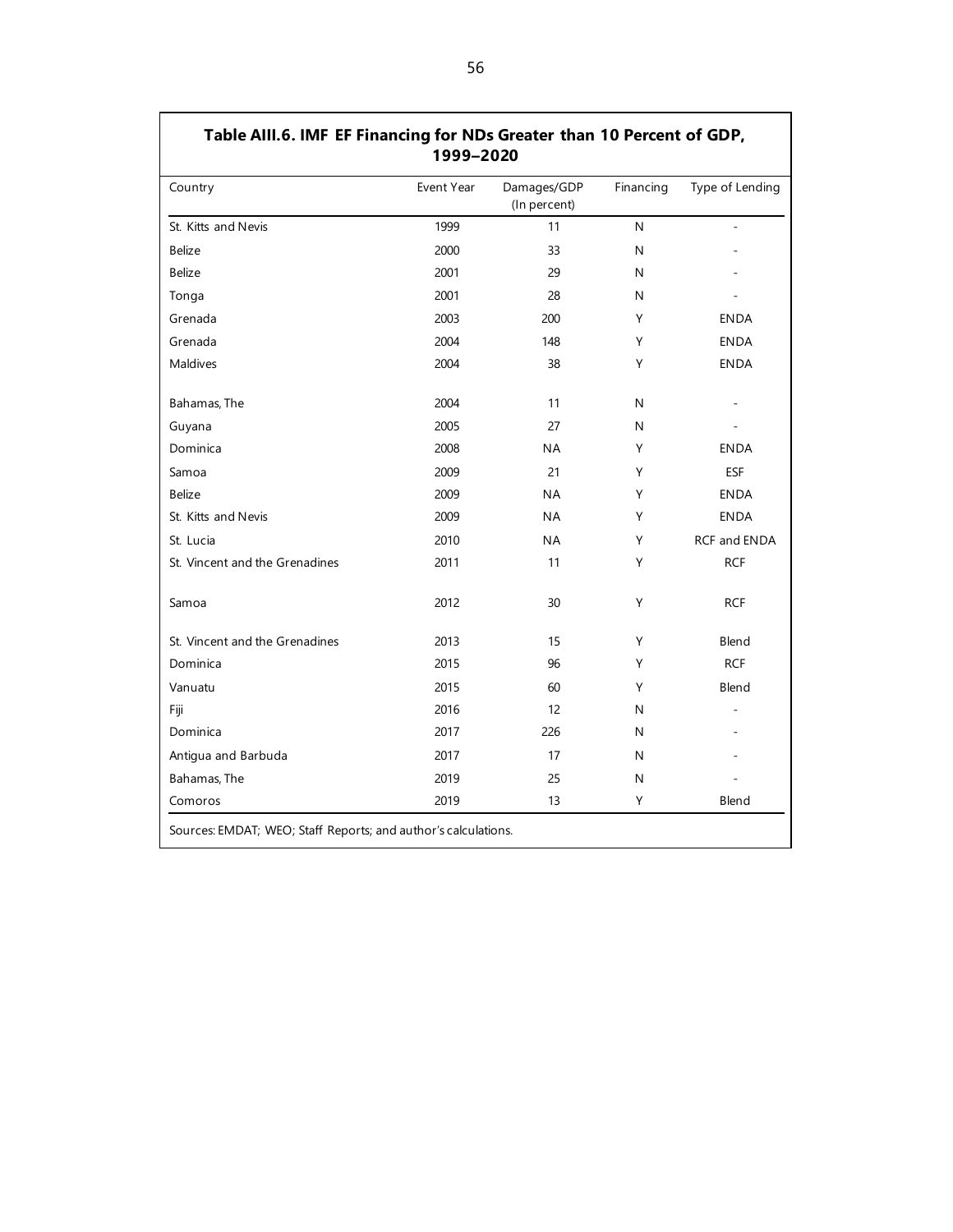

**ANNEX IV. SUPPLEMENTARY FIGURE**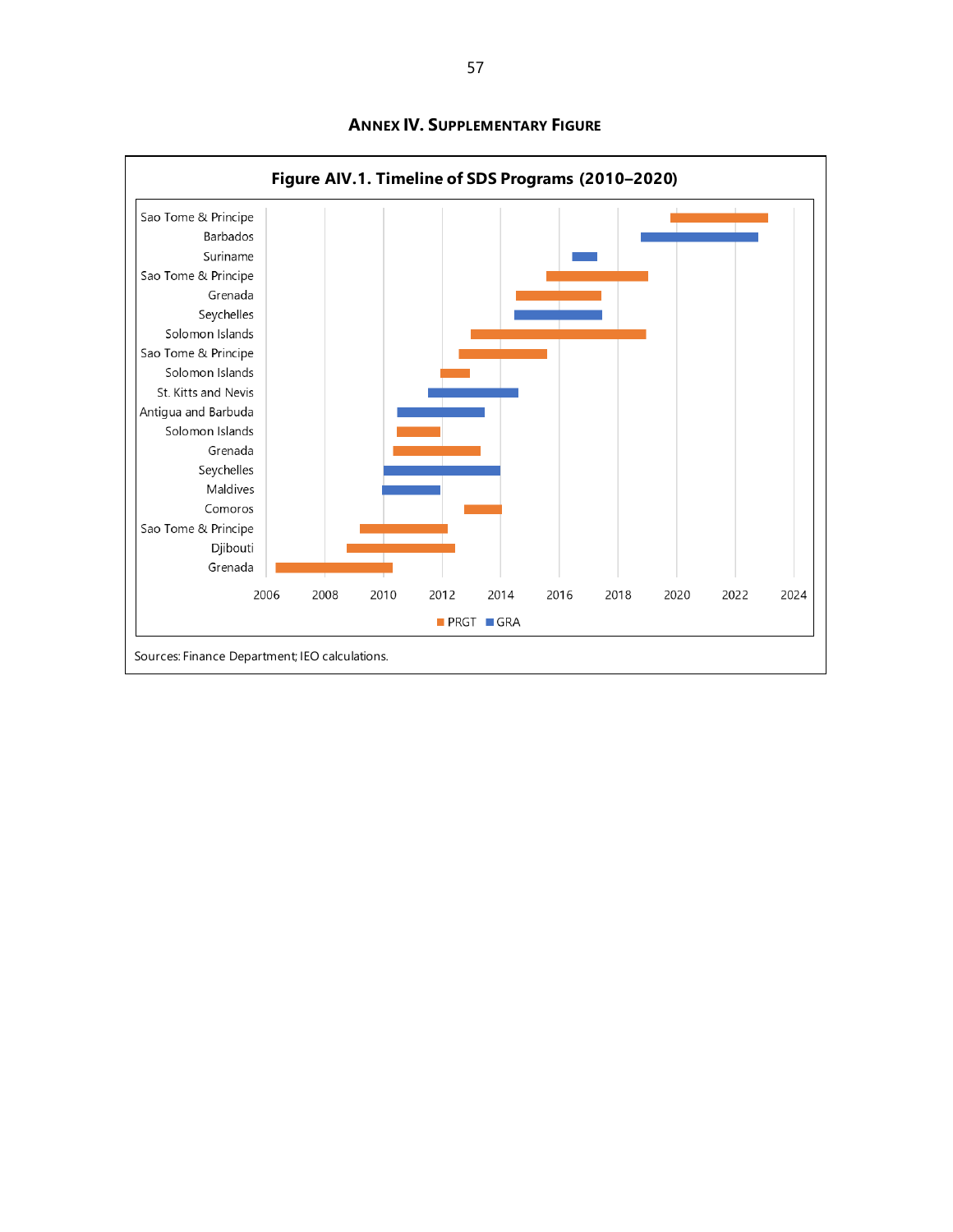#### **REFERENCES**

- Abrams, Alisa, 2021, "The IMF Framework for Engagement with Small Developing States," IEO Background Paper No. BP/22-01/10 (Washington: International Monetary Fund).
- Acevedo, S., 2014, "Debt, Growth and Natural Disasters: A Caribbean Trilogy," IMF Working Paper No. 14/125 (Washington: International Monetary Fund).

\_\_\_\_\_\_\_\_\_\_, 2016, "Gone with the Wind: Estimating Hurricane and Climate Change Costs in the Caribbean," Working Paper No. 16/199 (Washington: International Monetary Fund).

- Alano, E., and L. Minsoo, 2016, "Natural Disaster Shocks and Macroeconomic Growth in Asia: Evidence for Typhoons and Droughts," Economics Working Paper Series No. 503, Manila: Asian Development Bank.
- Asia Development Bank, 2013, "The Economics of Climate Change in the Pacific," Manila: Asia Development Bank.
- Benson C., and E. J. Clay, 2004, "Understanding the Economic and Financial Impacts of Natural Disasters," Disaster Risk Management Series No. 4 (Washington: The World Bank Group).
- Blankenspoor, B., and others, 2010, "Economics of Adaptation to Extreme Weather Events in Developing Countries," CGD Working Paper No. 199, Center for Global Development, Washington, DC.
- Briguglio, L., 2022, "Economic Growth of Small Developing States—A Literature Review," IEO Background Paper No. BP/22-01/12 (Washington: International Monetary Fund).
- Briguglio, L., and others, 2009, "Economic vulnerability and resilience: Concepts and measurements," *Oxford Development Studies*, 37(3), 229-247.
- Cabezon, E., and others, 2015, "Enhancing Macroeconomic Resilience to Natural Disasters and Climate Change in the Small States of the Pacific," IMF Working Paper No. 15/125 (Washington: International Monetary Fund).
- Cantelmo, A., and others, 2019a, "Macroeconomic Outcomes in Disaster-Prone Countries," IMF Working Paper No. 19/217 (Washington: International Monetary Fund).
- Cantelmo, A., and others, 2019b, "Policy Trade-Offs in Building Resilience to Natural Disasters: The Case of Saint Lucia," IMF Working Paper No. 19/54 (Washington: International Monetary Fund).
- Melina, G., and others, 2021, "Enhancing Resilience to Climate Change in the Maldives," IMF Working Paper No. 2021/096 (Washington: International Monetary Fund).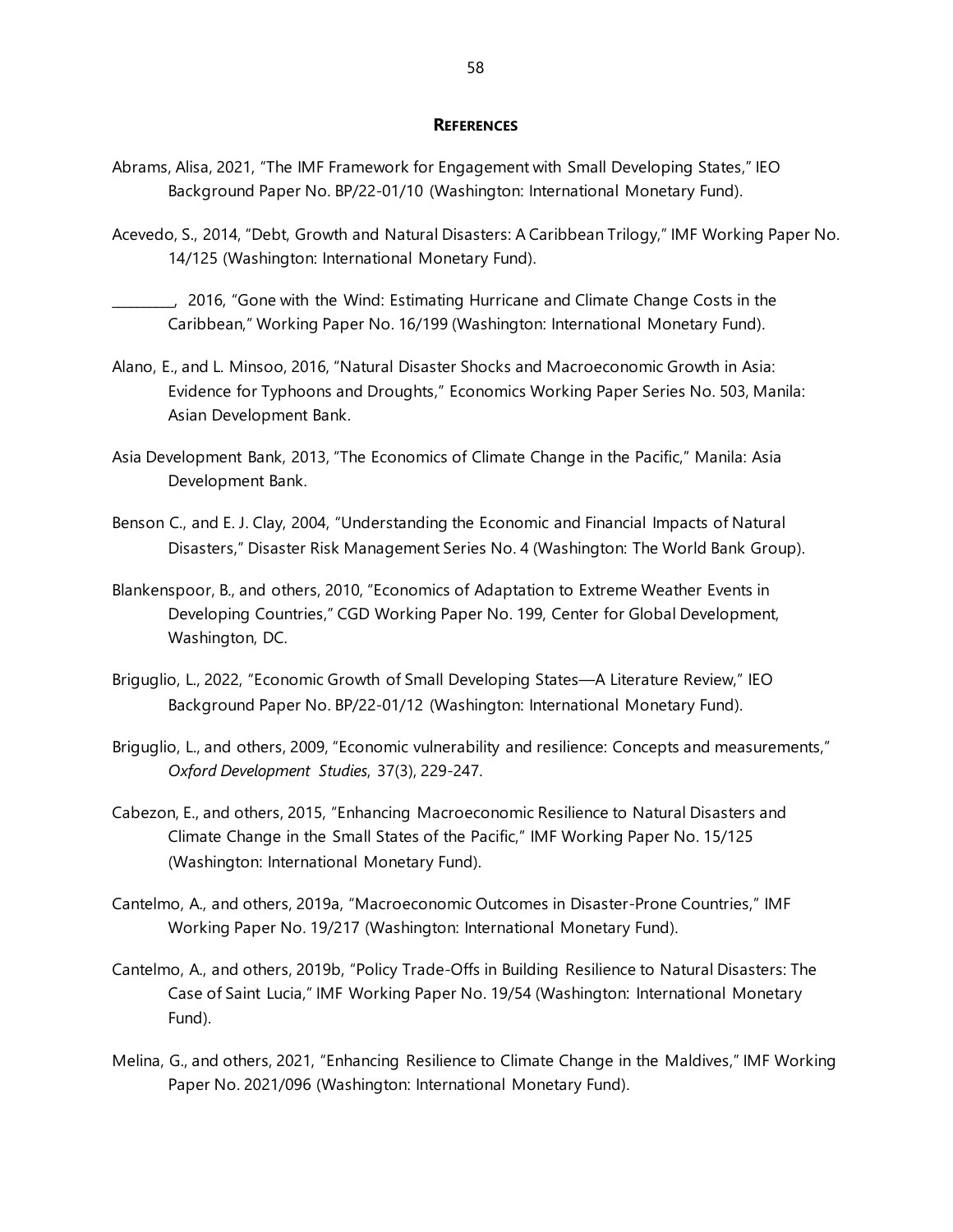- Cashin, P., and P. Dyczewski, 2006, "Government Responses to Natural Disasters in the Caribbean," in *The Caribbean—From Vulnerability to Sustained Growth*, Sahay R., Robinson, D. O., and P. Cashin (editors), (Washington: International Monetary Fund).
- Clarke, D., 2016, "Disaster Risk Finance as a Tool for Development—A Summary of Findings from the Disaster Risk Finance Impact Analytics Project" (Washington: The World Bank Group).
- Dominica, 2020, "Disaster Resilience Strategy," Government of Grenada, unpublished.
- Diallo, Y., 2020, "Growth Impulse Responses to Natural Disasters and Climate Change: Evidence from Small States," Draft of the Independent Evaluation Office, unpublished (Washington: International Monetary Fund).
- Erce, A., 2021, "Market Debt Operations and Growth in IMF-Supported Programs," IEO Background Paper No. BP/21-01/06 for IEO Evaluation of *Growth and Adjustment in IMF-Supported Programs* (Washington: International Monetary Fund).
- Federated States of Micronesia, 2019, "Climate Change Policy Assessment," IMF Country Report No. 19/292 (Washington: International Monetary Fund).
- Freeman, P. K., M. Keen, and M. Mani, 2003, "Dealing with Increased Risk of Natural Disasters: Challenges and Options," IMF Working Paper No. 03/197 (Washington: International Monetary Fund).
- Grenada, 2020, "Disaster Resilience Strategy," Government of Grenada, unpublished.
- Haque, T., R. and others, 2016, "Planning Public Financial Management Reforms in Pacific Island Countries" in *Resilience and Growth in the Small States of the Pacific*, Khor, H., Kronenberg, R., & P. Tumbarello, (editors) (Washington: International Monetary Fund).
- Hochrainer, S., 2009, "Assessing the Macroeconomic Impacts of Natural Disasters Are there Any?" World Bank Policy Research, Working Paper No. 4968 (Washington: The World Bank).
- Independent Evaluation Office of the IMF (IEO), 2018, *The IMF and Fragile States* (Washington: International Monetary Fund).
	- \_\_\_\_\_\_\_\_\_\_, 2020a, "IMF Engagement in Small States," Issues Paper (Washington: International Monetary Fund).
	- \_\_\_\_\_\_\_\_\_\_, 2020b, "IMF Collaboration with the World Bank on Macro-Structural Issues," Draft Issues Paper (Washington: International Monetary Fund.
- International Monetary Fund (IMF), 2008, "World Economic Outlook, Climate Change and the Global Economy," World Economic Outlook, October (Washington).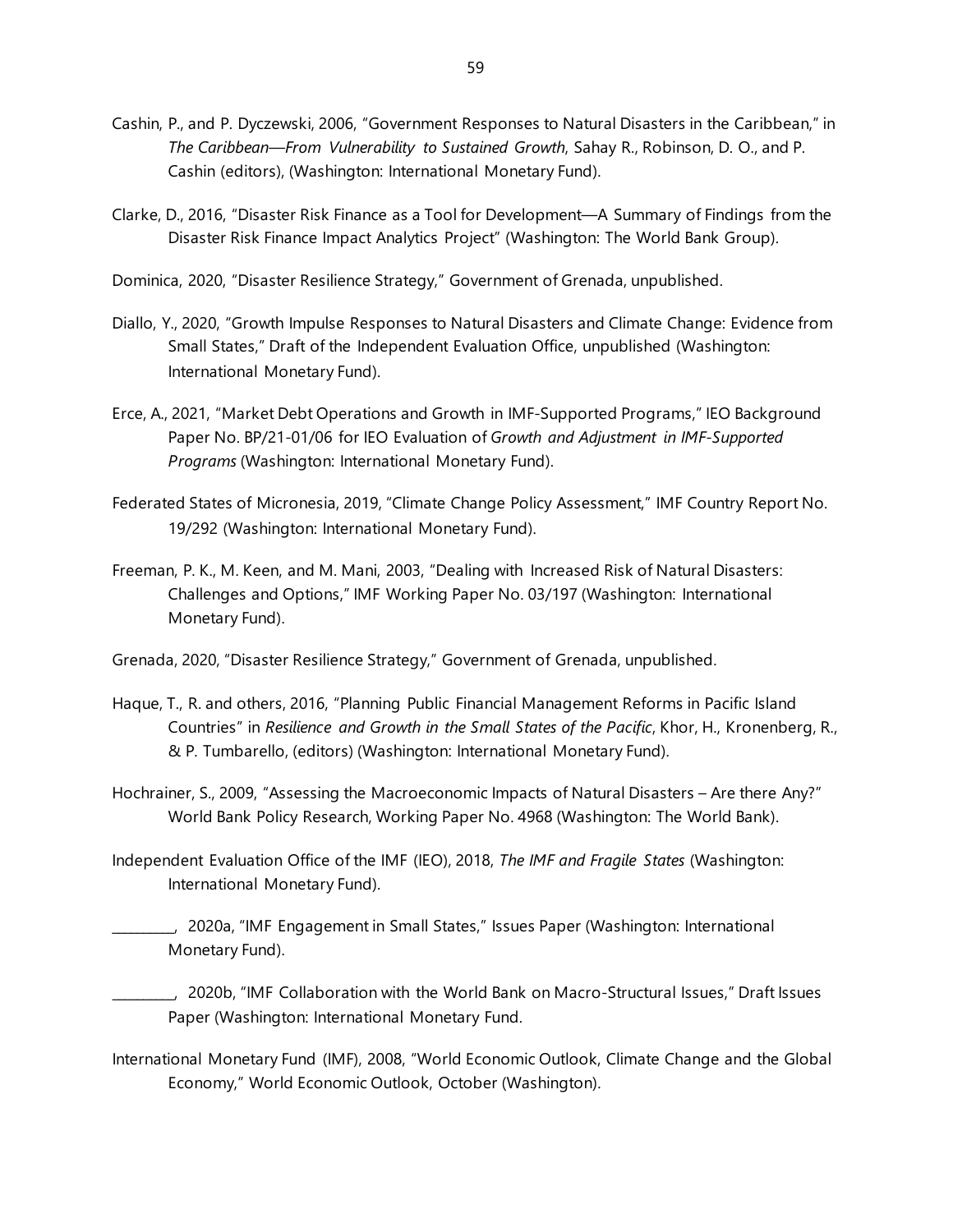International Monetary Fund (IMF), 2020, "Regional Economic Outlook, Adapting to Climate Change in Sub-Saharan Africa," Regional Economic Outlook, April (Washington).

\_\_\_\_\_\_\_\_\_\_, 2011a, "Triennial Surveillance Review" (Washington).

\_\_\_\_\_\_\_\_\_\_, 2011b, "Modernizing the Framework for Fiscal Policy and Public Debt Sustainability Analysis" (Washington).

\_\_\_\_\_\_\_\_\_\_, 2011c, "The Fund's Financing Role: Reform Proposals on Liquidity and Emergency Assistance" (Washington).

\_\_\_\_\_\_\_\_\_\_, 2011d, "Report of the Task Force on the Fund's Technical Assistance Strategy" (Washington).

\_\_\_\_\_\_\_\_\_\_, 2012, "Modernizing the Legal Framework for Surveillance—An Integrated Surveillance Decision" (Washington).

\_\_\_\_\_\_\_\_\_\_, 2013a, "Macroeconomic Engagement in Small States" (Washington).

\_\_\_\_\_\_\_\_\_\_, 2013b, "The Fund's Capacity Development Strategy—Better Policies Through Stronger Institutions" (Washington).

\_\_\_\_\_\_\_\_\_\_, 2013c, "Staff Guidance Note for Public Debt Sustainability Analysis in Market-Access Countries" (Washington).

\_\_\_\_\_\_\_\_\_\_, 2014a, "Staff Guidance Note on the Fund's Engagement with Small Developing States" (Washington).

\_\_\_\_\_\_\_\_\_\_, 2014b, "Triennial Surveillance Review" (Washington).

\_\_\_\_\_\_\_\_\_\_, 2014c, "2014 Revised Operational Guidance to IMF Staff on the 2002 Conditionality Guidelines" (Washington).

\_\_\_\_\_\_\_\_\_\_, 2014d, "Review of Flexible Credit Line, the Precautionary and Liquidity Line, and the Rapid Financing Instrument" (Washington).

\_\_\_\_\_\_\_\_\_\_, 2014e, "IMF Policies and Practices on Capacity Development" (Washington).

\_\_\_\_\_\_\_\_\_\_, 2014f, "Review of the Financial Sector Assessment Program: Further Adaptation to the Post Crisis Era" (Washington).

\_\_\_\_\_\_\_\_\_\_, 2015a, "The Managing Director's Statement on the Role of the Fund in Addressing Climate Change" (Washington).

\_\_\_\_\_\_\_\_\_\_, 2015b, Guidance Note for Surveillance under Article IV Consultation (Washington).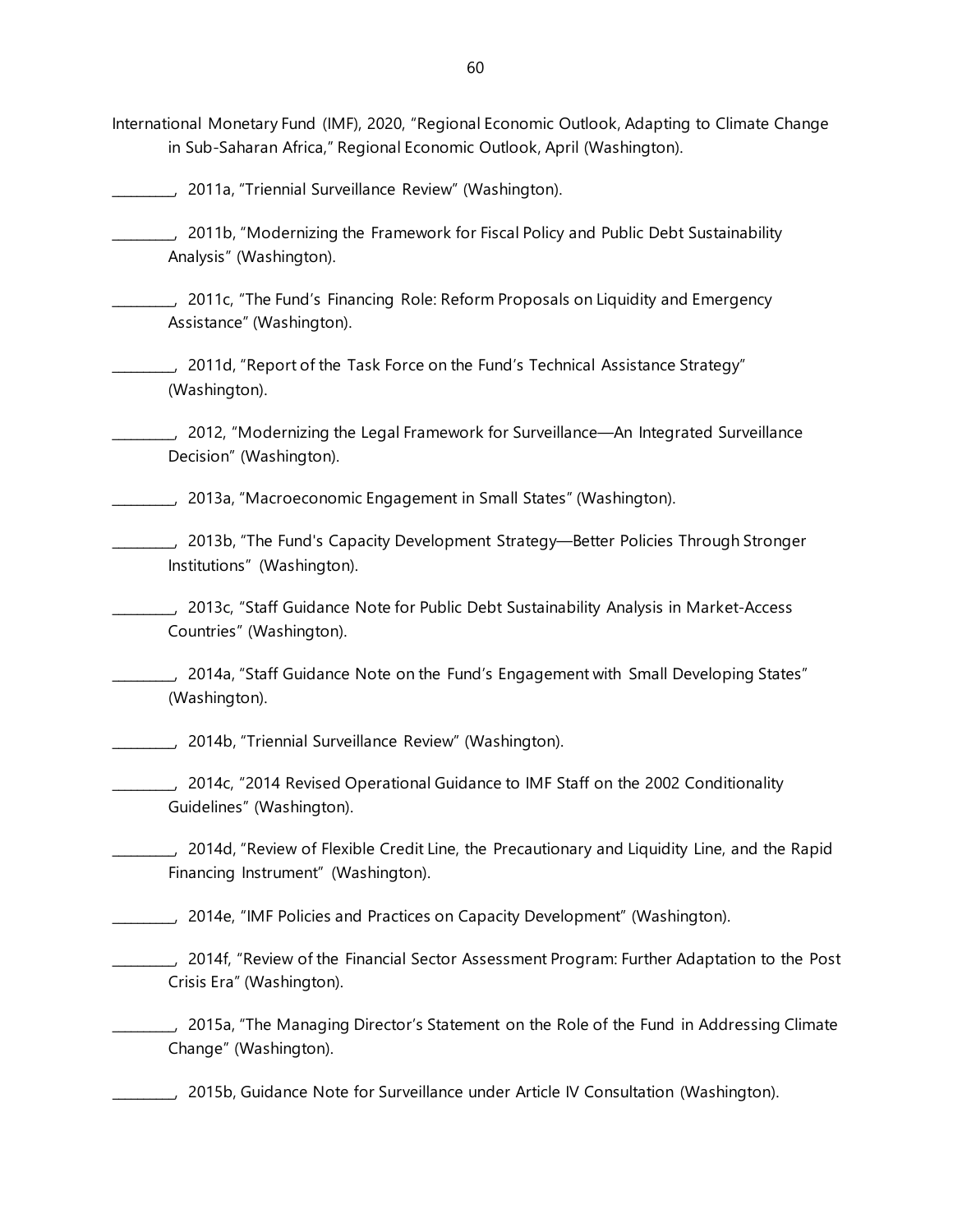\_\_\_\_\_\_\_\_\_\_, 2016, "Small States' Resilience to Natural Disasters and Climate Change—Role for the IMF" (Washington).

\_\_\_\_\_\_\_\_\_\_, 2017a, "The Effects of Weather Shocks on Economic Activity: How Can Low-Income Countries Cope?" World Economic Outlook, October (Washington).

\_\_\_\_\_\_\_\_\_\_, 2017b, "Staff Guidance Note on the Fund's Engagement with Small Developing States" (Washington).

\_\_\_\_\_\_\_\_\_\_, 2017c, "Large Natural Disasters—Enhancing the Financial Safety Net for Developing Countries" (Washington).

\_\_\_\_\_\_\_\_\_\_, 2018a, "2018 Interim Surveillance Review" (Washington).

\_\_\_\_\_\_\_\_\_\_, 2018b, "2018 Review of the Fund's Capacity Development Strategy—Overview Paper" (Washington).

\_\_\_\_\_\_\_\_\_\_, 2018c, "Guidance Note on The Bank-Fund Debt Sustainability Framework for Low-Income Countries" (Washington).

\_\_\_\_\_\_\_\_\_\_, 2019a, "Building Resilience in Developing Countries Vulnerable to Large Natural Disasters" (Washington).

\_\_\_\_\_\_\_\_\_\_, 2019b, "Comprehensive Surveillance Review – Midpoint Note" (Washington).

\_\_\_\_\_\_\_\_\_\_, 2019c, "2018 Review of Program Design and Conditionality" (Washington).

\_\_\_\_\_\_\_\_\_\_, 2019d, "2018–19 Review of Facilities for Low-Income Countries—Reform Proposals; Review of the Financing of the Fund's Concessional Assistance and Debt Relief to Low-Income Member Countries" (Washington).

\_\_\_\_\_\_\_\_\_\_, 2020a, "The Evolution of Public Debt Vulnerabilities in Lower Income Countries," Press Release No. 20/33, February 5 (Washington).

\_\_\_\_\_\_\_\_\_\_, 2020b, "Comprehensive Surveillance Review – COVID-19 Update" (Washington).

\_\_\_\_\_\_\_\_\_\_, 2020c, "Enhancing the Emergency Financing Toolkit—Responding to the Covid-19 Pandemic" (Washington).

\_\_\_\_\_\_\_\_\_\_, 2020d, "Grenada—Request for Disbursement Under the Rapid Credit Facility" (Washington).

\_\_\_\_\_\_\_\_\_\_, 2020e, "The Evolution of Public Debt Vulnerabilities in Lower Income Economies" (Washington).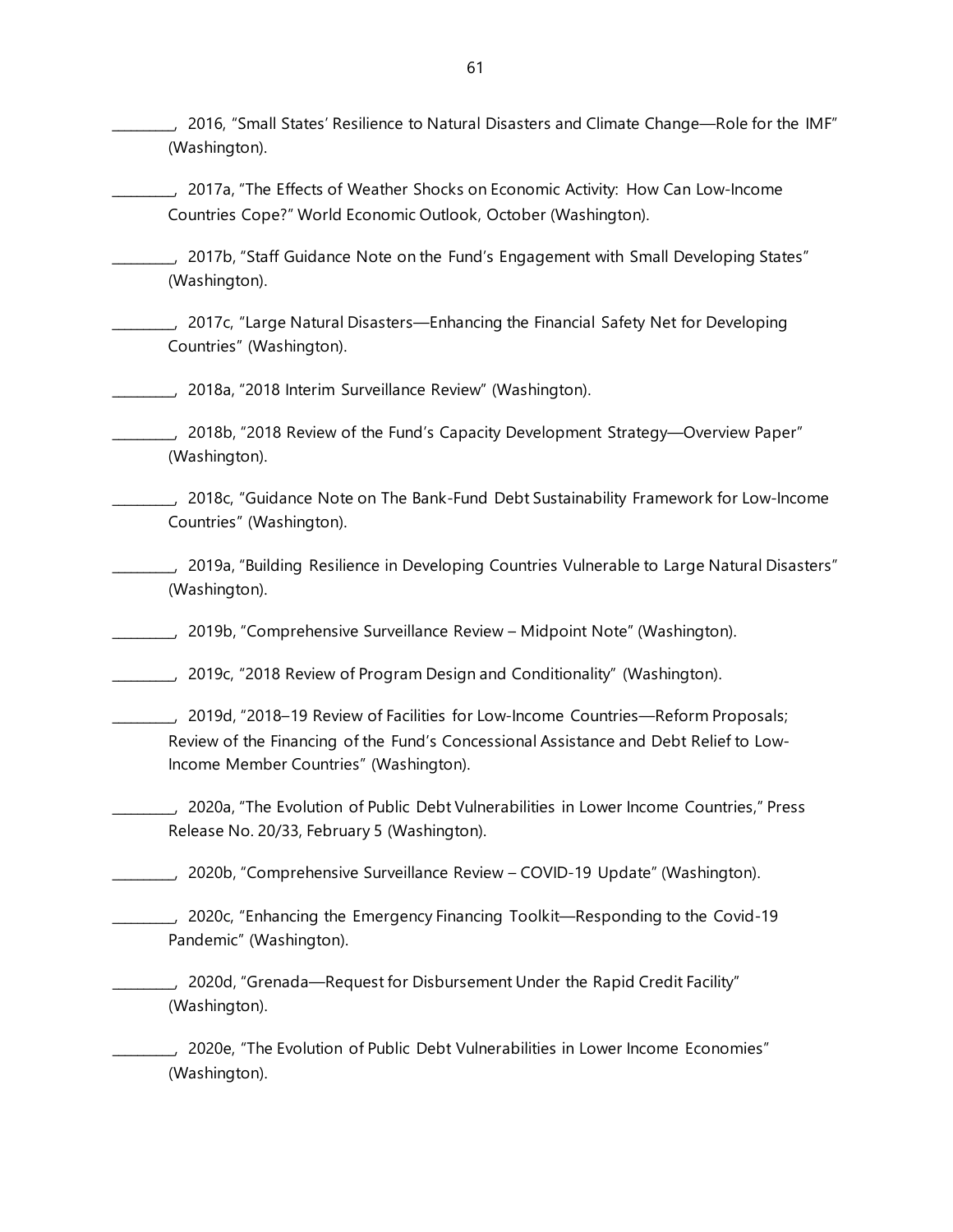\_\_\_\_\_\_\_\_\_\_, 2021a, "Review of the Climate Change Policy Assessment Pilots—Update, Document presented by FAD and SPR to an Informal Board Meeting," May 26 (Washington).

\_\_\_\_\_\_\_\_\_\_, 2021b, "Building Resilience to Natural Disasters: Pilot Strategies for Dominica and Grenada," IMF Country Report 21/182 (Washington).

\_\_\_\_\_\_\_\_\_\_, 2021c, "Comprehensive Surveillance Review—Overview Paper," IMF Policy Paper (Washington).

\_\_\_\_\_\_\_\_\_\_, 2021c, "Comprehensive Surveillance Review—Background Paper on Integrating Climate Change into Article IV Consultations," IMF Policy Paper (Washington).

IPCC, 2021, "Climate Change 2021—The Physical Science Basis," IPCC AR6 WGI, New York.

- Jayaraman, T. K., 2006, "Macroeconomic Reform and Resilience Building in Small States," in L. Briguglio, G. Cordina, E.J. Kisanga (Eds.), *Building the economic resilience of small states* (pp. 33-58), Blata I-Bajda: Formatek Ltd.
- Joyette, A., and others, 2015, "Disaster Risk Insurance and Catastrophe Models in Risk-Prone Small Caribbean islands," *Disasters*, 9-3, 467-492, London, UK.
- Khonje, W.H., and T. Mitchell 2019, "Strengthening Disaster Resilience in Small States," London: Commonwealth Secretariat.

Laframboise, N., and B. Loko, 2012, "Natural Disasters: Mitigating Impact, Managing Risks," IMF Working Paper No. 12/245 (Washington: International Monetary Fund).

- Lee D., H. Zhang, and Chau Nguyen, 2018, "The Economic Impact of Natural Disasters in Pacific Island Countries: Adaptation and Preparedness," IMF Working Paper No. 18/108 (Washington: International Monetary Fund).
- Loayza, N., and others, 2009, "Natural Disasters and Growth—Going Beyond the Averages." World Bank Policy Research Working Paper 4980, The (Washington: The World Bank).
- Lombardi, D., 2009, "The Role of the IMF in Low-Income Countries: An Institutional Approach," in Finance, Development, and the IMF, James M. Boughton and Domenico Lombardi (editors), Oxford University Press: Oxford, UK.
- Mallucci, E., 2020, "Natural Disasters, Climate Change, and Sovereign Risk", International Finance Discussion Papers No. 1291, Washington: Board of Governors of the Federal Reserve System.
- Marto, R., C. Papageorgiou, and V. Klyuev, 2017, "Building Resilience to Natural Disasters: An Application to Small Developing States," IMF Working Paper No. 17/223 (Washington: International Monetary Fund).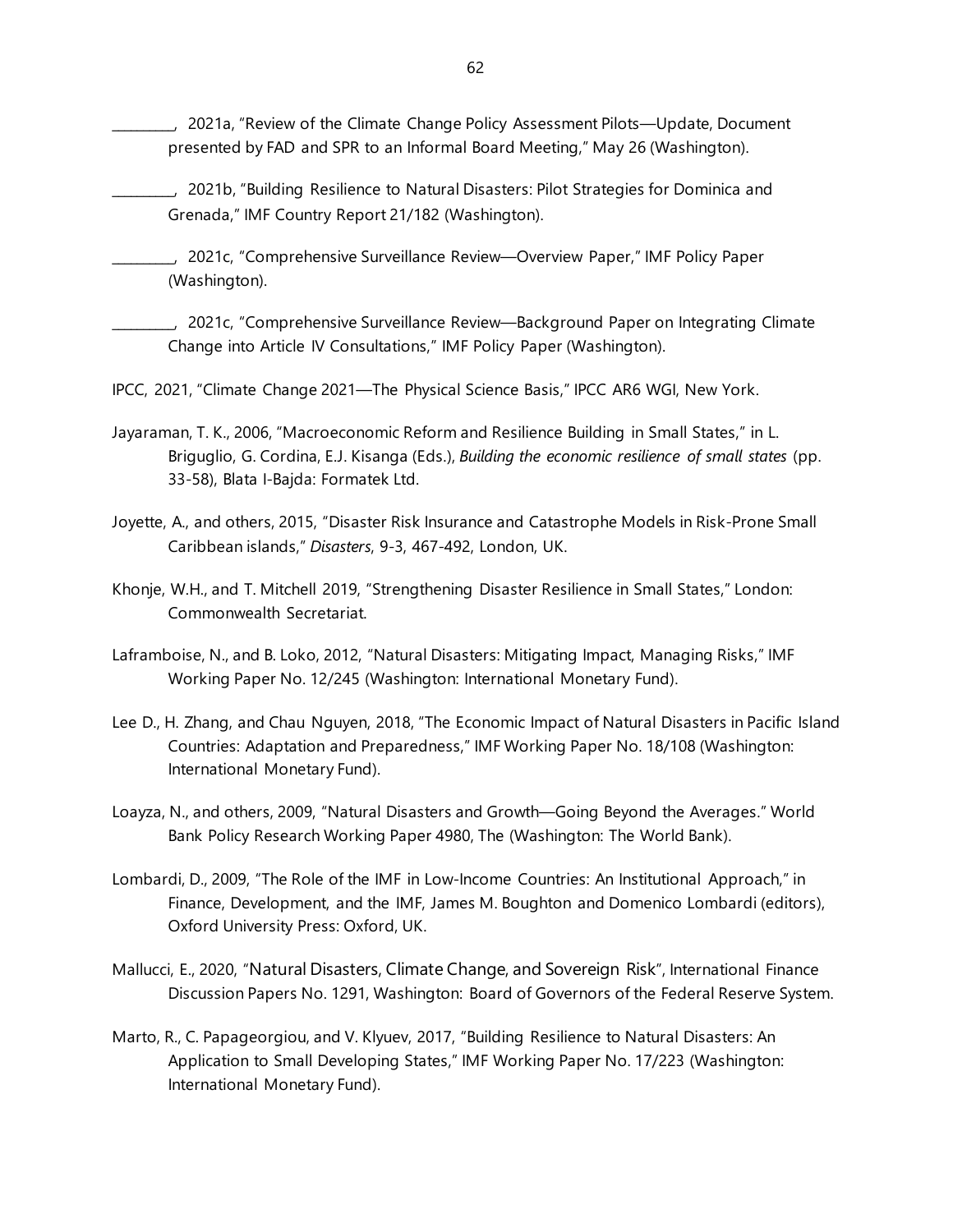\_\_\_\_\_\_\_\_\_\_, 2018, "Building Resilience to Natural Disasters: An Application to Small Developing States," *Journal of Development Economics*, 135, 574-586.

- Mycoo, M., 2018, "Beyond 1.5 °C: Vulnerabilities and Adaptation Strategies for Caribbean Small Island Developing States," *Regional Environmental Change*, 18, 2341–2353.
- Nishizawa, H., S. Roger, and Huan Zhang, 2019, Fiscal Buffers for Natural Disasters in Pacific Island Countries, IMF Working Paper 19/152, Washington: International Monetary Fund.
- Noy, I., 2007, "The Macroeconomic Consequences of Disasters," Working Paper 07-7, Department of Economics, University of Hawaii at Manoa.
- Nurse, L.A., and others, 2014, "Small islands," in "Climate Change 2014: Impacts, Adaptation, and Vulnerability," Part B: Regional Aspects. Contribution of Working Group II to the Fifth Assessment Report of the Intergovernmental Panel on Climate Change [Barros, V.R., C.B. Field, D.J. Dokken, M.D. Mastrandrea, K.J. Mach, T.E. Bilir, M. Chatterjee, K.L. Ebi, Y.O. Estrada, R.C. Genova, B. Girma, E.S. Kissel, A.N. Levy, S. MacCracken, P.R. Mastrandrea, and L.L. White (eds.)], Cambridge University Press, Cambridge, United Kingdom and New York, NY, USA, pp. 1613-1654.
- Raddatz, C., 2009, "The Wrath of God: Macroeconomic Costs of Natural Disasters," Policy Research Working Paper 5039, Washington: World Bank Group.
- Rasmussen, T. N., 2004, "Macroeconomic Implications of Natural Disasters in the Caribbean," IMF Working Paper 04/224 (Washington: International Monetary Fund).
- Rustomjee, C., 2016, "Vulnerability and Debt in Small States," CIGI Policy Brief, No. 83, Centre for International Governance Innovation: Waterloo, Ontario.
- Rustomjee, C., Y. Chen, and J. Li, 2022, "IMF Engagement with Small Developing States: Human Resource Issues," IEO Background Paper No. BP/22-01/11 (Washington: International Monetary Fund).
- Simpson, M., and others, 2010, "Quantification and Magnitude of Losses and Damages Resulting from the Impacts of Climate Change: Modeling the Transformational Impacts and Costs of Sea Level Rise in the Caribbean," United Nations Development Programme: Geneva.
- United Nations (UN), 2010, "Natural Hazards, Unnatural Disasters: The Economics of Effective Prevention," United Nations and The World Bank Group: Washington, DC.
	- \_\_\_\_\_\_\_\_\_\_, 2021, "Nationally determined contributions under the Paris Agreement—Synthesis report by the Secretariat," FCCC/PA/CMA/2021/8, (United Nations: New York).